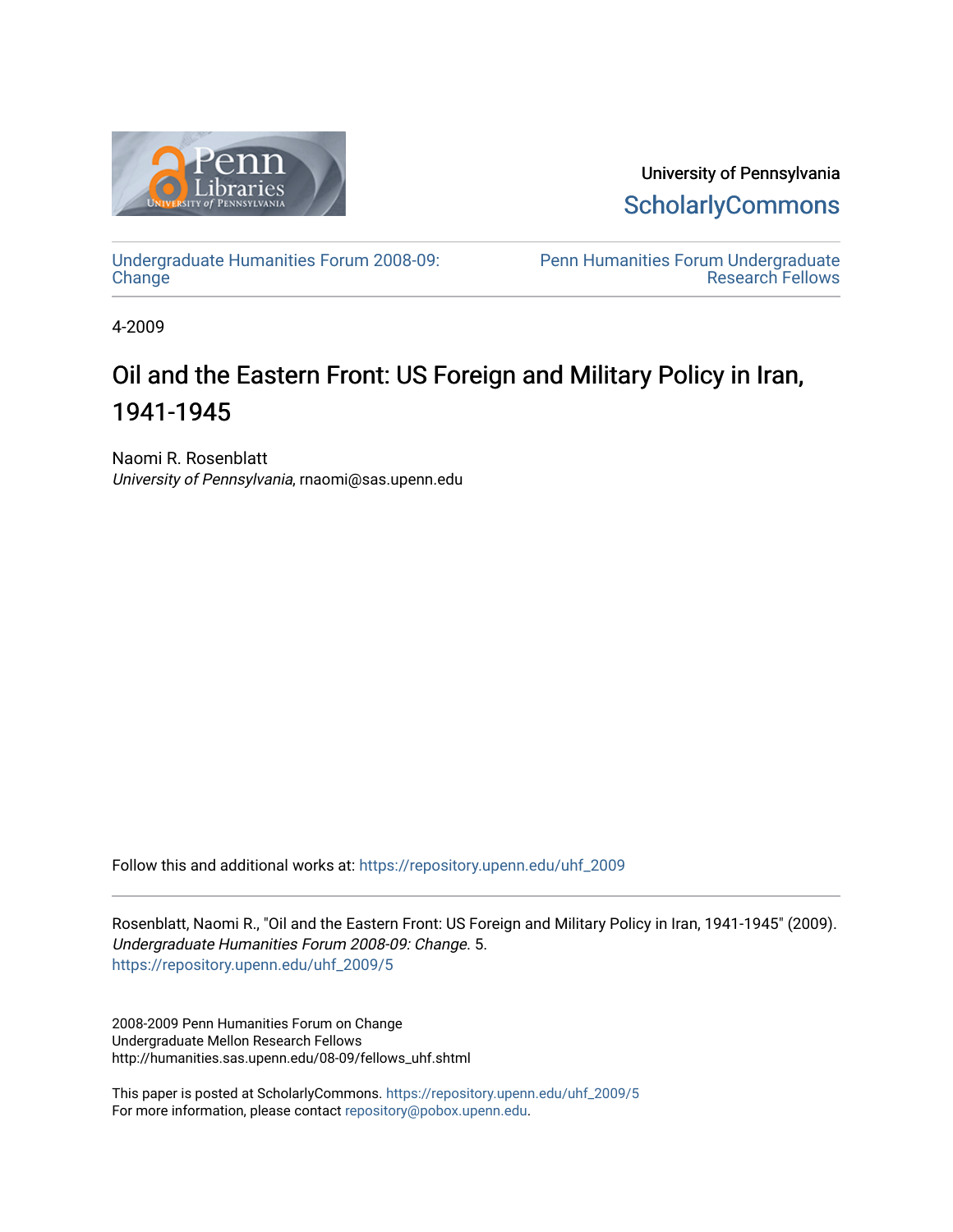### Oil and the Eastern Front: US Foreign and Military Policy in Iran, 1941-1945

### **Abstract**

Naomi R. Rosenblatt, College '09, History

Oil and the Eastern Front: US Foreign and Military Policy in Iran, 1941-1945

During World War II, the United States established a military presence in Iran that marked a dramatic change in U.S. involvement in the Middle East. Unlike earlier centuries when Americans traveled to the Middle East primarily as missionaries, merchants, and pilgrims, during WWII, the U.S. government began to establish deep political and economic ties to the region. How did U.S. foreign policy towards Iran develop within the context of a global war? What sort of tensions developed between the State Department's long-term diplomatic goals and the War Department's urgent short-term military aims? Through my research, I hope to illuminate how the United States balanced its own competing interests in Iran: that of ensuring a speedy victory at minimal human and financial cost, while all the while keeping in mind that its military efforts could very well disrupt its long-term diplomatic interests.

#### **Comments**

2008-2009 Penn Humanities Forum on Change Undergraduate Mellon Research Fellows

http://humanities.sas.upenn.edu/08-09/fellows\_uhf.shtml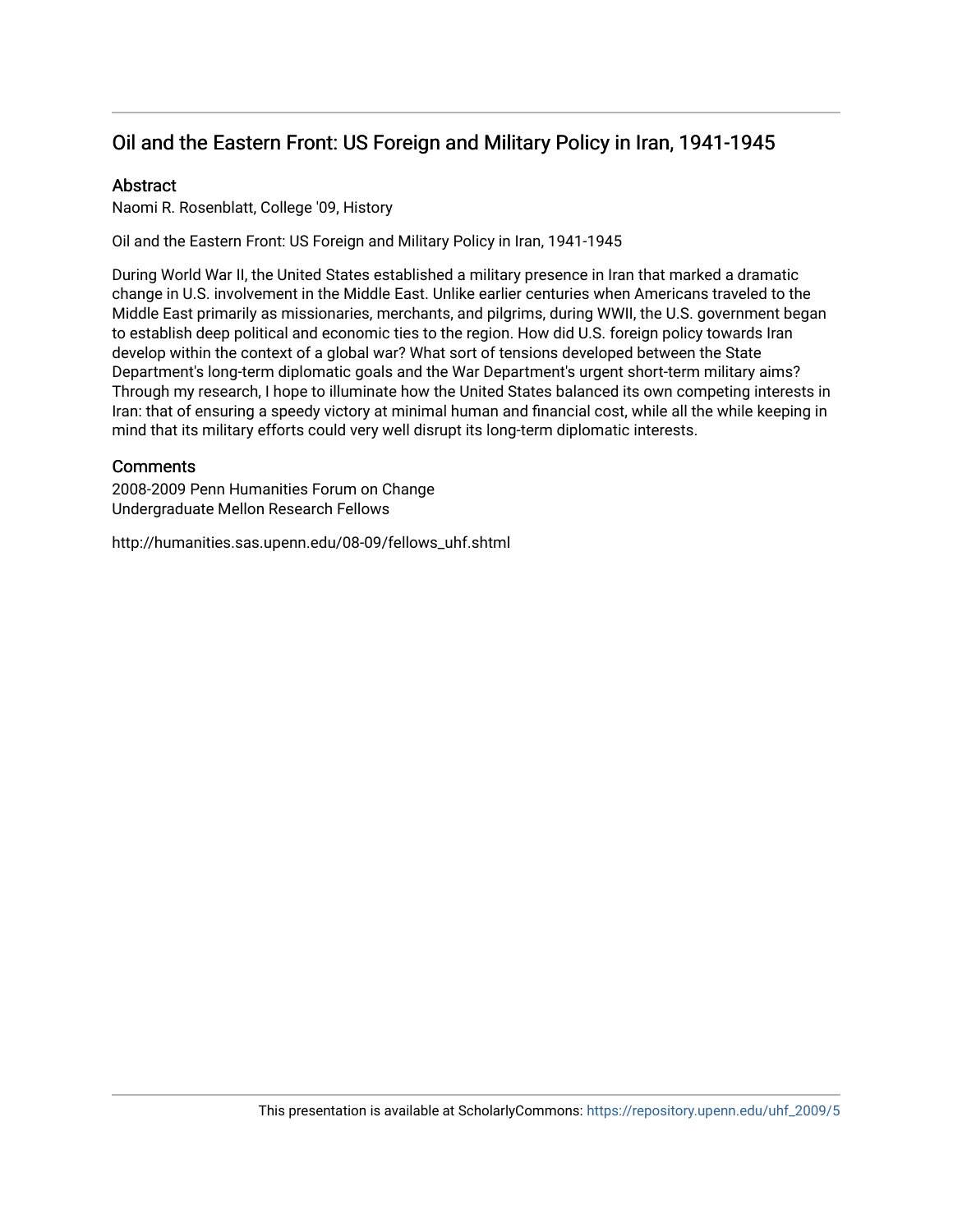### **Oil and the Eastern Front: U.S. Foreign and Military Policy in Iran, 1941-1945**

### **Naomi R. Rosenblatt**

The University of Pennsylvania Department of History\* and 2008–2009 Penn Humanities Forum Undergraduate Mellon Research Fellowship

\*Advisors: Professor Bruce Kuklick and Professor Kristen Stromberg Childers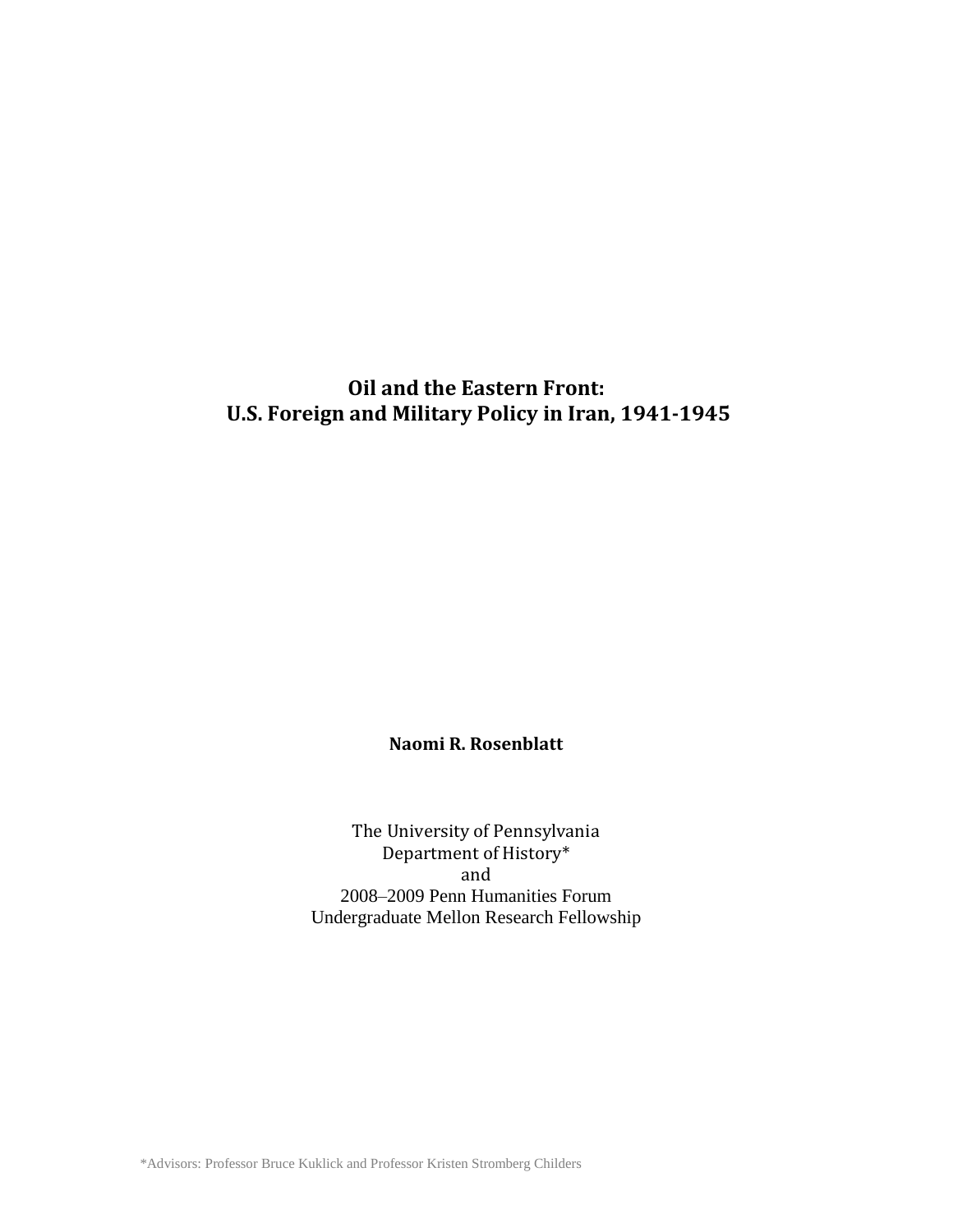### **Acknowledgements**

First, I would like to thank my advisors, Professor Bruce Kuklick and Professor Kristen Stromberg Childers, who have provided me with invaluable guidance, insight, and criticism throughout the evolution of this paper.

I am also greatly indebted to Professor Sarah Igo, who guided me through the development stages of this project. The motivation that she provided me at the very beginning propelled me through the entire process.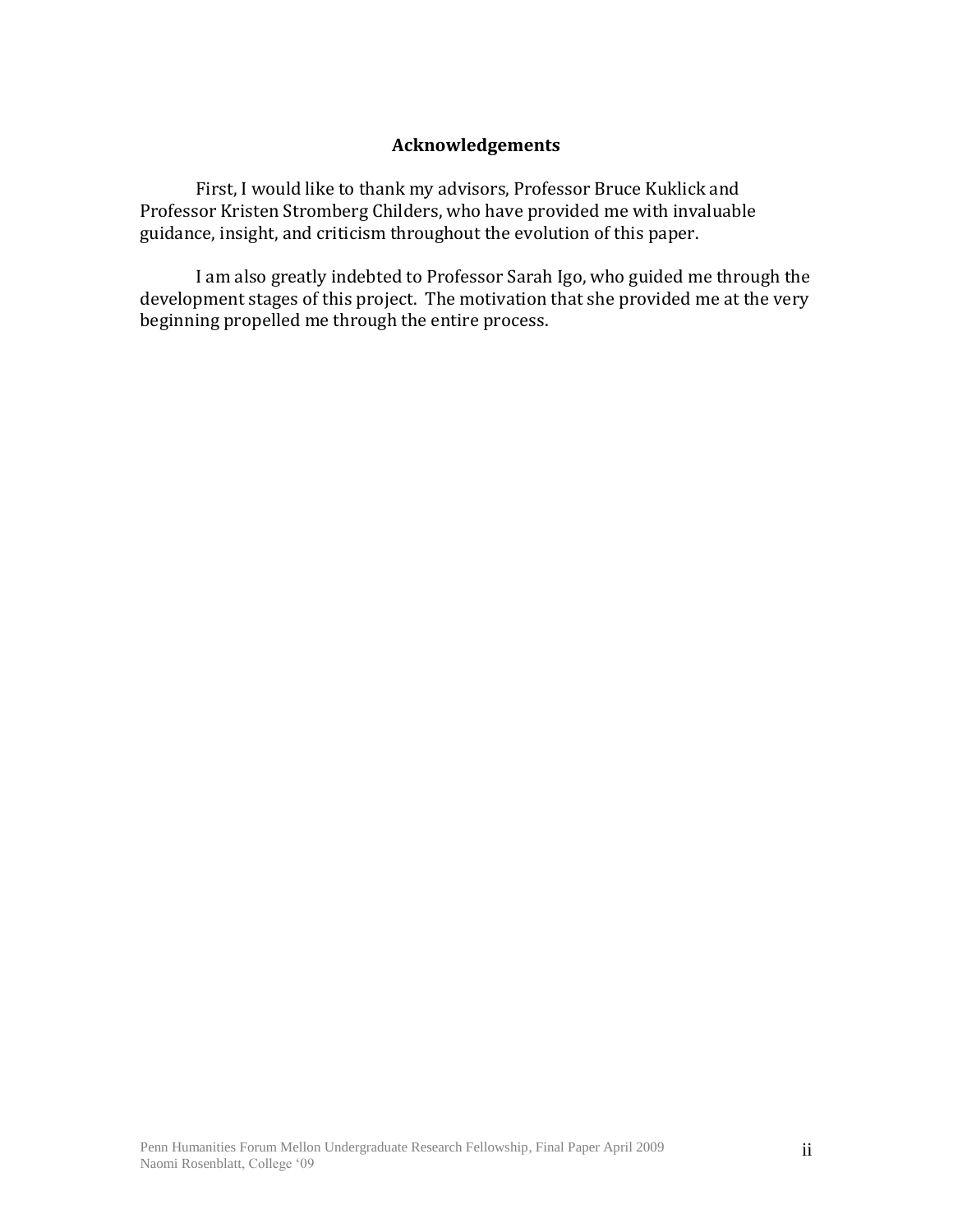# *Contents*

| <b>Introduction</b>                                                                                                                                                                                                                         | $\mathbf{1}$               |
|---------------------------------------------------------------------------------------------------------------------------------------------------------------------------------------------------------------------------------------------|----------------------------|
| <b>Historical Context</b><br>Developing a Cohesive Foreign Policy<br>Argument                                                                                                                                                               | 2<br>6<br>8                |
| 1. The Setting Sun of the British Empire: Rising US Interests in Iran                                                                                                                                                                       | 12                         |
| 1.1 The Rising Primacy of the United States in Iran<br>1.2 Positive Equilibrium and Iranian Sovereignty<br>1.3 Oil Concessions in U.S. Foreign Policy                                                                                       | 13<br>20<br>32             |
| 2. Aiding the Enemy: The Russian Bear at the Northern Border                                                                                                                                                                                | 38                         |
| 2.1 The Military Necessity of Aiding the Soviet Union<br>2.2 Border Politics<br>2.3 Looking Forward Towards a Containment Policy                                                                                                            | 39<br>46<br>52             |
| 3. Tensions on the Ground: Military and Diplomatic Institutions in Iran 55                                                                                                                                                                  |                            |
| 3.1 The Persian Gulf Service Command<br>3.2 The American Legation in Iran and the Preservation of Prestige<br>3.3 Tensions Between the War and State Departments<br>3.4 The Connolly-Dreyfus Rivalry<br>3.5 Diplomacy in the War Department | 55<br>59<br>64<br>67<br>72 |
| Conclusion                                                                                                                                                                                                                                  | 76                         |
| <b>Bibliography</b>                                                                                                                                                                                                                         | 80                         |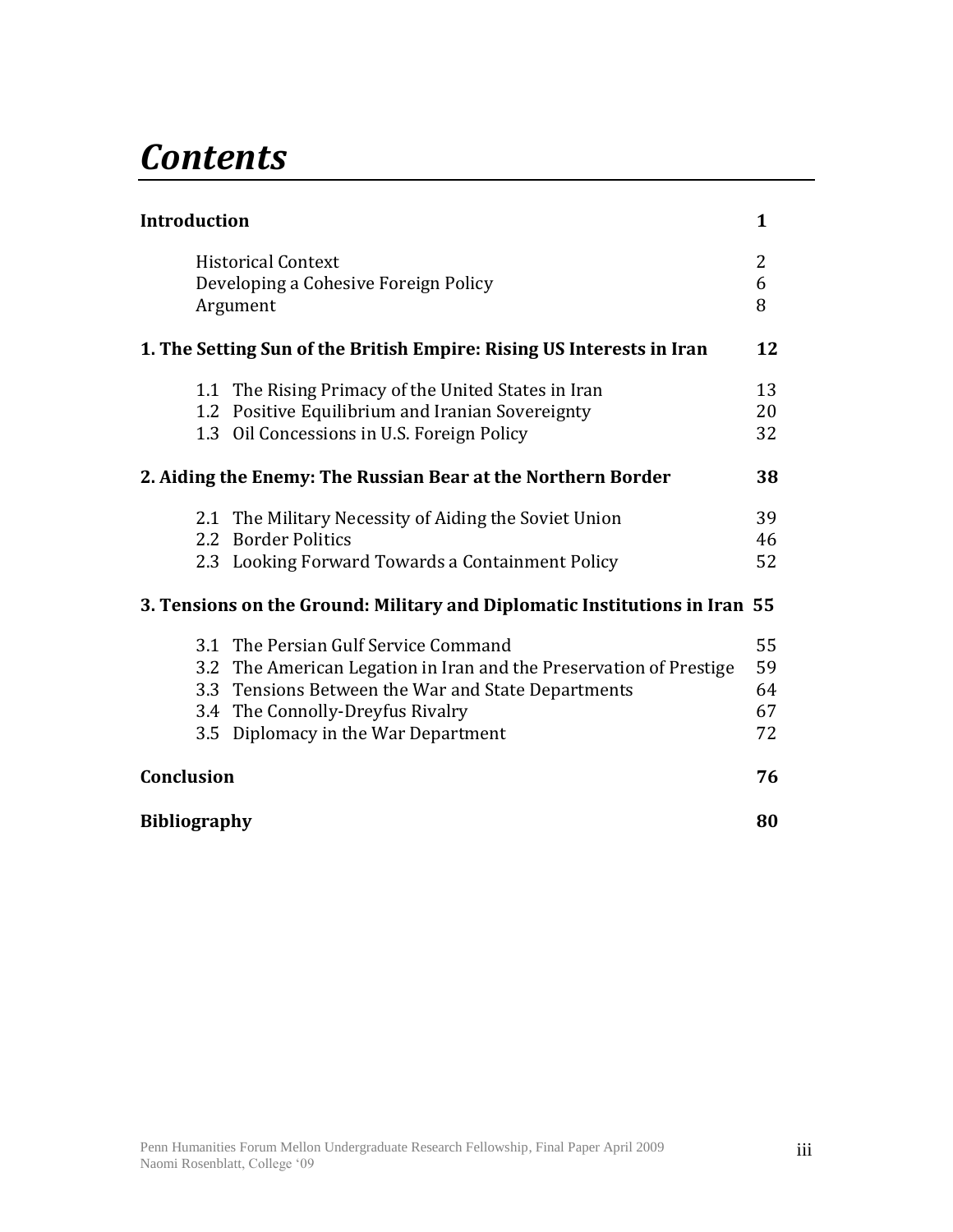While American-Iranian relations today are rocky at best, in the first half of the twentieth century, those relations were cordial – even friendly. It was not until the 1950s, when the U.S. Central Intelligence Agency supported the *coup d'état* that toppled Iranian politician Mohammed Mosaddeq from power, that American-Iranian relations truly turned sour. In order to understand the origins of American-Iranian relations, we must look back to World War II – a period of time when the United States was just beginning to form a serious, forward-looking, long-term policy towards Iran. Prior to the war, the United States maintained a minor diplomatic presence in Iran in order to support Americans traveling there, but it did not otherwise have a particularly strong interest in the region. This changed, however, at the outbreak of the Second World War, when the United States' growing interest in the region's oil resources coalesced with a realization about the regions' geostrategic importance.

The years 1941 to 1945, then, became a crucial formative period in the United States' foreign policy towards Iran. The United States was just beginning to emerge from a period of isolationism, and was beginning to explore the possibilities of developing its economic interests abroad. Its oil companies were especially focused on Iran and the Middle East as a new source of income. At the same time, in order to meet the taxing demands of the war effort, the United States began steadily to take over Great Britain's military functions in Iran. Because of its seaports and its proximity to the Soviet Union's southern border, Iran took on significant military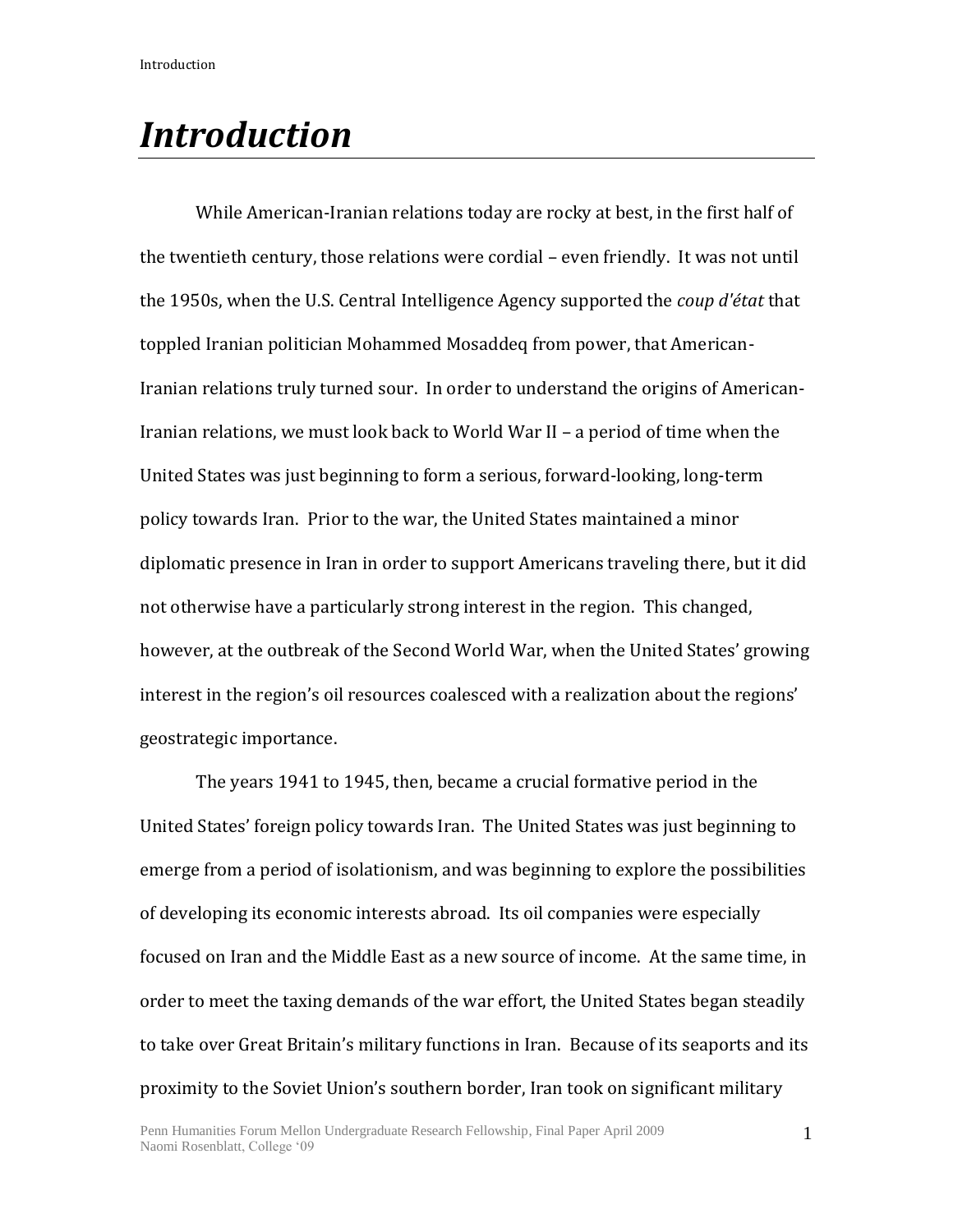importance during the war. After it joined the war on the side of the Allies in December 1941, the United States established a military mission in Iran in order to ensure the successful shipment of war materiel and supplies into the Soviet Union. These few short years became a crucial turning point in the history of the United States' presence in the Middle East. With the exception of a handful of American missionaries, American military and diplomatic efforts in Iran during World War II proved to be the "first large-scale contact between Americans and Iranians."<sup>1</sup> However, the American mission in Iran was neither straightforward nor simple: Iran was, in many ways, the victim of the competing interests of various American institutions. As will later be elaborated, the particular military-strategic considerations of the war often stood in the way of long-term diplomatic advancements in Iran.

### **I. Historical Context**

 $\overline{a}$ 

By the outbreak of the Second World War, Iranian ruler Reza Shah Pahlavi had developed close ties with Nazi Germany. Despite the fact that Iran had officially declared neutrality, it maintained its strong economic contact with Germany, and even attempted to negotiate the opening of an overland transit route through Soviet territory in order to maintain trade relations.<sup>2</sup> Germany saw the Near East as a "natural economic basin of German activity," an idea expressed in its 1939 agreement with Italy to "divide the Near East into spheres

<sup>1</sup> Kenneth M. Pollack. *The Persian Puzzle: The Conflict Between Iran and America.* (New York: Random House, 2004), 40.

<sup>2</sup> Miron Rezun. *The Iranian Crisis of 1941; The Actors: Britain, Germany, and The Soviet Union.* (Cologne: Böhlau Verlag, 1982), 36.

Penn Humanities Forum Mellon Undergraduate Research Fellowship, Final Paper April 2009 Naomi Rosenblatt, College '09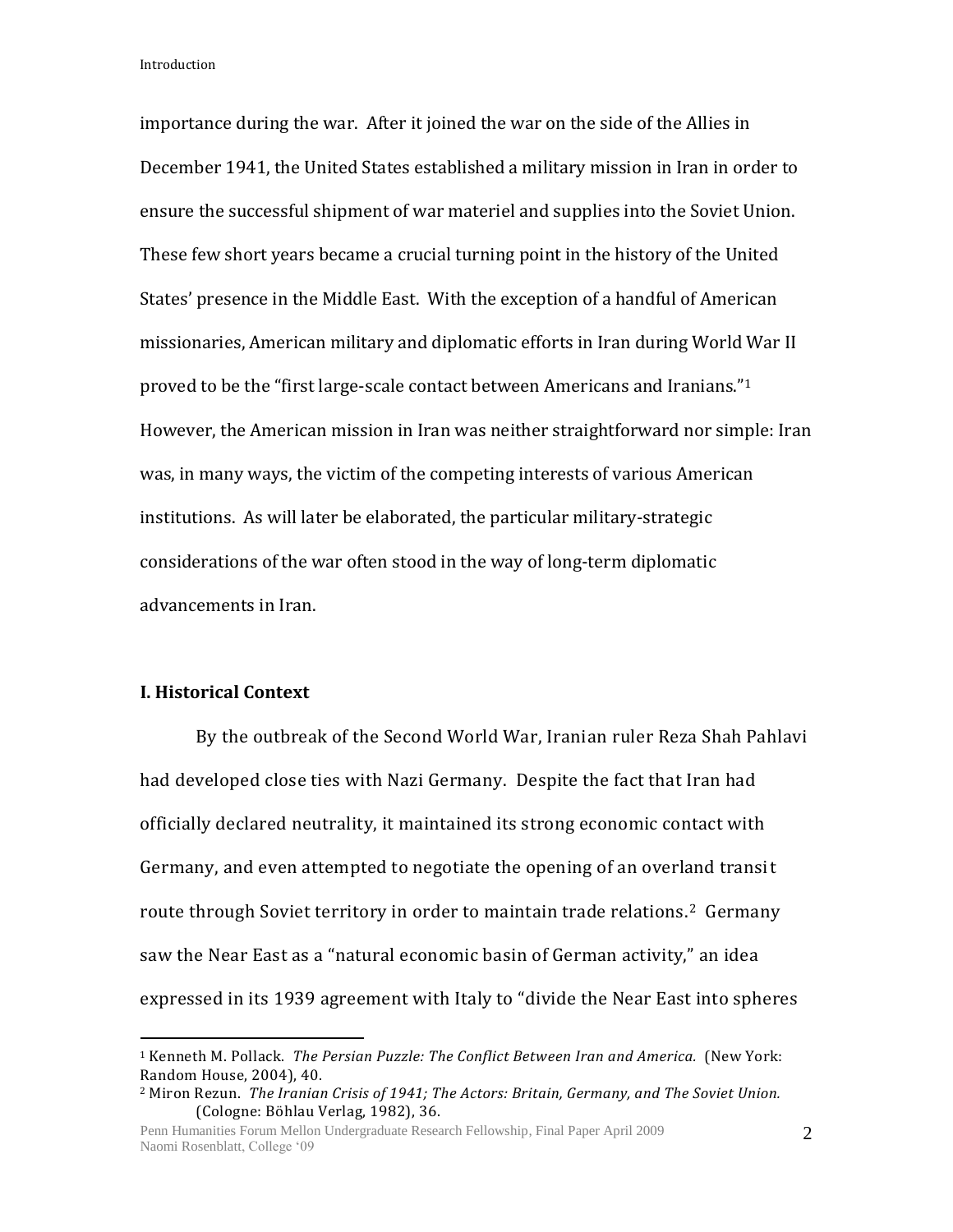of influence, according to which… Irak [sic] and Iran were to be conceded to the German sphere."3 And the relationship was not merely one of trade: Reza Shah, on many occasions, expressed sympathy with the Nazi cause, and "there are stories told that it was the Iranian Embassy in Berlin that first suggested to Reza Shah in 1935 that he change the name of the country from 'Persia'… to 'Iran (land of the Aryans).'"4 The American Minister in Iran, Louis Dreyfus, expressed concern in March 1941 that "Iran's foreign policy [is] opportunistic, extremely cautious as well as neutral, a policy which leaves the door open to cooperation and friendship with whichever belligerent is victorious."<sup>5</sup> Additionally, there was a physical German presence within Iranian borders: by 1941, Tehran had become home to over one thousand German officials and advisors.6 This presence intensified Soviet and British unease about the reliability of Iran and the threat posed to crucial oil refineries in the region.

Iran's role in the war drastically changed during the summer of 1941. In June, Germany launched an invasion deep into the Soviet Union, with one of its army groups, Army Group South, making a beeline towards the Baku oil fields in the Caucasus. At this point in the war, the Soviet Union was in desperate need of supplies. For the other Allies, keeping the Soviet Union involved in the war against Germany was crucial to the success of the entire war effort. As long as the Soviets were keeping Adolf Hitler's forces engaged in battle on the Eastern

<sup>3</sup> Rezun, 33.

<sup>4</sup> Pollack, 37-38.

<sup>5</sup> National Archives at College Park (hereinafter NARA). American Embassy, Tehran, Iran 1941. Record Group 84, MLR UD Entry 2737, Box 44. Telegram sent by Dreyfus dated March 14, 1941. <sup>6</sup> James A. Bill. *The Eagle and the Lion: The Tragedy of American-Iranian Relations*. (New Haven, CT: Yale University Press, 1998), 18.

Penn Humanities Forum Mellon Undergraduate Research Fellowship, Final Paper April 2009 Naomi Rosenblatt, College '09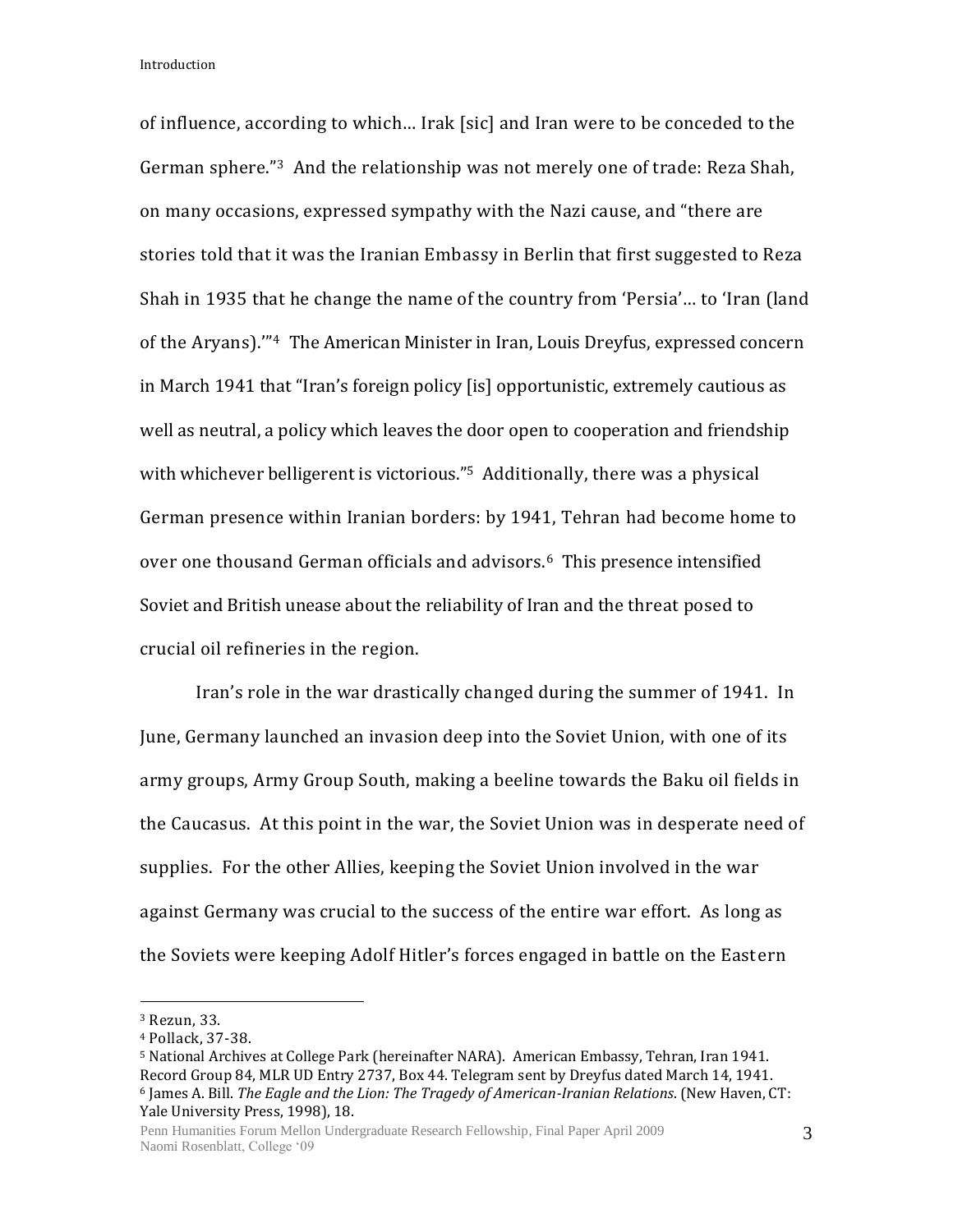$\overline{a}$ 

Front, the pressure faced by Great Britain in the west was lessened. However, with the *Wehrmacht* advancing through Soviet territory at an incredible pace, the Soviets could not indefinitely maintain a defense alone and without aid. Therefore, in October 1941, President Roosevelt signed his approval on a Lend-Lease commitment to the Soviet Union, which became the first in a series of socalled "protocols" specifying quantities and types of supplies that the United States would provide the Soviet Union over an agreed-upon period of time. According to military historian Robert W. Coakley,

furnishing the supplies and the shipping in the end proved to be the less difficult part of the task of supplying the Russians; by mid-1942 the central problem had become that of opening or keeping open routes of delivery over which these ships and supplies, made available at such sacrifice, could move to the U.S.S.R.<sup>7</sup>

Three routes were identified for shipping supplies to the Soviet Union: the first across the Pacific to the Soviet port at Vladivostok and across the Trans-Siberian Railroad to the Eastern Front, the second north through the Soviet Arctic and into the ports at Murmansk and Archangel, and the third through Iran. On this final route, American Lend-Lease supplies could be shipped into Iranian ports and transported north by train or truck through the Caucasus Mountains and into the Soviet Union. However, in order to utilize Iran as a shipping route, the Allies would require the cooperation of local government. After unsuccessful attempts to pressure the Shah into distancing himself from his German allies, the Soviet Union and Great Britain launched a joint invasion in August 1941,

<sup>7</sup> Robert W. Coakley. "The Persian Corridor as a Route for Aid to the USSR," in *Command Decisions*, ed. Kent Roberts Greenfield. (New York: Harcourt, Brace and Company, 1959, pp. 154-181), 157.

Penn Humanities Forum Mellon Undergraduate Research Fellowship, Final Paper April 2009 Naomi Rosenblatt, College '09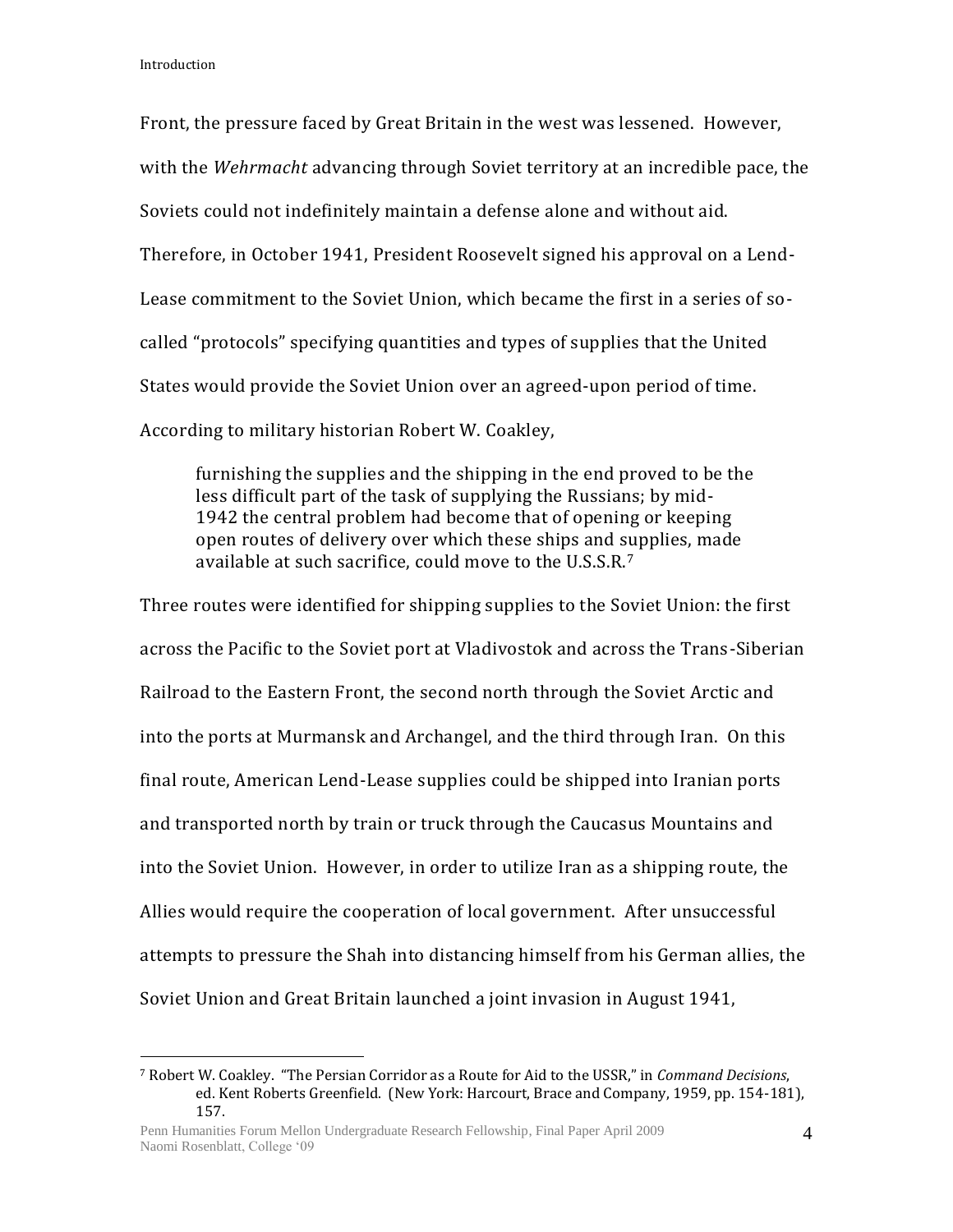occupied Iran, and deposed the Reza Shah in favor of his son, Mohammad Reza Pahlavi. After the Japanese attack on Pearl Harbor, and after it became clear that both Great Britain and the Soviet Union did not have the resources to maintain a presence in Iran while at the same time carry on other military campaigns, the United States joined its allies in occupying the country. It eventually established a military mission of 30,000 noncombatant troops $8$  – the Persian Gulf Service Command, or the PGSC – under the direction of Major General Donald Connolly to oversee the transportation of nearly \$18 billion in goods to the Soviet Union.<sup>9</sup>

However useful its transportation program was, the United States did not intend to remain in occupation of Iran indefinitely. Patrick J. Hurley, President Roosevelt's personal emissary to the Middle East and the head of a mission to make a "low-profile survey of nationalist movements" throughout the region in late 1943, championed the cause of Iranian independence after the war, as outlined in the Atlantic Charter.<sup>10</sup> To do this, Hurley "proposed investing massively in industrial and transportation systems in Iran and sending American experts to help it erect democratic institutions."<sup>11</sup> While Roosevelt was eager to adopt this foreign policy, he was checked by the concerns of the British and the Soviets. The United States was still in need of its military allies, and so the policy of development and investment was set aside. Instead, the United States attempted, according to policy analyst Kenneth Pollack, to

<sup>8</sup> Noncombatant soldiers were given only minimal combat training. Their primary purpose was to run the shipping operations, rather than to fight battles.

<sup>9</sup> Pollack, 40.

<sup>10</sup> Michael B. Oren. *Power, Faith, and Fantasy: America in the Middle East, 1776 to the Present.* (New York: W.W. Norton & Company, 2007), 434.

<sup>11</sup> Oren, 456.

Penn Humanities Forum Mellon Undergraduate Research Fellowship, Final Paper April 2009 Naomi Rosenblatt, College '09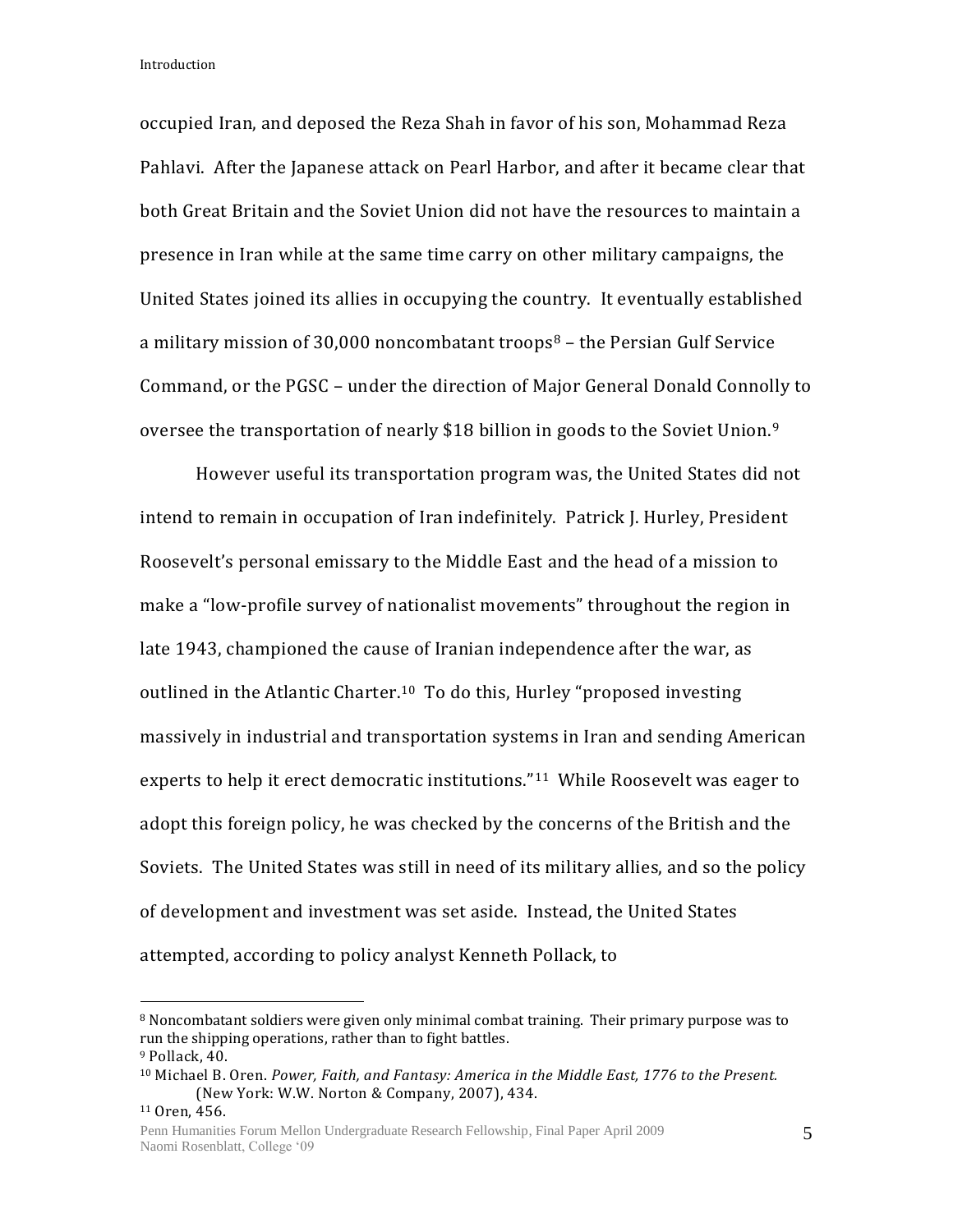reassure the Iranians by seeking a joint declaration from all three Allied powers affirming that the takeover of Iran was temporary… this led to the January 1942 Tripartite Pact, in which the three allies guaranteed Iran's territorial sovereignty and independence. In addition, to try and attach meaning to these guarantees, all three agreed to withdraw their troops from Iran no later than six months after the end of the war.<sup>12</sup>

In the end, U.S. troops finally pulled out of Iran by January 1946.

### **II. Developing a Cohesive Foreign Policy**

It is clear that the United States' concerns in occupying Iran during World War II were not simply limited to the shipment of supplies north into the Soviet Union. The United States was, during the war, beginning to shape a cohesive, long-term foreign policy towards Iran, and towards the Middle East as a whole. At the outset of the war, the United States had no clear, comprehensive policy towards the Middle East and Iran, and instead, according to Middle East historian Thomas Bryson, "the American State Department concentrated on implementing those policies supportive of the war effort."13 However, the State Department gradually developed a distinct foreign policy – particularly potent with regards to Iran – over the course of the war, primarily due to the additional presence of both Great Britain and the Soviet Union, turning that country into a "veritable political cockpit."14 Beyond the immediate priority given to the war effort, the United States increasingly sought to hinder British imperialist ambitions (as a part of a larger trend of US ascendancy over British influence in the Middle East

<sup>12</sup> Pollack, 41.

<sup>13</sup> Thomas A. Bryson. *Seeds of Mideast Crisis: The United States Diplomatic Role in the Middle East During World War II.* (Jefferson, North Carolina: McFarland & Company, Inc., 1981), 49. <sup>14</sup> Bryson, 48.

Penn Humanities Forum Mellon Undergraduate Research Fellowship, Final Paper April 2009 Naomi Rosenblatt, College '09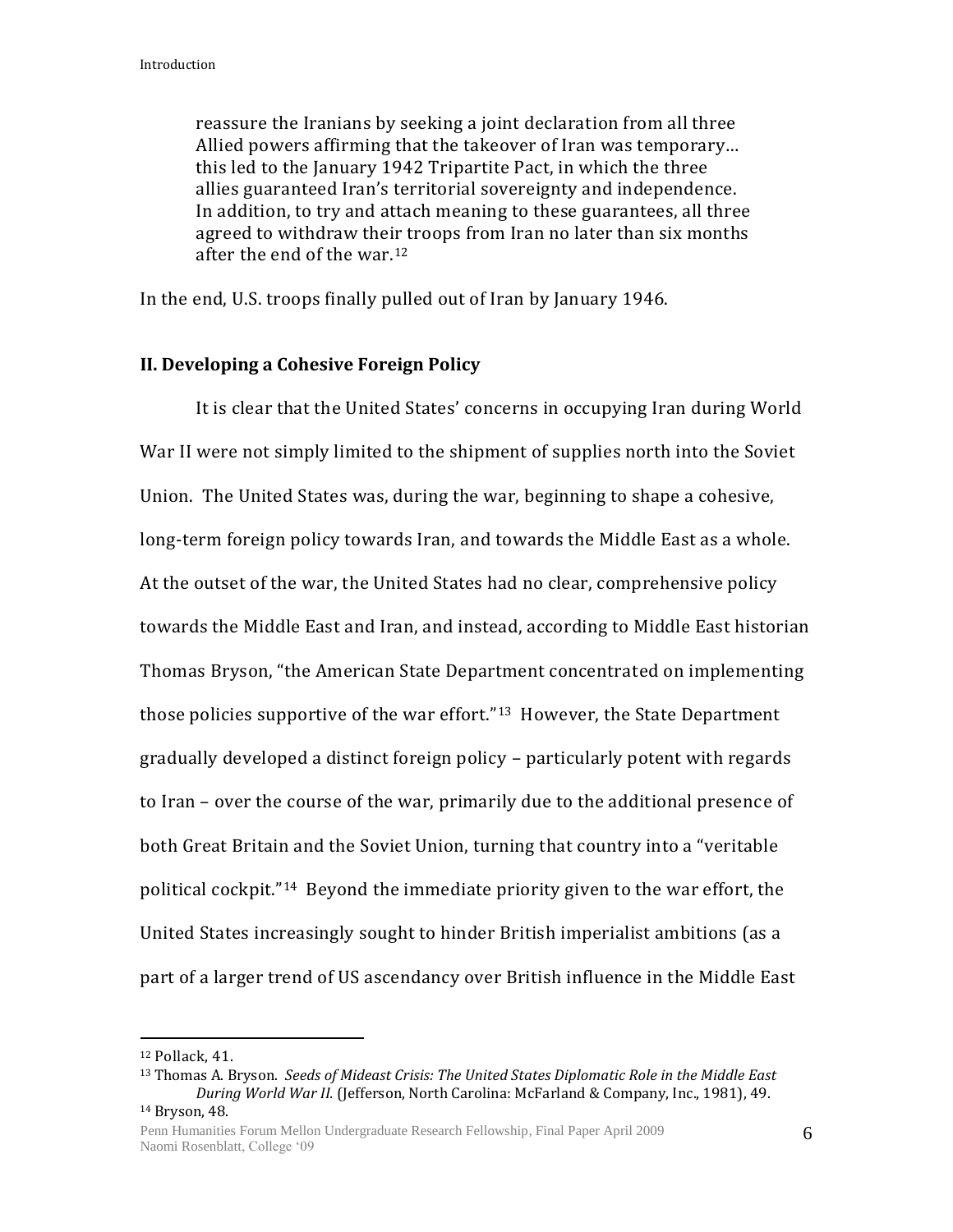$\overline{a}$ 

as a whole), to support American oil companies in their quest for regional oil concessions, and to impede Soviet aspirations in Iran. Historian Mansour Bonakdarian claims that this policy was unified and influenced by the economic and material damage suffered by Great Britain during the war: "[in] light of Britain's depleted economic and military resources and the strengthened Soviet position in Iran during the war, the American State Department would actively explore possible means of containing Soviet influence in Iran even before the war came to a close."15 All of these foreign policy goals involved bolstering Iranian sovereignty, and supporting an Iranian government friendly to the United States.

U.S. military efforts, however, proved in many ways to be a major impediment to the United States' long-term diplomatic goals in the region. For example, while throughout the war, Iranian officials tried to keep the United States militarily and politically involved in their country as an impediment to British and Soviet ambitions, "the evidence suggests that many average Iranians would have preferred that the Americans get out. U.S. military personnel showed little cultural sensitivity and often treated the Iranians as impediments to their mission."16 PGSC transport monopolized the roads and railroads of Iran, which created a great impediment to domestic trade, and especially to the movement of food. In 1942, Iran suffered from a bad harvest, and the widespread famine, paired with the influx of 30,000 American troops, led to violent bread riots and widespread discontent. While the United States attempted to address the

<sup>15</sup> Bonakdarian, Mansour. "Great Expectations: U.S.-Iranian Relations, 1911-1951," in *U.S.-Middle East Historical Encounters*, ed. Abbas Amanat and Magnus T. Bernhardsson. (Tallahassee: University Press of Florida, 2007, pp. 121-141), 129. <sup>16</sup> Pollack, 41.

Penn Humanities Forum Mellon Undergraduate Research Fellowship, Final Paper April 2009 Naomi Rosenblatt, College '09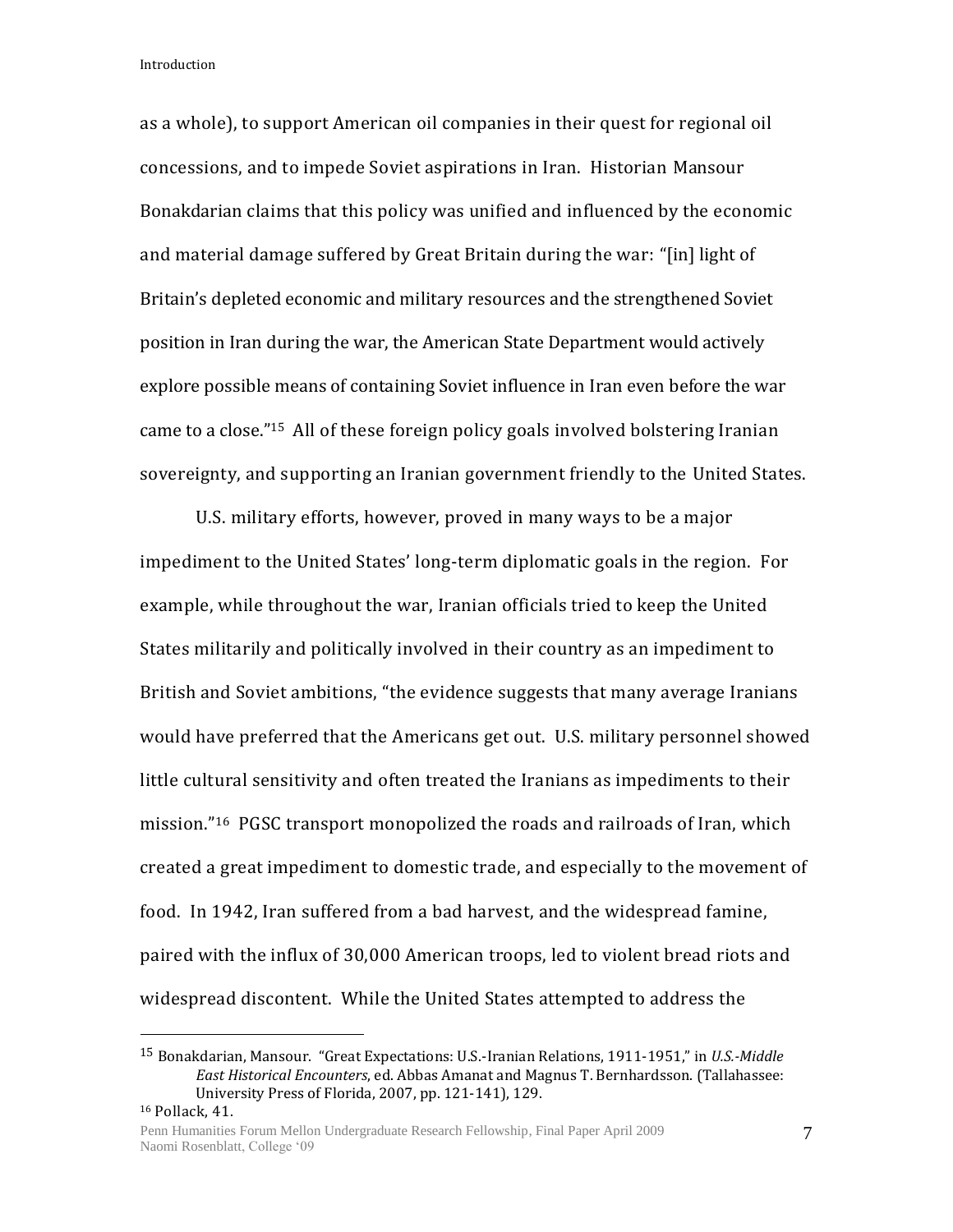problem using Allied supplies in the country, they met with "considerable resistance from the Russians and the British, who cared little about the welfare of the Iranians," which was perhaps because they lacked the long-term ambitions in the region that the United States was developing. As the war progressed, the American Office of Strategic Services station in Tehran "constantly reported that the Iranian people were… increasingly pro-Nazi, with crowds cheering Hitler's appearance in newsreels."17 These reports eventually began to alarm the State Department, which began to express concern that perhaps the War Department should not be conducting its transportation efforts without thought given to the long-term repercussions of the *way* in which it was conducting those efforts. If the PGSC, for example, were to not entirely monopolize Iranian roads and railways, perhaps popular opinion of the United States would not be so greatly damaged, and U.S. long-term interests would be more effectively protected.

#### **III. Argument**

This thesis will examine the interaction of the United States' military policy – and military considerations involving supporting the Eastern Front – with US foreign policy and foreign policy considerations in Iran during the Second World War. During the period from 1941-1945, the War and State departments each had its own agenda in Iran. More often than not, as these agendas were implemented, they came into conflict with one another. Would Iran become a partner in America's quest to develop the economic potential of the region, or would America risk those friendly relations with Iran in order to achieve its more immediate military aims?

 $\overline{a}$ 

8

<sup>17</sup> Pollack, 43.

Penn Humanities Forum Mellon Undergraduate Research Fellowship, Final Paper April 2009 Naomi Rosenblatt, College '09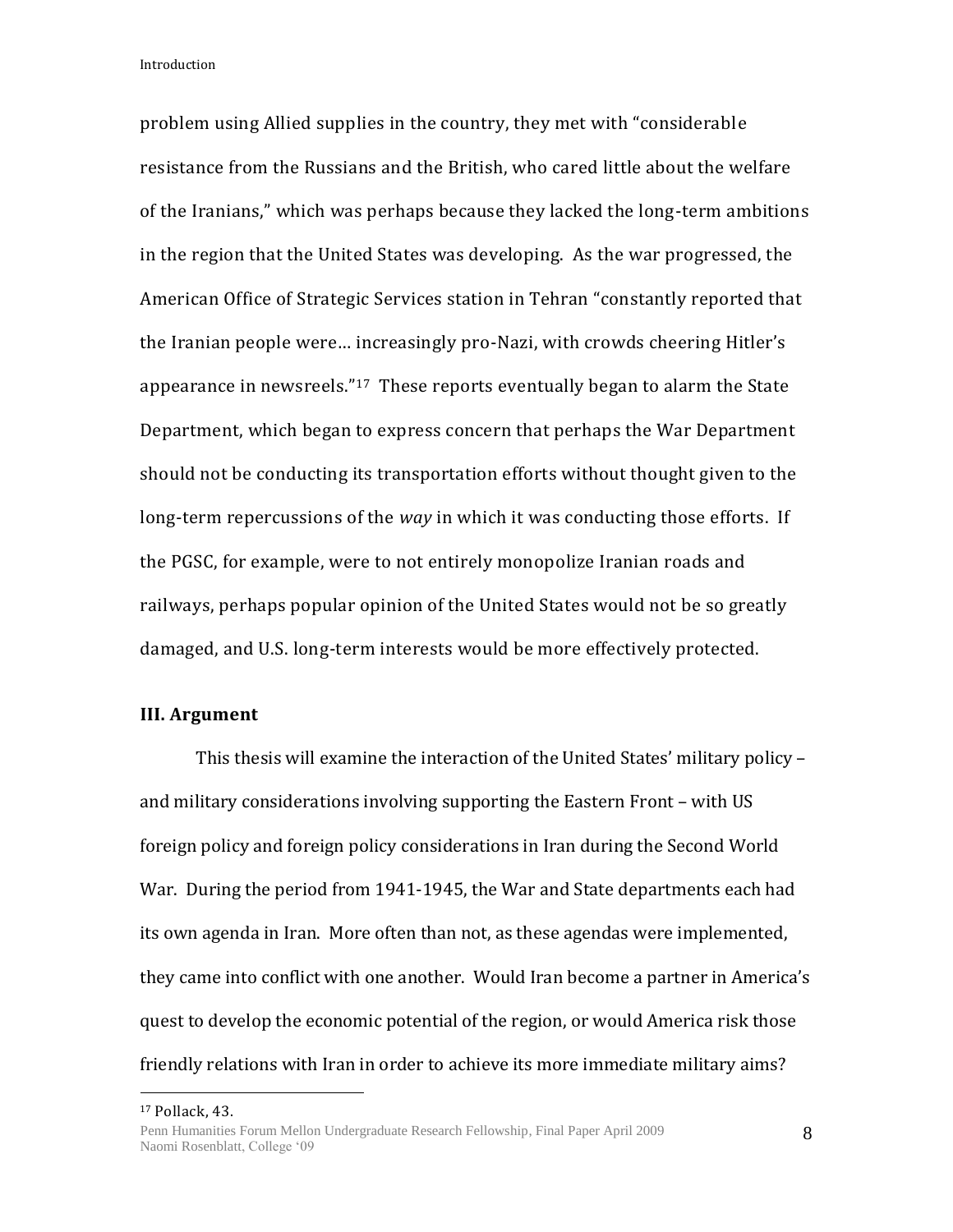The struggle that played out between these policies over the course of the war eventually decided the nature of the United States' ultimate relationship with Iran during that period. The conflicting demands of the war effort and long-term political considerations often caused a great deal of friction both among policymakers in Washington and in the Middle East and Europe, as well as a great deal of contradiction and discord among the policies themselves. This thesis will engage in an in-depth study of those frictions that developed among the policies of the War and State Departments, as a result of the conflicting demands of the war effort and long-term political considerations.

Because of the nature of this in-depth study, my argument will be organized thematically, rather than chronologically. This is a complicated topic – there were many factors that played a role not only in the development of the United States' foreign policy towards Iran, but that also played a role in complicating the relationship between the United States' foreign and military policies regarding Iran during the war. I will therefore structure my discussion using three main organizing ideas: First, I will discuss the rise of US foreign policy interests and influence in Iran against the backdrop of British decline. This initial chapter will demonstrate how the war demands brought the United States into greater involvement with Iran both militarily and diplomatically, and how the United States' military involvement eventually embittered American-Iranian relations. The next chapter will then elaborate upon the military issues that brought the United States into closer contact with Iran – including the use of Iran and the Persian Corridor as a route for military aid to Soviet Russia – and the anxieties that arose from aiding a potential future

9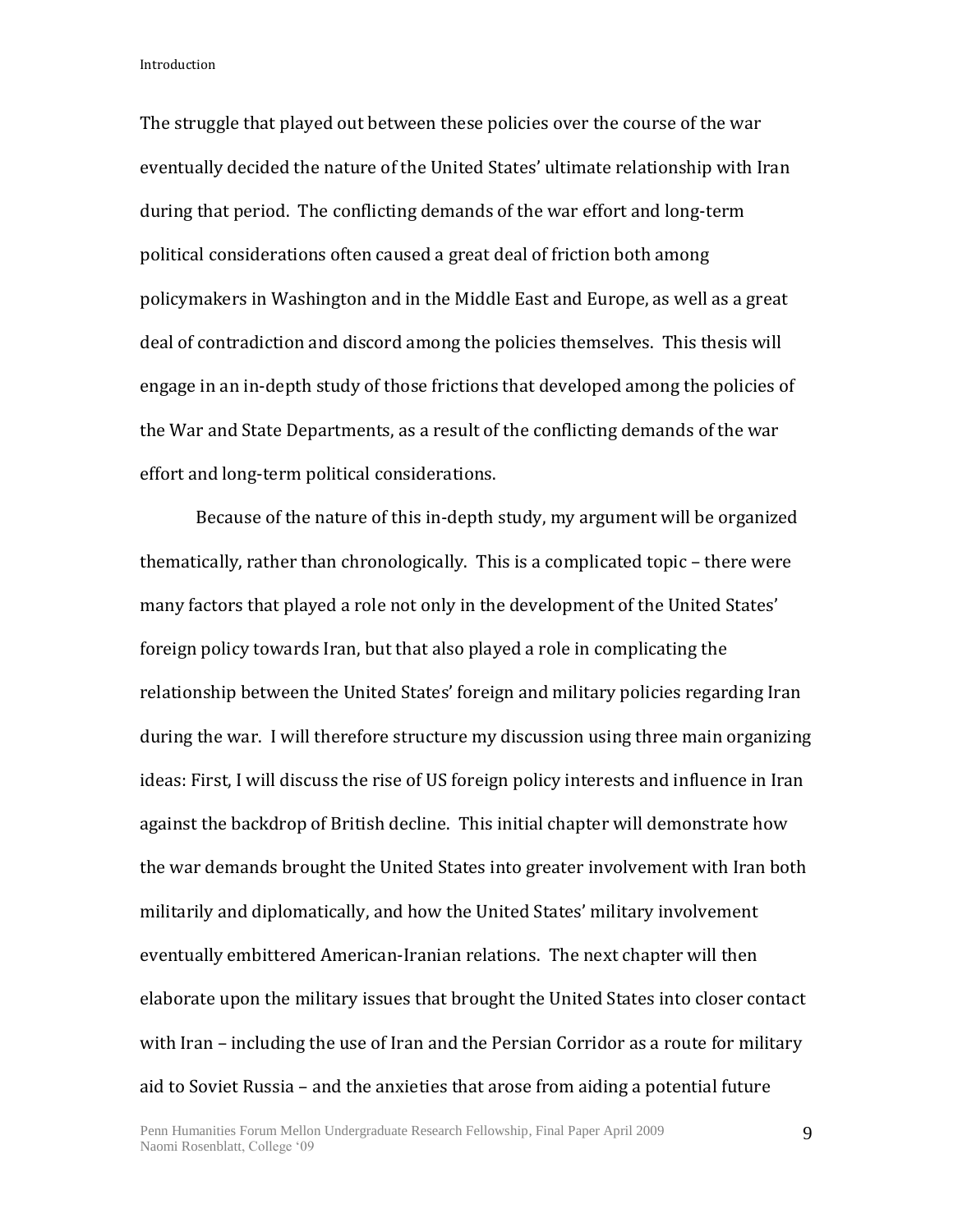enemy. The reason that the United States established a military presence in the region had more to do with supporting the Soviet Union than with Iran itself, which accounts for the disconnect between American foreign and military policies regarding Iran. It is therefore important, in a study of American policies towards Iran during this period, to understand the issues and policy conflicts surrounding the United States' support of the Soviet Union. Finally, the third chapter will draw upon the previous two chapters to illustrate how those tensions within the United States government, as related to Iran, promoted conflict among U.S. military and diplomatic institutions, officers, and personnel on the ground.

It is clear that the United States' concerns in occupying Iran during World War II were not simply limited to the shipment of supplies north into the Soviet Union. The United States was, during the war, just beginning to shape a cohesive, long-term foreign policy towards Iran, and towards the Middle East as a whole. During this period, then, the United States needed to do what almost all nations must do during a time of war: it needed to balance its own competing interests in Iran by working to ensure a speedy victory at minimal human and financial cost, while all the while keeping in mind that its military efforts could very well disrupt its long-term diplomatic interests in the region.

Because this period marked the first time that the United States showed a prolonged, deep-seated, comprehensive interest in the Middle East, it is important to understand what factors most influenced its early relations with the countries of that region. The United States' relationship with Iran in the twentieth century has historically been a rocky one, with roots that lie in this period from 1942-1945. The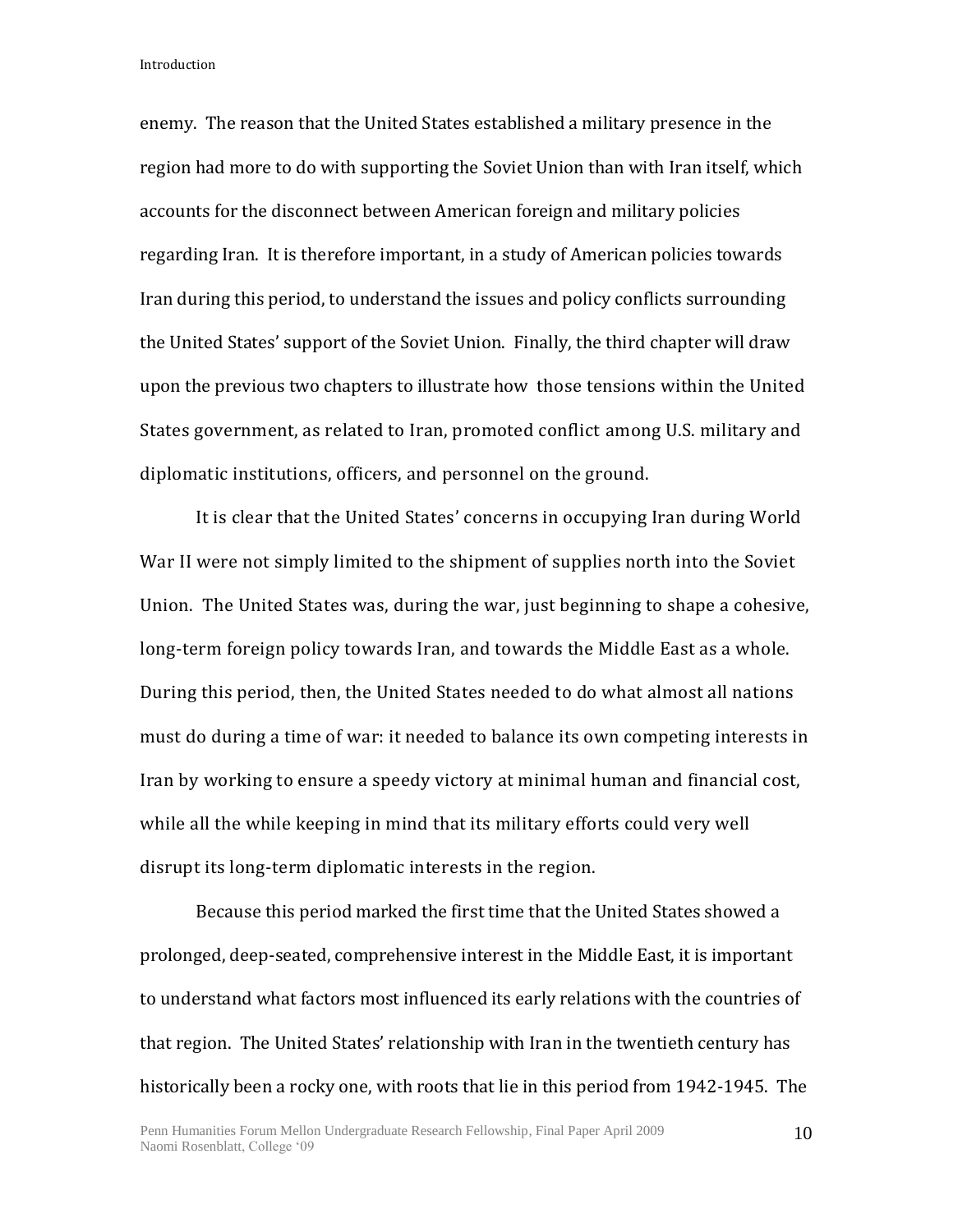policies that the United States developed towards Iran during this early period and the influences of World War II on the formation of those policies can help shed light on the general history of American-Iranian relations. The implications of this first prolonged engagement in Iran and the Middle East are far-reaching, as we are all too aware of today.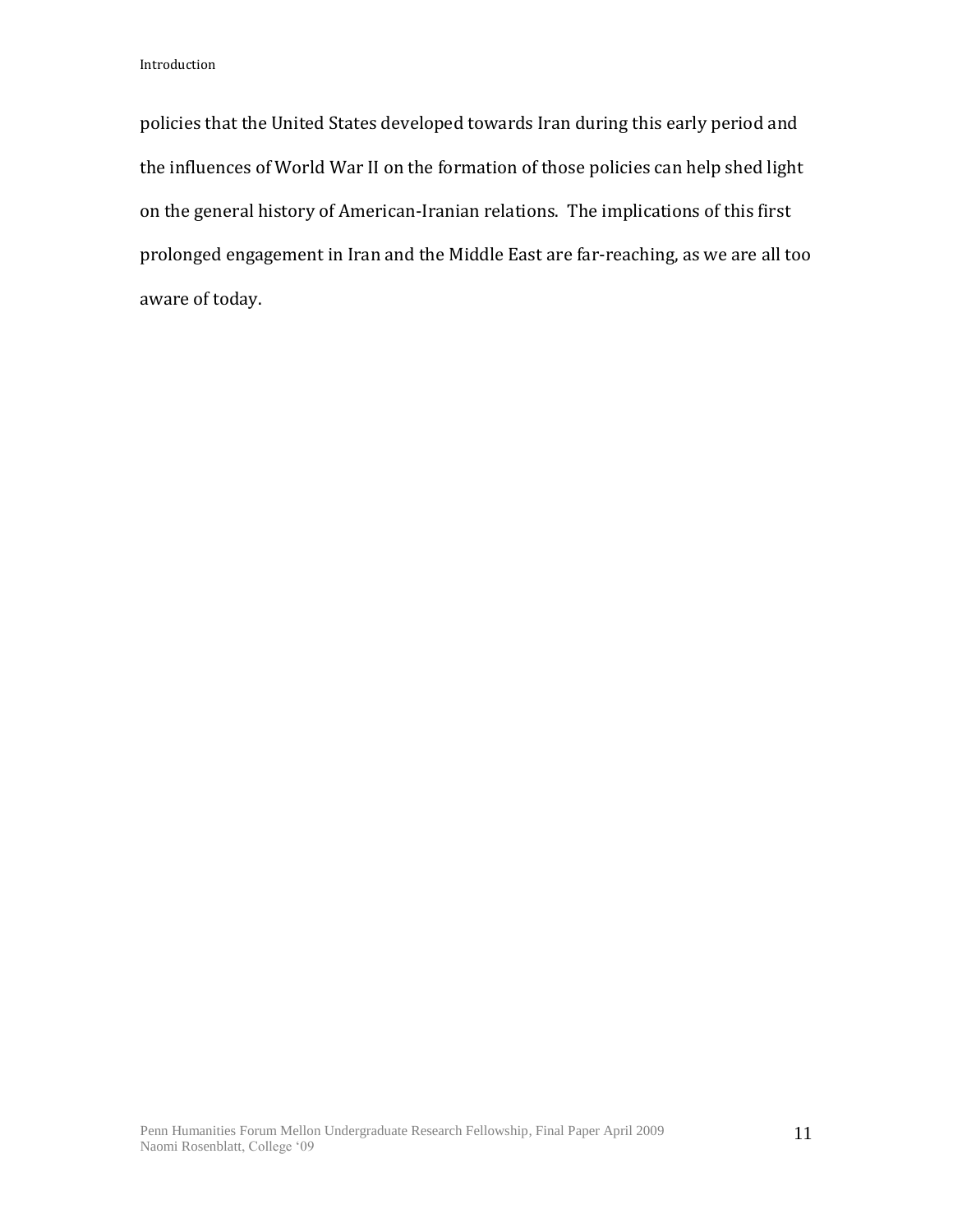# *I. The Setting Sun of the British Empire: Rising US Interests in Iran*

In this chapter, I will discuss the factors in the development of the United States' foreign policy towards Iran during World War II. I will illustrate how the demands of the war effort brought the United States into greater involvement with Iran, and facilitated the shift from a disinterested foreign policy to an active, forward-thinking policy. At the same time, however, the war effort presented many complications and difficulties to the successful realization of U.S. foreign policy goals in Iran. By the end of the war, the increased influence of the United States in Iran and Iranian affairs somewhat embittered American-Iranian relations. This encroachment upon Iranian sovereignty eventually compelled Iran to pull back from its original reliance on American assistance, and take its foreign affairs into its own hands.

The United States was, during the war, just beginning to shape a cohesive, long-term foreign policy towards Iran, and towards the Middle East as a whole. At the outset of the war, the United States had no clear, comprehensive policy towards the Middle East and Iran, and instead, according to Middle East historian Thomas Bryson, "the American State Department concentrated on implementing those policies supportive of the war effort."<sup>1</sup> However, the State Department gradually developed a distinct foreign policy – particularly potent with regards to Iran – over the course of the war. This was primarily due to the additional

 $\overline{a}$ 

12

<sup>1</sup> Bryson, 49.

Penn Humanities Forum Mellon Undergraduate Research Fellowship, Final Paper April 2009 Naomi Rosenblatt, College '09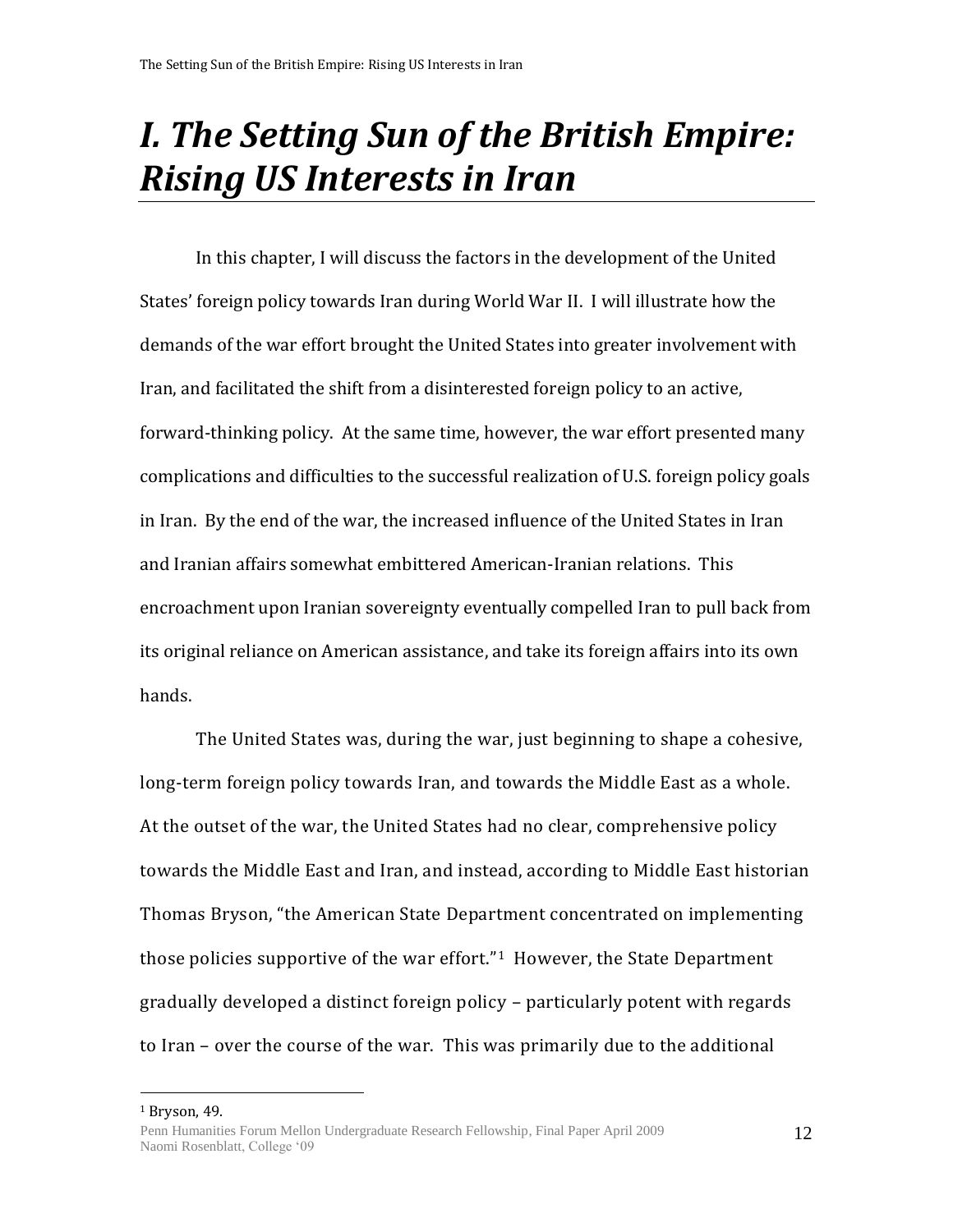presence in Iran of both Great Britain and the Soviet Union, turning that country into a "veritable political cockpit."2 Beyond the immediate priority given to the war effort, the United States increasingly sought to hinder British imperialist ambitions3, to support American oil companies in their quest for regional oil concessions, and to bolster Iranian sovereignty.

#### **I. The Rising Primacy of the United States in Iran**

According to historian Mansour Bonakdarian, until the early 1940s, the United States' main concern with Iran was "with the well-being of American Presbyterian missionaries who had been arriving [there] since the 1830s."4 Though it maintained a diplomatic presence to support the American missionaries, pilgrims, and merchants who traveled there, the United States did not have particularly strong economic interests or imperialist ambitions in the region. Instead, the United States simply conformed to the policies of Great Britain, especially after World War I. For Britain, the Middle East was a key strategic location from which to protect its interests in India. Therefore, if Britain did not consider Iran to be of particular importance in and of itself, it was still seen as a crucial strategic stronghold from a geomilitary perspective. The United States, on the other hand, gave "tempered and tacit recognition of Iran as a sphere of British ascendancy" after the Bolshevik Revolution of 1917, believing that it could rely on the strength of Great Britain to

<sup>2</sup> Bryson, 48.

 $3$  As a part of a larger trend of US ascendancy over British influence in the Middle East as a whole.

<sup>4</sup> Bonakdarian, 15.

Penn Humanities Forum Mellon Undergraduate Research Fellowship, Final Paper April 2009 Naomi Rosenblatt, College '09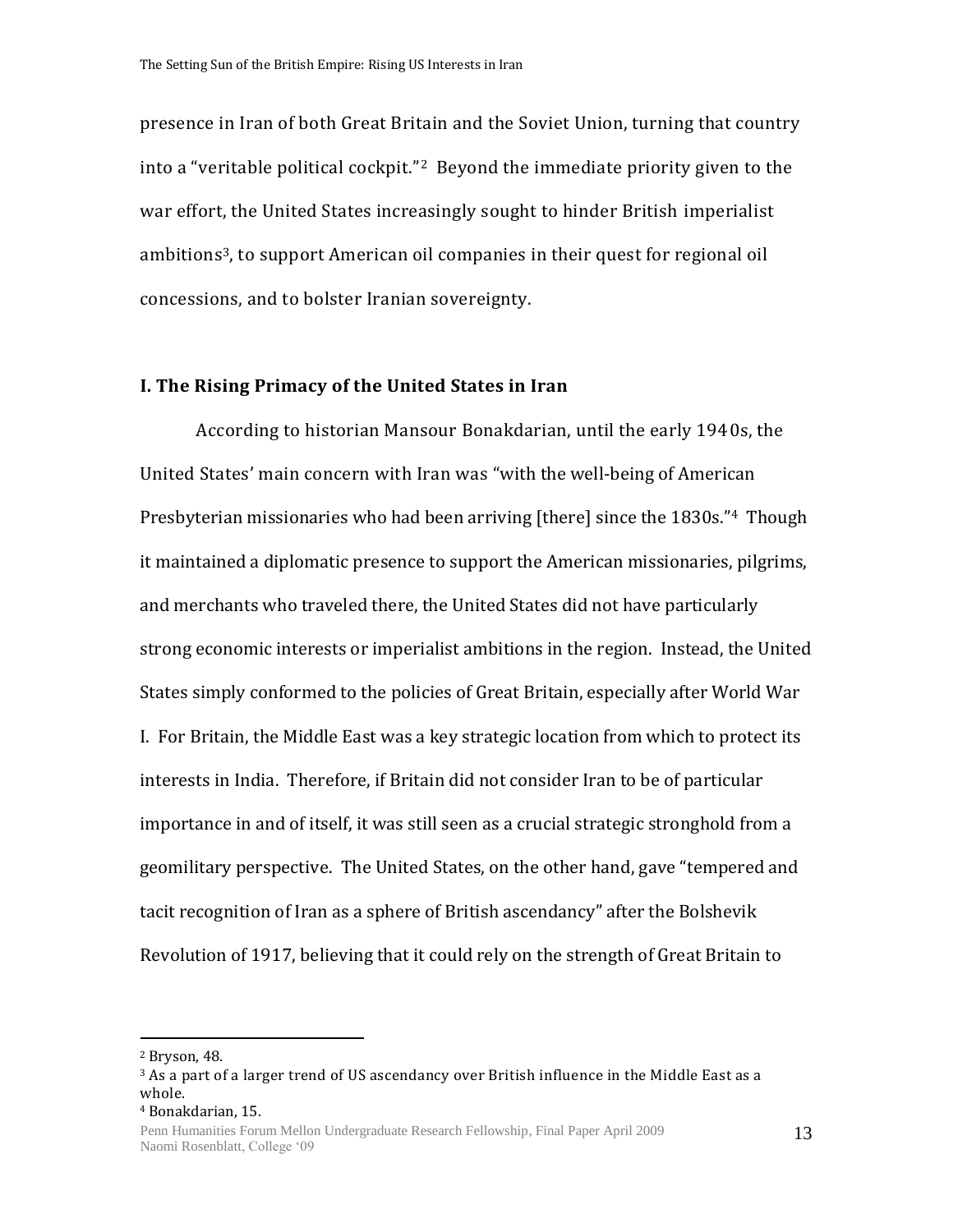protect Iran from the influence of Communism.<sup>5</sup> This policy of conformity to the status-quo of British policy in the region continued through the interwar period and into the early 1940s, despite the fact of growing American economic interests in Iranian oil fields. American oil companies had begun to explore the possibility of oil concessions during the interwar period, yet "few in the United States expressed any desire to see their country either replace or support Great Britain [militarily or politically]. Americans still believed that they could undermine Britain's economic position without having to accept any political or military responsibilities."6 As a nation which still retained many of its isolationist and non-interventionist tendencies, inter-war America shied away from competing with Britain's diplomatic and military clout in the region. Even when the United States became embroiled in World War II and joined its British allies in supporting shipping efforts through Iran, Great Britain initially held the upper hand and dictated policy. Harry L. Hopkins, a diplomatic advisor to President Roosevelt, wrote in a memorandum regarding the Middle East:

British officials never fail to emphasize by word and deed Empire interests in the Middle East. The Middle Eastern Theater of operations is referred to and treated by them as an exclusive British theater. American activity is almost resented…. Unfortunately American Policy in the Middle East has not retained a separate identity.<sup>7</sup>

The United States' neutrality policy, which had theretofore encouraged its abstention from actively developing a foreign policy towards the Middle East, came

<sup>5</sup> Bonakdarian, 18.

<sup>6</sup> Michael A*.* Palmer. *Guardians of the Gulf: A History of America's Expanding Role in the Persian Gulf, 1833-1992*. (New York: Free Press, 1992). 20.

<sup>7</sup> Franklin D. Roosevelt Presidential Library (hereinafter FDR). Hopkins, Harry L. Box 332, Book 8 - Interest in Middle East.

Penn Humanities Forum Mellon Undergraduate Research Fellowship, Final Paper April 2009 Naomi Rosenblatt, College '09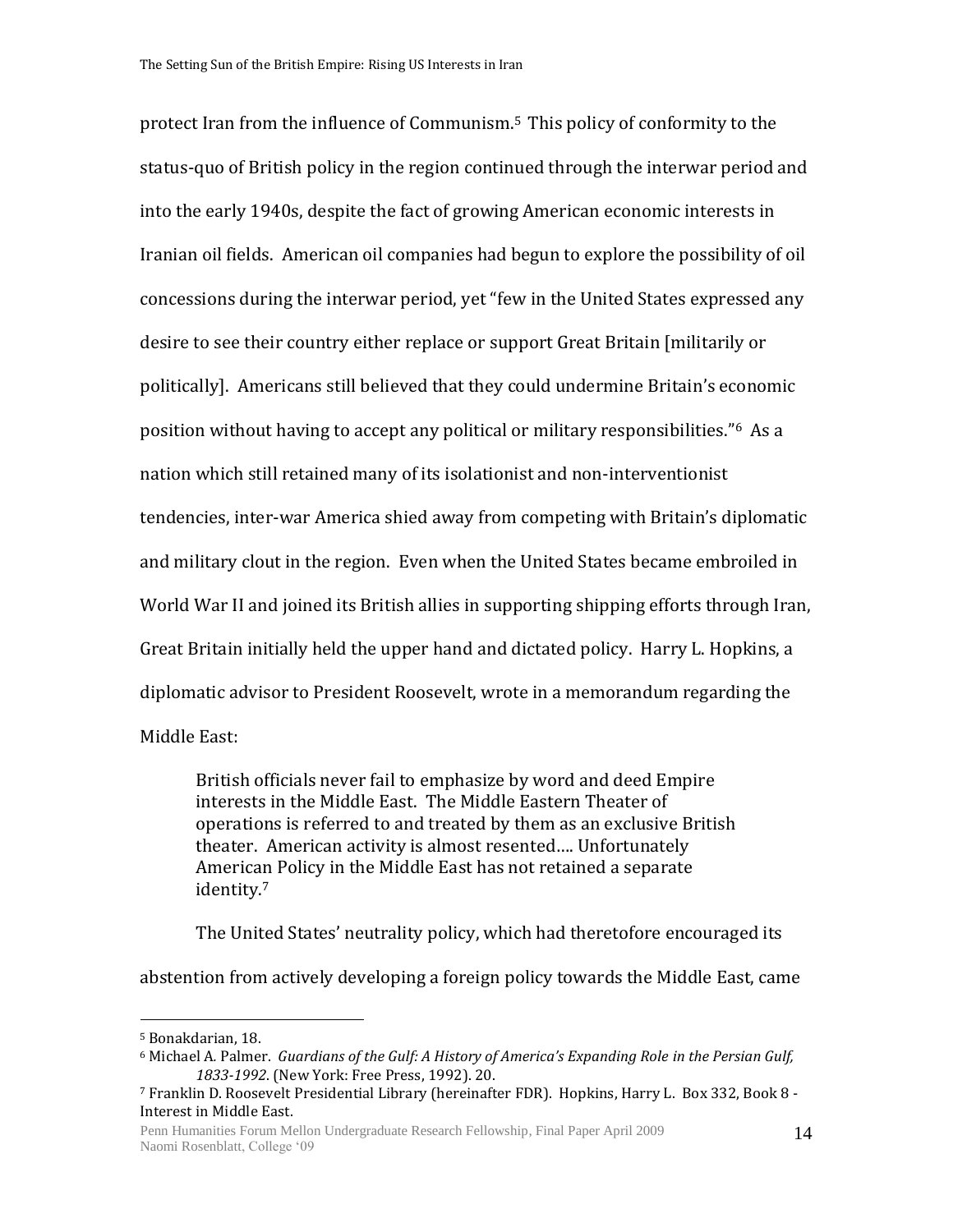to an abrupt end with the onset of World War II and the beginning of US material support of the Allies through the Lend-Lease program. After Britain and the Soviet Union occupied Iran and opened the Persian Corridor, a transportation system was set into place, allowing Great Britain to move Lend-Lease supplies through Iran and into Soviet hands. While the United States would not formally enter the war for another few months, it still maintained a vested interest in the success of the Allied nations, and consequently in the success and efficiency of the war efforts in the Middle East. In September 1941, the U.S. Military Iranian Mission, led by Colonol Raymond A. Wheeler, was established to facilitate transportation efforts through the Persian Corridor (this military mission would later become the Persian Gulf Service Command). Yet, even with its own established troops in the region, the United States could not easily dictate policy or control transportation efforts. In a confidential telegram from Cairo, Admiral Alan Kirk wrote to the United States Secretary and Under-Secretary of State complaining about the "absence of unified command and the lack of coordination among the various services [that] have resulted in a restriction of the Middle Eastern achievements of the British armed forces and of the efficacy of the war effort."8 Knowing that it was ultimately Great Britain that held sway over the politics and logistics of transportation through Iran, the most that Kirk could recommend that the United States do was encourage reforms in the British war machine.

In 1942, the American role in Iran and the Middle East began to undergo a drastic change. Until July of that year, American supplies had primarily been

 $\overline{a}$ 

15

Penn Humanities Forum Mellon Undergraduate Research Fellowship, Final Paper April 2009 Naomi Rosenblatt, College '09 <sup>8</sup> FDR. Hopkins, Harry L. Box 326, Book 7 - Middle East Politics and Requirements.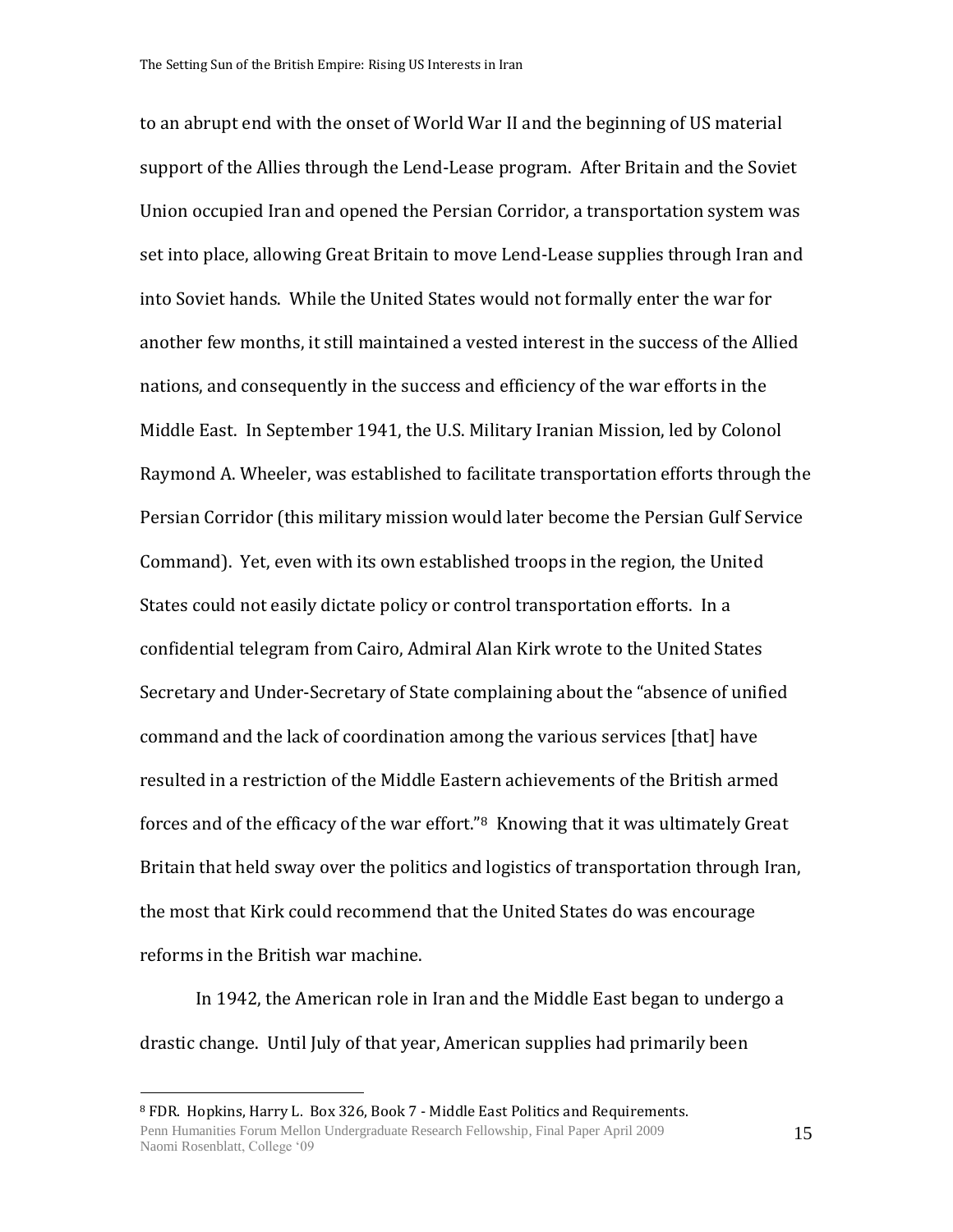shipped to the Soviet Union over two main convoy routes: one through Iran and the Persian Corridor, and the other through the Soviet Arctic and into Soviet ports at Murmansk and Archangel. However, when the northern convoys came under serious strain due to unfavorable weather conditions and German interference, the Allies turned to the Persian Gulf "as the only important alternative for forwarding war supplies to the U.S.S.R. The Russians… asked that not only planes and trucks but all sorts of military equipment in the largest quantities possible come via the southern route."9 Traffic through the Persian Corridor would have to be increased drastically. However, with its resources stretched after three years of war, its troops fighting the German forces in North Africa, and the demanding preparations for the cross-channel invasion then proposed for 1943, Britain was beginning to feel the strain of maintaining its military presence in Iran.

Both British and American resources were "under heavy strain to meet even the minimum requirements of their own forces,"<sup>10</sup> and yet the United States emerged as the nation best equipped to deal with the additional burden placed onto the southern route. On July 13, 1942, Franklin Roosevelt forwarded to Winston Churchill a recommendation that in order to expand transit facilities in Iran, the U.S. Army should take over operation and control of the Trans-Iranian Railway in southern Iran, and "Churchill accepted the proposal immediately with some enthusiasm." <sup>11</sup> One month later, after receiving recommendations for precisely

 $\overline{a}$ 

16

<sup>&</sup>lt;sup>9</sup> Coakley, 162.

<sup>10</sup> Coakley, 155.

<sup>11</sup> Coakley, 170.

Penn Humanities Forum Mellon Undergraduate Research Fellowship, Final Paper April 2009 Naomi Rosenblatt, College '09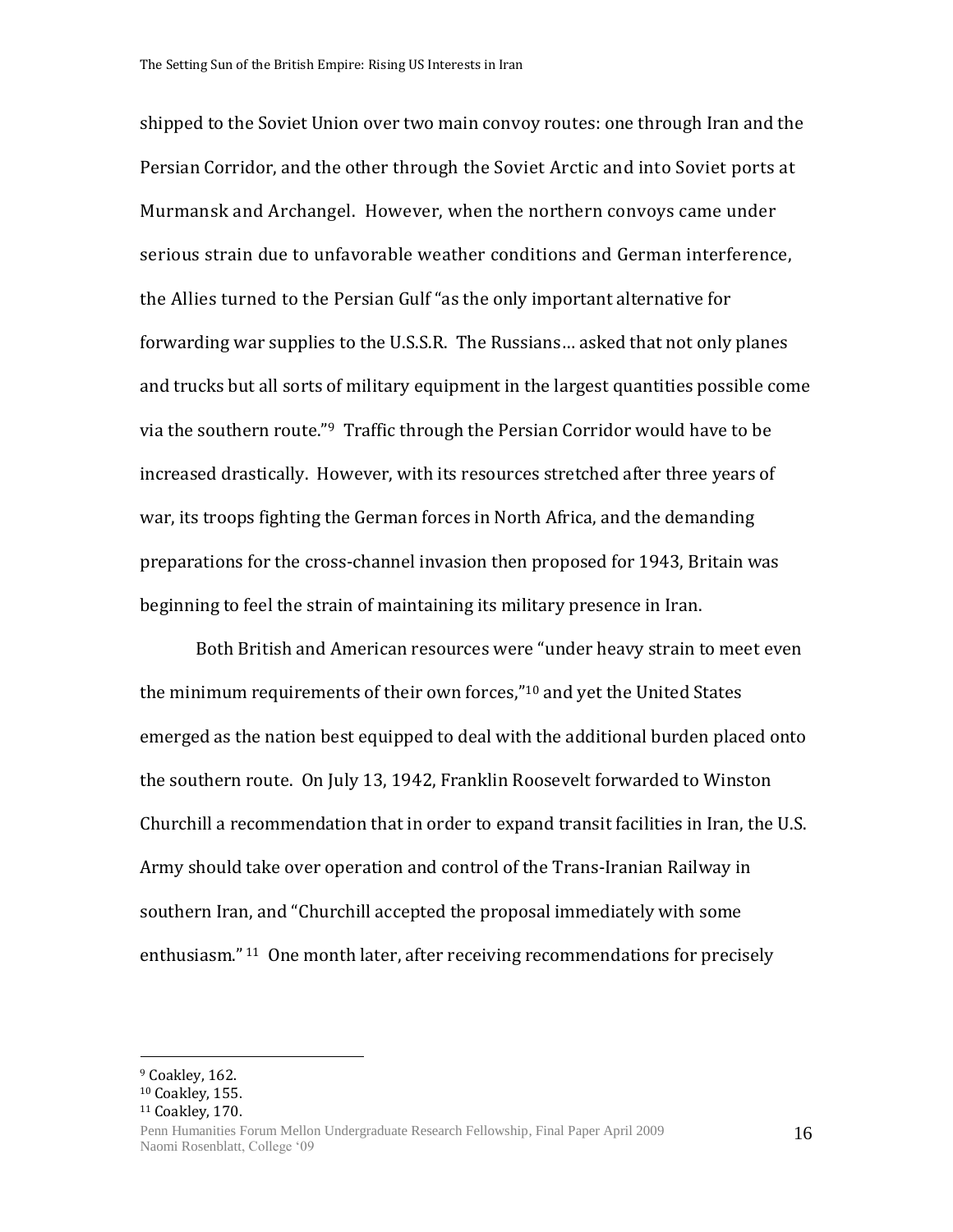how the United States would take over shipping efforts, Churchill wrote to Roosevelt:

I therefore welcome and accept your most helpful proposal contained in your telegram, that the railway be taken over, developed and operated by the United States Army; with the railroad should be included the ports of Khorramshahr and Bandar Shapur… The railway and ports would be managed entirely by your people, though the allocation of traffic would have to be retained in the hands of the British military authorities for whom the railway is an essential channel of communication for operational purposes.<sup>12</sup>

At this point, the United States Army immediately began to expand its presence and efficacy in Iran. In a booklet issued on September 3, 1942 entitled, *Plan for Operation of Certain Iranian Communication Facilities between Persian Gulf Ports and Tehran by US Army Forces*, a request by the commanding officer of the USAFIME (the United States Forces in the Middle East) for further resources is detailed: "He requests certain troops to operate the railroads and the ports. He also requests a large amount of railroad equipment in addition to that set up for the railroad under Lend-Lease. In addition, he desires to establish truck supply routes for which he requires troops and a large number of trucks."13 Over the next year, the United States' military involvement in Iran would expand to such an extent, that it would end up maintaining a total presence of 30,000 noncombatant troops in the region.

Now that Great Britain and the United States were cooperating on shipping efforts in southern Iran, problems and difficulties associated with the division of military responsibility and combined strategy began to present themselves, mainly

 $\overline{a}$ 

Penn Humanities Forum Mellon Undergraduate Research Fellowship, Final Paper April 2009 Naomi Rosenblatt, College '09 <sup>13</sup> FDR. President's Soviet Protocol Committee. Box 25, Plan for Operation of Certain Iranian Communication Facilities between Persian Gulf Ports and Tehran by US Army Forces. 3 Sept. 1942.

<sup>12</sup> Quoted in: Motter, T.H. Vail. *The Persian Corridor and Aid to Russia*. (Washington, DC: Office of the Chief of Military History, Department of the Army, 1952.) 190.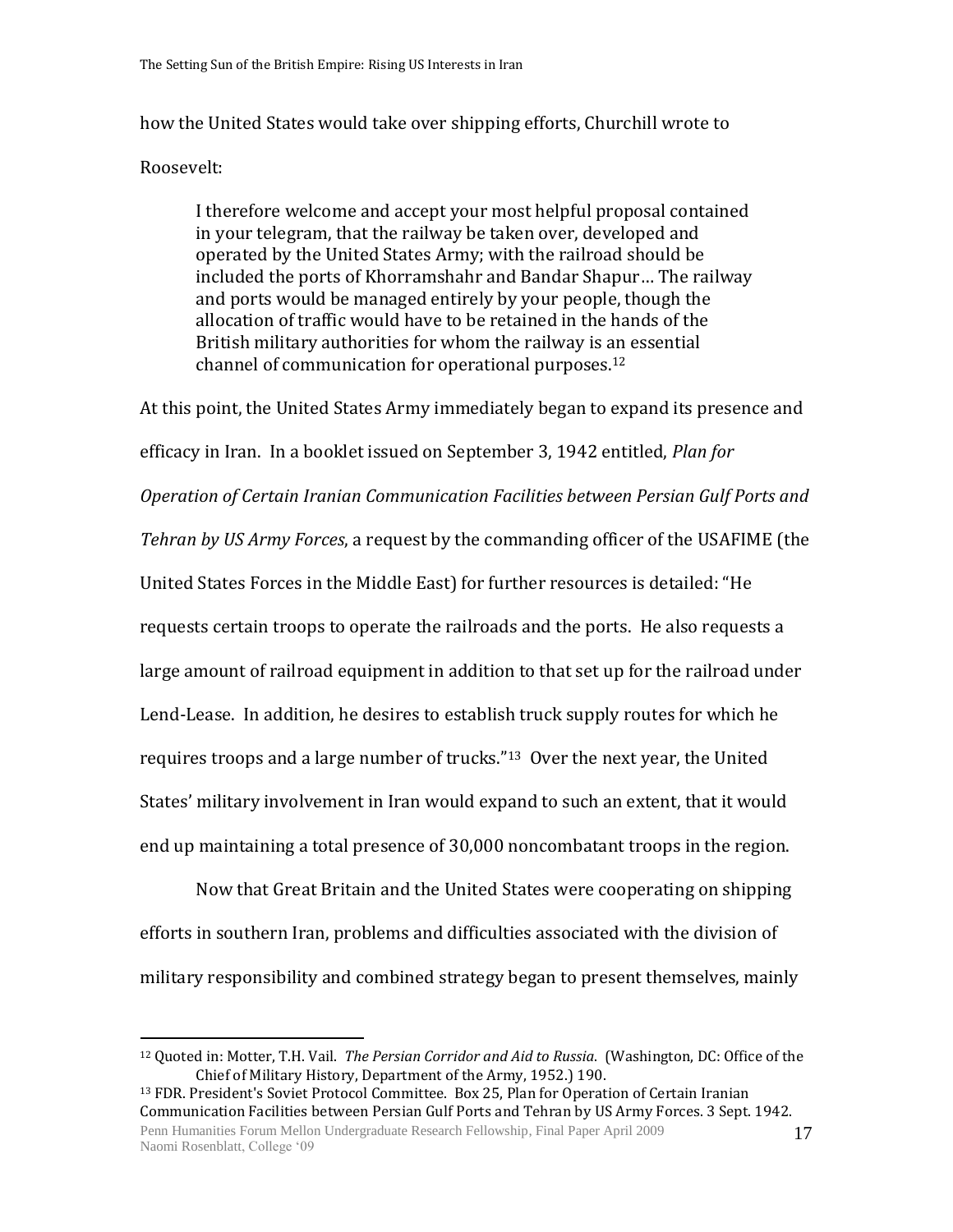associated with the increasingly differing objectives of the two countries. Due to its imperialist interests in the region, Britain was primarily interested in bolstering the security of Iran against enemy attack and internal unrest, while the United States remained focused on the objective of "increasing and insuring the uninterrupted flow of supplies to Russia." <sup>14</sup> With this in mind, the Anglo-American Combined Chiefs of Staff issued the following statement: "It is definitely understood that the British control of priorities and allocations must not be permitted to militate against attainment of such objective [i.e. the objective of shipping supplies to Russia], subject always to the military requirements for preparing to meet a threat to the vital Persian Gulf oil areas."15 This recognition of the difference in objectives thereby allowed the United States even greater control over the allocation of goods within Iran, and further freed it from the dictates of British policy. The war demands were simply more pressing, and therefore, unless an imminent security threat to the region presented itself, the United States' objectives would maintain primacy, and the U.S. military could focus its energies entirely on the goal of shipping aid to the Soviet Union.

The proposal of the Combined Chiefs of Staff marked an important change for the United States. At this point, U.S. military policy towards the region began to diverge from that of Great Britain's. U.S. policymakers began to become concerned about developing the United States' own reputation in the Middle East, separate from Britain's, and about what the U.S. considered to be Britain's misappropriate allocations of Lend-Lease materials. The State Department in particular was

 $\overline{a}$ 

18

<sup>14</sup> Coakley, 178.

<sup>15</sup> Coakley, 178.

Penn Humanities Forum Mellon Undergraduate Research Fellowship, Final Paper April 2009 Naomi Rosenblatt, College '09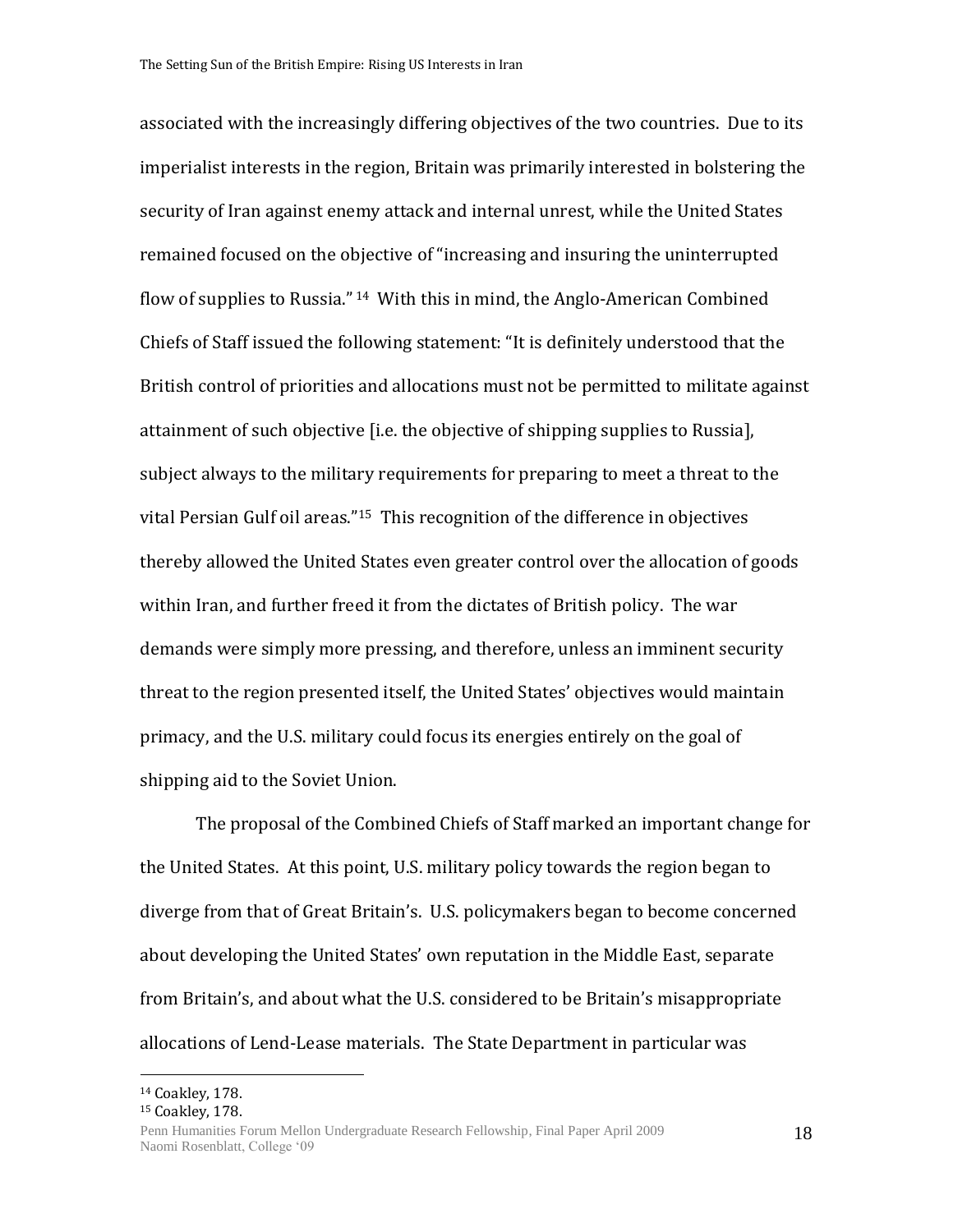concerned that Great Britain had been abusing Lend-Lease privileges: In a December 1943 report to President Roosevelt, Brigadier General Patrick Hurley complained that "Britain has been giving and now Russia is about to give [to Iran] our lend lease supplies or supplies that have been replaced or released by our lend lease supplies, to other nations in return for concessions or to strengthen their own ideologies in the countries to which supplies are given."16 One of the reasons that the State Department was so concerned with this issue was because it believed that Lend-Lease could be "a potent instrument in international relations."17 If nations receiving Lend-Lease aid knew that they were receiving it directly from the United States, then there would be a much greater positive impact on American prestige worldwide than if Great Britain were distributing that same aid. Additionally, if U.S. aid were not being distributed by Great Britain, then the United States' reputation would not suffer damage by being associated with any unpopular British policies. In the meantime, however, "the administration of Lend-Lease in the Middle East [had] been characterized as inefficient and injurious to American prestige," because "the British [were] using American lend lease and American troops not for the purpose of creating a brave new world based on the Atlantic Charter… but for British conquest, British imperialist rule, and British trade monopoly."18 Therefore, Harry Hopkins, Roosevelt's personal advisor, believed that the resources could be more efficiently used if "the policy making and direction of lend lease be placed

<sup>16</sup> FDR. Roosevelt, Franklin D. Papers as President, President's Secretary's File. Box 40, Iran Diplomatic Correspondence.

<sup>17</sup> FDR. Hopkins, Harry L. Box 332, Book 8 - Interest in Middle East.

<sup>&</sup>lt;sup>18</sup> FDR. Roosevelt, Franklin D. Papers as President, President's Secretary's File. Box 40, Iran Diplomatic Correspondence.

Penn Humanities Forum Mellon Undergraduate Research Fellowship, Final Paper April 2009 Naomi Rosenblatt, College '09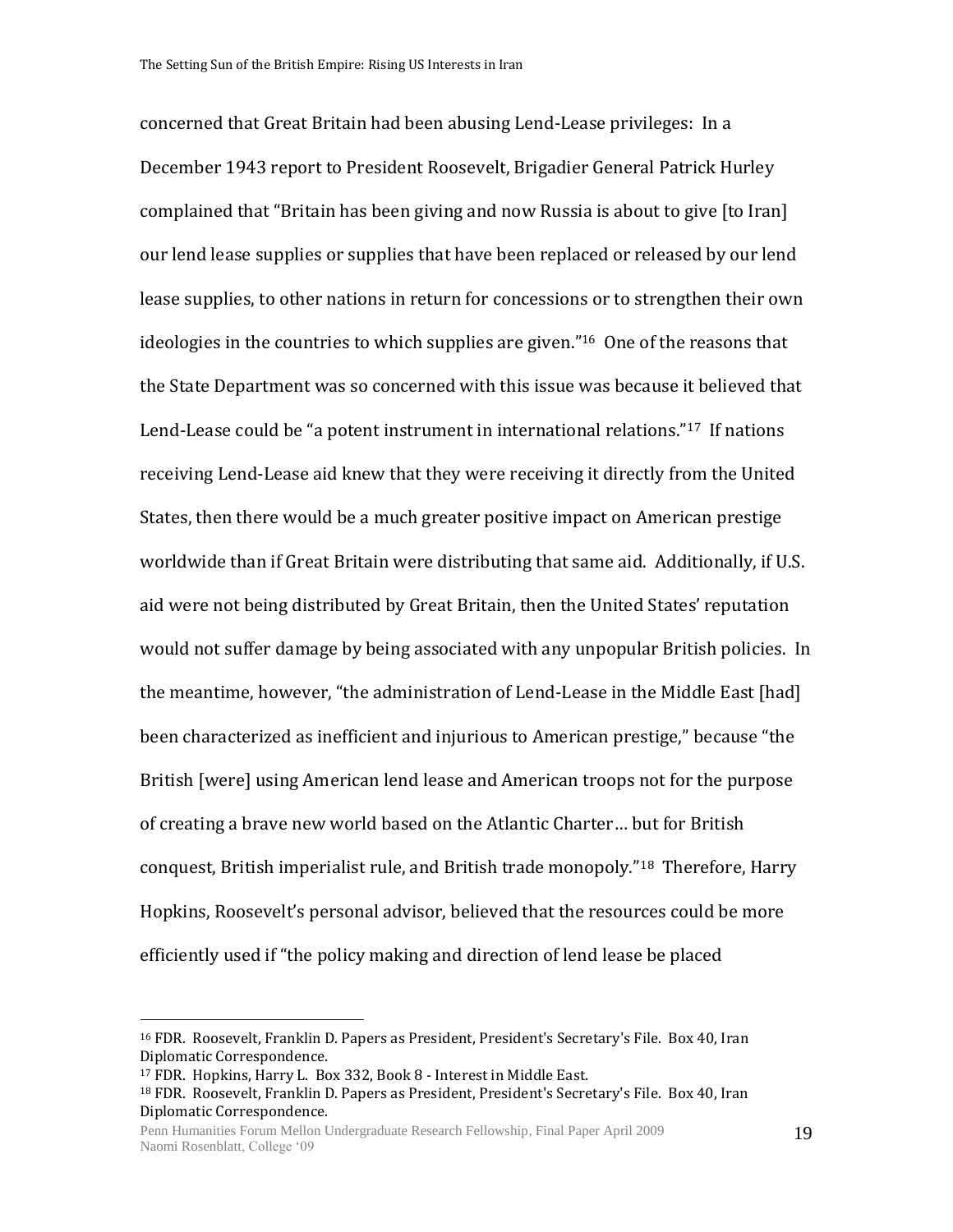exclusively and in actuality under proper civilian authority in the State Department," and if "all operations pertaining to distribution of lend lease goods in foreign territory be transferred to the United States Army."<sup>19</sup>

### **II. Positive Equilibrium and Iranian Sovereignty**

Historian Michael Palmer writes that during the transitional period in 1942, "as Americans became increasingly aware of Great Britain's incapacity, the strategic significance of the Middle East, and the importance of access to the oil in the Persian Gulf during the war, and perhaps after as well, they began reassessing longstanding United States policies toward the region."20 It was during this period that the United States began to increasingly obstruct both British and Soviet imperialist objectives in the region, and to support Iranian aspirations for national sovereignty.

An important theme during the war was Iran's insistence on maintaining the integrity of its national sovereignty. Even before the outbreak of hostilities, Iran had long suffered from the pressure of both Soviet and British influence, breeding an intense domestic hostility against those nations. As an outlet to the Persian Gulf, Iran had been a point of contention between the Soviet Union and Great Britain for more than a hundred years. For Britain, controlling the Persian Gulf meant protecting the waterways to India, the crown jewel of the Empire. From the point of view of the Iranian government, its country was the victim of constant attack: During an interview with American diplomat Wendell Willkie, the Prime Minister of Iran stressed that "for years Great Britain had tried to colonize Iran and Russia to

 $\overline{a}$ 

20

<sup>19</sup> FDR. Hopkins, Harry L. Box 332, Book 8 - Interest in Middle East. <sup>20</sup> Palmer, 25.

Penn Humanities Forum Mellon Undergraduate Research Fellowship, Final Paper April 2009 Naomi Rosenblatt, College '09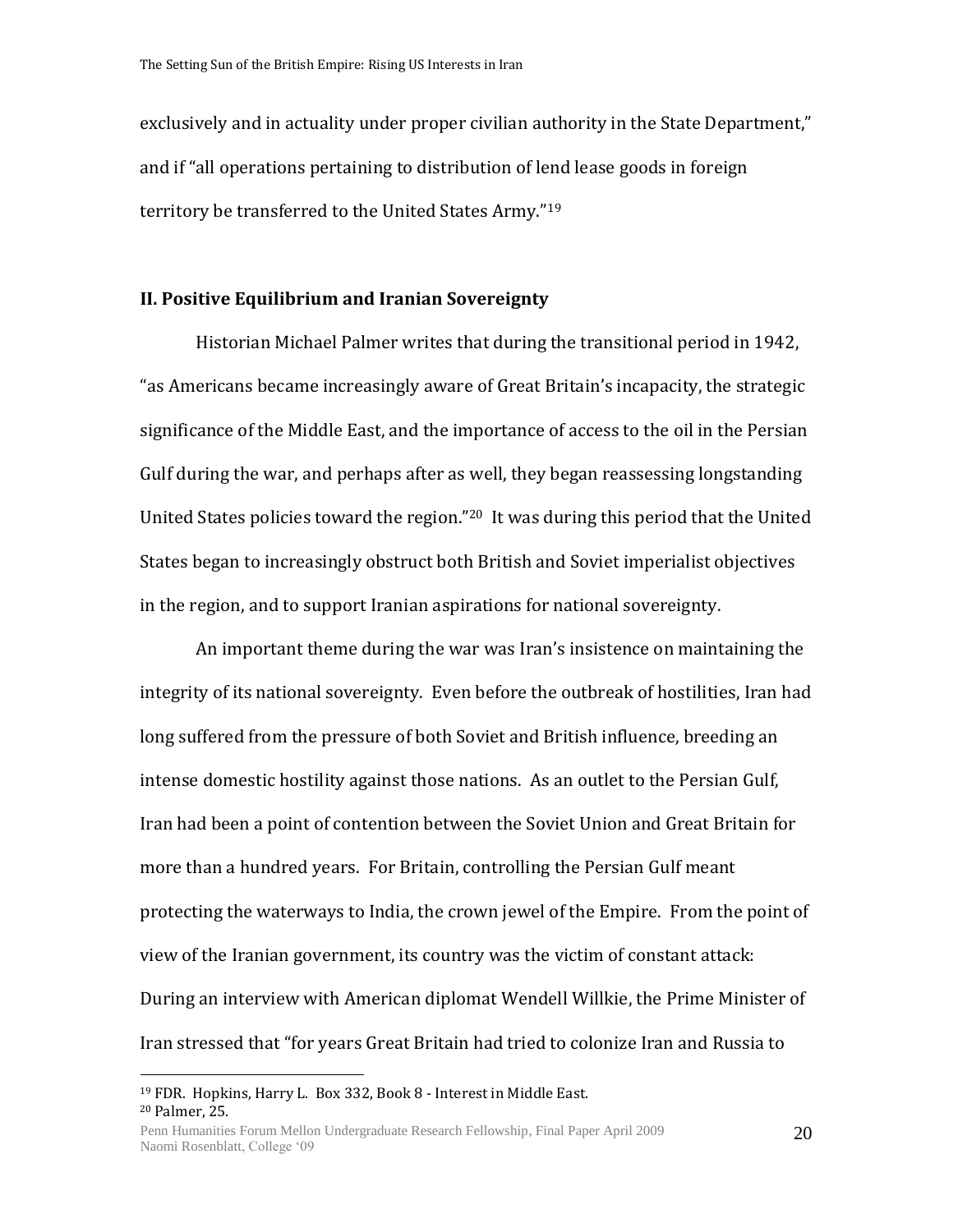gobble up Iran."21 A British memo issued by the Coordinator of Information office in December 1941 describes some of the origins of Iranian hostility to the British and the Soviets:

In 1907 the first partition of Iran into 'spheres of influence' between Great Britain and Russia reduced Iran to the equivalent of three vassal states. As a result, Iranians neglected internal reform and concentrated their attention on an intense hatred of Russia and Britain. Further experience with major powers came to Iran during the war of 1914-18. Iranian neutrality was repeatedly violated, and Iran suffered all the horrors of war with none of the compensations allowed the victors. After the war, Lord Curzon drew up an Anglo-Iranian treaty so one-sided in favor England that riots took place in Iran and their Assembly failed to pass the bill.<sup>22</sup>

Britain was well aware that its own imperialistic and poorly implemented policies had much to do with the bitterness and hostility they were experiencing as they attempted to coordinate shipping through the Persian Corridor. The joint invasion by the Soviet Union and Great Britain in August 1941 and the subsequent abdication of Reza Shah Pahlavi not only served to exacerbate those hostilities, but also encouraged the determination of the Iranian Government to seek assurances from the Allied nations that after the war, Iranian territorial sovereignty would be respected.

Even before the United States' official entry into the war, Iran turned to the U.S. immediately upon its invasion by the Soviet Union and Great Britain. As the invasion progressed, Reza Shah Pahlavi telegraphed President Roosevelt, pleading for assistance. While Roosevelt's response expressed sympathy for Pahlavi's plight and support for Pahlavi's determination to protect his nation's sovereignty, it also

Penn Humanities Forum Mellon Undergraduate Research Fellowship, Final Paper April 2009 Naomi Rosenblatt, College '09

<sup>21</sup> NARA. American Embassy, Tehran, Iran 1942. Record Group 84, MLR UD Entry 2737, Box 45. Overview of Willkie's audience with the Prime Minister, September 16, 1942. <sup>22</sup> FDR. Hopkins, Harry L. Box 326, Book 7 - Middle East Politics and Requirements.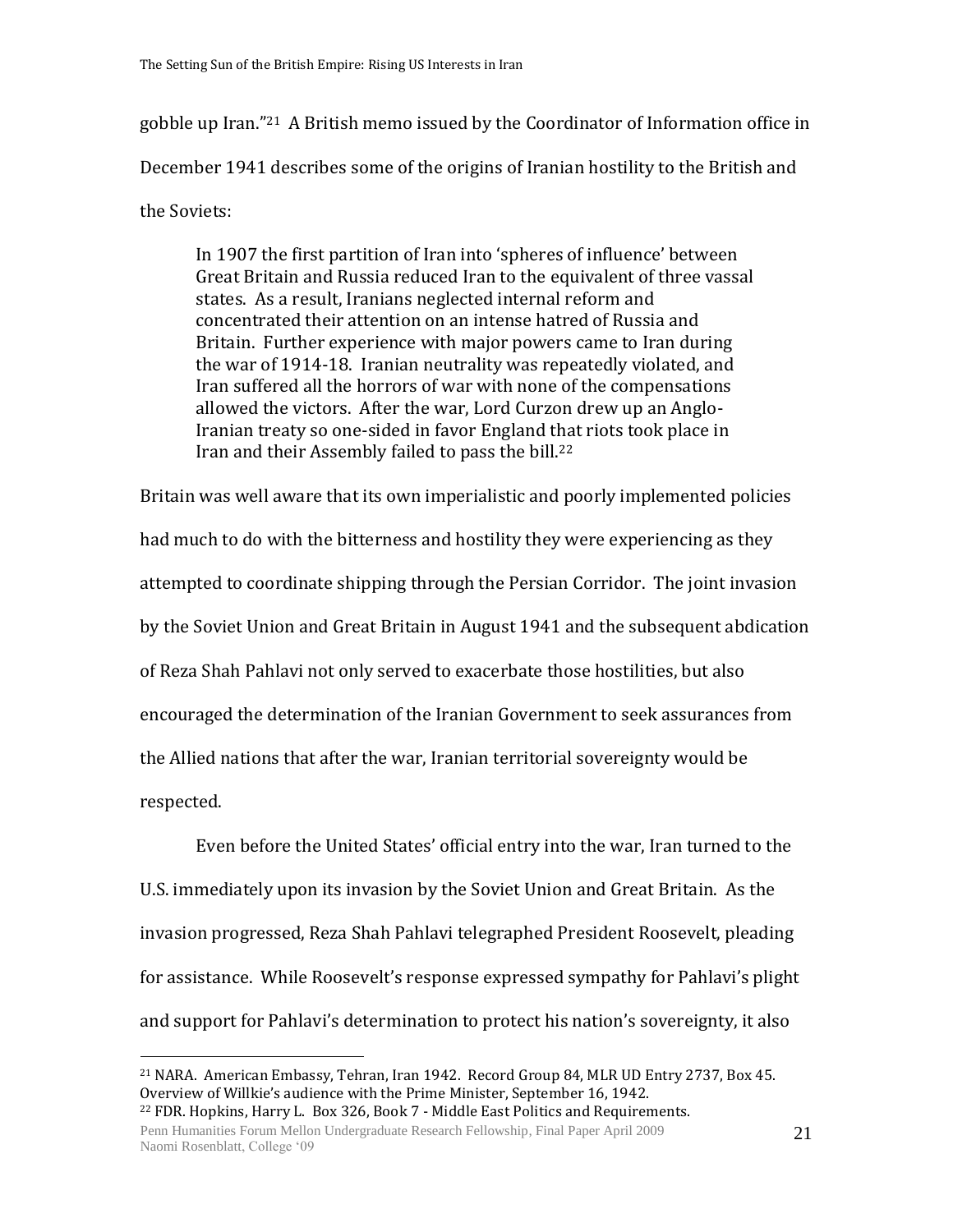remained carefully neutral, indicating implicit support for the Soviet Union and Britain's actions: "I hope your Majesty will concur with me in believing that we must view the situation in its full perspective of present world events and developments."23 This lackluster support, however, did not deter later attempts by Reza Shah's son, Mohammad Reza Shah Pahlavi, to solicit American support for Iranian sovereignty. In a 1944 memorandum on American foreign policy in Iran, Persian Gulf Command Major General Donald Connolly wrote that Iran "would welcome the intervention of American forces to defend her sovereignty against the encroachments of Russia and England."<sup>24</sup>

Two primary reasons can be attributed to this support for American intervention in Iran. The first was a genuine belief that while the United States had long-term economic and trade interests in Iran, it did not have any territorial ambitions in the region. Particularly towards the beginning of the war, United States had gained a reputation – both within Iran and world-wide – as a champion of freedom and national self-determination. American policymakers were aware that this trusting opinion of the United States was beneficial to the war effort. They recognized that the United States could use its own positive image – as a nation without territorial ambitions in Iran, and which touted the values of national selfdetermination – as leverage to ease any Iranian insecurities about allowing Americans to control their ports, roads, and railways. As Louis Dreyfus noted early in 1941, immediately after the U.S. government approved a bill that would provide

<sup>24</sup> FDR. Hopkins, Harry L. Box 332, Book 8 - Interest in Middle East.

<sup>&</sup>lt;sup>23</sup> FDR. Papers as President, Official File (OF). Box  $0/134$ . Iran (Persia), Government of -Endorsements for Ambassador. OF 134: Iran.

Penn Humanities Forum Mellon Undergraduate Research Fellowship, Final Paper April 2009 Naomi Rosenblatt, College '09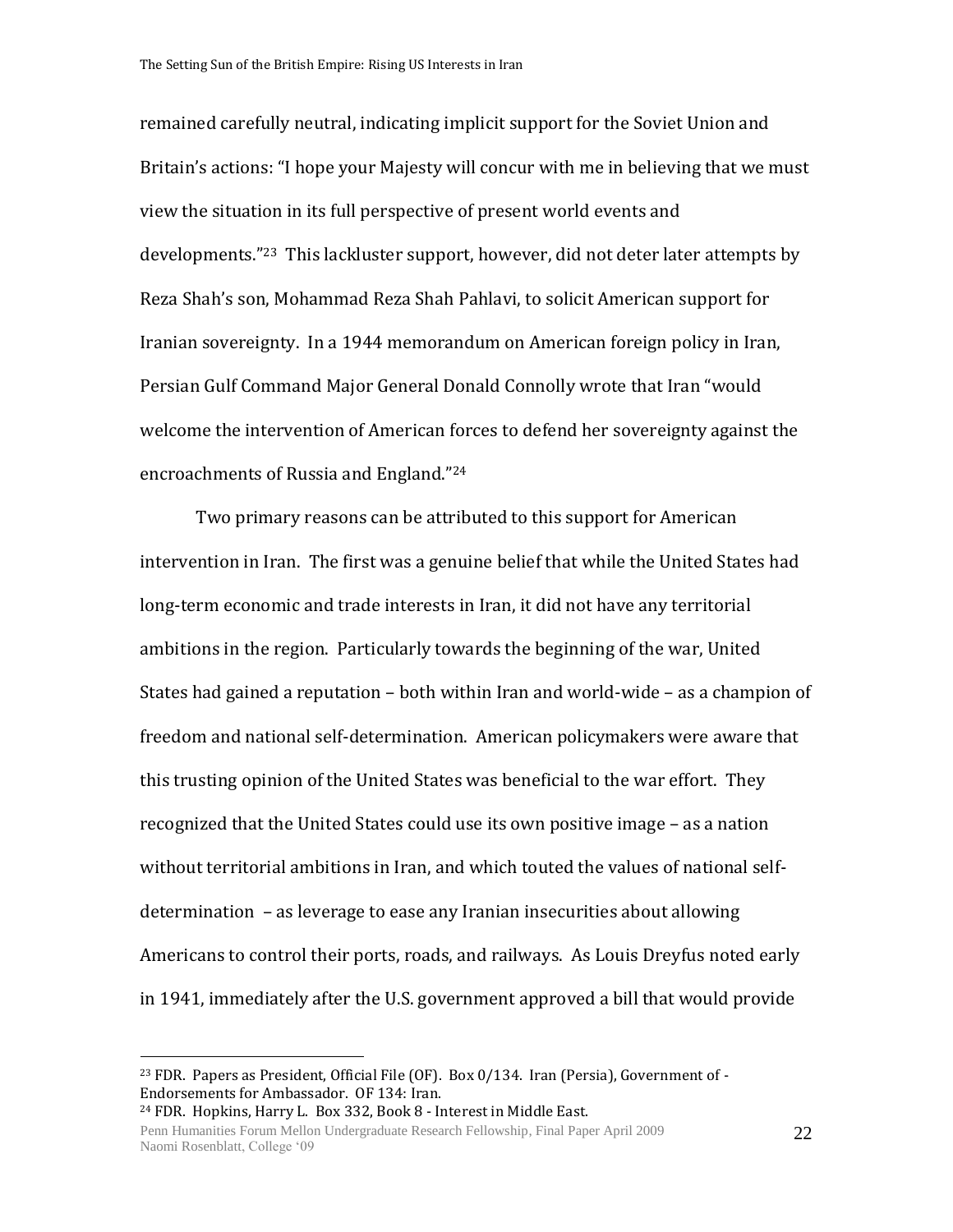Lend-Lease aid to Iran, "[the] Iranian people has sympathy for the American policy of assisting nations which are fighting for their existence… Officials of Government feel that the legislation may be used as a lever to get approval for the exportation from the United States of war materials which are much needed, since aggression threatens Iran."<sup>25</sup>

As it turns out, Dreyfus was only somewhat correct in his assertions. It took the invasion of Iran a few months later for American material to begin flowing to the Soviet Union through the Persian Corridor. However, American generosity towards Iran did not go unnoticed, and in fact improved American prestige in Iran over that of the Soviet Union and Britain. As policy analyst Kenneth Pollack writes: "A variety of Iranian officials, believing the United States to be benign and uninterested in Iranian affairs, pleaded with American administrators and diplomats to evict the Soviets and British from Iran and simply run the Lend-Lease operations themselves."26 While it was clear to Iran that Great Britain and the Soviet Union had much to gain by maintaining control over the Persian Corridor and Persian Gulf, it was much easier to swallow the idea that the United States' only interests in Iran were based on the achievement of its war aims and the eventual development of trade relations in the area. If America were to entirely take over the shipping operations, it would be much less likely to prolong its military presence in the country after the cessation of hostilities. The United States, in turn, was concerned with maintaining this positive reputation. As the close of the war drew near,

<sup>25</sup> NARA. American Embassy, Tehran, Iran 1941. Record Group 84, MLR UD Entry 2737, Box 44. Telegram sent by Dreyfus dated March 14, 1941. <sup>26</sup> Pollack, 41.

Penn Humanities Forum Mellon Undergraduate Research Fellowship, Final Paper April 2009 Naomi Rosenblatt, College '09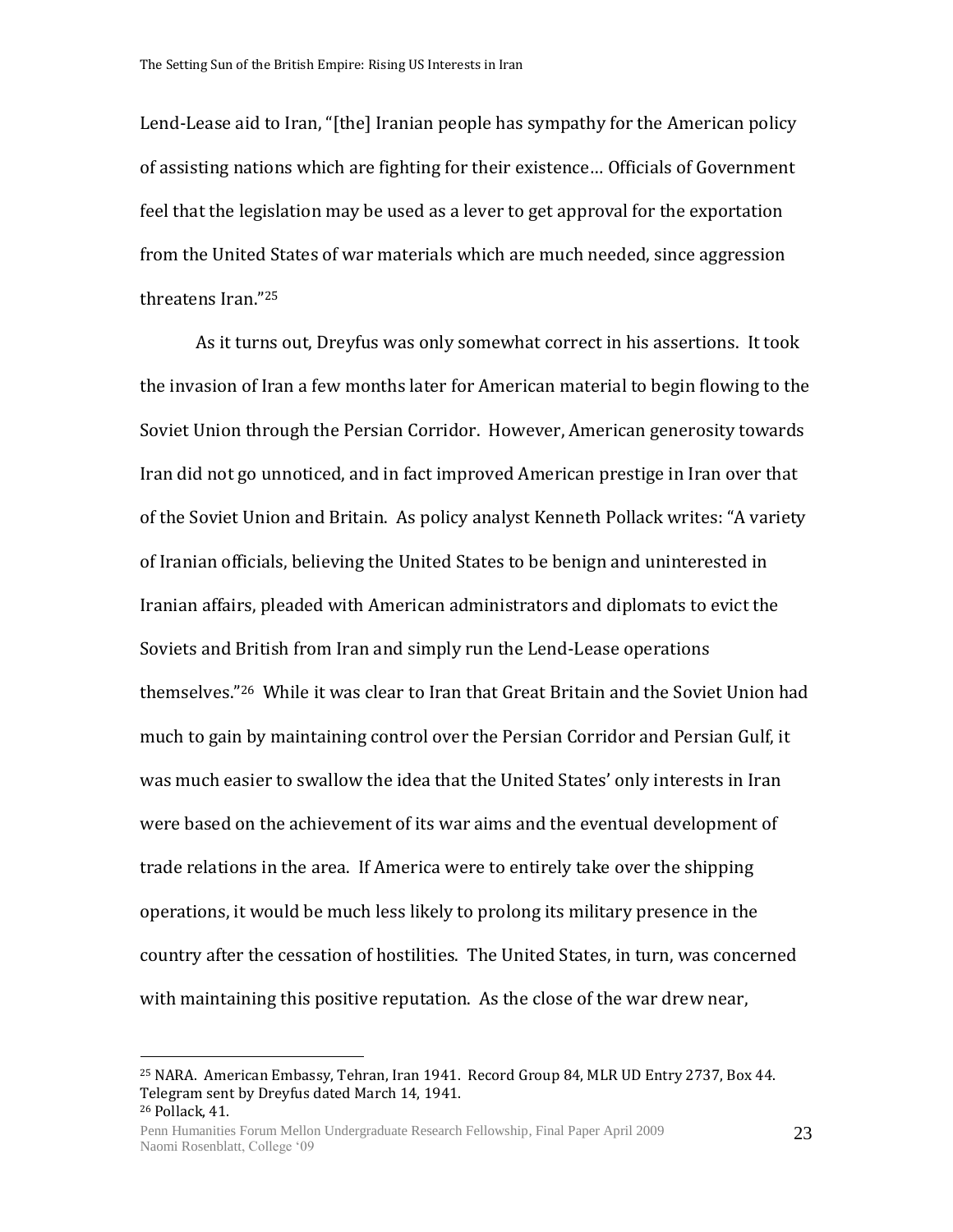discussion began amongst the Allies about an international trusteeship over Iranian Railways and the establishment of a free port on the Persian Gulf. American policymakers knew, however, that an attempt by the United States to extend its power in Iran beyond anything concerned strictly with the war effort could potentially backfire. In a January 1945 memorandum, Acting Secretary of State Joseph Grew explained to President Roosevelt that "no matter how drawn up or proposed, the plan would appear to Iran, and doubtless to the world, as a thinly disguised cover for power politics and old-world imperialism."27 Because the United States *did* in fact entertain foreign policy interests in Iran aside from its war aims, it was important that (in an ironic twist of logic) it maintain the appearance of altruistic intervention.

The second reason behind Iranian support for American intervention had much more to do with realpolitik considerations. In an article discussing the history of American-Iranian diplomatic relations, Mansour Bonakdarian postulates that Iranian nationalist aspirations facilitated extensive U.S. intervention in the region because the Iranian government pursued a policy of "'positive equilibrium' or the 'third power strategy,' which consisted of playing the great powers against one another for preserving Iran's independence."28 Iran was not itself a strong enough power to hold much clout against invaders with imperialist intentions; however, it could take advantage of strategic alliances for its own benefit. Iran therefore exerted significant effort during the war to develop and strengthen its relations with

<sup>27</sup> United States. Department of State. *Foreign Relations of the United States* (hereinafter FRUS), 1945. *The Near East and Africa:* Volume VIII, 524. <sup>28</sup> Bonakdarian, 15.

Penn Humanities Forum Mellon Undergraduate Research Fellowship, Final Paper April 2009 Naomi Rosenblatt, College '09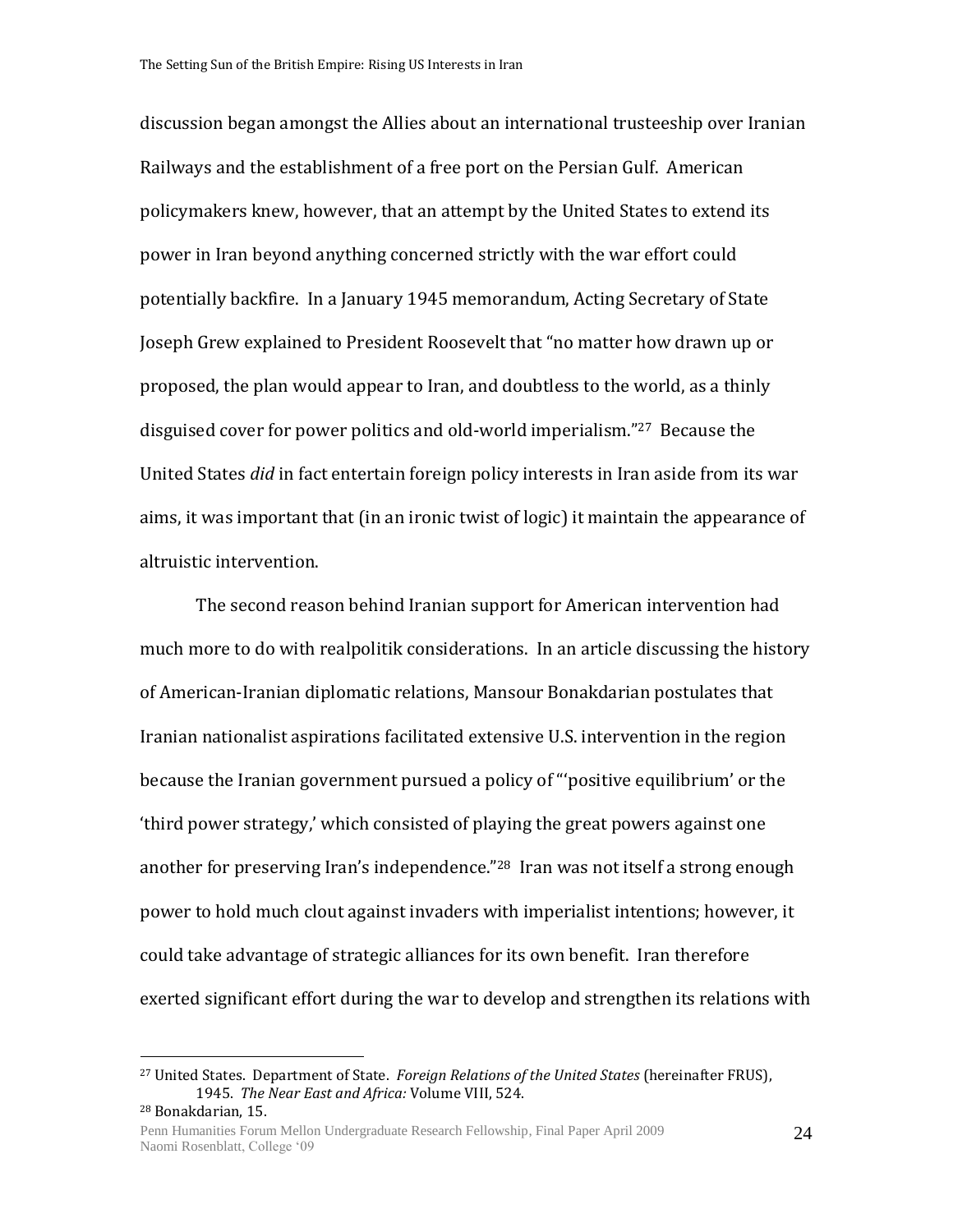the United States – often by invoking American commitment to self-determination of nations – in order to undermine British and Soviet influence, both during and immediately after the war. In a description of the September 1942 meeting between Wendell Willkie and Mohammad Reza Shah Pahlavi, Ambassador Louis Dreyfus wrote that, in a show of defiance and independence, the Shah stated that he wanted "to build up his army so that it would be able to defend Iran against the Axis if they reached its frontiers. He thought there would be time for such preparations and that he would in the meantime endeavor to bring about an alliance with the Turks for a mutual defense pact. He said he had already broached the subject to the Turkish Ambassador."29 Iran was clearly willing to play the power politics game in order to manipulate the great powers into respecting Iranian sovereignty, and would make outside bilateral alliances if need be.

Iran also managed to secure commitments from the Soviet Union and Great Britain that they would, to an extent, respect Iranian sovereignty – and often relied upon the United States to encourage that those promises be met. In January 1942, after the Soviet Union and Great Britain had occupied Iran, the three nations signed a Treaty of Alliance, which committed Iran not only to consent to Allied military presence within its borders, but also to provide nonmilitary assistance to the war effort. Yet the treaty also committed the Allies to pull its troops out of Iran by, at the latest, six months after the conclusion of the war. Additionally, at the Tehran Conference in December 1943, Churchill, Stalin, and Roosevelt signed the Declaration of the Three Powers Regarding Iran. In this document, the Allies not

<sup>29</sup> NARA. American Embassy, Tehran, Iran 1942. Record Group 84, MLR UD Entry 2737, Box 45. Overview of Willkie's audience with the Shah on September 16, 1942.

Penn Humanities Forum Mellon Undergraduate Research Fellowship, Final Paper April 2009 Naomi Rosenblatt, College '09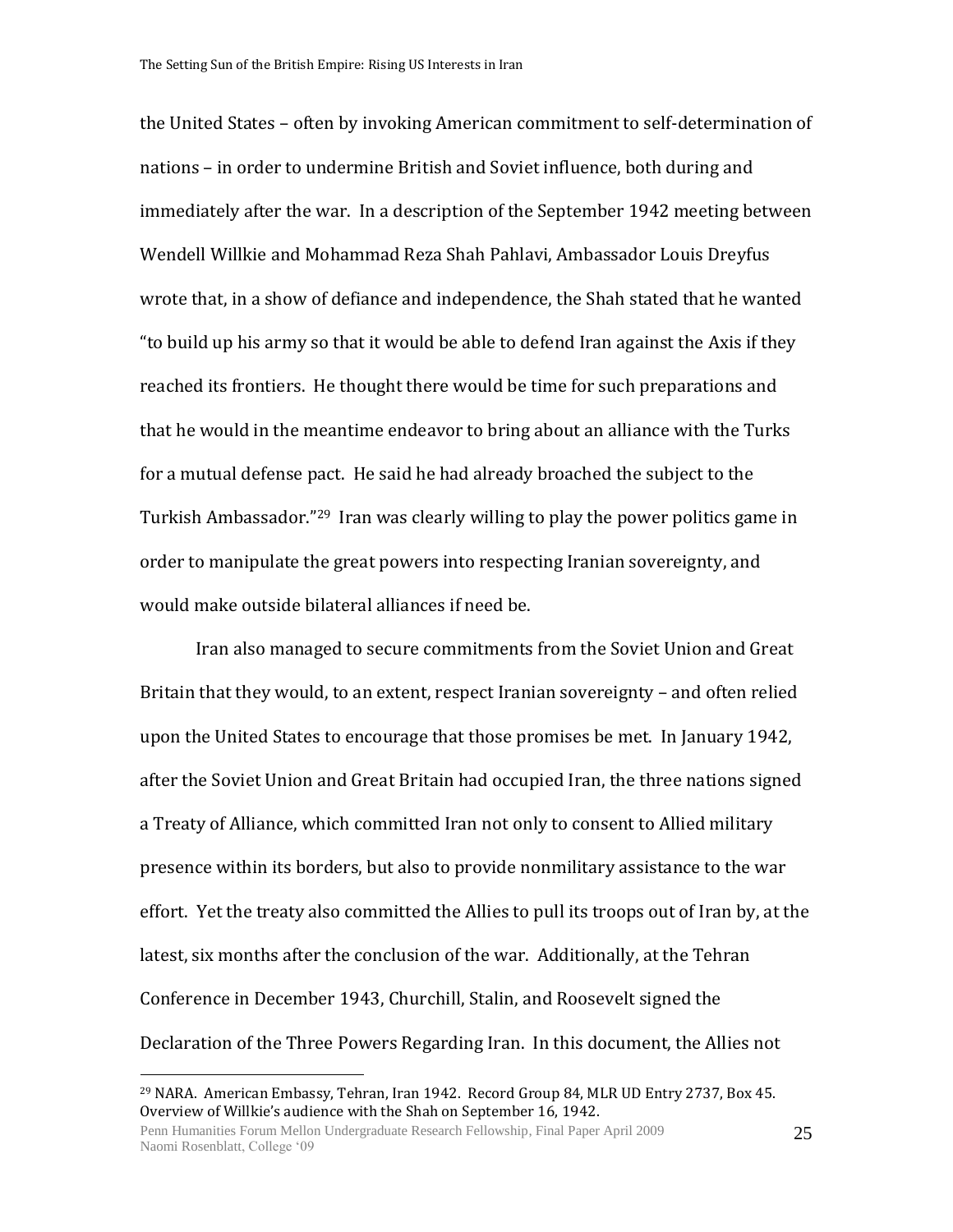only recognized the sacrifices that Iran had been making on behalf of the war effort, but also pledged post-war economic assistance to Iran, and declared their desire to help Iran maintain its "independence, sovereignty and territorial integrity."<sup>30</sup> Through the rest of World War II, the Iranian government never ceased to remind the United States of the Allies' commitment to supporting Iranian territorial sovereignty at the conclusion of the war. A letter from the Iranian Ambassador to President Truman, written six months after the conclusion of the war in Europe, illustrated this sentiment: "I earnestly beg you, Mr. President, to continue to stand up for the rights of Iran[…] Your country alone can save us, for you have always defended moral ideas and principles and your hands are clean[…] The only solution [is…] immediate and simultaneous withdrawal of Soviet and British forces from Iran and insistence on allowing Iran to have a free hand in her own territory."<sup>31</sup>That same month, upon presenting his letters of credence as the newly appointed Iranian Ambassador to the United States, Hussein Ala remarked that

Iran has been the Bridge of Victory over which enormous quantities of American and British war material and supplies reached the U.S.S.R. with clockwork precision, hastening the defeat of our common foe. The valuable help furnished by my country in the prosecution of the war was duly recognized in the Declaration of Teheran… That important document also provides for economic assistance to Iran in the postwar period and, above all, affirms that the three allied powers 'are at one with the Government of Iran in their desire for the maintenance of the independence, sovereignty and territorial integrity of Iran'… It is the confident expectation of Iran that the Declaration of Tehran will be implemented and her territory completely evacuated by the occupying foreign forces whose

<sup>30</sup> Declaration of the Three Powers Regarding Iran, December 1, 1943.

<sup>31</sup> NARA. Record Group 59, Central Decimal Files; 1945-1949, File #701.9111; Iranian Diplomatic Representation in the United States. Letter from the Iranian Ambassador to President Truman, dated November 29, 1945.

Penn Humanities Forum Mellon Undergraduate Research Fellowship, Final Paper April 2009 Naomi Rosenblatt, College '09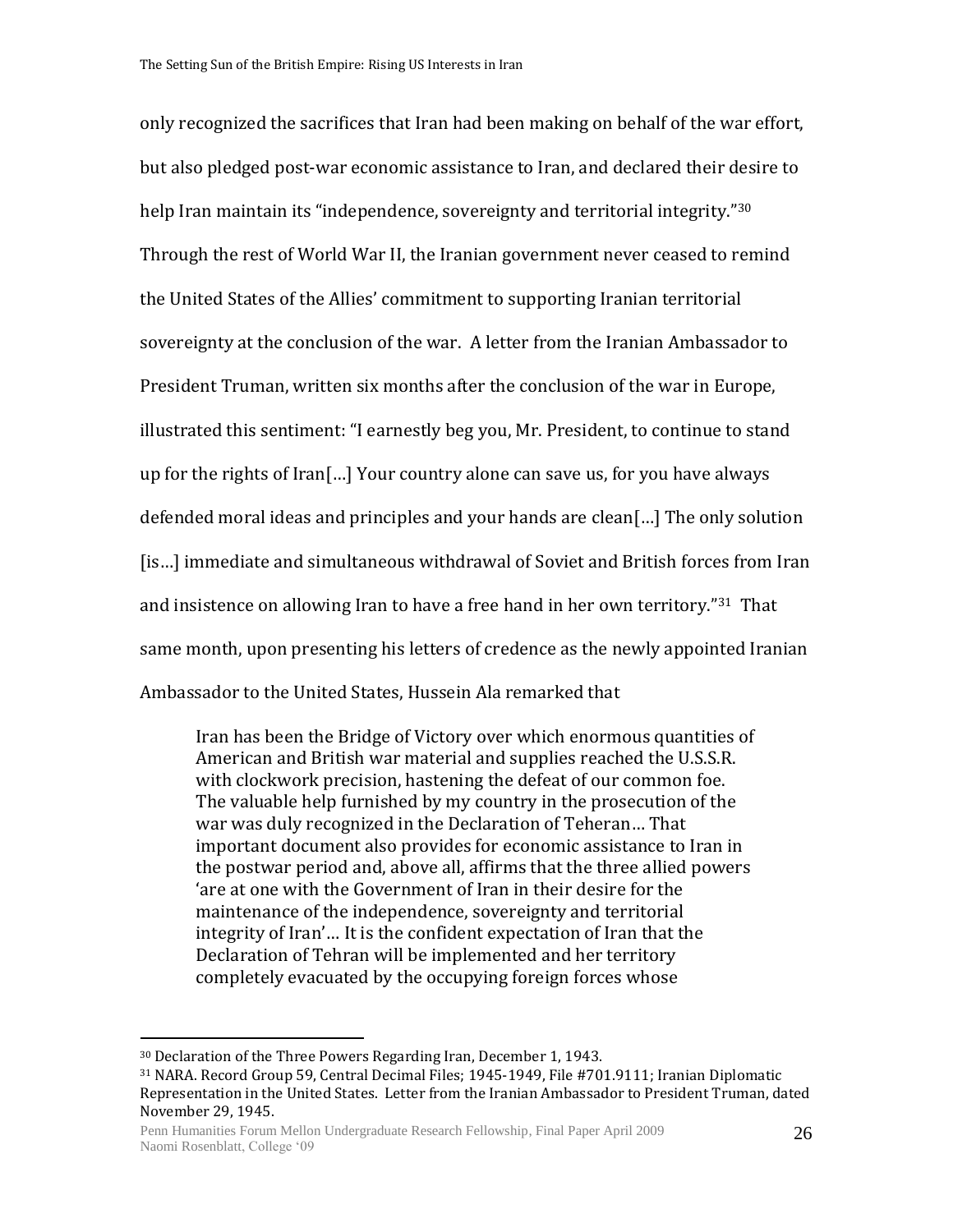continued presence within the borders of an allied country has no justification.<sup>32</sup>

Iran's staunch and persistent reminders of the Allies' promise to leave Iran after the war points to a certain degree of cynicism that those nations would keep to their promise.

The United States, however, proved to be responsive to Iran's demand for support of its right to territorial sovereignty. The United States did not have any post-war territorial ambitions in Iran, but nevertheless was beginning to develop ambitions with regard to oil concessions and the development of trade relations. These ambitions could only be realized, however, so long as the United States remained in good standing with the Iranian government – and that involved developing a reputation as a selfless champion of Iranian rights. In a letter to the Secretary of State, Roosevelt expressed his sentiments of being "rather thrilled with the idea of using Iran as an example of what we could do by an unselfish American policy. We could not take on a more difficult nation than Iran."33 Again, it is clear here that the maintenance of American prestige was both a concern and a motivator of foreign policy. The United States could hold more clout abroad if the international community perceived its intentions as selfless and noble, and would therefore be able to more easily negotiate treaties and trade arrangements. However, simply providing aid would not be enough to maintain American prestige. Harry Hopkins, one of President Roosevelt's closest advisors, recognized the

<sup>32</sup> NARA. Record Group 59, Central Decimal Files; 1945-1949, File #701.9111; Iranian Diplomatic Representation in the United States.

<sup>33</sup> FDR. Roosevelt, Franklin D. Papers as President, President's Secretary's File. Box 40, Iran Diplomatic Correspondence.

Penn Humanities Forum Mellon Undergraduate Research Fellowship, Final Paper April 2009 Naomi Rosenblatt, College '09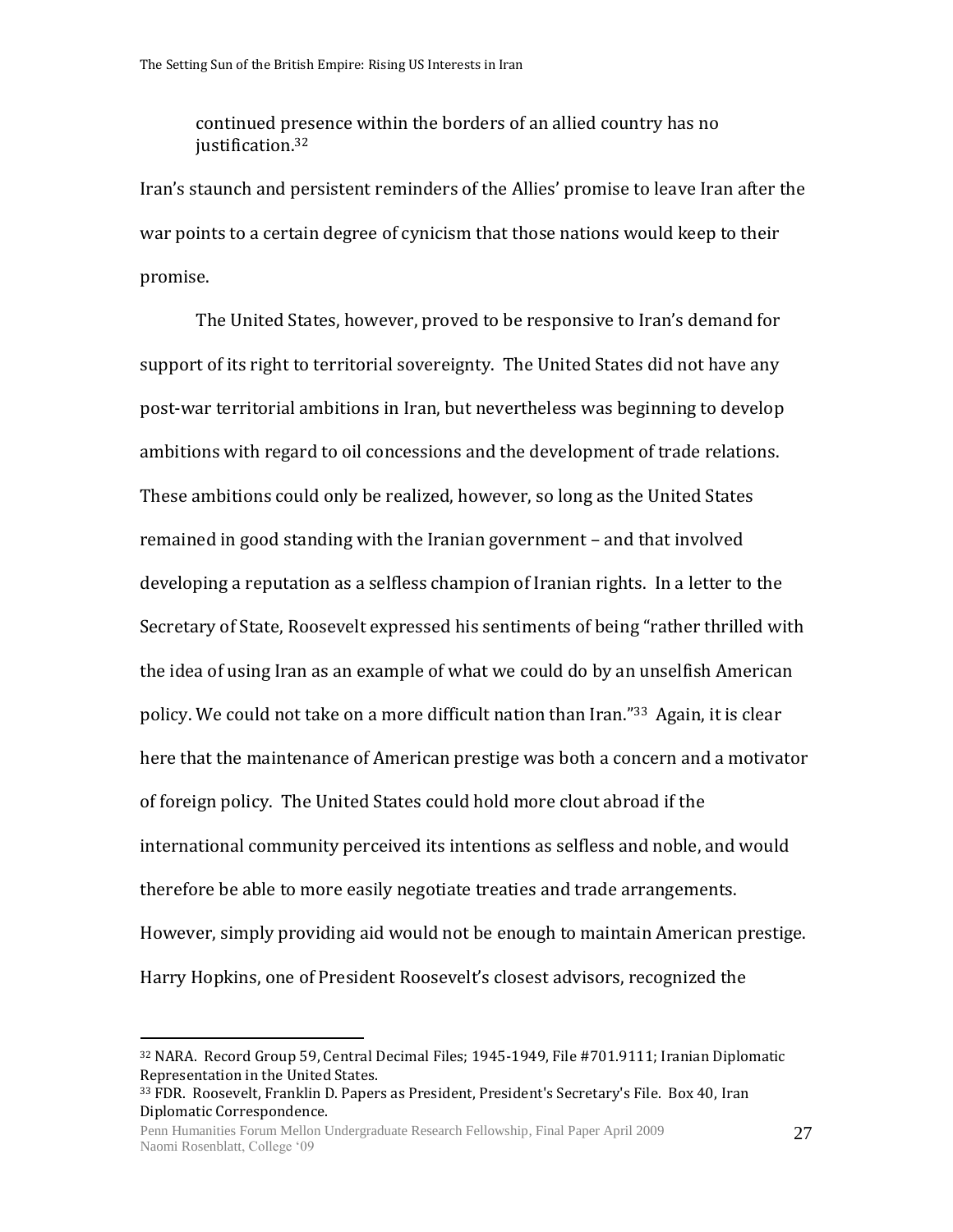importance of stepping lightly even in the giving of "unselfish" aid, lest Iran perceive the United States as meddlesome: "In our participation in the government of other nations, except as a military necessity, our operations must be limited by the fact that we are committed to the principle that governments derive their just powers from the consent of the government."34 Thus, it was important that even the giving of military and economic aid be done in such a way as to uphold the principle of the Atlantic Charter, and to ensure that the control of Iran's development was ultimately held in the hands of the Iranian government.

American officials perceived U.S. policy in direct juxtaposition with British foreign policy, especially in light of the decline of British influence in the Middle East and rising U.S. primacy in the region. It is clear in the documents coming out of the U.S. State Department that American officials believed that British interests in Iran had been imperialistic and selfish. In contrast, those same officials claim that the United States' policy towards Iran would follow the magnanimous rubric of the Atlantic Charter. Members of the State Department were often apt to criticize the history of British influence in the region as both selfish and repressive: "Britain has supported whatever ruling class could achieve law and order… it has either maintained its own officials in power or frequently other corrupt and conservative regimes... [there has been] total neglect by Britain in the Middle East of such things as the promotion of education and public health." The poverty and backward development in Iran were blamed on the fact that Britain's only interest in the region was in "maintaining its strategic dominance in the area… [and] keeping the

<sup>34</sup> FDR. Hopkins, Harry L. Box 332, Book 8 - Interest in Middle East.

Penn Humanities Forum Mellon Undergraduate Research Fellowship, Final Paper April 2009 Naomi Rosenblatt, College '09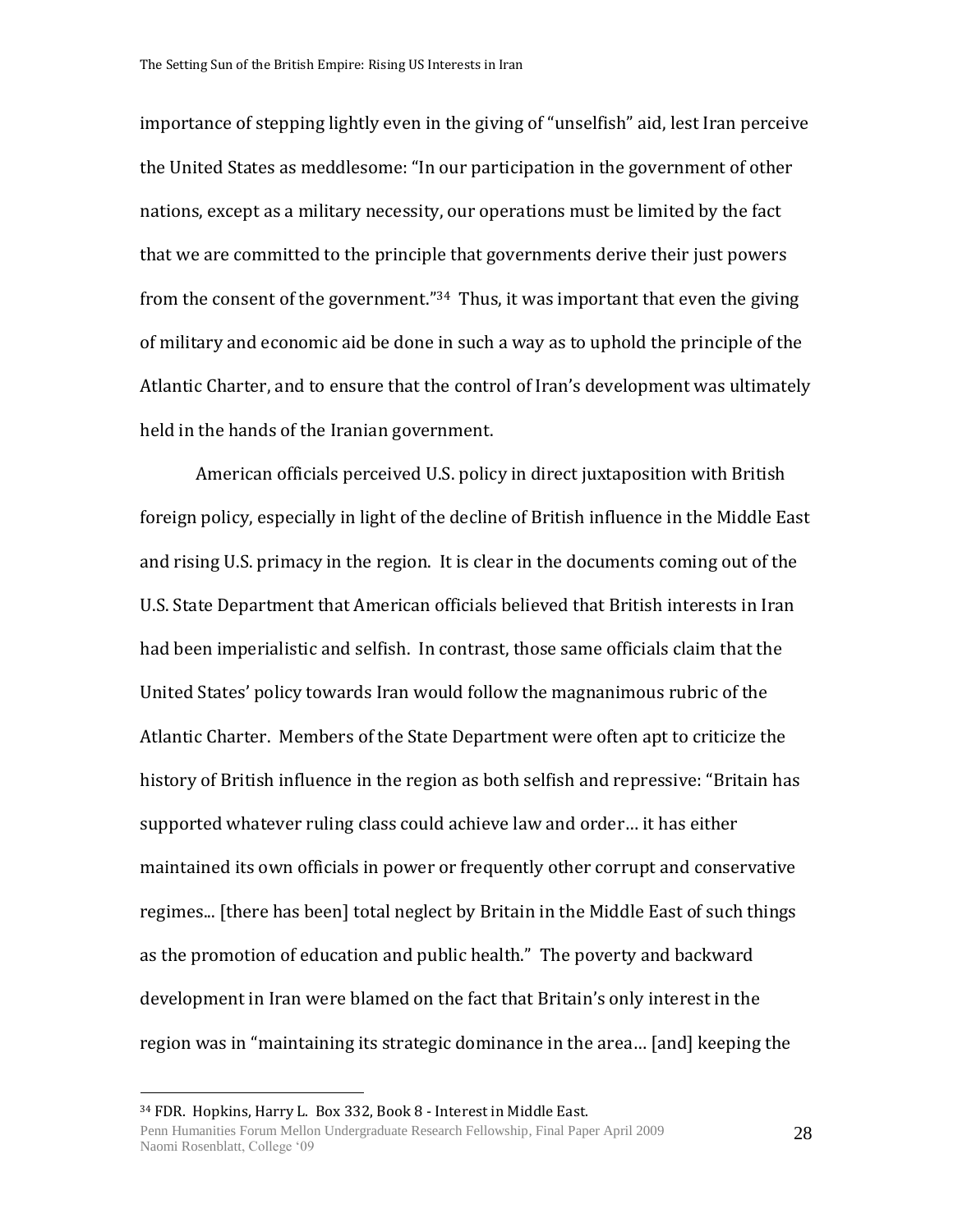Russians away from the Persian Gulf."35 American policymakers recognized that this sort of approach would only damage American prestige in Iran and hinder the United States' ability to pursue its longterm diplomatic and economic goals in the region. Therefore, American policymakers not only wanted to encourage Iranian perceptions of the United States as an altruistic nation, but also sought to actively develop a policy based on nation building. In a 1944 memorandum on American Policy in the Middle East, it was reported to Roosevelt's personal advisor, Harry Hopkins, that "a general objective of American policy should be to *encourage* the political *independence* of the Middle Eastern Governments," which would be achieved through "lifting [the] level of the peoples of the Middle Eastern Countries. This is of importance, because it will help to counteract the political disturbances that arise from poverty and disease." <sup>36</sup> By providing Lend-Lease aid and economic advisors to Iran during the war, and by promising economic aid for after the war, the United States would not only be improving the livelihood of average Iranian citizens, but would also be ensuring the internal strength of Mohammad Reza Shah Pahlavi's regime. American policy even took into account the importance of developing Iran's military strength – this was a policy that both the War Department and the State Department agreed upon. The 1944 memorandum stated that "an objective of United States Policy must relate to the promotion of law and order… the responsibility for internal security must be made to rest with the governments themselves. We are beginning to pursue a policy along this line by furnishing

<sup>35</sup> FDR. Hopkins, Harry L. Box 332, Book 8 - Interest in Middle East.

<sup>36</sup> FDR. Hopkins, Harry L. Box 332, Book 8 - Interest in Middle East. Italics in this quote have been added for emphasis.

Penn Humanities Forum Mellon Undergraduate Research Fellowship, Final Paper April 2009 Naomi Rosenblatt, College '09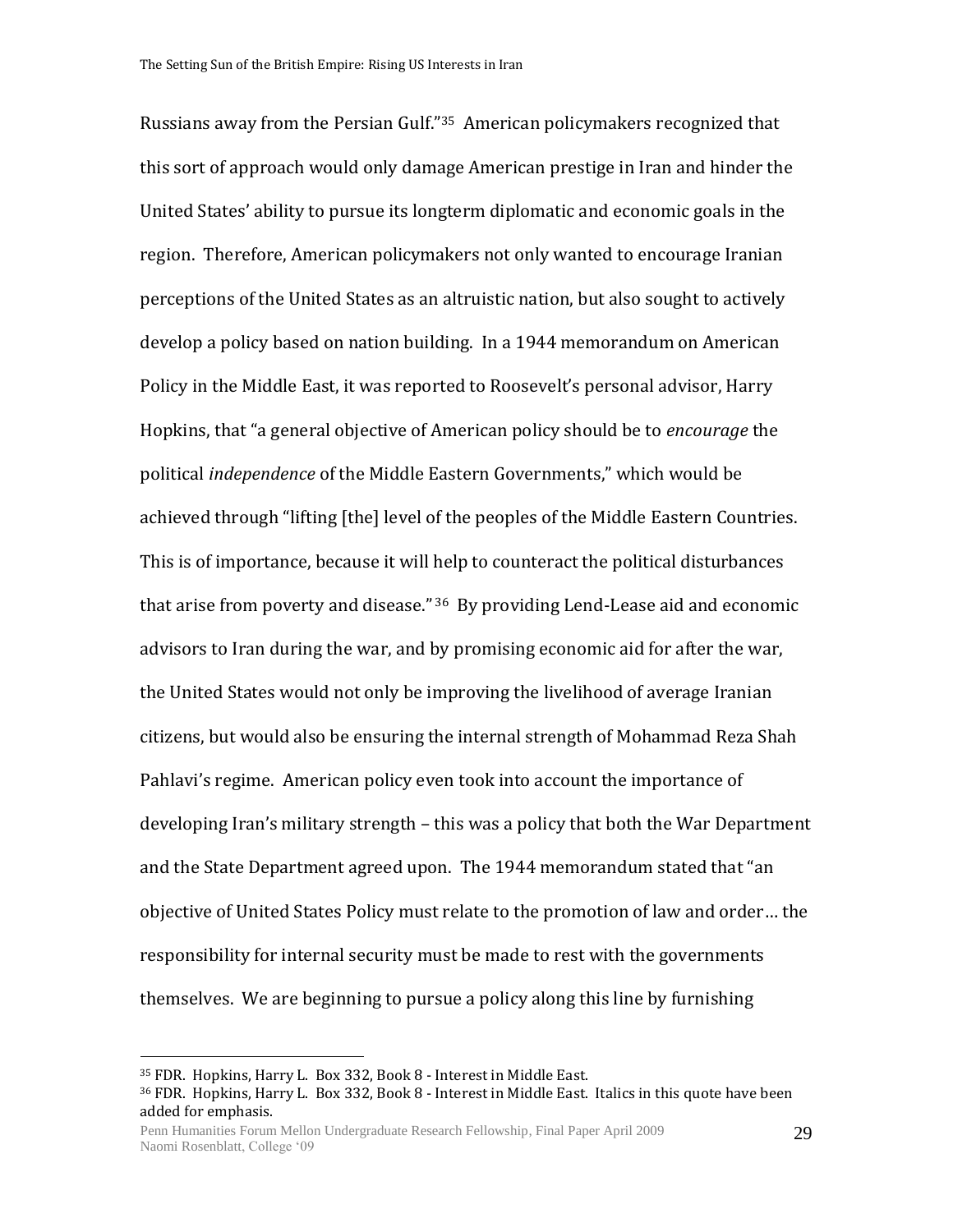certain arms and equipment to these governments and by the military missions we have sent to Persia."<sup>37</sup> Among these missions were that of General Clarence Ridley, who consulted with the Iranian Army on organizational problems, and that of Colonel H. Norman Schwarzkopf, who advised the Iranian Gendarmerie (the military police force).<sup>38</sup> The appearance of an "unselfish" foreign policy rubric would ensure the maintenance of positive American prestige both globally and within Iran, and thereby provide room for the United States to expand its influence abroad.

American policymakers recognized that the United States would derive benefit from the development of a stronger Iranian regime. By freeing Iran from Soviet and British influences and encouraging internal security and economic development, the United States could promote trade relations with Iran. In the words of one American policymaker: "Another objective of American policy should be promoting the development of Middle East trade. A certain desirability attaches to making the Middle East more self-sufficient."<sup>39</sup> Motivated by the spirit of an open-door policy, the United States could promote its own trade interests by checking Soviet and British imperialist ambitions in the region. As historian Thomas Bryson writes,

A long-range American policy toward Iran developed gradually during the war years. As early as 1943, a position paper prepared by John D. Jernegan of the Division of Near Eastern Affairs suggested that the United States needed to take cognizance of the presence of Russia and Britain in Iran… Jernegan argued that the United States ' alone, is in a position to build up Iran to the point at which it will stand in need of neither British nor Russian assistance… we can hope to remove any excuse for a post-war occupation, partition, or tutelage of Iran… We

<sup>37</sup> Ibid.

<sup>38</sup> These missions will be discussed further later on in the chapter.

<sup>39</sup> FDR. Hopkins, Harry L. Box 332, Book 8 - Interest in Middle East.

Penn Humanities Forum Mellon Undergraduate Research Fellowship, Final Paper April 2009 Naomi Rosenblatt, College '09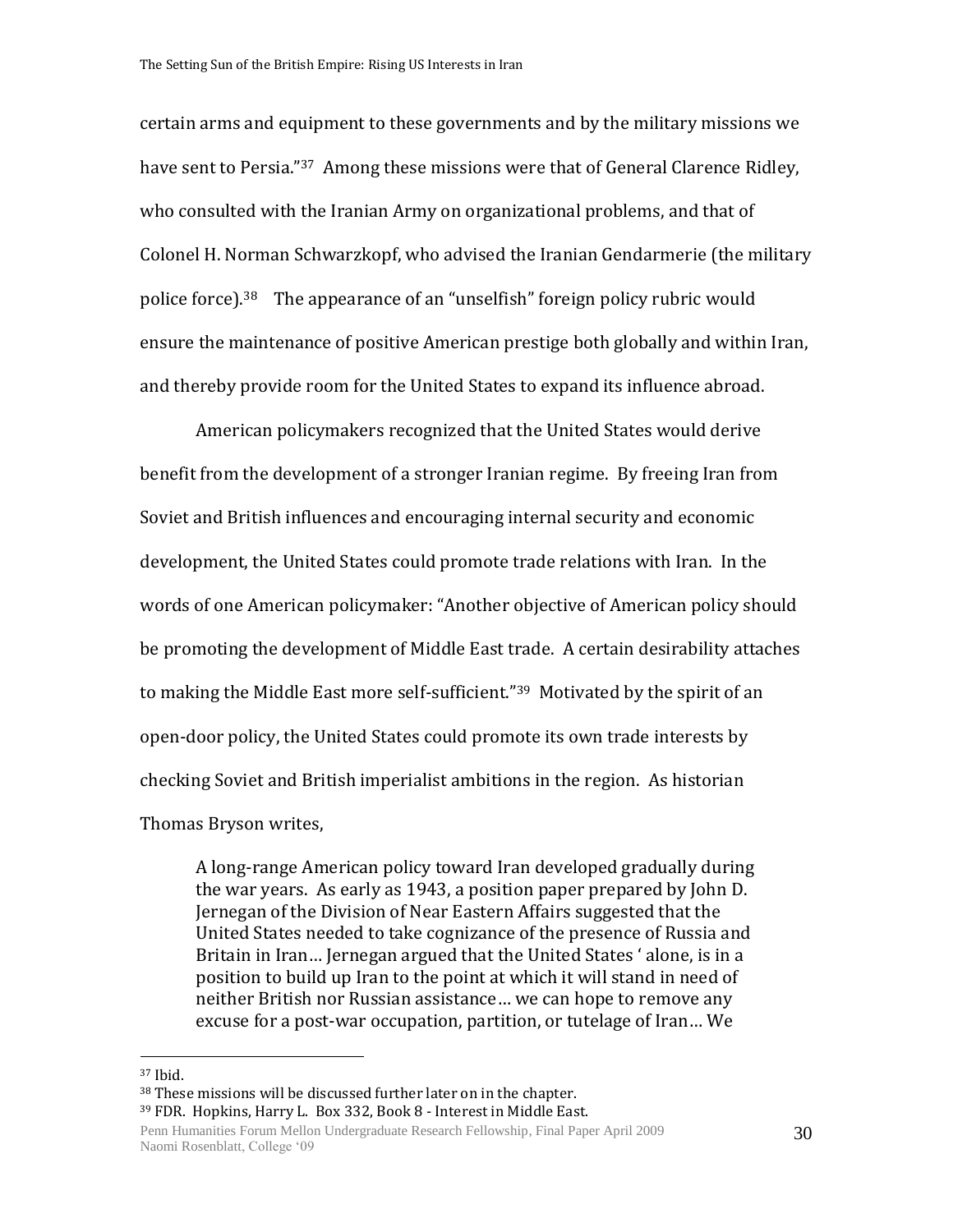can work to make Iran self-reliant and prosporous, *open to the trade of all nations* and a threat to none.' Jernegan's proposals became the basis of Department policy in Iran.<sup>40</sup>

Some policymakers even suggested that development of U.S.-Iranian relations be taken a step further – not only should the United States encourage Iran to open its borders to American trade, but the United States should also seek to direct the development and strengthening of the Iranian government "so that the basis of government will be broadened." The United States would benefit by encouraging a strong and self-sufficient government in "a part of the world which lies on one of the most important trade crossroads."41 If the Middle East could be made into a stable region, then the United States would be able to encourage the development of trade relations with Iran and its neighbors.

At the same time, however, the United States recognized the need to temper its enthusiasm for the development of Iranian independence. Until the cessation of hostilities, it was crucial for the sake of the Allied war effort that the Soviet Union and Great Britain remain involved with shipping efforts through Iran and with the maintenance of internal Iranian security (in order to protect those shipping efforts). It therefore did not seek to immediately expel or discourage the Soviet Union and Great Britain from remaining involved in the development of the Persian Corridor. Instead, the United States agreed to dispatch political, financial, and military missions to the Iranian government and military institutions. In 1942, the Iranian government had submitted a formal request to the United States for the assignment

<sup>40</sup> Bryson, 59. Jernegan's position paper can be found in FRUS 1943, *The Near East and Africa*: Volume IV, 334-335. Italics in this quote have been added for emphasis. <sup>41</sup> FDR. Hopkins, Harry L. Box 332, Book 8 - Interest in Middle East.

Penn Humanities Forum Mellon Undergraduate Research Fellowship, Final Paper April 2009 Naomi Rosenblatt, College '09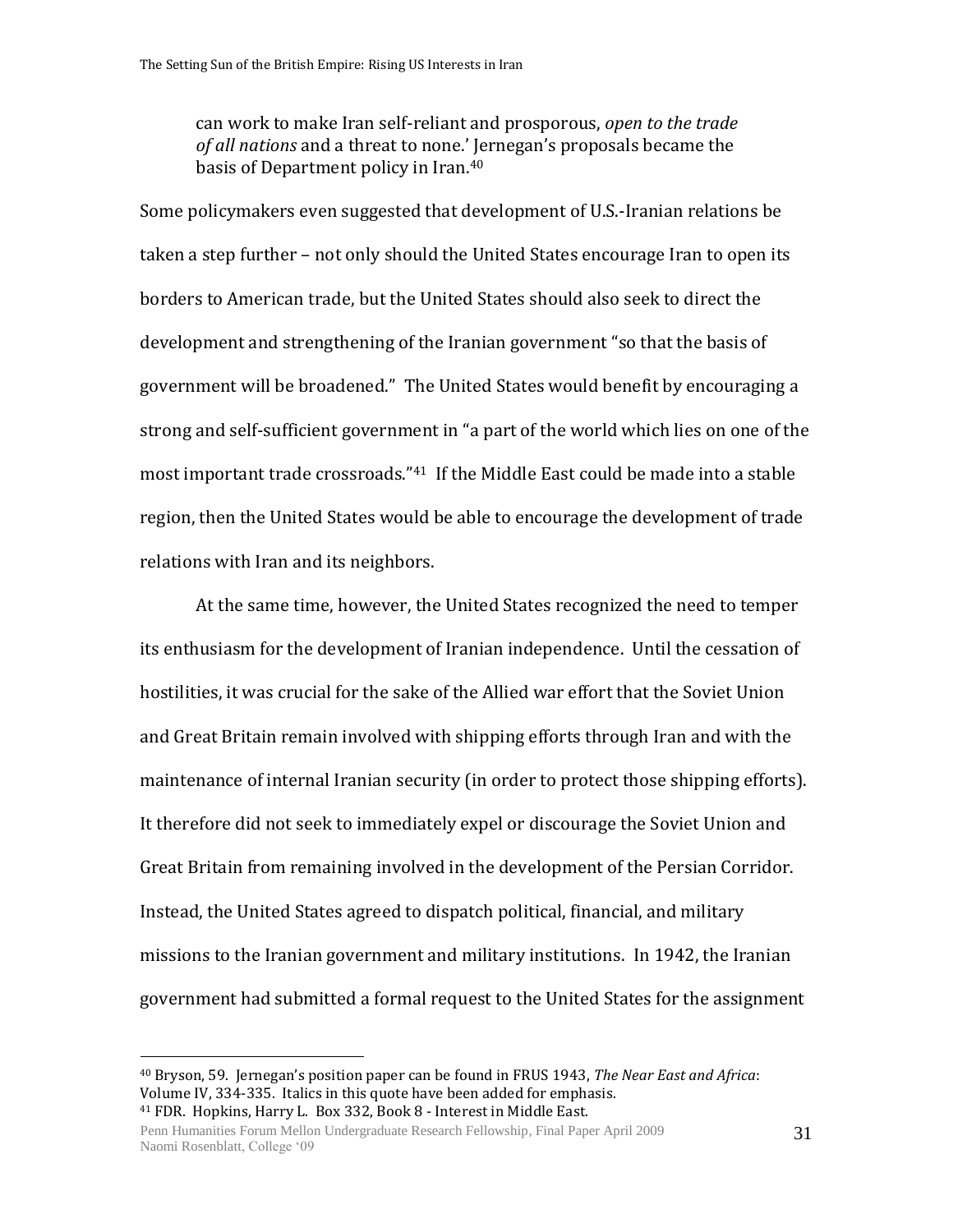of a mission to improve the Iranian military in order to "insure the security of the country so that the troops of the Allied Nations could be returned for use elsewhere and secondly, for the defense of the country against the Axis powers if such defense is needed."<sup>42</sup> The American government consented: "the United States will furnish, upon invitation of the Iranian Government, expert advisors in any or all of the fields of government."43 It was recognized that the goals of these missions would not be fully realized for a few years, so that while they would eventually equip Iran to assert its full sovereignty, it would not be entirely able to do so until after the conclusion of the war.

# **III. Oil Concessions in U.S. Foreign Policy**

 $\overline{a}$ 

One of the United States' major foreign policy concerns in Iran during the war was the development of its international oil industry. Not only was domestic demand for oil in the United States rapidly expanding during the war, but it was becoming abundantly clear that oil would play an increasingly important role in the development of the American economy. During the war, oil was becoming an increasingly important factor in the shaping of post-war policy, and played a significant role in expanding U.S. interest in the Persian Gulf. This newly increased interest in the Gulf was "based on a newly developed national petroleum policy for the postwar world formulated by the State Department in late 1943 and early

<sup>42</sup> NARA. American Embassy, Tehran, Iran 1942. Record Group 84, MLR UD Entry 2737, Box 45. Overview of Willkie's audience with the Prime Minister on September 16, 1942. <sup>43</sup> FDR. Roosevelt, Franklin D. Papers as President, President's Secretary's File. Box 40, Iran Diplomatic Correspondence.

Penn Humanities Forum Mellon Undergraduate Research Fellowship, Final Paper April 2009 Naomi Rosenblatt, College '09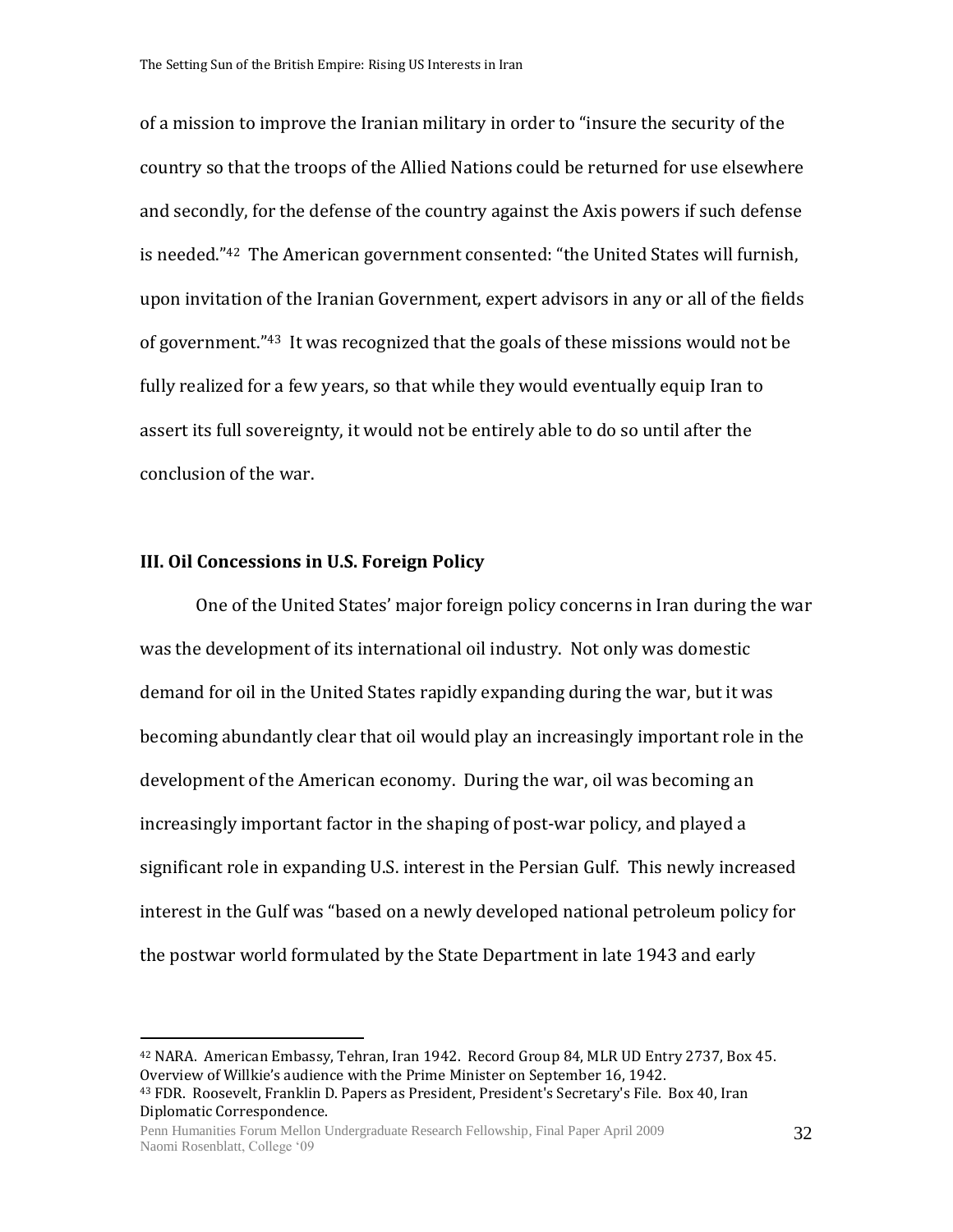1944."44 Through the national petroleum policy, American domestic petroleum reserves were to be conserved, while the American government and American oil companies facilitated the "substantial and orderly expansion of production in the Eastern Hemisphere sources of supply, principally in the Middle East."45 This policy arose out of a growing concern over the threatened depletion of the Western Hemisphere's oil reserves, and therefore of the increased need to find substantial oil reserves abroad, in places like Iran and Saudi Arabia. As a result of this increasingly important economic focus on Iran, "a February 1944 PAW [Petroleum Administration for War] technical report labeled the Persian Gulf 'the center of gravity' for future oil development."46 As the development of American petroleum interests in later decades showed, the PAW's statement could not have been more prophetic.

In addition to these long-term economic and trade concerns, the war effort had put an increasing strain on American oil supplies, necessitating the immediate development of new oil concessions abroad. By exploiting new foreign sources of petroleum, the United States could both "increase production and refinery capacity during wartime, and… insure American participation in postwar overseas oil development."47 Mid-war, in 1943, American oil companies Standard-Vaccum, Standard Oil of New Jersey, and Sinclair communicated with the State Department their intentions to negotiate oil concessions with the Iranian government. They were supported in their efforts by the State Department. As Cordell Hull told the

 $\overline{a}$ 

33

<sup>44</sup> Palmer, 25-26.

<sup>45</sup> FRUS, 1944. *The Near East and Africa*: Volume V, 27-33.

<sup>46</sup> Palmer, 23.

<sup>47</sup> Palmer, 22-23

Penn Humanities Forum Mellon Undergraduate Research Fellowship, Final Paper April 2009 Naomi Rosenblatt, College '09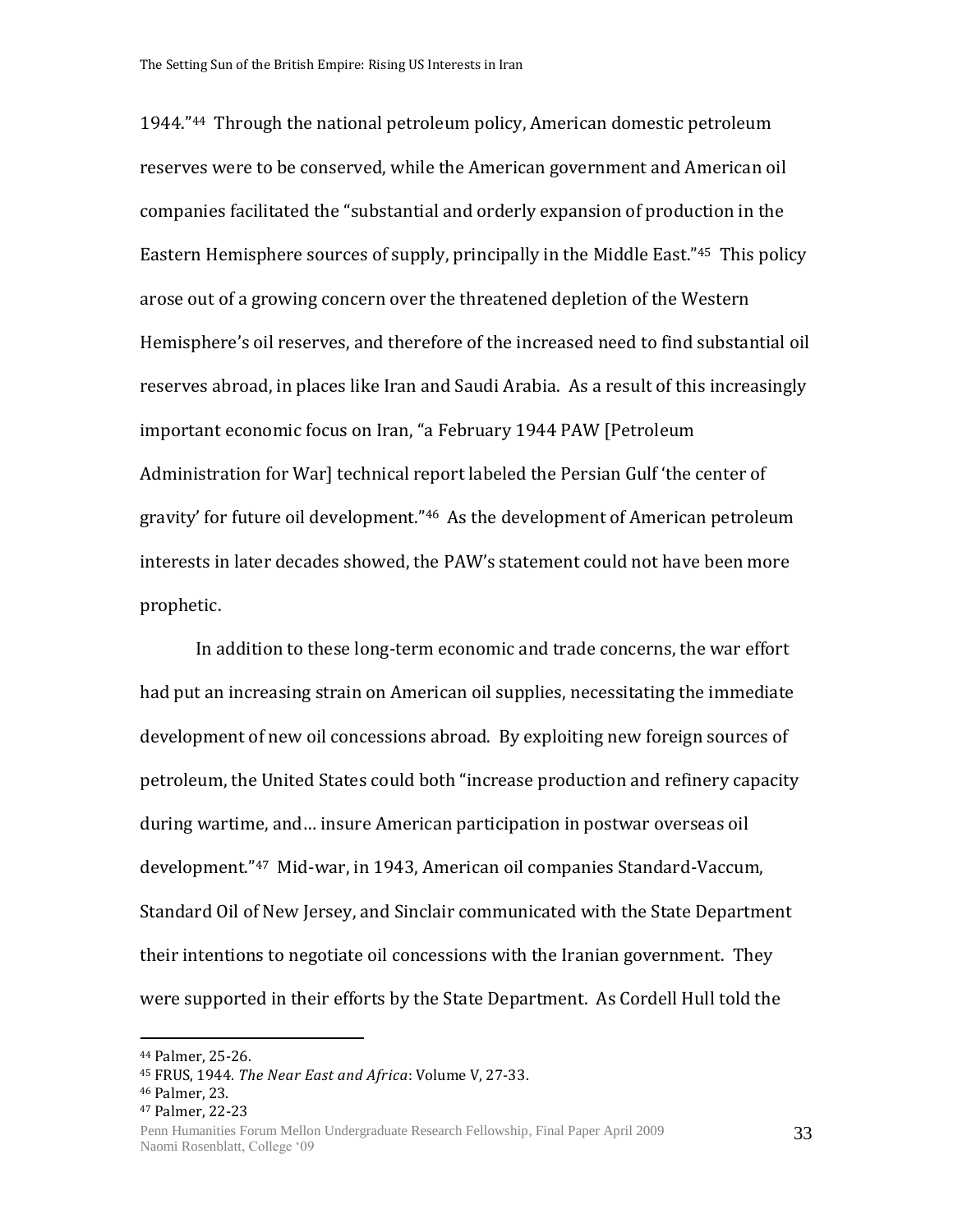Standard-Vaccum company in November 1943, the State Department looked "with favor upon the development of all possible sources of petroleum."48 Therefore, the American government took an active role in assisting with the negotiations by advocating for the oil concessions. Because this "coincided with renewed attempts by Tehran to use oil as a bait for encouraging greater US involvement in Iran," American oil companies were able to successfully negotiate short-term oil concessions.<sup>49</sup>

However, American-Iranian oil trade relations became increasingly complicated as the war wore on. Throughout 1944, the Soviet government had been attempting unsuccessfully to negotiate oil concessions with Iran. While Iran had the year before demonstrated its willingness to allow oil concessions to the United States, it was far less inclined to grant those rights to the Soviet Union, whose intentions were, as has been illustrated, suspect. Soviet officials were, of course, exceedingly upset about the imbalance in oil concessions. In October 1944, Soviet diplomat Sergei Kavtaradze complained that "if the Persian Government chose to grant a concession to the Americans in south-east Persia, they should give the Soviets a concession in the north"50 These sorts of compensations would regulate the balance of power in the region. Iran, however, was intent on preventing the Soviet Union from gaining any sort of control over Iranian resources. Therefore,

on December 2, 1944, [Mohammad] Musaddiq suddenly proposed an oil bill in the Majlis [the Iranian Parliament] that forbid the government from granting any oil concessions without legislative approval… In effect, it guaranteed that no further oil concessions

<sup>48</sup> FRUS, 1943. *The Near East and Africa*: Volume IV, 625-626.

<sup>49</sup> Bonakdarian, 27.

Penn Humanities Forum Mellon Undergraduate Research Fellowship, Final Paper April 2009 Naomi Rosenblatt, College '09 <sup>50</sup> George Kirk. *Middle East in the War.* (London: Oxford University Press, 1953), 476.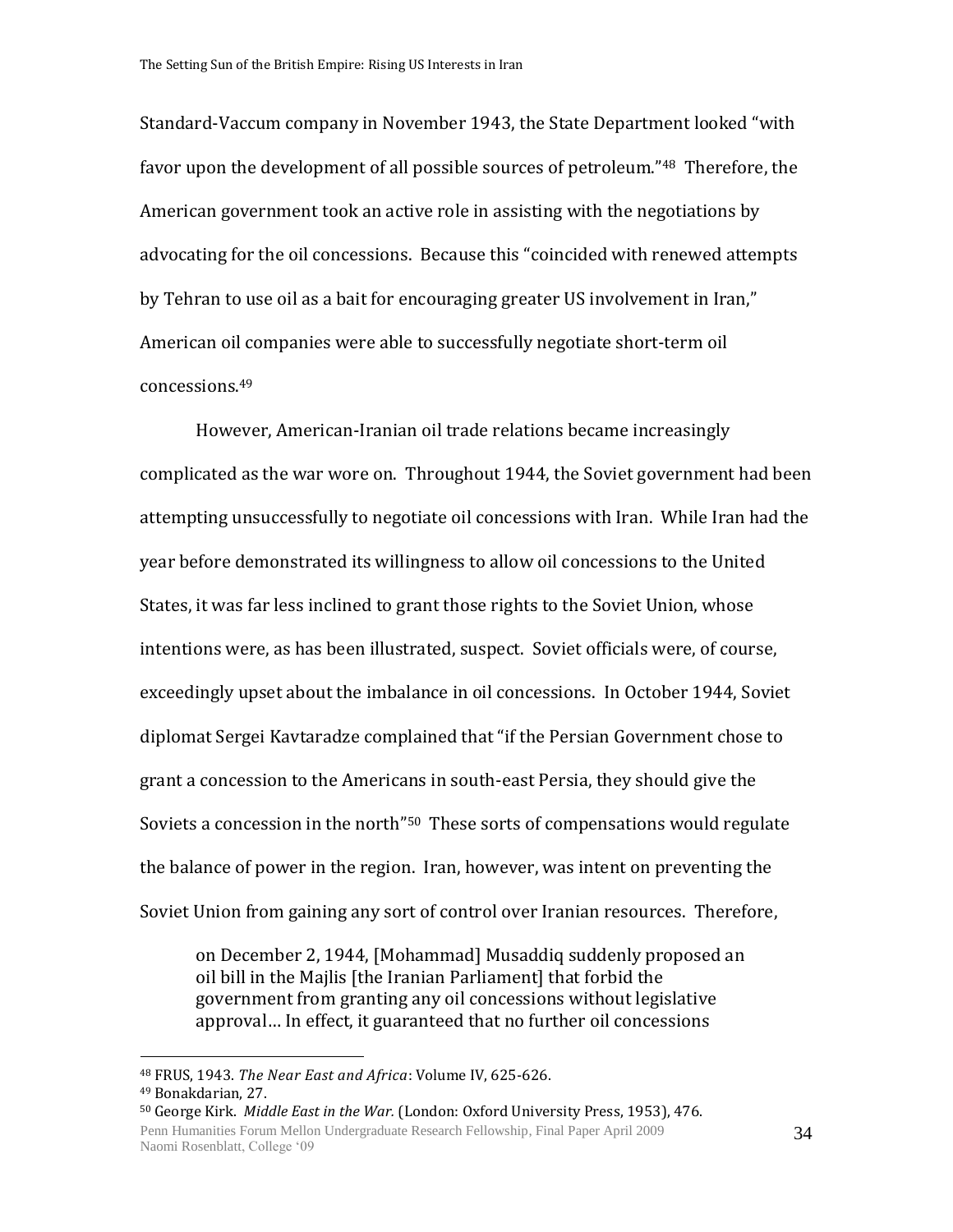would be granted while Iran was an occupied country; when the occupation ended, the Majlis would determine the issue of concessions.<sup>51</sup>

Through this legislation, not only was the Majlis flexing its muscle in the face of its Soviet occupier, but it was also asserting its ability to play the power politics game independently of the United States. Suddenly, U.S. officials were faced with a situation in which Iran no longer relied upon its influence and generosity in order to hinder Soviet and British territorial ambitions. Because it made use of its oil fields as negotiating tool, the legislation temporarily damaged American influence in Iran. In denying concessions to the Soviet Union, the Majlis proved that it was not entirely reliant upon outside support to fend off occupying forces and defend its right to territorial sovereignty. For the past three years, the Iranian perception of the United States as a selfless power put the U.S. in a position to influence Iran's economy and government. The two countries had been using each other: Iran had used the United States to thwart British and Soviet ambitions, which had given the U.S. power to advance its own intentions in the region.

Now, at the end of 1944, American oil companies were also barred from negotiating further oil concessions from Iran because of this legislation. This was not simply in order to maintain a balance of power between the great powers, nor as a symbolic demonstration of fairness. While, as has been discussed, the Iranian government believed to a certain extent that the United States could be trusted in its foreign policy intentions, it did not wholeheartedly trust that the United States would keep to its word and pull its own troops out of Iran by the deadline of six

<sup>51</sup> Bill, 29.

 $\overline{a}$ 

35

Penn Humanities Forum Mellon Undergraduate Research Fellowship, Final Paper April 2009 Naomi Rosenblatt, College '09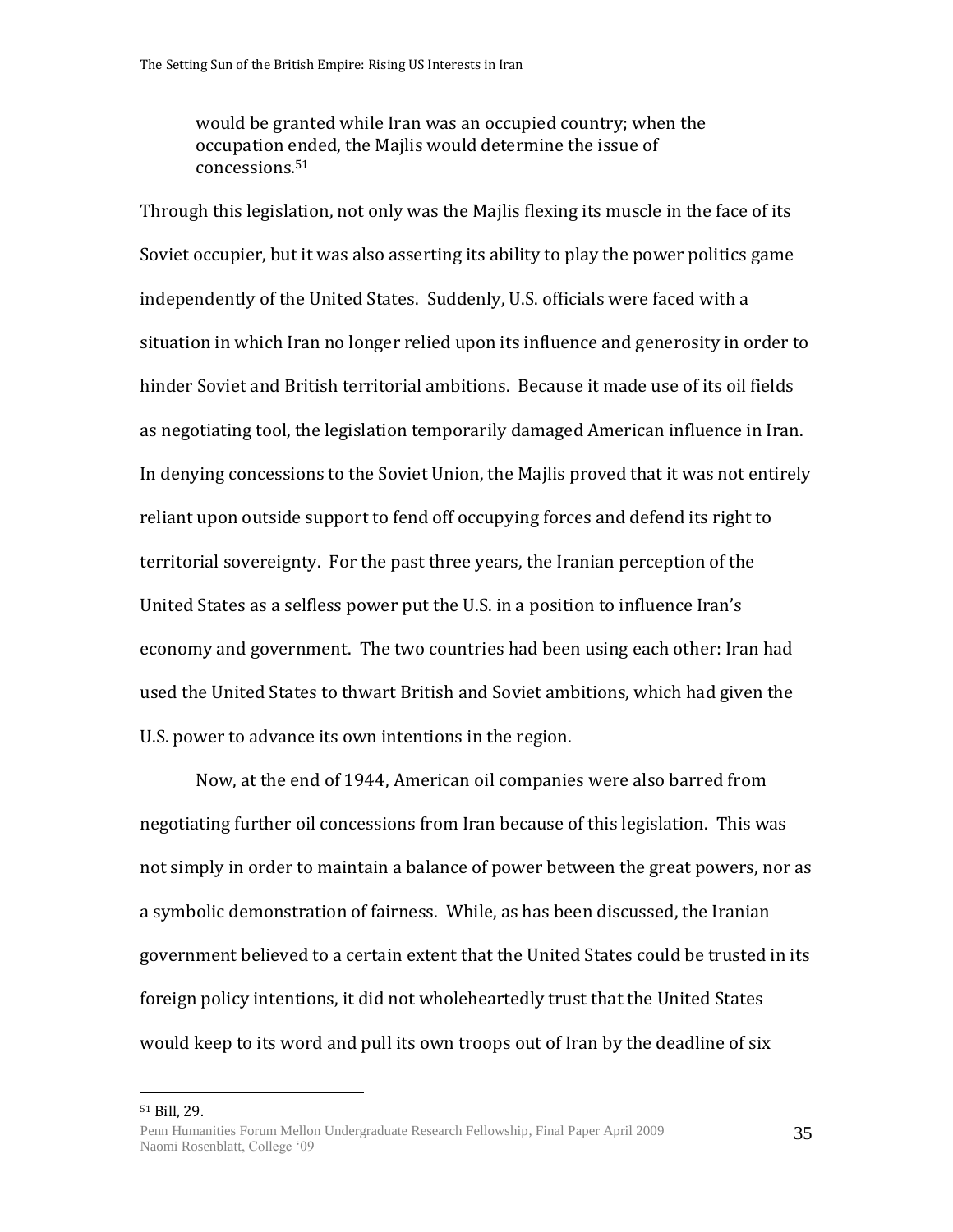months after the end of the war. During the last few months of the war, nearly all Iranian diplomatic communications with the United States expressed the sentiment that Iran wished to be granted its territorial sovereignty. In October 1945, after hostilities worldwide had ceased and American, British, and Soviet troops were in the process of withdrawing from Iran, a discussion was sparked among American policymakers over whether Seaboard Oil Company should be allowed to send a representative to Tehran to keep in touch with developments as the Majlis discussed reopening concession negotiations. Among the many pros and cons that were discussed, American Ambassador to Iran, Wallace Murray, claimed that there was "considerable risk that premature discussions would prejudice the American position for negotiations later on…this is not an appropriate time to discuss the development of Iranian petroleum resources by an American company."52 The Majlis eventually reopened negotiations for oil concessions in 1946. In the meantime, however, there was a genuine concern in the American State Department that a wrong move on its part could damage future opportunities for oil concessions – a sentiment that not only reflected a degree of distrust of the United States by Iran, but also reflected how important Persian oil had become in the eyes of American policymakers.

Much had changed, then, since the beginning of the war. Within the span of four years, American foreign policy towards Iran had shifted from an almost disinterested passivity to an intense, forward-thinking policy. Much of this change was facilitated by the demands of the war effort – for example, by the necessity for

<sup>52</sup> FRUS, 1945. *The Near East and Africa*: Volume VIII, 582-583.

Penn Humanities Forum Mellon Undergraduate Research Fellowship, Final Paper April 2009 Naomi Rosenblatt, College '09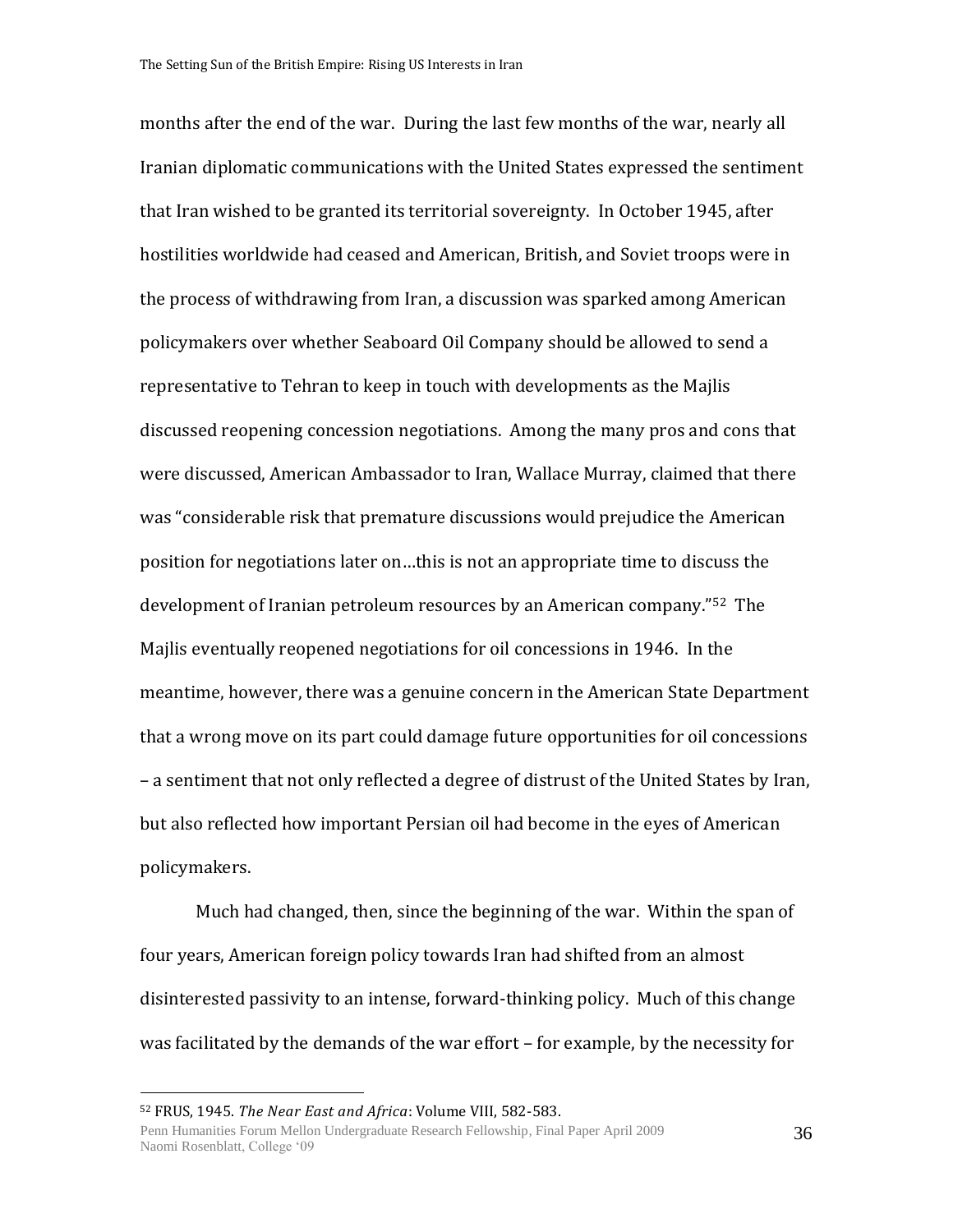the United States to take over much of Great Britain's role in the shipment of aid through the Persian Corridor. At the same time, however, war demands complicated the United States' ability to build its relationship with the Iranian government. So long as hostilities continued, the United States was obligated to assist the Soviet Union, which meant it must encroach upon Iranian sovereignty – a policy which served to embitter American-Iranian relations, and which eventually drove Iran to pull back from its reliance upon American assistance in defending Iran from the Soviet Union and Great Britain's imperialist ambitions.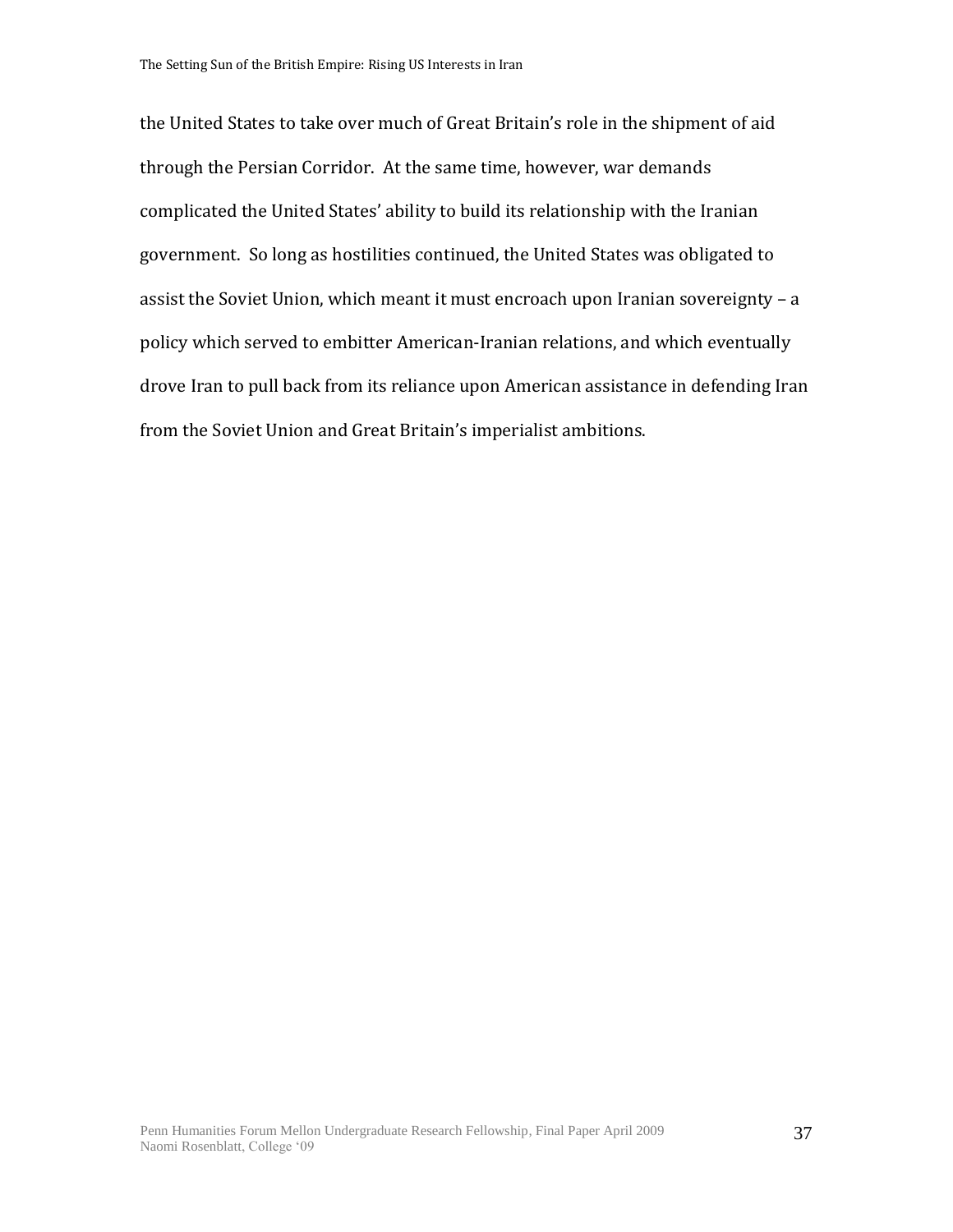# *II. Aiding the Enemy: The Russian Bear at the Northern Border*

In this chapter, I will discuss in further detail the use of Iran and the Persian Corridor as a route for military aid to the Soviet Union, and the resulting tensions among the War and State Departments regarding aid to a potential future enemy. While on the one hand, the war effort demanded that the United States provide enough aid to the Soviet Union to stave off the German advance, on the other hand, the United States was just beginning to look ahead towards supporting a containment policy in what was predicted to become a bipolar postwar world.

The initial reason that the United States established a military presence in Iran had more to do with militarily supporting the Soviet Union than with Iran itself, which largely accounts for the disconnect between American foreign and military policies regarding Iran. Not only was the State Department concerned with maintaining friendly relations with Iran, but it also had a somewhat more forwardlooking approach towards the United States' dealings with the Soviet Union. The State Department recognized that in order to impede Soviet aspirations of territorial expansion in Iran, the United States needed to be protective of Iranian territorial sovereignty. The common sentiment in the State Department, therefore, was that Iran should not be used as a land bridge for the transportation of goods to a nation which might later threaten Iran. The War Department, on the other hand, was motivated primarily by its immediate policies of supporting the Soviet Union's military efforts against Germany, and consequently thought it absolutely necessary

38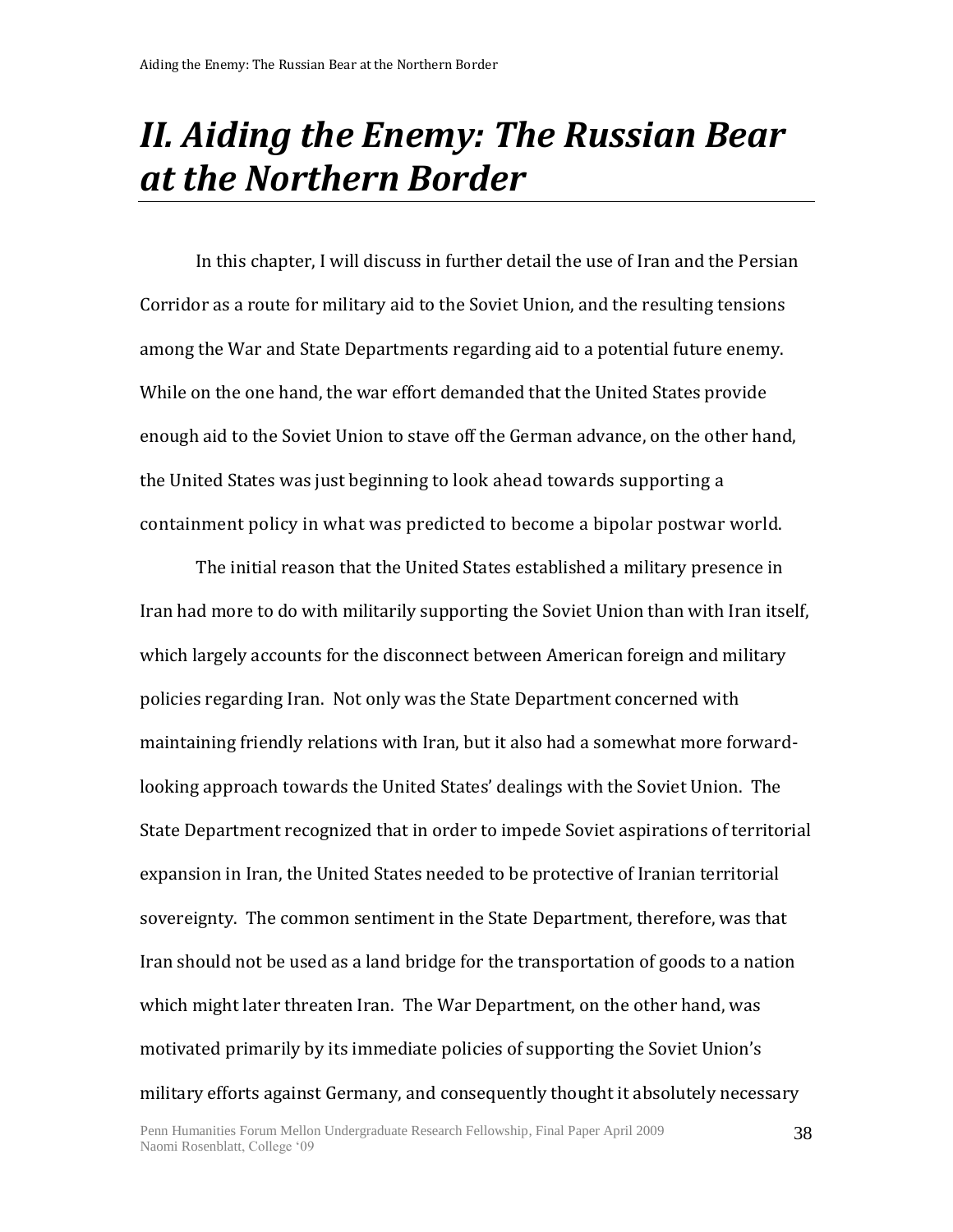to maintain a military presence in Iran. It is therefore important, in a study of American policies towards Iran during the war, to understand the issues and policy conflicts surrounding the United States' support of the Soviet Union.

#### **I. The Military Necessity of Aiding the Soviet Union**

In June 1941, Nazi Germany launched an attack, code-named Operation Barbarossa, deep into Soviet Russia. Ill-prepared for the sudden invasion, Soviet troops suffered defeat after staggering defeat. While the Nazi advance began to slow down in September, the situation in the Soviet Union was still critical. The Allies recognized that the collapse of the Soviet Union would have a devastating effect on the Allied war effort, and therefore immediately began to seek out ways to buttress the Soviet army, and keep it fighting. When the Soviet Union refused to allow its Allies to send troops to assist with the fighting, the Allies eventually agreed that they would support the USSR by providing it with war material. As Henry Stimson, the United States' Secretary of War, wrote to President Roosevelt in February 1944: "Russia continues to be a major factor in achieving the defeat of Germany. We must therefore continue to support the USSR by providing the maximum amount of supplies which can be delivered to her ports."<sup>1</sup>

One major threat that Operation Barbarossa posed to the Allied war effort was the steady advance of German Army Group South towards the Baku oil fields in the Caucasus. As the German army advanced further east, its supply lines were stretched almost to the breaking point – all that would change, however, if

Penn Humanities Forum Mellon Undergraduate Research Fellowship, Final Paper April 2009 Naomi Rosenblatt, College '09 39 <sup>1</sup> FDR. President's Soviet Protocol Committee. Box 20, Future Status Persian Gulf Command (Scott).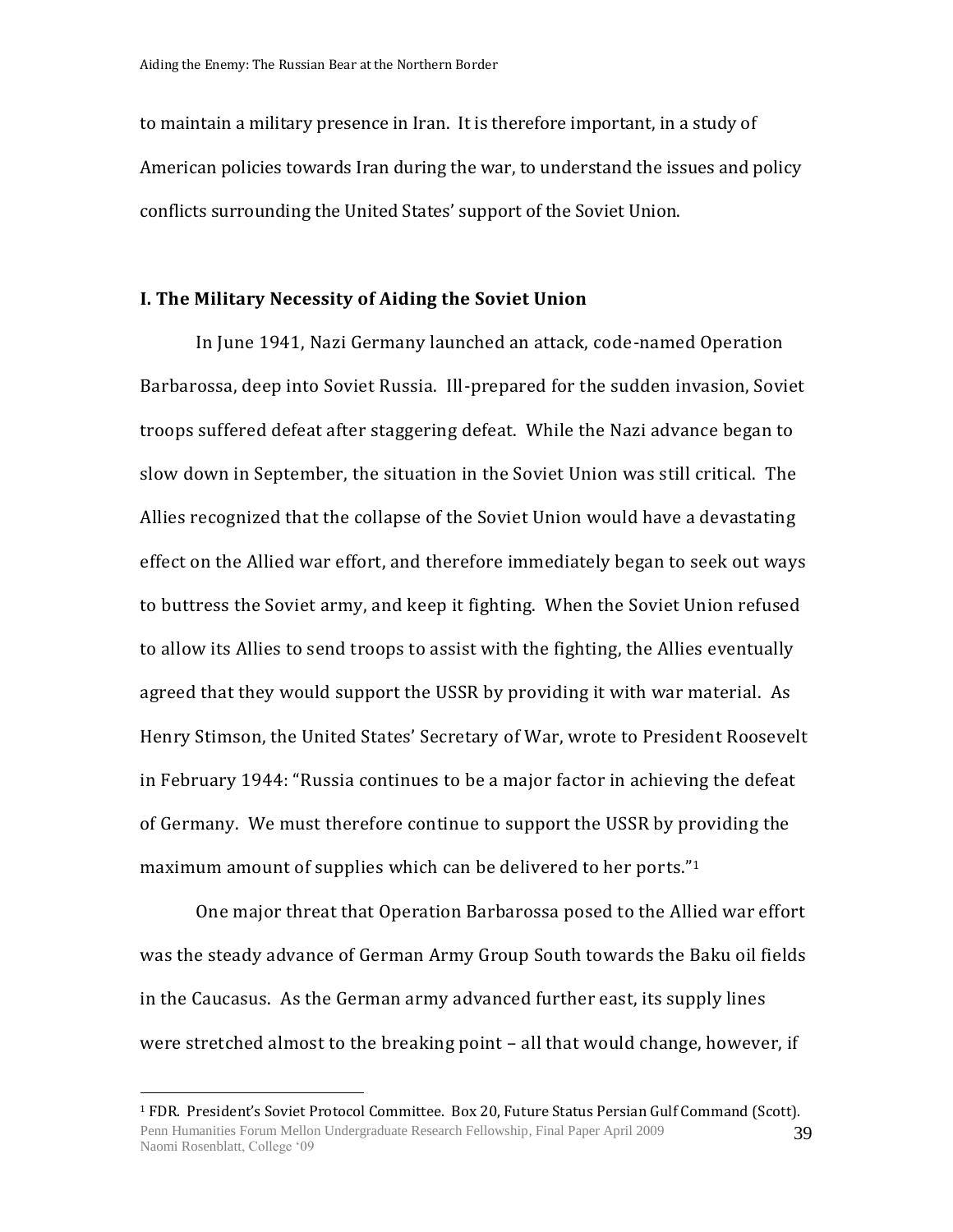the Germans controlled these valuable natural resources further afield. The loss of access to these oil fields would at once be devastating for the Red Army, and would provide the German *Wehrmacht* with renewed strength with which to continue its attack further east into the Soviet Union, or south into the Middle East. The security of the Soviet Union, then, was not the only concern created by the German advance: as British Brigadier J.M. Whiteley pointed out in a 1941 memorandum: "The oil bearing areas in Roumania, the Caucasus, Iraq and Iran are within, or within striking distance of, the Middle East."<sup>2</sup> Great Britain was concerned with the security of the Middle East not only out of its own imperialist interests, but also out of a geo-military concern shared with the rest of its allies. A letter by Brig. Gen. Russell L. Maxwell, who supervised American military activities in Cairo, pointed to the Allies' anxieties about a potential Nazi incursion into the Middle East and about the potential fall of the Soviet Union:

Were Germany to take the Middle East, interrupt the Basra-Caspian Sea supply line, so great would be the victory that she would be justified in spending another winter in Russia. The effect of another winter of war on Russia is likely to be tragic… If in 1943 the Red Army quits, a clean cut Allied victory would take years and is next to impossible. The fate of the Middle East marks the turning point of the war. Once lost, the Middle East can scarcely be regained.<sup>3</sup>

While the last comment, that the fall of the Middle East would doom the entire war effort, is Maxwell's personal opinion, there were others. The War Department Chief of Staff, for example, believed that the Allies could continue fighting even if the Middle East and North Africa fell to the Germans.

<sup>2</sup> FDR. Hopkins, Harry L. Box 326, Book 7 - Middle East Politics and Requirements.

<sup>3</sup> FDR. Roosevelt, Franklin D. Papers as President, Map Room File. Box 167, Naval Aide's Files, A/16-3 – Warfare - Middle East and Eastern Mediterranean. 12 June 1942 - 03 Feb. 1943.

Penn Humanities Forum Mellon Undergraduate Research Fellowship, Final Paper April 2009 Naomi Rosenblatt, College '09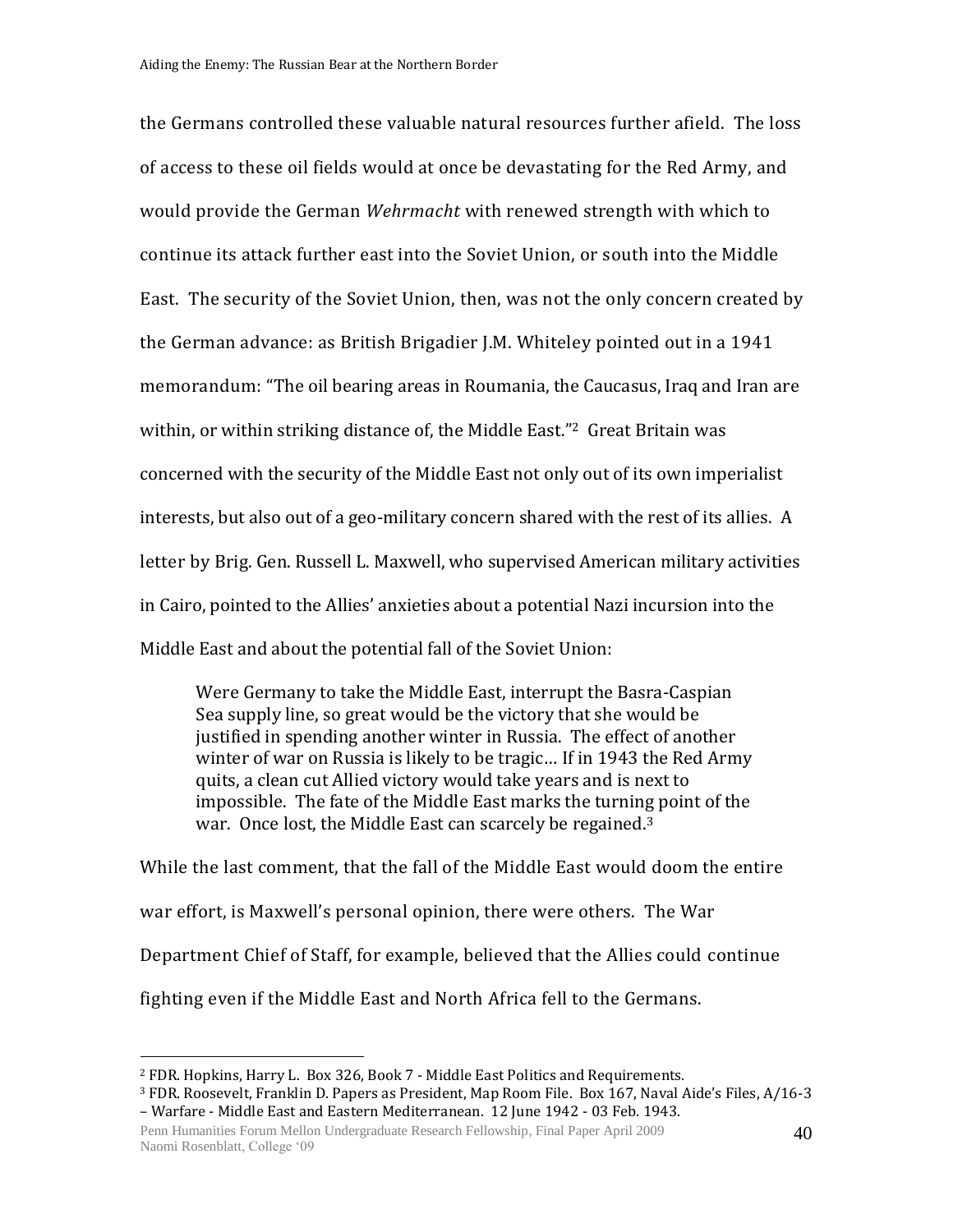Nevertheless, it was clear that if the *Wehrmacht* were to take control over the Caucasus and Middle East oil fields, the Allies would suffer a tremendous blow.

It was with these worries in mind – both regarding the need to ship supplies to the Soviet Union, and regarding the security of the Middle East itself – that Great Britain and the Soviet Union launched this joint invasion of Iran in late August 1941. Now, the Allies could depend upon their own military forces to protect the Middle East and its oil fields, and could develop a viable route through which to ship weapons, ammunitions, food, clothing, and building supplies to the Red Army. In October 1941, Roosevelt signed his approval on a Lend-Lease commitment to the USSR, which became the first in a series of socalled "Soviet Protocols" specifying exact quantities and types of supplies that the United States would provide the Soviet Union over an agreed-upon period of time. These goods were transferred to Great Britain, which initially took primary responsibility for transporting them to the Soviet Union. However, the British development of the supply route through Iran was crude at best, and was plagued with management and coordination problems. When the United States officially joined the Allies in December 1941 Henry Stimson wrote a letter to President Roosevelt, calling for the establishment of a military presence in Iran to assist with shipping efforts. In the letter, Stimson stressed that the "prompt development of the supply route through the Persian corridor is a matter of great urgency due to (a) the critical need of the USSR for large quantities of material

41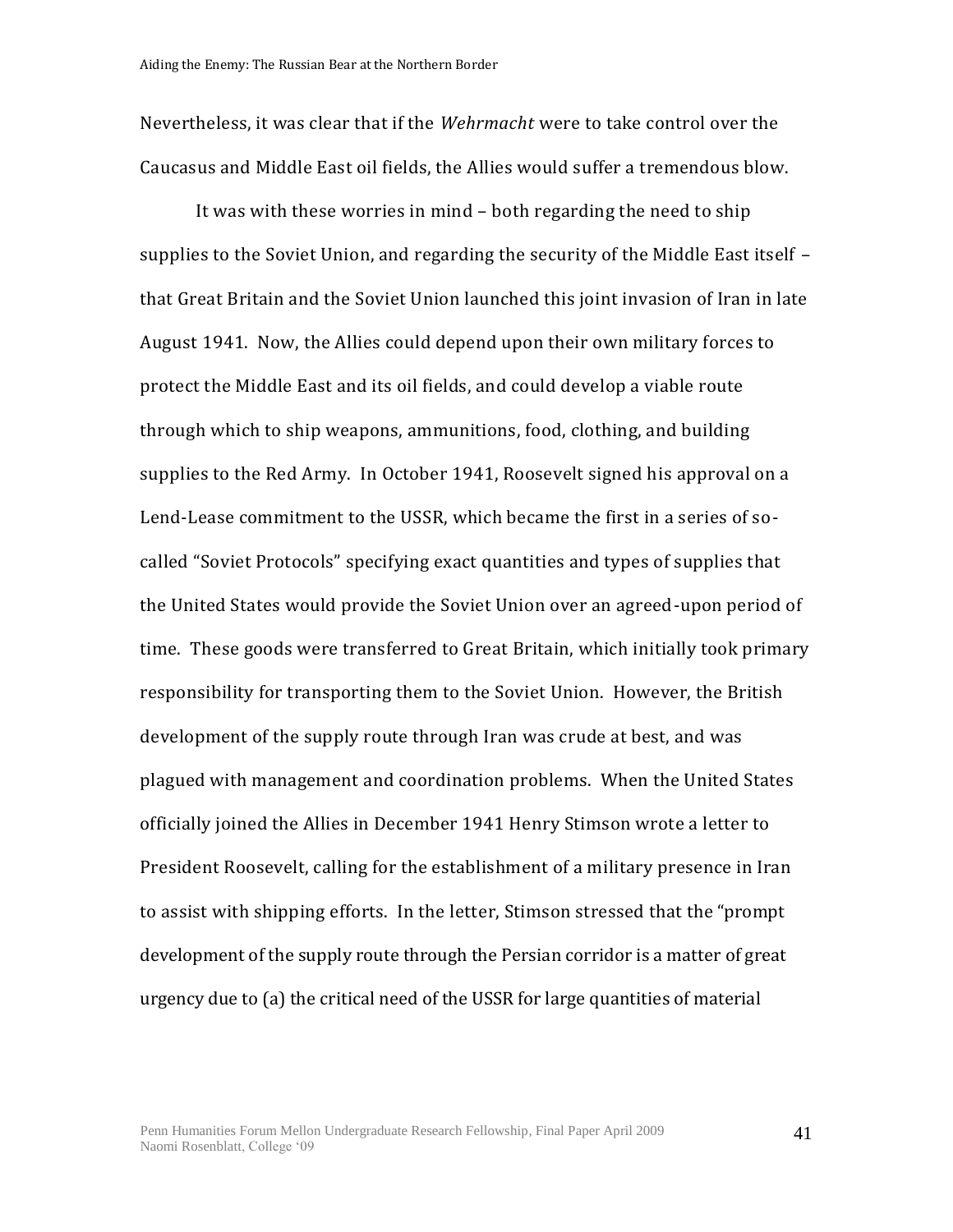which can only be shipped over this route, and (b) the necessity for establishing and supplying united military forces in this area."<sup>4</sup>

It soon became clear, however, that simply providing the supplies was not enough. Because Great Britain could not handle the transportation efforts through Iran, by mid-1942, the United States replaced Great Britain as the primary transporter of goods to the Soviet Union through Iran. In April 1942, what had previously been an advisory mission to shipment efforts – the U.S. Military Iranian Mission – was renamed the Iran-Iraq Service Command, and began to report to the Cairo headquarters of the U.S. Army Forces in the Middle East. The mission was given its final name, the Persian Gulf Service Command, in August 1941, and began to report directly to the War Department in Washington, DC, in December 1943.

It was not clear at the outset of the war, however, that the Persian Corridor would be the primary route through which the Allies would ship supplies to the Soviet Union. For quite some time, there had been debates about the relative merits and pitfalls of the so-called northern and southern routes. The northern route involved the transportation of supplies by ship north through the Soviet Arctic and into the ports at Murmansk and Archangel. This route, however, faced quite a number of perils. First, during the winter months, Allied ships had to navigate the treacherous ice floes that littered the Norwegian and Barents seas. Then, during the spring and summer months, Allied ships were vulnerable to naval attacks by German U-Boats. Nevertheless, in 1941, "the major

<sup>4</sup> FDR. President's Soviet Protocol Committee. Box 19, Persian Gulf. March 1942-Aug 1942. Folder 1.

Penn Humanities Forum Mellon Undergraduate Research Fellowship, Final Paper April 2009 Naomi Rosenblatt, College '09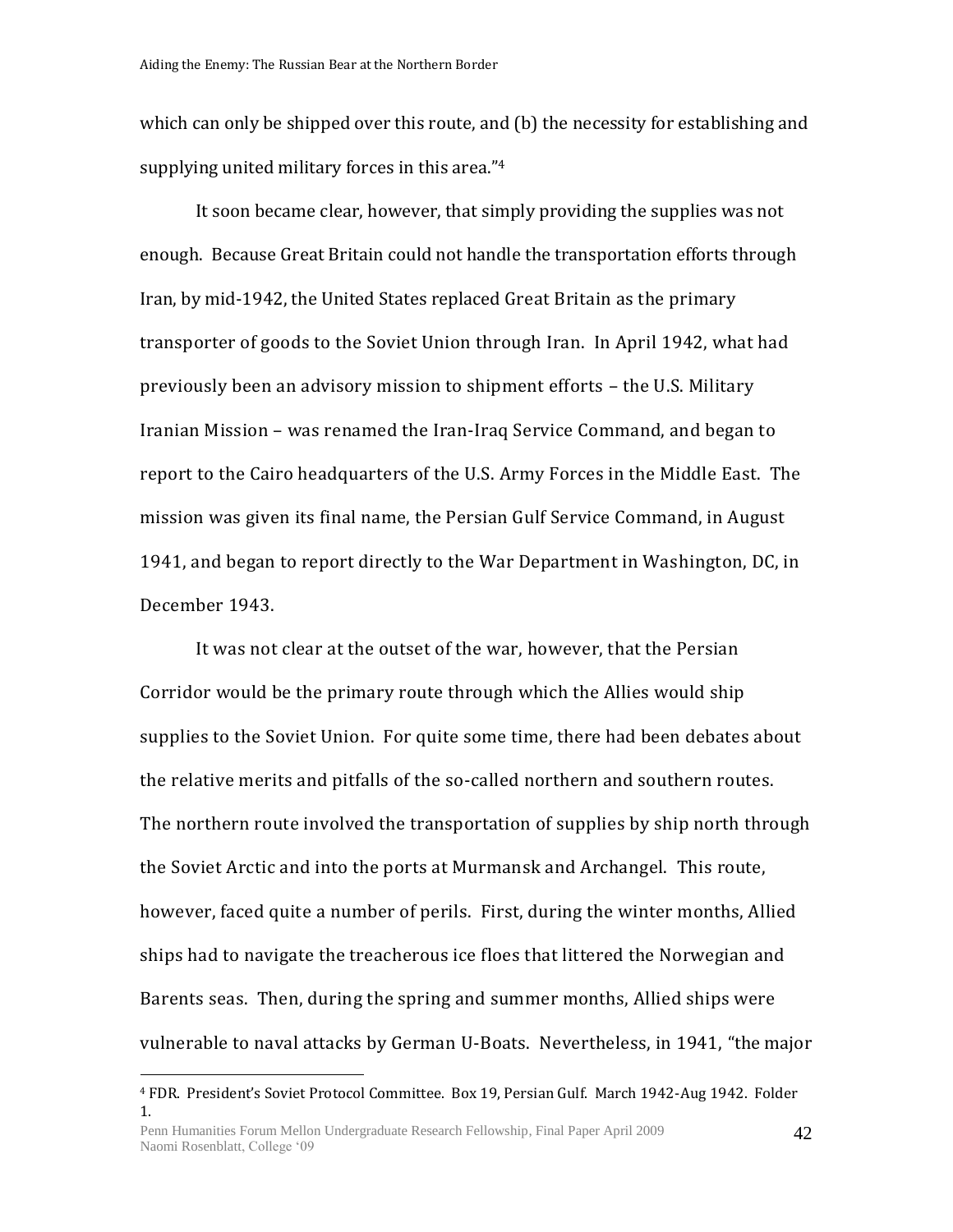effort was devoted to forwarding supplies to the Russians over the more venerable northern Atlantic route." This was perhaps due to the fact that Great Britain did not have enough resources to support fully the significantly longer supply route through Iran, and because "the Russians insisted on the use of the northern route, evidently both because it promised quicker delivery of supplies closer to their fighting fronts and because they feared the establishment, in Iran, of a strong British or American position so close to the Soviet border."5 However, it eventually became clear that the northern route was simply too perilous to be a viable shipping option. As a 1943 article in the Chicago Sun, discussing the potential final abandonment of the northern route, described:

A total absence of darkness throughout the 24 hours is making seagoing traffic to Murmansk and Archangel extremely vulnerable to German naval and air attack… Moreover, reports from Stockholm believed trustworthy state that the Germans have recently concentrated a strong naval force at Narvik… Stoppage of supplies to the Soviet Union via the northern route would be a serious disadvantage to Russia at this moment.<sup>6</sup>

The failure of the northern route naturally threw the spotlight on the Persian corridor as the only other key alternative for transporting goods to the Soviet Union. By September 1942, the War Department was advocating the improvement of the Persian Corridor shipping operations in order to increase its capacity. In a booklet published that month, entitled *Plan for Operation of Certain Iranian Communication Facilities between Persian Gulf Ports and Tehran by US Army Forces*, the War

Department recommended that,

<sup>5</sup> Coakley, 158. I will return to this final point, regarding the establishment of a British or American position in Iran, later on in the chapter.

<sup>6</sup> FDR. President's Soviet Protocol Committee. Box 25, Newspaper Clippings and Other Data File. The Chicago Sun and Field Publications, 7 April 1943.

Penn Humanities Forum Mellon Undergraduate Research Fellowship, Final Paper April 2009 Naomi Rosenblatt, College '09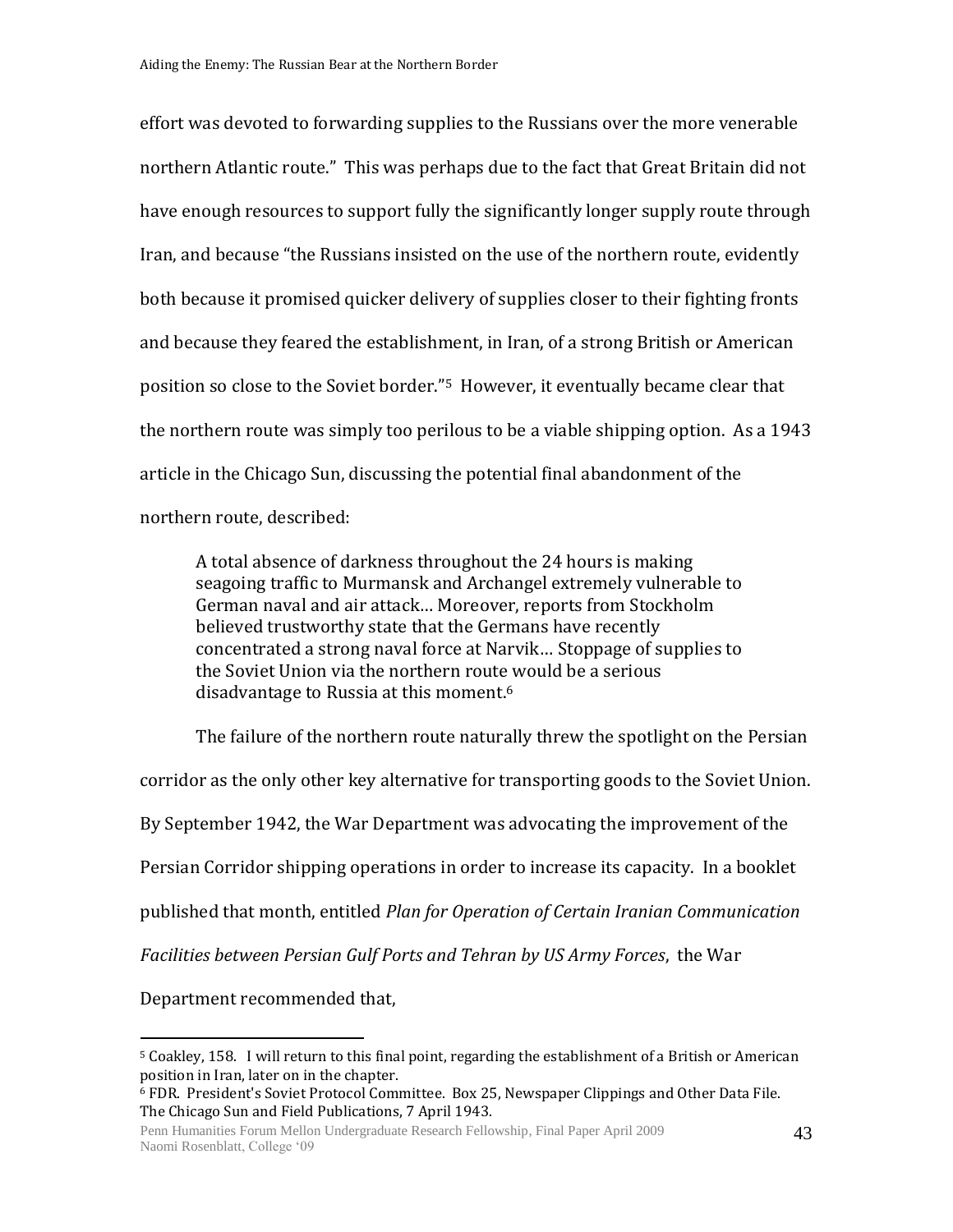if the volume of shipments to Russia via the Persian Gulf is to be increased in time to be of material aid, immediate action will be necessary. The possibility of using successfully the northern sea route to Russia seems remote. The desirability of increasing the capacity of this route, if not the absolute necessity for doing so, seems of the first order of importance.<sup>7</sup>

In order to further develop the southern route, the British and American militaries formed the Combined Military Transportation Committee (CTMC). The CMTC sought to increase the capacity of the Persian Corridor by ensuring that it was "economically operated, and in particular that: (a) Ships are not unduly delayed; (b) Port and internal clearance agencies are kept working to full capacity but are not overloaded."<sup>8</sup>

While they were still concerned with the problem an American or British stronghold in Iran, the Soviets realized that the immediate needs to insure its military survival were much more critical, and therefore "reversed their previous position and asked that not only places and trucks but all sorts of military equipment in the largest quantities possible come via the southern route."<sup>9</sup> Once this material reached Iran's northern border with the Soviet Union, however, instead of continuing to expedite the shipping process by allowing the United States to transport the material all the way to the front lines (or even, at least, partway into the Soviet Union), Soviet officials insisted that the material be transferred directly to the Red Army at the border, a policy which served to slow the shipping process (but

<sup>7</sup> FDR. President's Soviet Protocol Committee. Box 25, Plan for Operation of Certain Iranian Communication Facilities between Persian Gulf Ports and Tehran by US Army Forces. 3 Sept. 1942. <sup>8</sup> FDR. President's Soviet Protocol Committee. Box 20, Persian Gulf: CMTC Papers. 1943.

<sup>9</sup> Coakley., 162.

Penn Humanities Forum Mellon Undergraduate Research Fellowship, Final Paper April 2009 Naomi Rosenblatt, College '09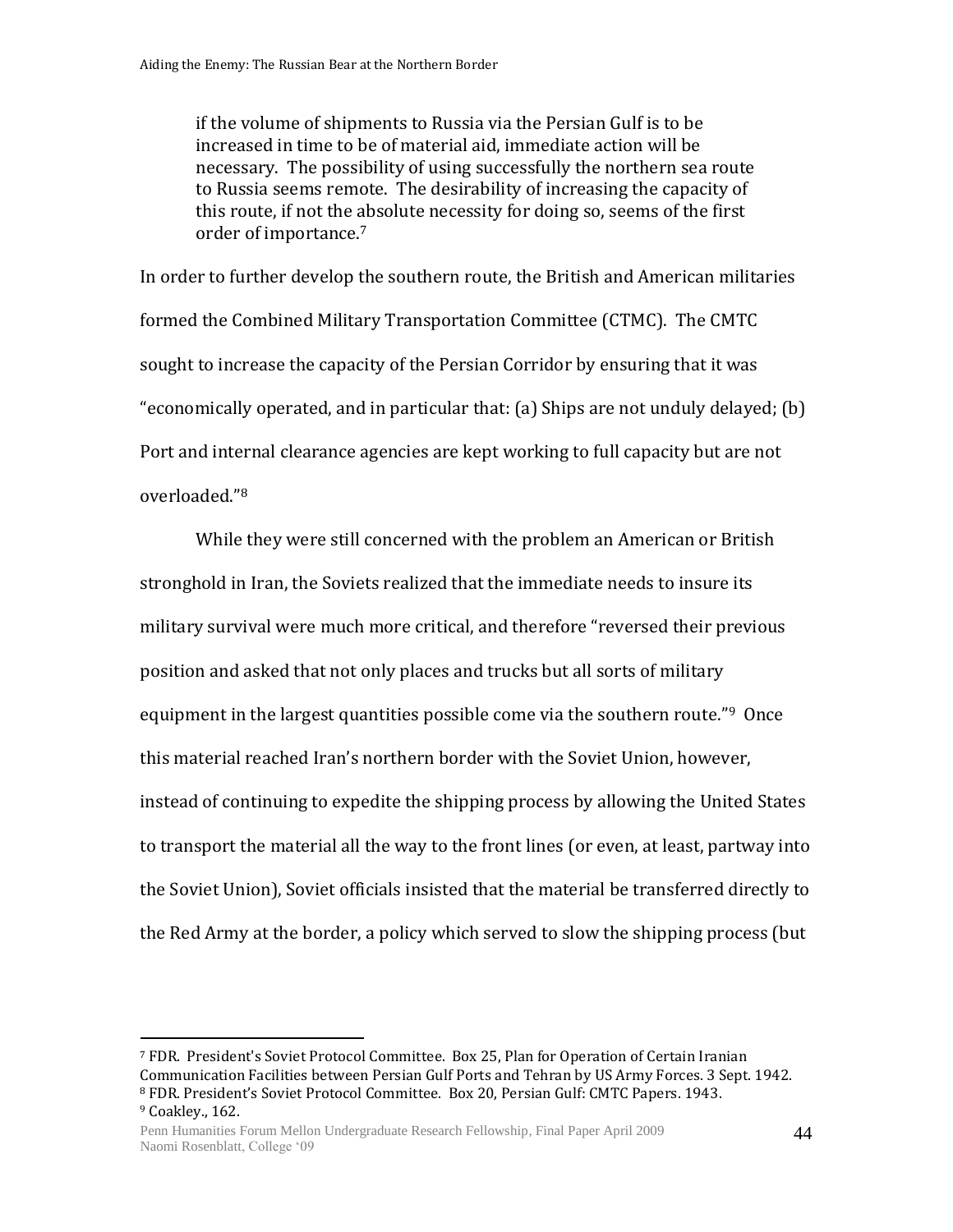which also gave the Soviet Union far more consolidated control over the Caucasus region).

However, the use of Iran as a route through which to ship material to the Soviet Union was still an issue fraught with politics. Some in the War Department believed that it was not in the United States' best interests to put large groups of American ground forces in the Middle East. In June 1942, the War Department's Chief of Staff, George Marshall, wrote a letter to President Roosevelt expressing his opposition to the transition of power over the Persian Corridor from Great Britain to the United States:

The leakage or wastage of strength logistically in operating in such distant theaters is tremendous… if we undertake to support large forces in the Middle East, it is our opinion that we have denied the probability of assembling American forces of decisive power in an theater in this war… You are familiar with my view that the decisive theater is Western Europe…. A large venture in the Middle East would make a decisive American contribution to the campaign in Western Europe out of the question. Therefore, I am opposed to such a project.<sup>10</sup>

Marshall believed that by focusing too much on shipment efforts in Iran (and, consequently, by focusing too much on directly supporting the USSR), the United States was losing its focus on what he saw as the primary target: Western Europe.

While most others in the War Department recognized, and advocated the benefits of a significant American military presence in Iran, many in the State Department shared Marshall's broad sentiments. The State Department did not argue about the importance of one theater of war over another – rather, it saw the United States' military efforts in Iran on behalf of the Soviet Union as damaging to

<sup>10</sup> FDR. Roosevelt, Franklin D. Papers as President, Map Room File. Box 167, Naval Aide's Files, A/16-3 – Warfare - Middle East and Eastern Mediterranean. 12 June 1942 - 03 Feb. 1943.

Penn Humanities Forum Mellon Undergraduate Research Fellowship, Final Paper April 2009 Naomi Rosenblatt, College '09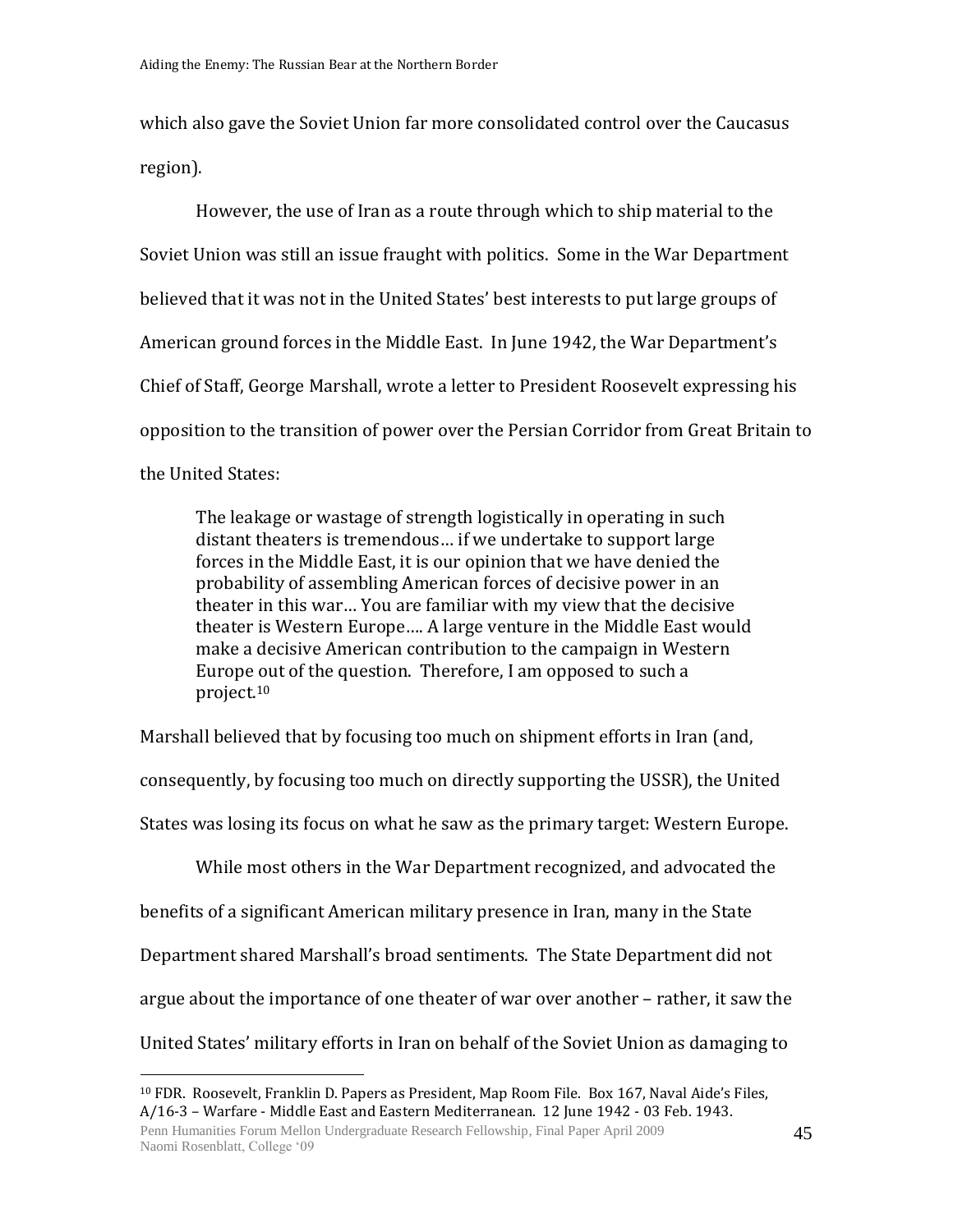American long-term interests. Especially in the later years of the war, the State Department became increasingly concerned about the Soviet Union's global postwar ambitions. It eventually became clear that both the United States and the Soviet Union would emerge from the war as the two primary global powers, and that the Soviet Union could pose a grave threat to the United States. Among its many concerns regarding the potential postwar bipolar world, the State Department was concerned that the Soviet Union would attempt to spread its influence into Iran and the Middle East. While an actual containment policy doctrine would not become prevalent in the United States until after the war, many in the State Department had already been concerned about the spread of Communism for many years. The fact that the American military was shipping billions of dollars of weapons, ammunitions, and other supplies to this potential future enemy, then, was quite troubling. And while the United States and the Soviet Union were largely cooperative during the war, the State Department was aware that the Soviet Union harbored territorial ambitions in Iran.<sup>11</sup>

## **II. Border Politics**

 $\overline{a}$ 

The Soviet Union's primary interests in Iran were twofold: First, much like the United States, it desired access to Iran's rich oil reserves. Second, it desired either free access to, or control over, Iran's warm water ports on the Persian Gulf. In a policy essay written shortly after the war, John

<sup>11</sup> The State Department's additional concern over the necessity of maintaining friendly relations with Iran in order to support its long-term political and economic goals in the region, and the damage that transportation efforts were creating to those relations, is discussed in other chapters of this thesis.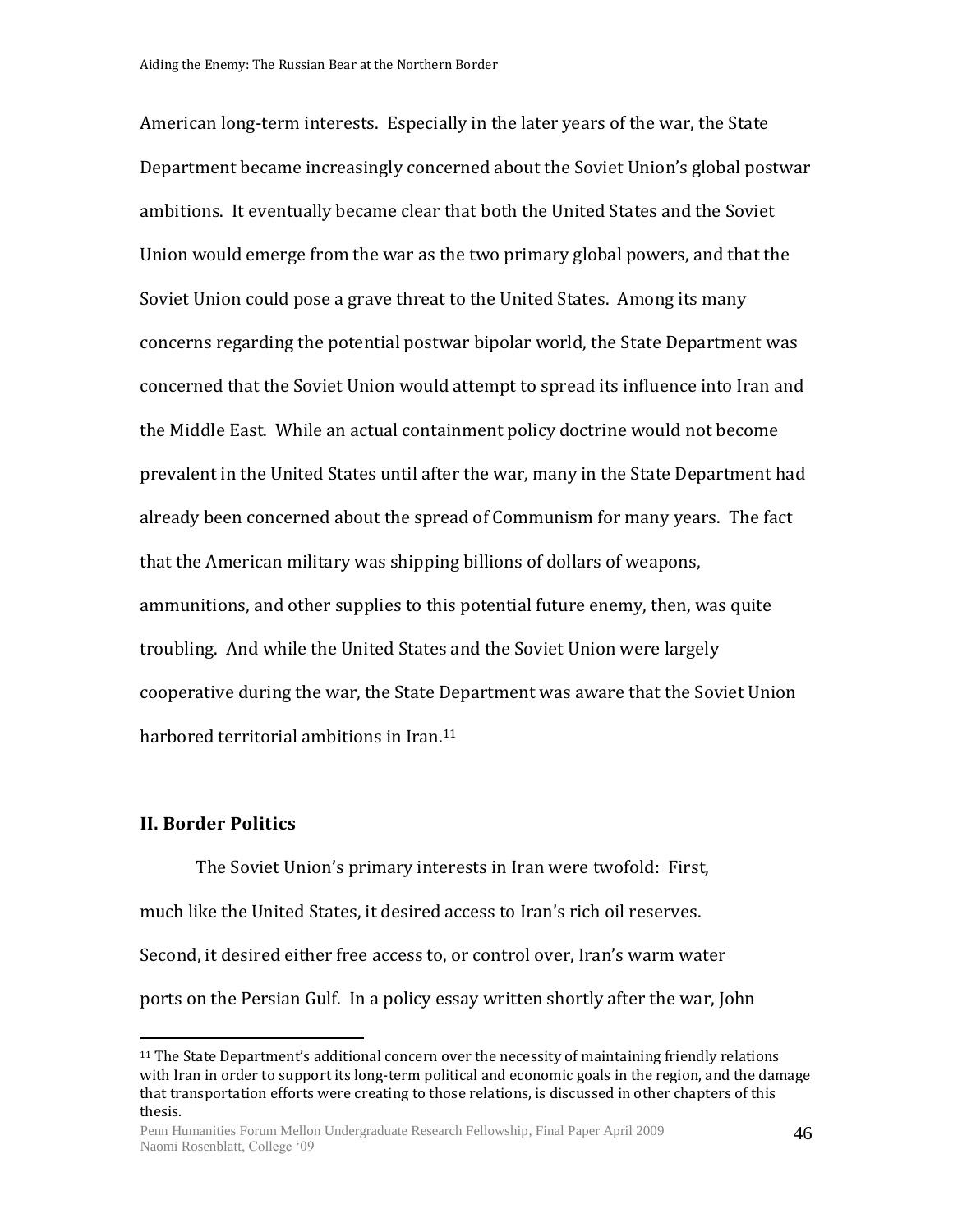Cooper Wiley, an American foreign service officer who served as Ambassador to Iran from 1947-1948, discussed the Soviet Union's interest in Iranian petroleum:

Iran, a country that almost floats on oil, had long been a prime objective of Russian ambitions. On November 25, 1940, when the Soviet Union and Nazi Germany were virtually allies, the Soviet government demanded of Hitler that 'the area South of Batum and Baku in the general direction of the Persian Gulf should be recognized as the center of the aspirations of the Soviet Union.' This area was certainly intended to include, in addition to Iran, the petroleum of the Persian Gulf.<sup>12</sup>

During the war period, the Soviet Union had access to very few warm

water ports, and even those were on mostly landlocked bodies of water such

as the Black Sea. With access to Iranian ports at Khorramshahr, Bandar

Abbas, and Bandar Shahpur, the Soviet Union would be able to increase its

trade capacity tremendously. As Major General Donald Connolly wrote to

Harry Hopkins in February 1944, access to the Persian Gulf would provide

the Soviet Union with perhaps one of its only opportunities to partake in

global trade in any significant way:

 $\overline{a}$ 

Russia is seeking a warm-water port. The Baltic is closed to the outside world at Skagerrak. Even if Russia controlled the Dardanelles, the Mediterranean is closed at Gibraltar and the Suez Canal. The eastern port of Vladivostok is closed by the Japanese Islands, so that is the only possible place where Russia can find free access to the world's oceans and trade is through the Persian Corridor and the Gulf Ports.<sup>13</sup>

Especially after the Soviet Union joined the side of the Allies, it found its access to

the world's oceans not only limited by geographical constraints, but also severely

<sup>13</sup> FDR. Hopkins, Harry L. Box 332, Book 8 - Interest in Middle East.

Penn Humanities Forum Mellon Undergraduate Research Fellowship, Final Paper April 2009 Naomi Rosenblatt, College '09

<sup>12</sup> FDR. Wiley, John Cooper. Box 12, Petroleum, Focal Point of Policy.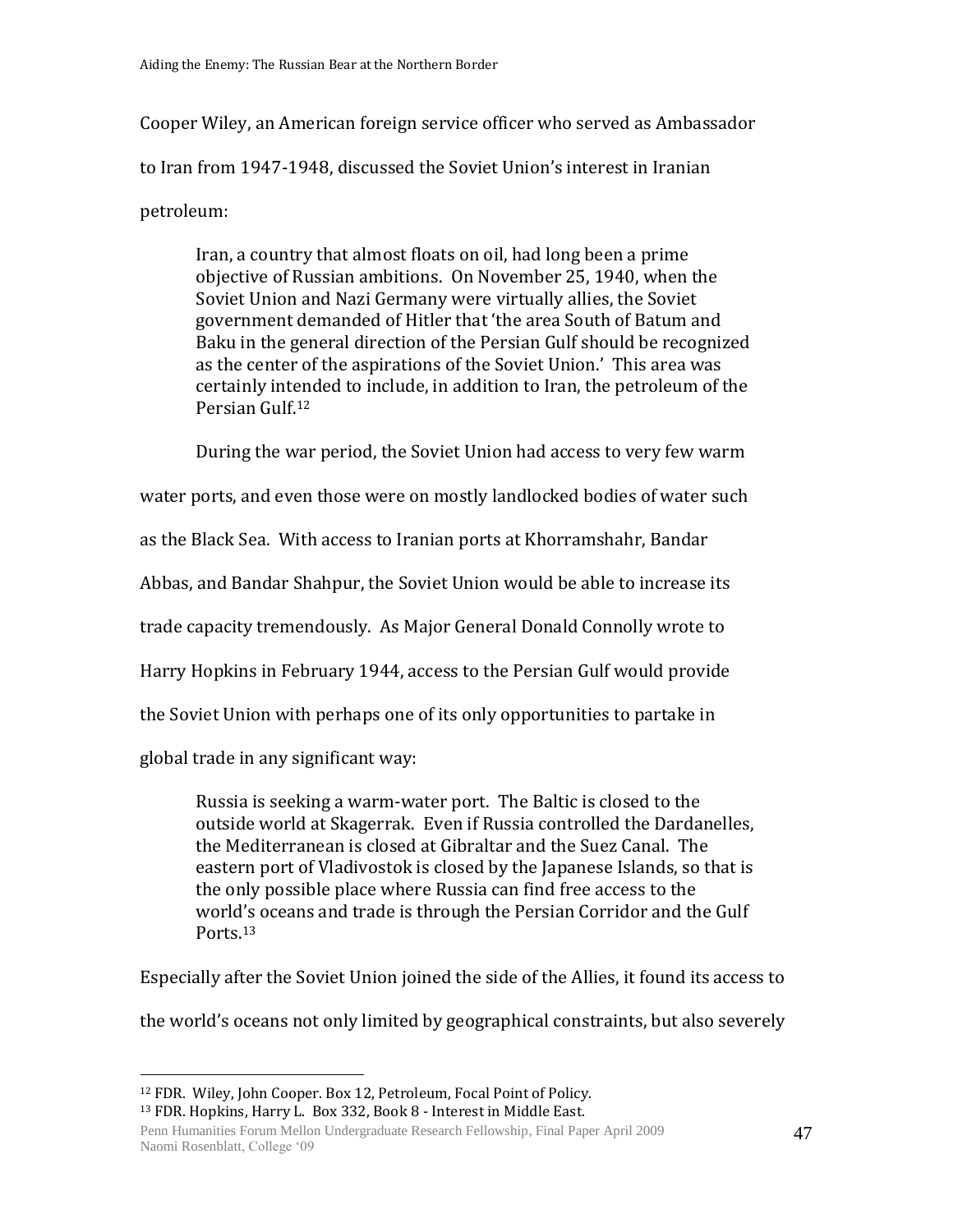limited by hostile Japanese and Nazi ships. After the joint Anglo-Soviet invasion of Iran in August 1941, the ability to have either access to, or control over, the warm water ports on the Persian Gulf became a feasible reality: "This access to the sea that hitherto had only been a dream now has been made a reality as a consequence of General Connolly and the Persian Gulf Command…"14 The wartime transportation efforts of the Persian Gulf Command succeeded in building and improving Iranian infrastructure, which would smooth the path for the Soviet Union to potentially develop its own, postwar, transportation efforts *south* through Iran to the Persian Gulf.

The United States, however, was clearly wary about the idea of a Communist Russia with free access to the Persian Gulf. While the importance of the Soviet Union's military victory over Nazi Germany was appreciated by nearly everyone in the United States government, it was important to American policymakers that the power of the postwar Soviet Union be checked. Administrators in the State Department were well aware that after the war, the United States and the Soviet Union would be competing for the same resources and the same economic benefits in Iran.

As the war drew to a close, fears of increasing Soviet interference in Iran began to rise. In a January 1945 memorandum to the president, Acting Secretary of State Joseph Grew wrote that "Many Soviet officials undoubtedly believe that Russia must have an assured outlet to the Persian Gulf, to be obtained by forceful means if

<sup>14</sup> FDR. Hopkins, Harry L. Box 332, Book 8 - Interest in Middle East.

Penn Humanities Forum Mellon Undergraduate Research Fellowship, Final Paper April 2009 Naomi Rosenblatt, College '09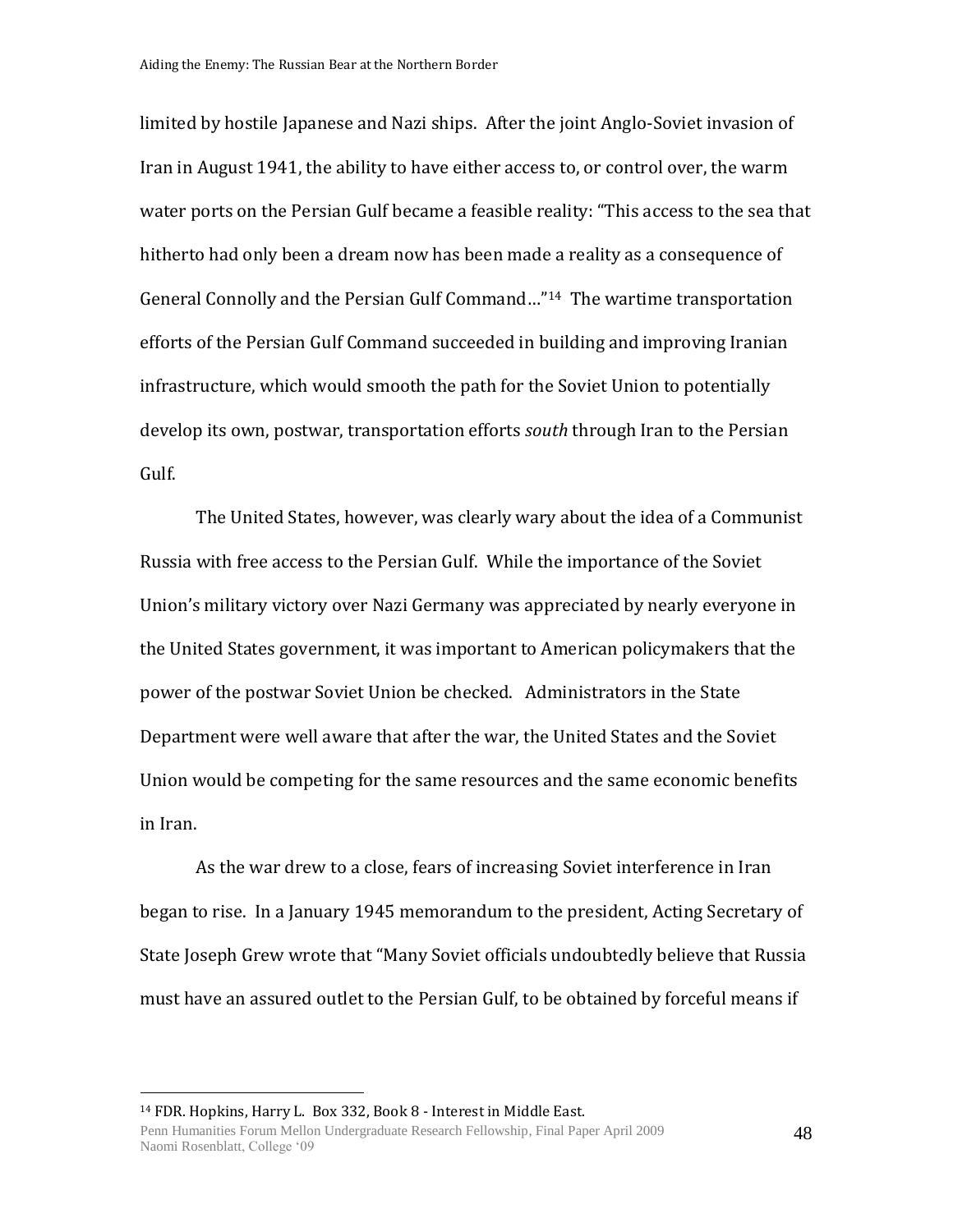necessary."15 For a short while, a number of ideas where developed to preclude such an action on the part of the Soviet Union. One such idea was to allow the Soviet Union access to the Persian Gulf ports, so long as this access would be shared by the international community. Joseph Grew suggested to Roosevelt that the United States work to develop an international trusteeship over the Trans-Iranian Railway, along with a free port on the Persian Gulf. This action

might render less likely a more exigent demand by Russia. The trusteeship would assure to Russia an uhampered trade outlet to the Persian Gulf and would at the same time assist Iran economically by developing an important transit trade through the country and by improving Iranian transport facilities for its internal trade… the trusteeship proposal would be in the direction of British-Soviet-American cooperation rather than rivalry in Iran.<sup>16</sup>

While Grew argued that the international trusteeship would support Iran's domestic economy, the idea was nevertheless ill-received by Iranian officials. The trusteeship was seen as an infringement upon Iranian sovereignty, and American officials discovered that "no matter how drawn up or proposed, the plan would appear to Iran… as a thinly disguised cover for power politics and old-world imperialism."17 In the end, the idea was not implemented, and the United States had to content itself with simply keeping a close watch on the Soviet Union and Iran.

While the Soviet Union did not end up launching a full-scale invasion of Iran in order to claim its ports, there were many moments of friction at the Soviet-Iranian border. As was mentioned earlier, the Soviet Union espoused

<sup>15</sup> FDR. Roosevelt, Franklin D. Papers as President, President's Secretary's File. Box 40, Iran Diplomatic Correspondence.

<sup>16</sup> Ibid.

<sup>17</sup> FRUS, 1945. *The Near East and Africa:* Volume VIII, 524.

Penn Humanities Forum Mellon Undergraduate Research Fellowship, Final Paper April 2009 Naomi Rosenblatt, College '09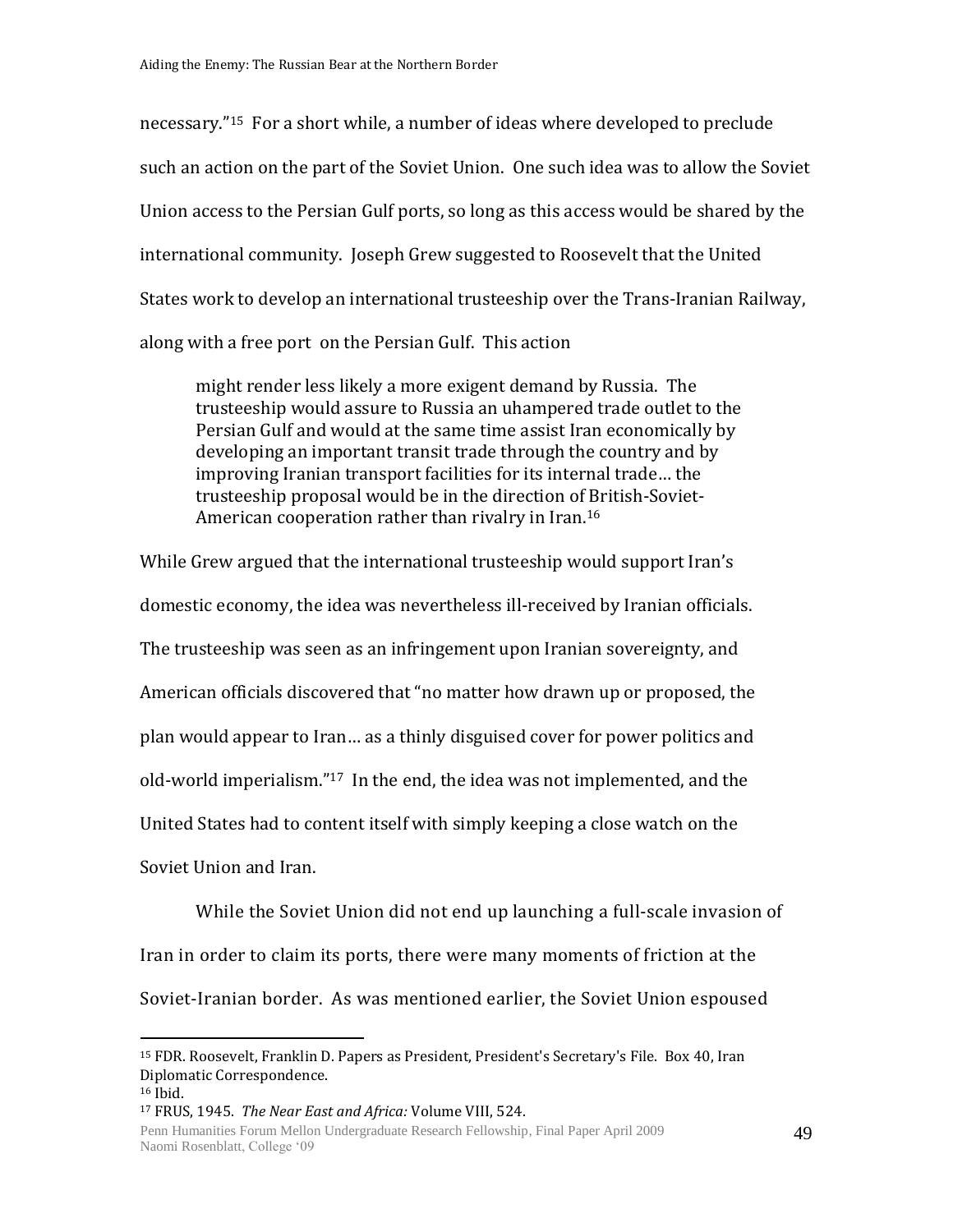highly territorial policies, and did not allow American troops to cross the border into the Soviet Union. Although its military was suffering tremendously from the German onslaught, Joseph Stalin nevertheless did not fully trust the United States or Great Britain. The Soviet Union's desire to maintain control over its borders in many ways remained paramount, even though it was already under attack in the west. This territoriality was perhaps due to the fact that the Soviet Union wished to keep strict control over its southernmost territory, in order to leave it in a position to exercise greater control over Iran after the end of the war. This idea is supported in an August 1944 memorandum sent to Harry Hopkins on American Policy in the Middle East: "Russia's eyes in Persia are definitely on the Persian Gulf… Russian policy presently deems it best to keep the Persian Government weak. Russian occupation in the North is complete and exclusive."<sup>18</sup>

Concerns over Soviet intentions in Iran were later heightened when, towards the very end of the war, "Soviet-sponsored separatists in Azerbaijan and Kurdistan, under the political mantel of the Democratic Part of Azerbaijan, began seizing control... it was clear that the Soviets had both exacerbated and manipulated these tensions to create a puppet regime in the area under their control."19 This Azerbaijan, a separate entity from the Republic of Azerbaijan, was a region in northern Iran, and Kurdistan was a province in northwest Iran. When the Iranian government tried to send its military forces and government officials to the region to investigate, the Red Army barred those officials from entering into the region:

<sup>18</sup> FDR. Hopkins, Harry L. Box 332, Book 8 - Interest in Middle East. <sup>19</sup> Palmer, 30.

Penn Humanities Forum Mellon Undergraduate Research Fellowship, Final Paper April 2009 Naomi Rosenblatt, College '09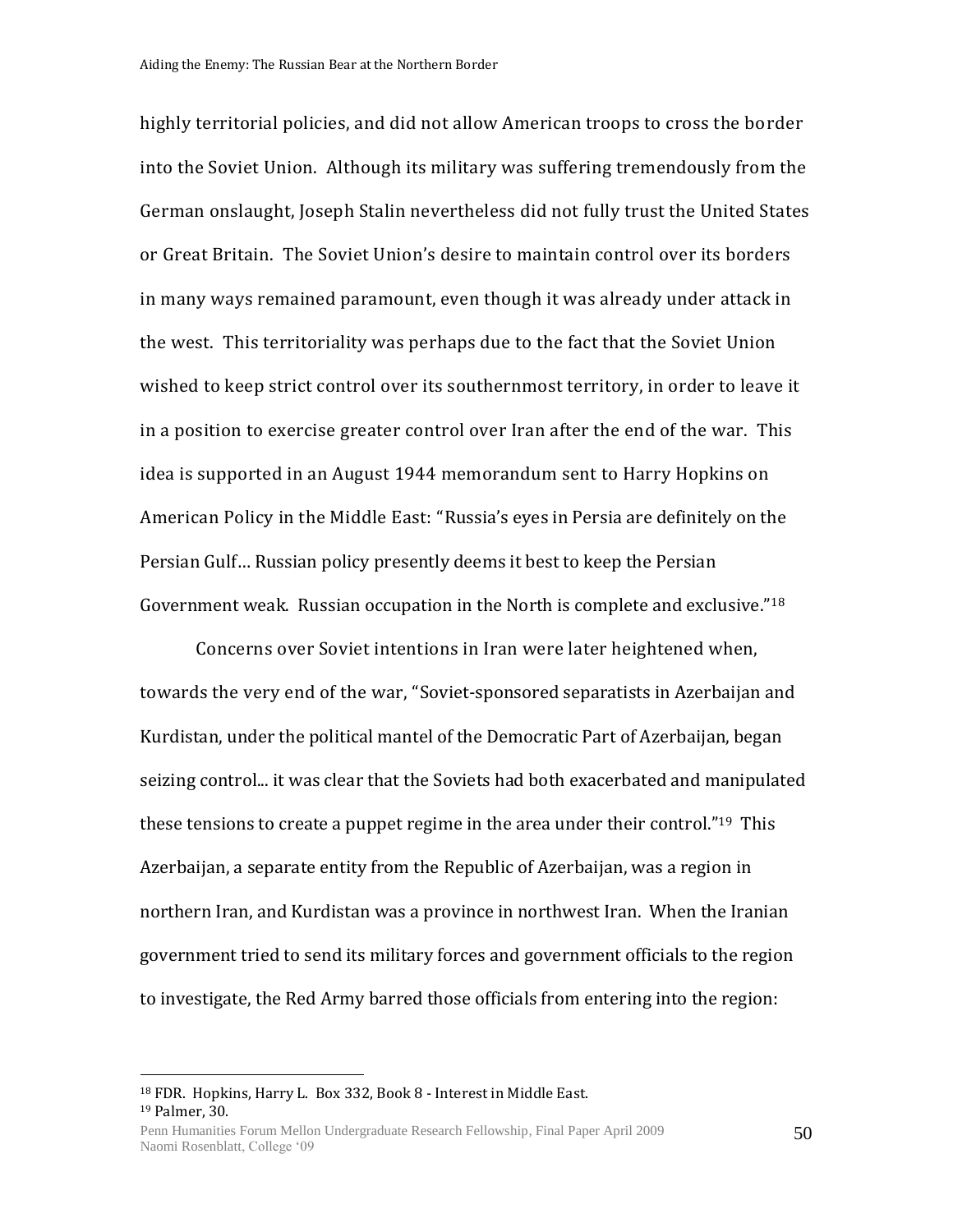My Government's efforts to send reinforcements to the local garrisons[…] were, and are still, frustrated by the refusal of the Red Army at Kazvin to allow a detachment of Persian troops to advance north into the affected areas… the Soviet Government does not approve of our troops entering the affected zone because this might lead to clashes and bloodshed, and in that case, the Soviets will be obliged to bring more troops into Iran.<sup>20</sup>

It is important to note that the Soviet Union was threatening to send even more troops into Iran, should the Iranian military enter its own territory in Azerbaijan. By issuing this warning, the Soviet government was, in effect, consolidating its power and control over that region. Because it was not fully checked, the Soviet Union continued to interfere with the local operations of Iranian forces through the end of the war. In a letter to the Secretary of State at the very end of the war, in May 1945, Leland Morris, the new American Ambassador in Iran, expressed frustration over the Soviet obstructions to the operations of the Iranian *Gendarmerie*: "Russian interference with the activities of Iranian security forces is, in effect, a negation of Iranian sovereignty over a substantial part of the country and violates the spirit, at least, of the Anglo-Soviet-Iranian treaty of 1942."<sup>21</sup> The Anglo-Soviet-Iranian treaty, among other things, committed Iran to supplying nonmilitary aid to the Allied war effort, and committed the Allies to removing their troops from Iran no later than six months after the end of the war. In effect, the treaty, while demanding that Iran play its role in furthering the Allied war effort, also recognized the autonomy of the Iranian government. The fact that the Soviet Union was overstepping its bounds –

<sup>20</sup> NARA. Record Group 59, Central Decimal Files; 1945-1949, File #701.9111; Iranian Diplomatic Representation in the United States. Letter from the Iranian Ambassador to President Truman. <sup>21</sup> FRUS, 1945. *The Near East and Africa*, Volume III: 528-529.

Penn Humanities Forum Mellon Undergraduate Research Fellowship, Final Paper April 2009 Naomi Rosenblatt, College '09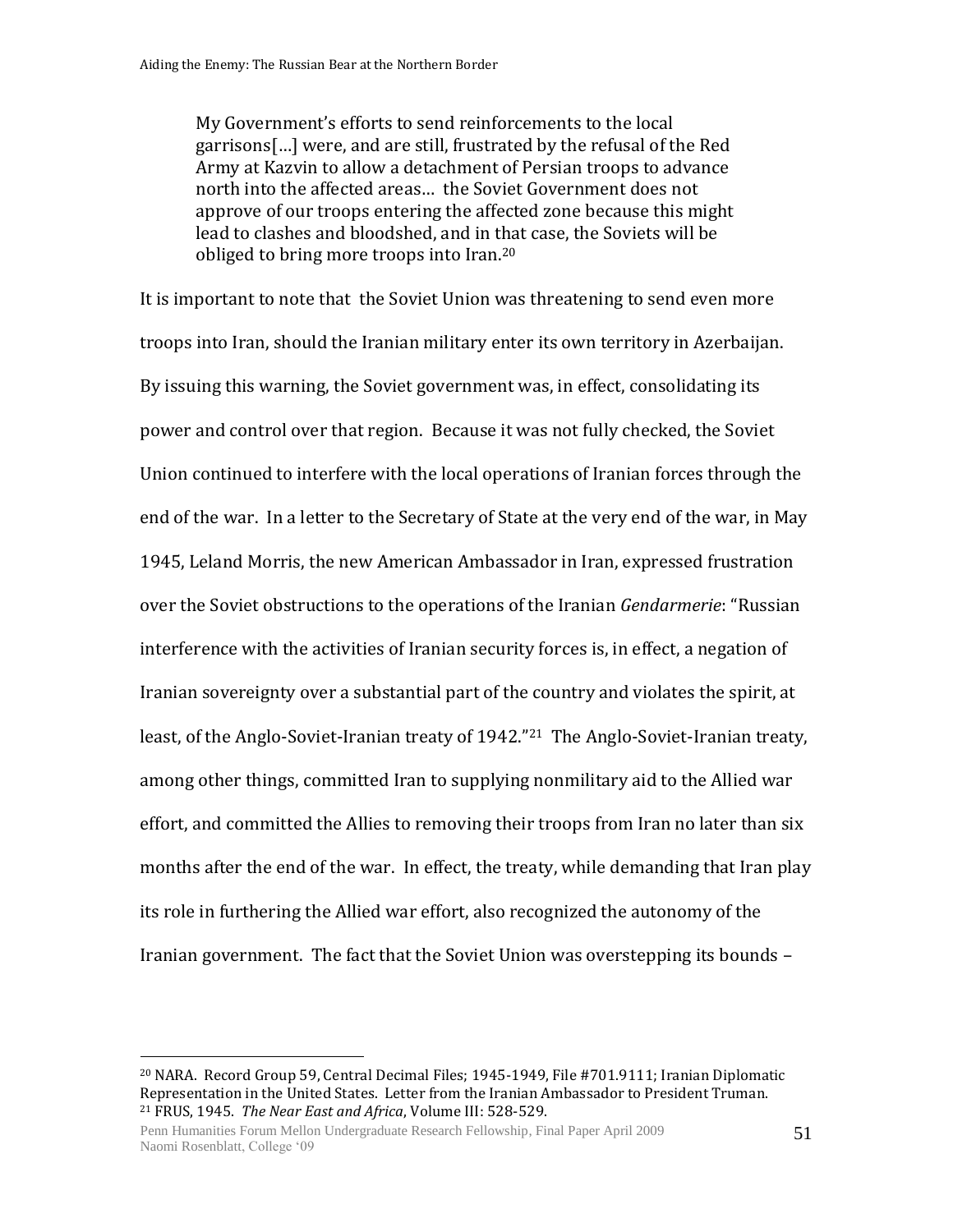as outlined in the treaty – was worrisome to many policymakers in the United States.

In an article from the New York Times, journalist W.H. Lawrence reported that American officials "had long feared trouble in that part of Iran because of the Soviet Union's desire for important oil concessions and the Iranian Government's persistent refusal to grant them."22 This blatant disregard for Iranian autonomy further fueled American fears that the Soviet Union might soon forcefully pursue further territorial objectives in Iran. This would, of course, endanger American foreign policy objectives in Iran. These specific concerns, paired with growing general sentiment within the United States that Communism was an expansive, global threat that needed to be constrained, helped to create American foreign policies towards Iran that were couched in the concerns and language of what would become the containment policy.

# **III. Looking Forward Towards a Containment Policy**

 $\overline{a}$ 

While the Cold War and the containment policy are usually associated with postwar politics, the United States was in fact actively concerned with checking Soviet power as early as 1944. Anti-Communist sentiment, however, was even prevalent among American policymakers from a much earlier date. When the United States first began to supply aid to the Soviet Union, it recognized that it was providing aid to a past – and potentially future – enemy. However, quelling the Nazi threat was a far more pressing need. A November

52

Penn Humanities Forum Mellon Undergraduate Research Fellowship, Final Paper April 2009 Naomi Rosenblatt, College '09 <sup>22</sup> NARA. Record Group 59, Central Decimal Files; 1945-1949, File #701.9111; Iranian Diplomatic Representation in the United States. Letter from the Iranian Ambassador to President Truman.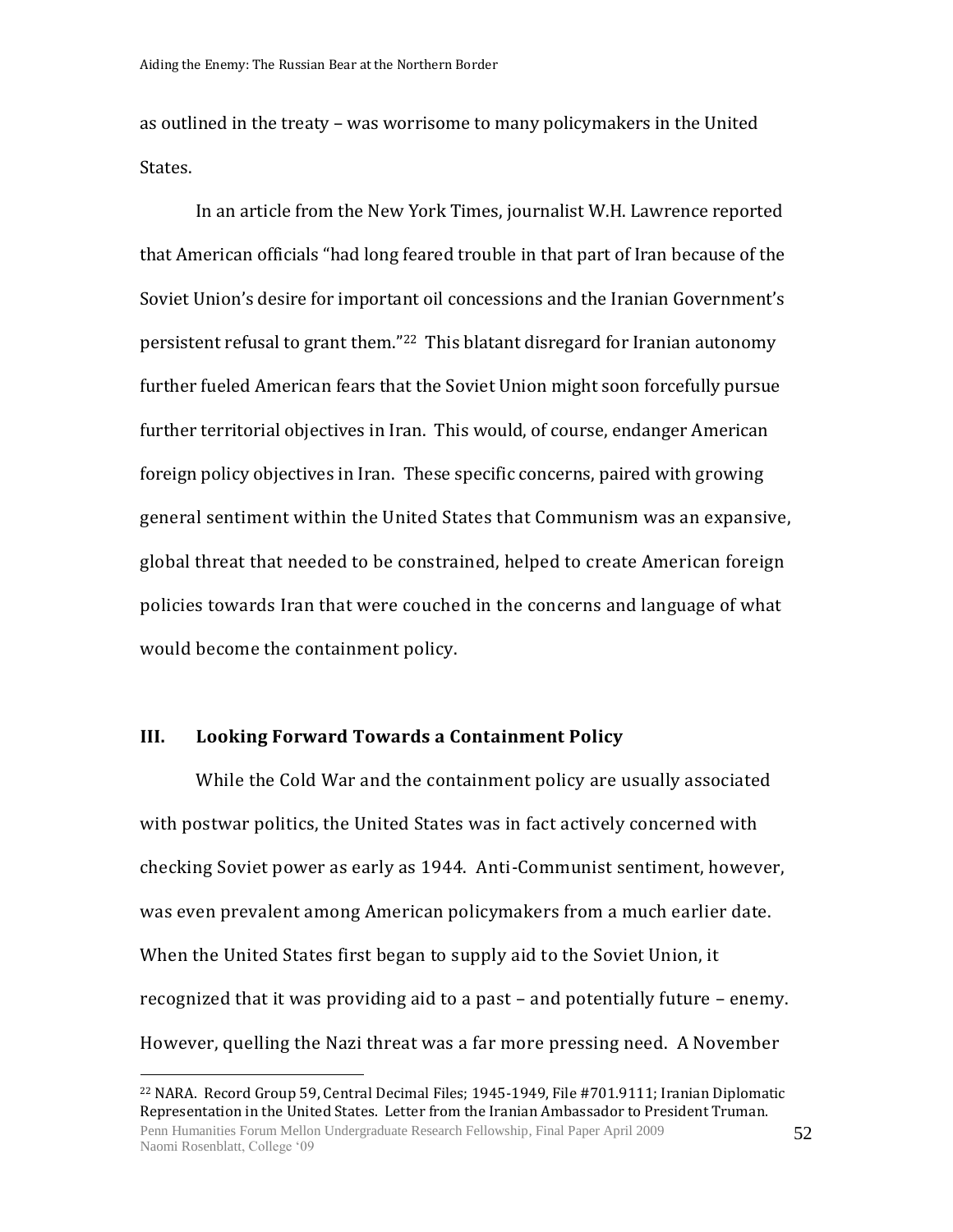1941 article from the Associate Press describes how W. Averell Harriman, the chairman of Roosevelt's mission to Soviet Russia, assured the American Legion that American aid to Russia "in no way compromises our opposition to Communism. Our aid… is being given to the Russian solider, to the Russian people, because they are fighting Hitler's war machine in the defense of their homes and their land."<sup>23</sup>

As the war began to reach its end, however, American policymakers began to look ahead to the postwar world. It was clear that both the United States and the Soviet Union would emerge from the war as global powers, and that they might come to blows in a number of key regions around the world. Because of the growing importance of its petroleum resources, Iran was one such region of concern. In a November 1944 article in the Washington News, William Philip Simms discussed the concern in Iran about Soviet postwar intentions, and about the fear that the Soviet Union would not adhere to the Atlantic Charter: "The 27<sup>th</sup> anniversary of the Bolshevist revolution find officials here torn between unstinted admiration for the Red army and growing concern over Russia's future, but still far from clear, intentions… What is not clear today, however, is whether Iran is to become another Poland."24 The comparison to Poland is quite potent – the fear was not simply that the Soviet Union would exercise its influence over Iran to achieve oil concessions, but that it would initiate a physical hostile takeover of Iran.

<sup>&</sup>lt;sup>23</sup> FDR. President's Soviet Protocol Committee. Box 25, Newspaper Clippings and Other Data File.  $24$  FDR. Republican National Committee Papers. Box 46, Teheran; Cairo; Iran – Newspaper clippings (Folder 11-12).

Penn Humanities Forum Mellon Undergraduate Research Fellowship, Final Paper April 2009 Naomi Rosenblatt, College '09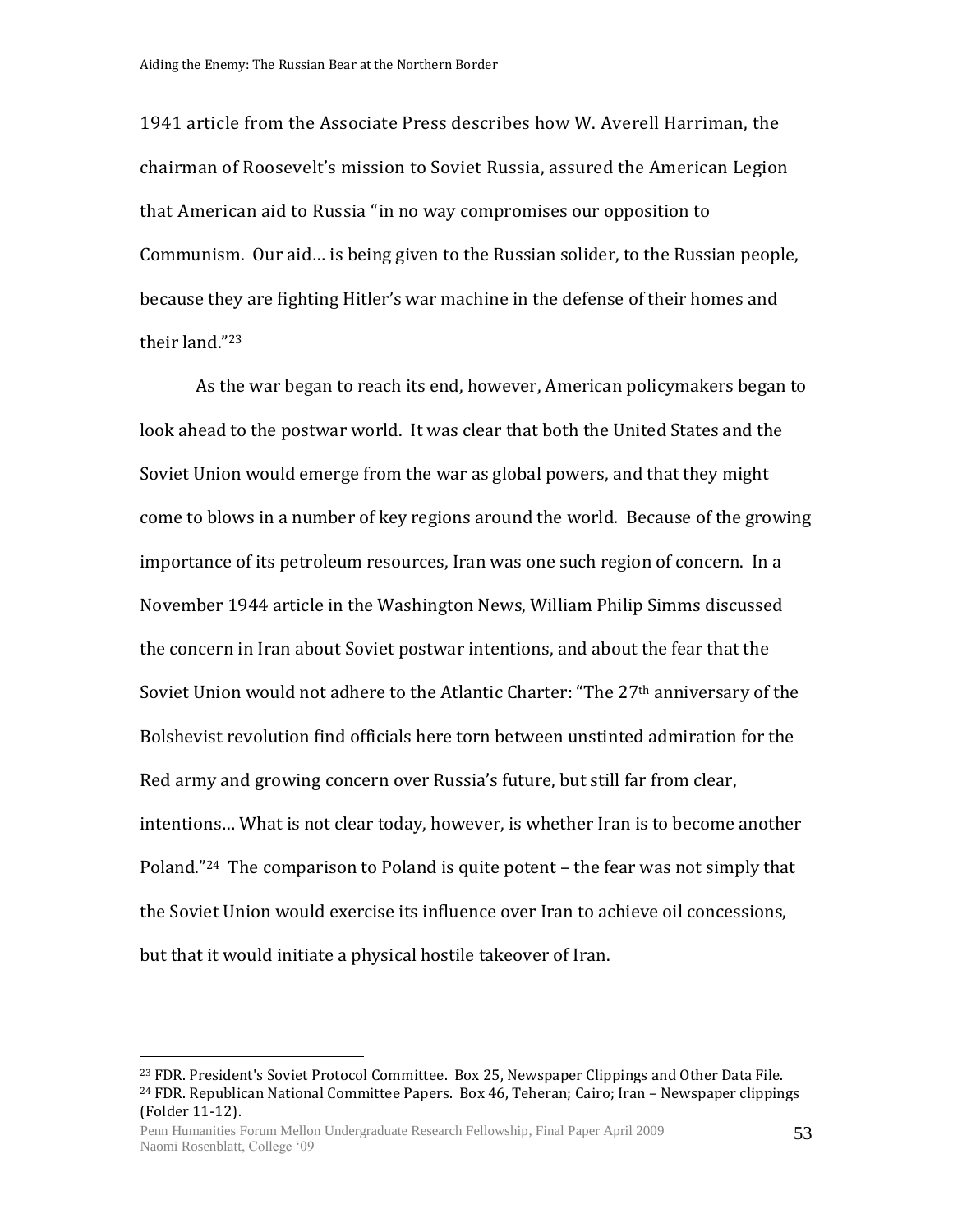Therefore, "in light of Britain's depleted economic and military resources and the strengthened Soviet position in Iran during the war, the American State Department would actively explore possible means of containing Soviet influence in Iran even before the war came to a close."25 As the Cold War temperament began to gain ascendancy in the State Department, it began to compete with the War Department's policy of continuing to bolster the Easter Front and of completing its Soviet Protocol obligations. The United States' military presence in Iran was dictated primarily by the need to provide the Soviet Union with military aid; at the same time, many of the State Department's concerns over Iran were shaped by the threat posed by the Soviet Union to Iran. If the USSR were to exert successfully its influence in the region, then the United States' own foreign policy ambitions in Iran – as discussed in the previous chapter – would be threatened. The conflict created by these two policies within the United States government did not ultimately halt U.S. aid to the Soviet Union. It did, however, cultivate an environment of veiled hostility and mistrust towards Soviet Russia, as well as a sort of cognitive dissonance in policymaking – at the same time as the United States continued to provide aid to the USSR through the Persian Corridor, it would look ahead and create plans to obstruct the Soviet Union's own territorial ambitions in Iran.

Penn Humanities Forum Mellon Undergraduate Research Fellowship, Final Paper April 2009 Naomi Rosenblatt, College '09 <sup>25</sup> Bonakdarian, 23.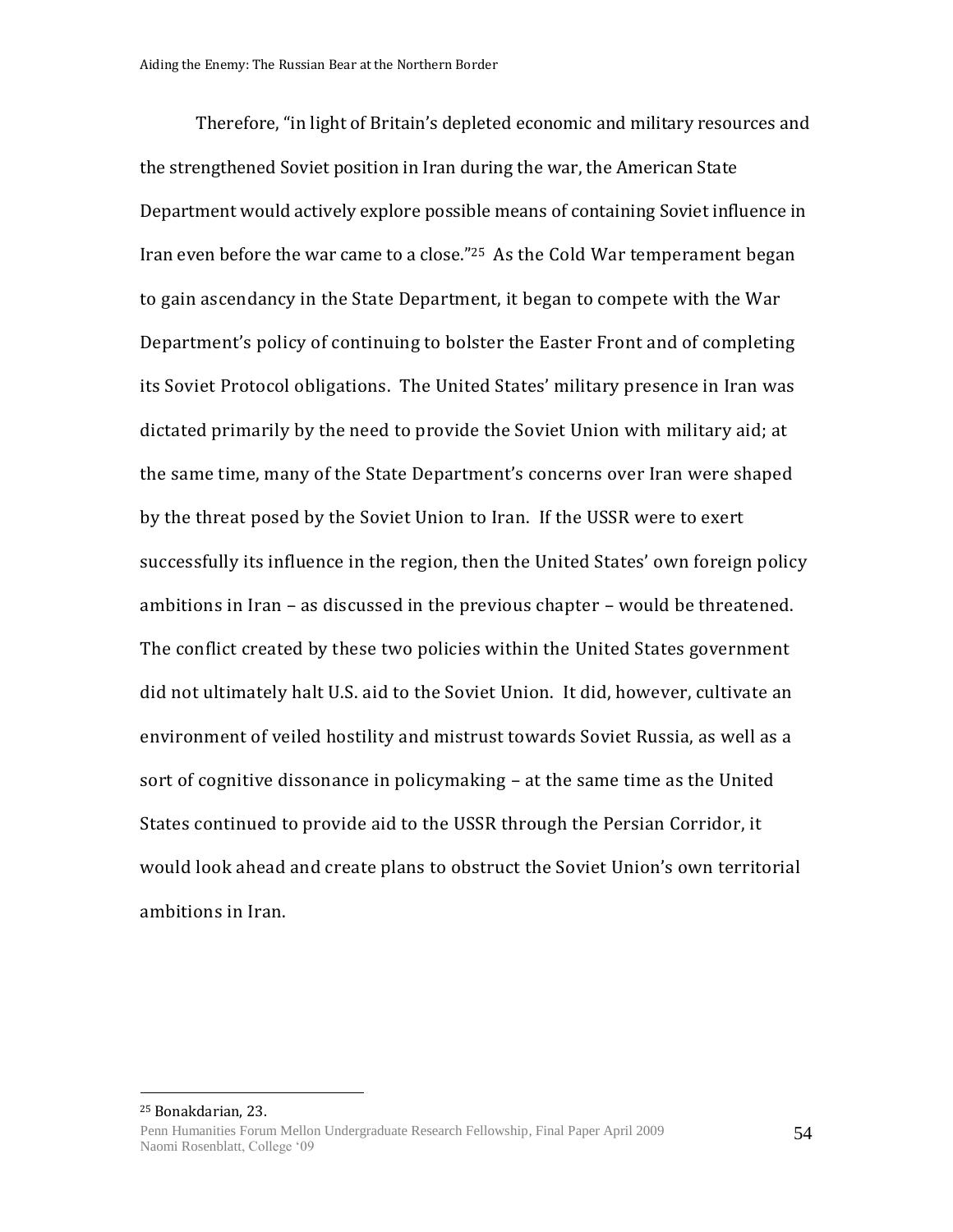# *III. Tensions on the Ground: Military and Diplomatic Institutions in Iran*

In the previous two chapters, I discussed U.S. policy towards Iran on a grand scale – its development and implementation, the tensions between diplomatic and military policy, and the geopolitical foundations, causes, and consequences of those policies. These tensions cut to the heart of the United States' relationship – and projected relationship – with Iran. Would the United States pursue policies that encouraged friendly relations with Iran, thereby creating the possibility to develop its postwar trade relations with the country, and strengthen its foothold in the region? Or would the United States give priority to the all-important war effort, which would require encroaching upon Iranian sovereignty, angering the Iranian government, and potentially threaten the future of American-Iranian relations? As we have seen, there was no single answer to these questions. Both the State and War departments pursued their agendas simultaneously, which led to the implementation of policies that conflicted with one another, and that would sometimes damage the effectiveness of the department's objectives. In this chapter, I will look at how those greater policy tensions within the United States government promoted conflict among U.S. military and diplomatic institutions, officers, and personnel on the ground in Iran.

### **I. The Persian Gulf Service Command**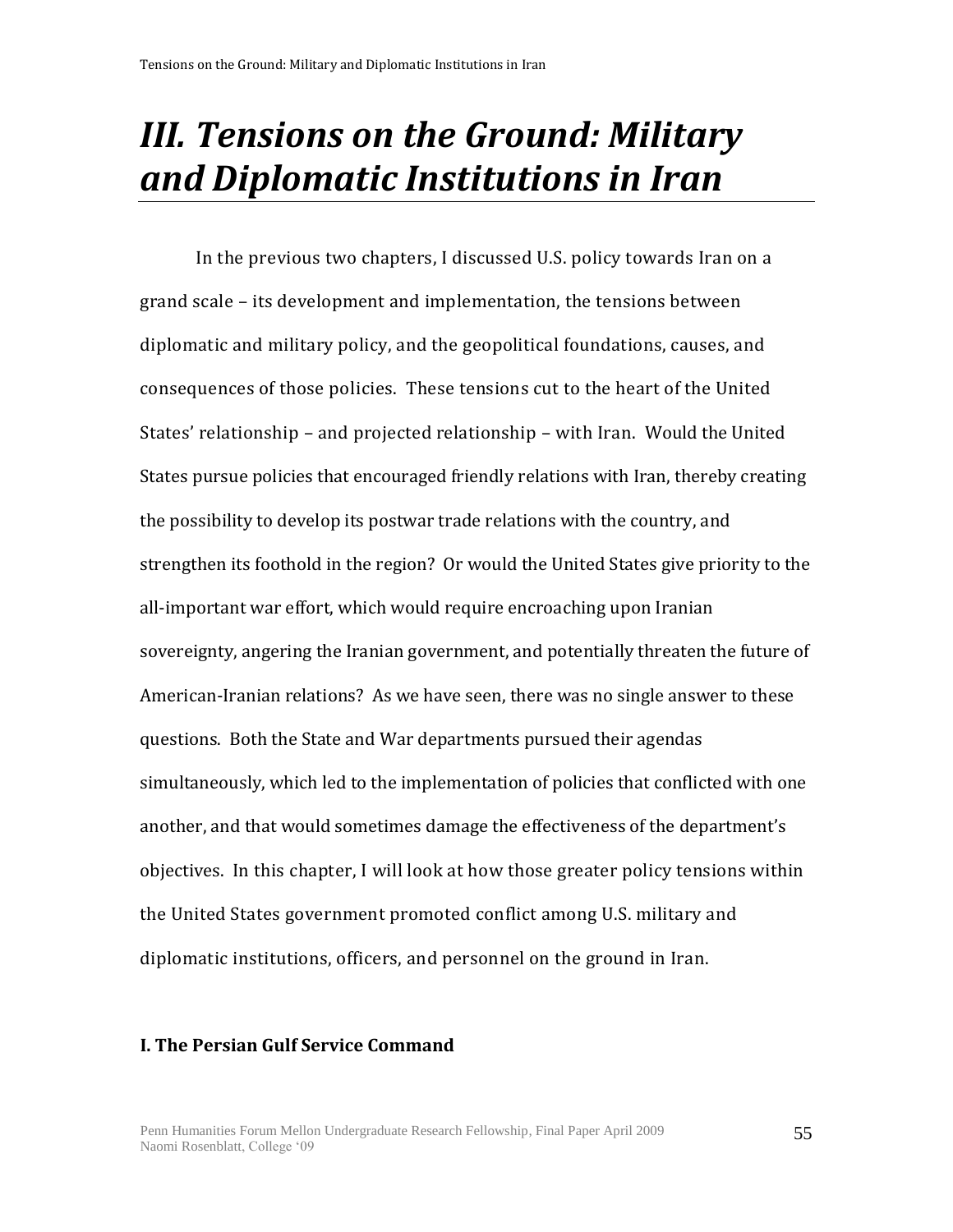The Persian Gulf Service Command began in 1941 as a small military mission (called the U.S. Military Iranian Mission) led by Colonel Raymond Wheeler, which assisted British troops in facilitating the shipment of Lend-Lease supplies to the Soviet Union. In April 1942, after being renamed the Iran-Iraq Service Command, the mission began to report to the Cairo headquarters of the US Army Forces in the Middle East, and Colonel Don G. Shingler replaced Wheeler as its commander. In August 1942, the mission was placed under the direction of Major General Donald Connolly and renamed once again, becoming known as the Persian Gulf Service Command. In a booklet entitled *Plan for Operation of Certain Iranian Communication Facilities between Persian Gulf Ports and Tehran by US Army Forces*, published in September of 1942, the mission's responsibilities and goals are outlined: "You will be permitted wide latitude, subject to the supervision of the Commanding General, United States Army Forces in the Middle East. It is to be borne in mind that your mission is to insure the uninterrupted flow of an expanding volume of supplies to Russia."1 Finally, in December 1943, the PGSC's efforts in the Persian Corridor had become significant enough that the mission began to report directly to the War Department in Washington. By the war's end, the PGSC would consist of nearly 30,000 noncombatant troops, and had overseen the transportation of nearly \$18 billion in goods to the Soviet Union.<sup>2</sup>

Even at the time, it was debatable whether or not the presence of American troops in Iran was helpful or detrimental to American prestige (and

<sup>1</sup> FDR. President's Soviet Protocol Committee. Box 25, Plan for Operation of Certain Iranian Communication Facilities between Persian Gulf Ports and Tehran by US Army Forces. 3 Sept. 1942. <sup>2</sup> Pollack, 40.

Penn Humanities Forum Mellon Undergraduate Research Fellowship, Final Paper April 2009 Naomi Rosenblatt, College '09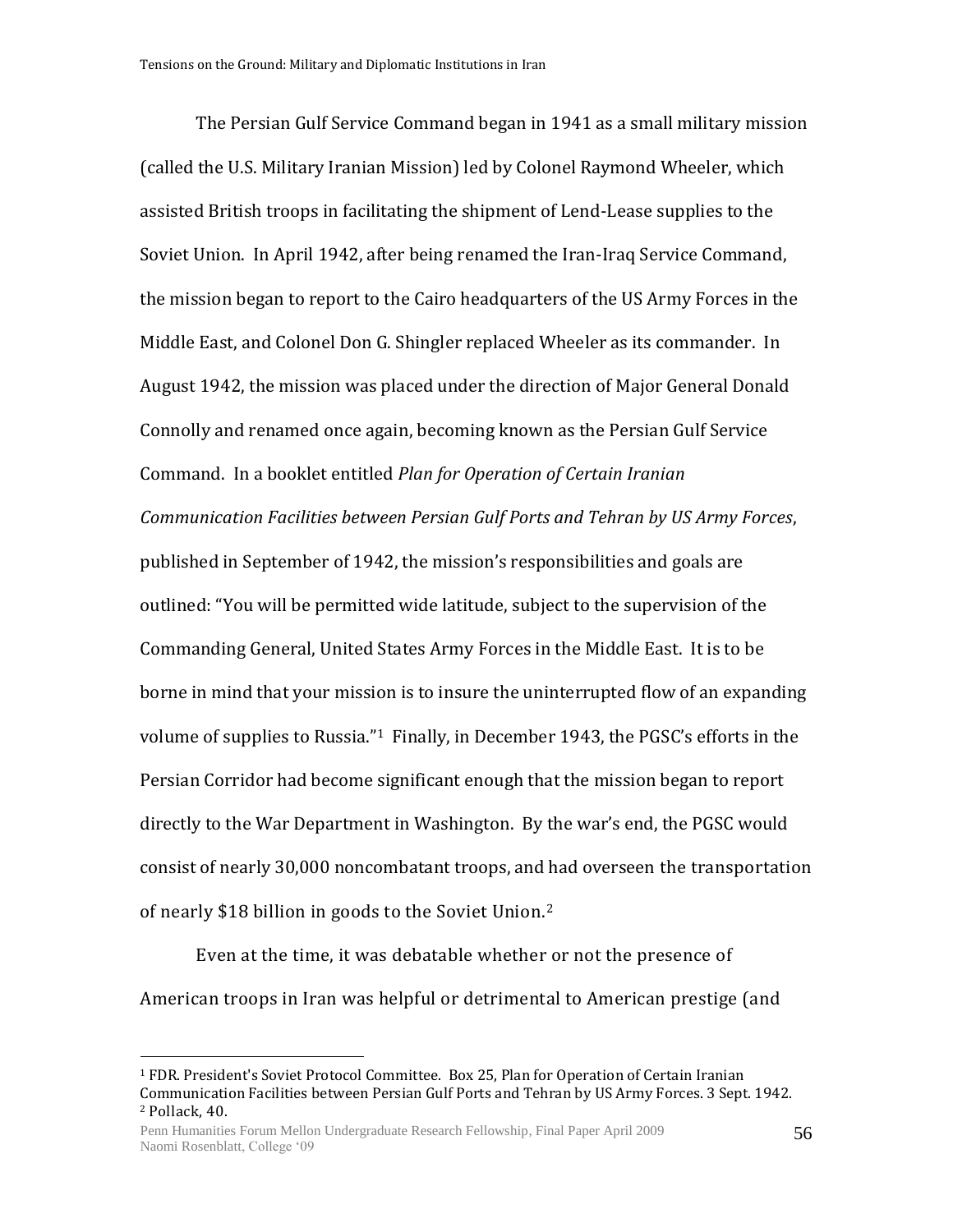therefore to the mission of the United States' diplomatic presence in Iran). In a memorandum sent to Harry Hopkins on February 26th, 1944, Connolly shared his

# personal opinion that

It is recognized that the technical training obtained by Iranians working with and for American troops has been one of the greatest opportunities yet offered to Iranians. This is particularly true in the railroad setup, where the employees of the railroad, under the direction of American troops, are acquiring technical knowledge which they could otherwise not acquire in Iran. Moreover, the American Army in all its relationships with Iranians has showed the American spirit of fair play. The pay of Iranian personnel has been made regularly and has been granted on the basis of service rendered. This spirit of fair play in the ordinary business relationships is much appreciated by the Iranians.<sup>3</sup>

Connolly claimed that the United States' military presence was having a beneficial impact on grassroots American-Iranian relations, mostly because the American military was a good employer. In a country that had many economic difficulties even before the outbreak of hostilities, steady and well-paid work would have been welcome by its citizens. In this sense, according to Connolly, the United States was engaging in a sort of "citizen" diplomacy in Iran through its military.

At the same time, however, many argue the opposite. While the PGSC did hire a great number of Iranians to support the Persian Corridor supply routes, it was at the same time monopolizing Iran's roads and railroads, creating an impediment to domestic trade and the transportation of food and supplies. An editorial in Iranian newspaper *The Iran* complained that the war "has closed all the roads to Iran and Iran is by no means responsible for it. This has created

<sup>3</sup> FDR. Hopkins, Harry L. Box 332, Book 8 - Interest in Middle East.

Penn Humanities Forum Mellon Undergraduate Research Fellowship, Final Paper April 2009 Naomi Rosenblatt, College '09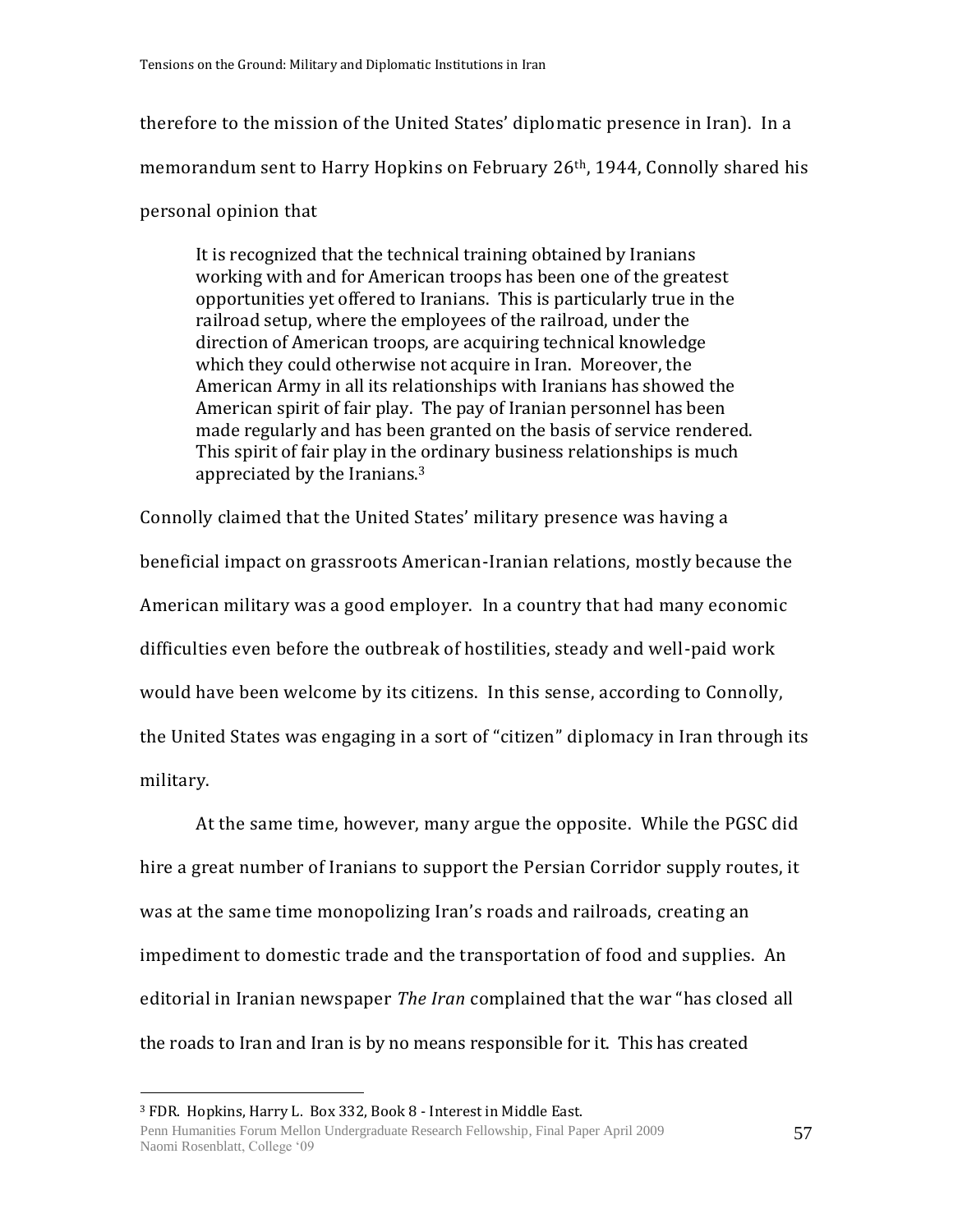difficulties of all kind for us especially in the matter of food supply. Iran needs wheat. Iran needs means of transport. Iran needs sugar. Iran needs articles which she was previously importing from abroad."4 This problem became particularly onerous during the 1942 famine. During that year, the shortage of food became so grave that many Iranians began to incite bread riots: "By the end of [1942], the US embassy in Tehran was reporting that the government could only keep two days' worth of wheat… on hand… This state of affairs led to violent bread riots in 1942."<sup>5</sup> Even worse, many Iranians were resentful that the monopolization of domestic transportation was being used to support the Soviets. Relations between Iran and the Soviet Union were bitter, and it was therefore frustrating for Iranians to know that they were suffering shortages so that the Soviets could continue to be wellsupplied. An August 1942 informal aide memoire from Allah Yar Saleh, Chief of the Iranian Trade and Economic Mission to the US, to Sumner Welles communication the frustration of the Iranian people: "It is impossible to explain to Iranians how no shipping can be provided for some of the immediate needs of Iran while the people of Iran constantly observe that American material is being unloaded in the Persian Gulf and carried through Iran to Russia."<sup>6</sup>

This bitterness continued well after the bread riots subsided. Iranians were well aware that to the United States, Britain, and the Soviet Union, their country was militarily nothing more than a byway. While the United States did have diplomatic interests in Iran, its military was, for the most part, unconcerned with the well-being

<sup>4</sup> NARA. American Embassy, Tehran, Iran 1942. Record Group 84, MLR UD Entry 2737, Box 45. Excerpt from editorial in newspaper "The Iran", dated September 15, 1942, on Willkie's visit to Iran. <sup>5</sup> Pollack, 43.

<sup>6</sup> FDR. Welles, Sumner. Box 165, Iran. 1938 – 1942.

Penn Humanities Forum Mellon Undergraduate Research Fellowship, Final Paper April 2009 Naomi Rosenblatt, College '09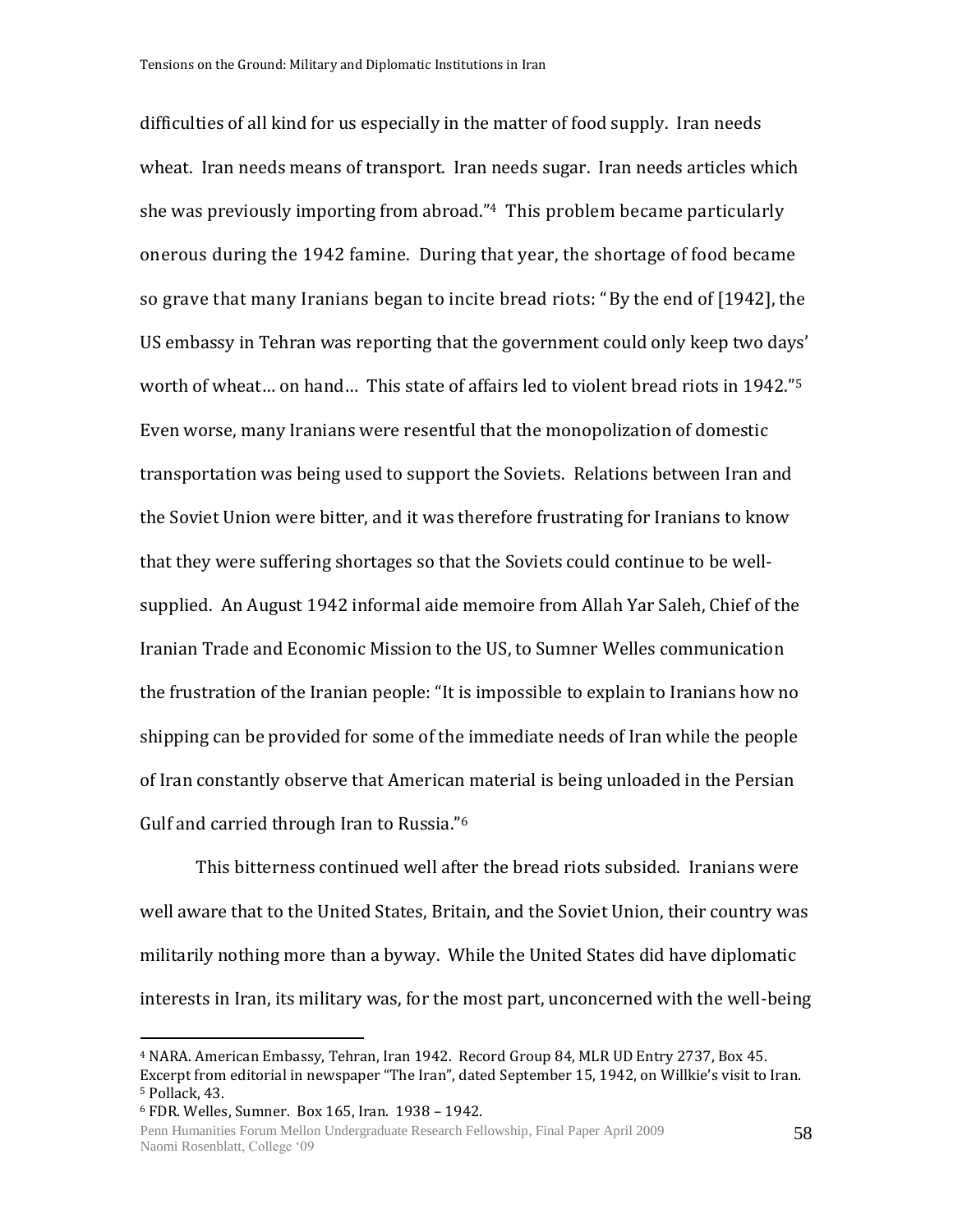of Iranian citizens. Mohammad Shayesteh, the Iranian Minister to the United States, further illustrated Iranian's frustrations in a speech at the Annual Dinner of the Iranian Institute on December 16, 1943:

How often have we not read about the so-called 'Lifeline to Russia' described in such a manner as to give the reader the impression that our railroads, our highways, and even our ports did not exist before the war and had all been built during the past two years… Iran is in most serious economic difficulties right now and… these difficulties are entirely caused by the war… Our contribution [to the war effort] has not been without hardship and sacrifices. The scarcity of food reaching famine proportions, the epidemics of typhus and other diseases… will cause 1942 and 1943 to be remembered for many long years with grief and sorrow.<sup>7</sup>

This frustration and bitterness, while mostly inconsequential to the War Department, often created havoc for the American diplomatic mission in Iran. If Iranians were upset about the American military presence in their country, their feelings would certainly not stop the flow of supplies from the Gulf ports to the northern border with the Soviet Union. Iranian feelings, however, could have dire consequences on the United States' ability to improve its diplomatic standing with that country after the war, and could seriously impede efforts to improve trade relations and obtain oil concessions. Luckily, for most of the war, the State Department had installed a very talented diplomat at its legation in Tehran.

# **II. The American Legation in Iran and the Preservation of Prestige**

Penn Humanities Forum Mellon Undergraduate Research Fellowship, Final Paper April 2009 Naomi Rosenblatt, College '09 59 <sup>7</sup> NARA. RG 59, File #701.9111, 1940-1945. Text of speech by Mr. Mohammad Shayesteh at the Annual Dinner of the Iranian Institute, December 16, 1943. Entitled "Iran in the International Scene".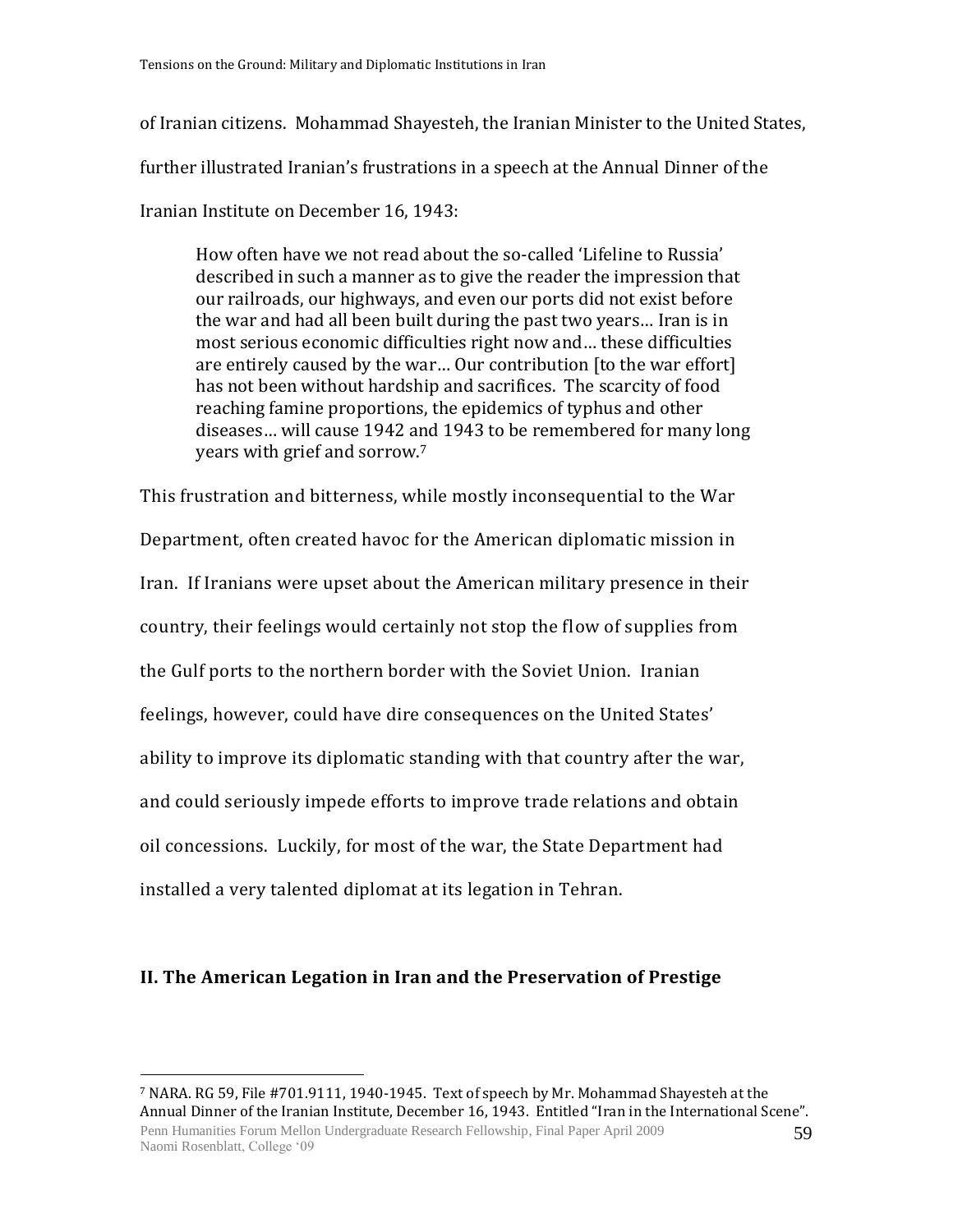Well before the United States became embroiled in the war, it maintained a small legation in Tehran.<sup>8</sup> The legation's role there was primarily to maintain cordial relations with Iran in order to look after the interests of American merchants, missionaries, and pilgrims who traveled there. Historian James Bill describes the chief diplomatic officer of the legation, Minister Louis Dreyfus, Jr., as a "shy, sensitive individual and perhaps one of the best minister/ambassadors that the United States ever sent to Iran. He was extremely popular among Iranians of all classes, who respected his sincere commitment to understanding and communicating their concerns to his government in Washington."9 Even before Dreyfus was assigned to the legation, it was recognized that he was a talented diplomat and would be well-suited to serve in Iran. In a memo dated June 23, 1939, Brigadier General E.M. Watson wrote to Roosevelt that had "talked personally with Mr. [Cordell] Hull and he said that Iran was a very delicate place and they had just established satisfactory, cordial relations there, and he thought this man Dreyfus was particularly qualified to carry that on."10 The fact that Hull was highly confident in Dreyfus' ability to succeed in a country with whom the United States did not yet have robust, solid relations was a strong indicator of his talents as a diplomat and of his ability to continue to strengthen American relations with Iran. To that extent, the legation was quite successful – Dreyfus had a long history of good rapport with the Iranian government, and was popular with the Iranian public at large (a September 1942 article from Persian newspaper *The Iran* even described Dreyfus as

 $8$  A legation was a diplomatic representative office, ranking below an embassy. The office was upgraded to an embassy in August 1944.

<sup>9</sup> Bill, 21.

<sup>10</sup> FDR. Papers as President, Official File. Dreyfus, Louis G., Jr. 1933-1945. File 3697.

Penn Humanities Forum Mellon Undergraduate Research Fellowship, Final Paper April 2009 Naomi Rosenblatt, College '09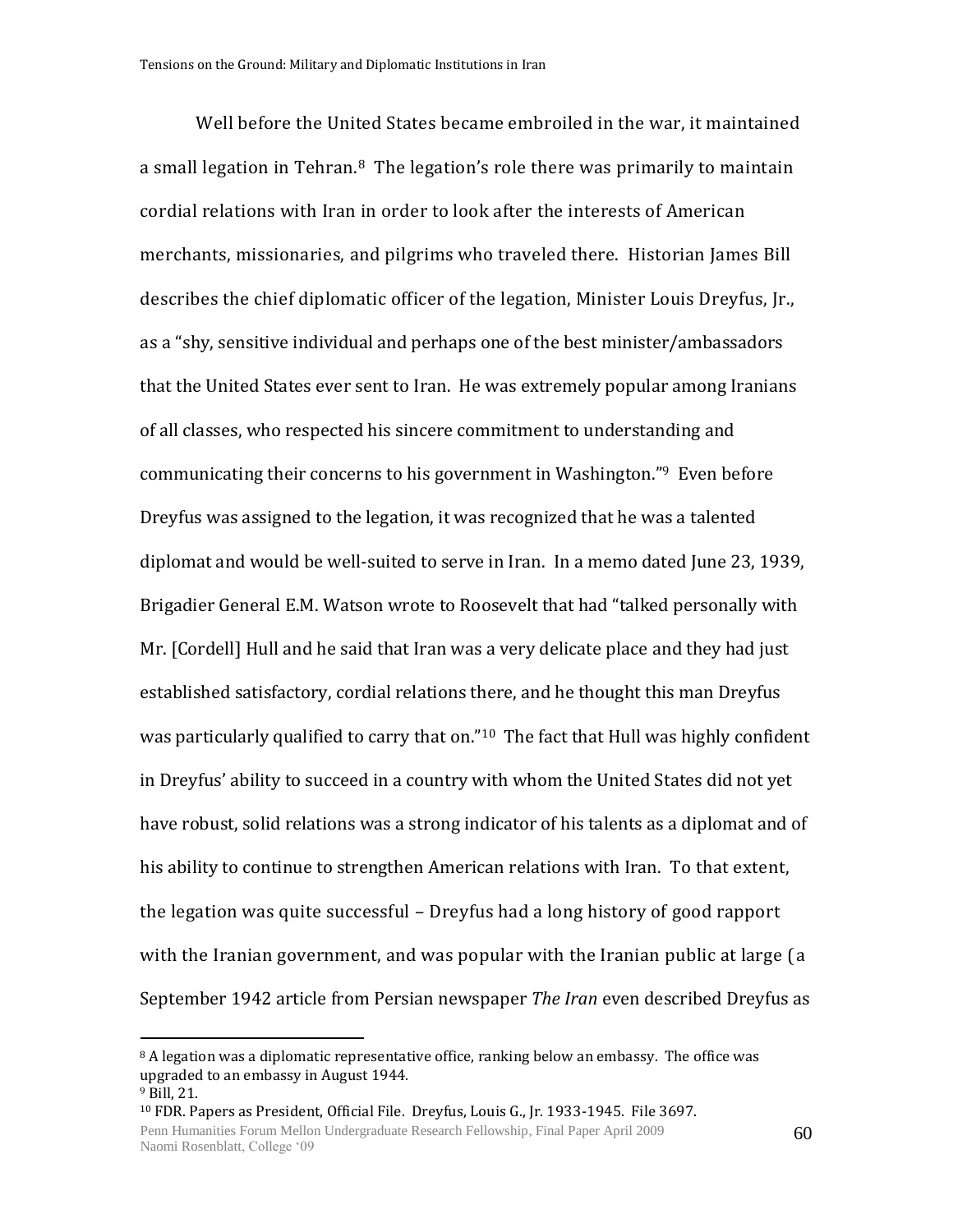"loveable").<sup>11</sup> This assertion about Dreyfus' popularity is substantiated by a number of sources from the Iranian side, including a request by Iranian officials in March 1944 that the State Department not remove Dreyfus from his post. At the time, the State Department was planning to relocate Dreyfus to Iceland and replace him with a diplomat named Leland Morris, primarily because of internal politics. When the Iranian government learned of the planned move, however, it protested. A memorandum from the Secretary of State, dated March 14, 1944, described the situation:

the minister of Iran transmits a request from the Iranian Government for reconsideration of the recall of Dreyfus. The Iran Government expressed hope that Mr. Dreyfus will be appointed Ambassador to Iran. The Iran Government has nothing against Leland Morris and will be glad to agree to Mr. Morris' appointment but feel that Mr. Dreyfus would be better as he knows and understands them.<sup>12</sup>

Further information about Iran's attachment to Dreyfus can be found in a memorandum dated a few days earlier, on March 9th, by diplomat Adolf Berle, Jr. Recounting a conversation with Iran's minister in Washington, Mohammad Shayesteh, Berle writes that while Shayesteh did not have any complaints against Leland Morris, he claimed that Dreyfus "had upheld the interests of Iran and of the United States at a time when the Middle East supply center was falling down badly on supplies, and so forth."13 As will be illustrated later in the chapter, Dreyfus was aware – especially during the war – that it was in the United States' best interests to support positive relations with Iran, and that enhancing American prestige in Iran

<sup>11</sup> NARA. American Embassy, Tehran, Iran 1942. Record Group 84, MLR UD Entry 2737, Box 45. Excerpt from editorial in newspaper "The Iran", dated September 15, 1942, on Willkie's visit to Iran. <sup>12</sup> FDR. Roosevelt, Franklin D. Papers as President, Official File (OF). Box 0/134. Iran (Persia), Government of - Endorsements for Ambassador. OF 134: Iran.

<sup>13</sup> FDR. Roosevelt, Franklin D. Papers as President, President's Secretary's File. Box 40, Iran Diplomatic Correspondence.

Penn Humanities Forum Mellon Undergraduate Research Fellowship, Final Paper April 2009 Naomi Rosenblatt, College '09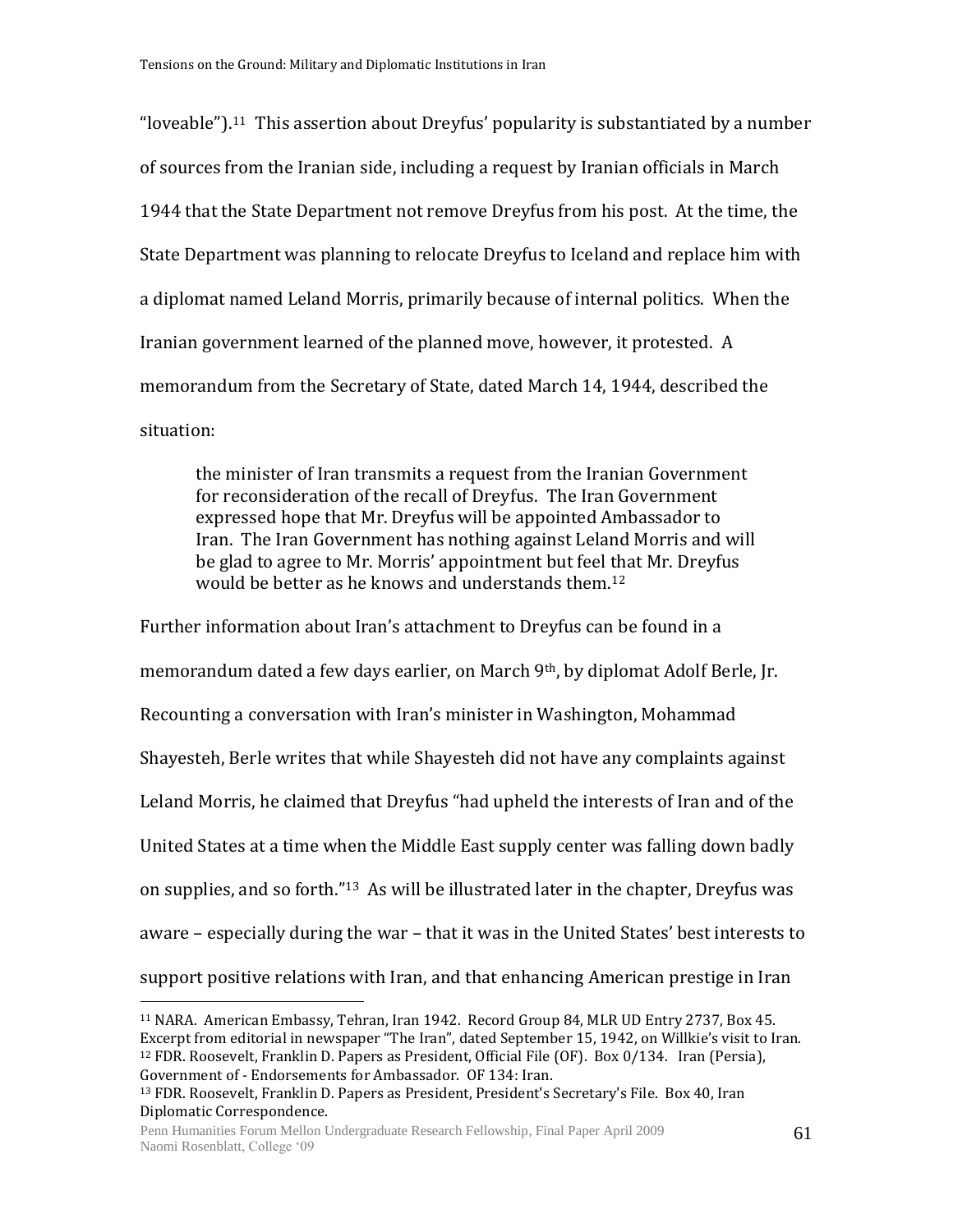would later be crucial for developing trade relations and securing oil concessions from Iran. It is no wonder that he was so popular with the Iranian government and people – Louis Dreyfus was culturally sensitive, a talented diplomat, and fully dedicated to maintaining positive relations between the United States and Iran.

However hard Dreyfus worked to uphold American prestige, the necessity for an American military presence in Iran during the war often proved damaging to Iranian popular perceptions of the United States and Americans. Even early on in the war, many Americans faced some hostility from the Iranian government and the Iranian people, as a result of U.S. impingement on Iranian sovereignty. In particular, towards the beginning of the war, Iranians were sometimes hostile to Americans because they believed they were collaborating with the British (this perception was most likely encouraged by the presence of the U.S. Military Mission to Iran, which assisted British troops in Iran even before the United States formally entered the war). In a letter dated September 4, 1941, American and British journalists, attempting to cover the joint British-Russian invasion of Iran, complained that they were "meeting with considerable difficulty in despatching [sic] their messages through the Iranian telegraph and wireless office… We have numerous instances of the childishly obvious methods adopted by the high officials in the Iranian telegraph and wireless to hold back our messages."

As was discussed in chapter one, the United States believed that its reputation suffered damage because many Middle Eastern countries associated its policies with that of Great Britain. The United States therefore attempted to separate itself from Great Britain in the eyes of those countries, so that it would be

62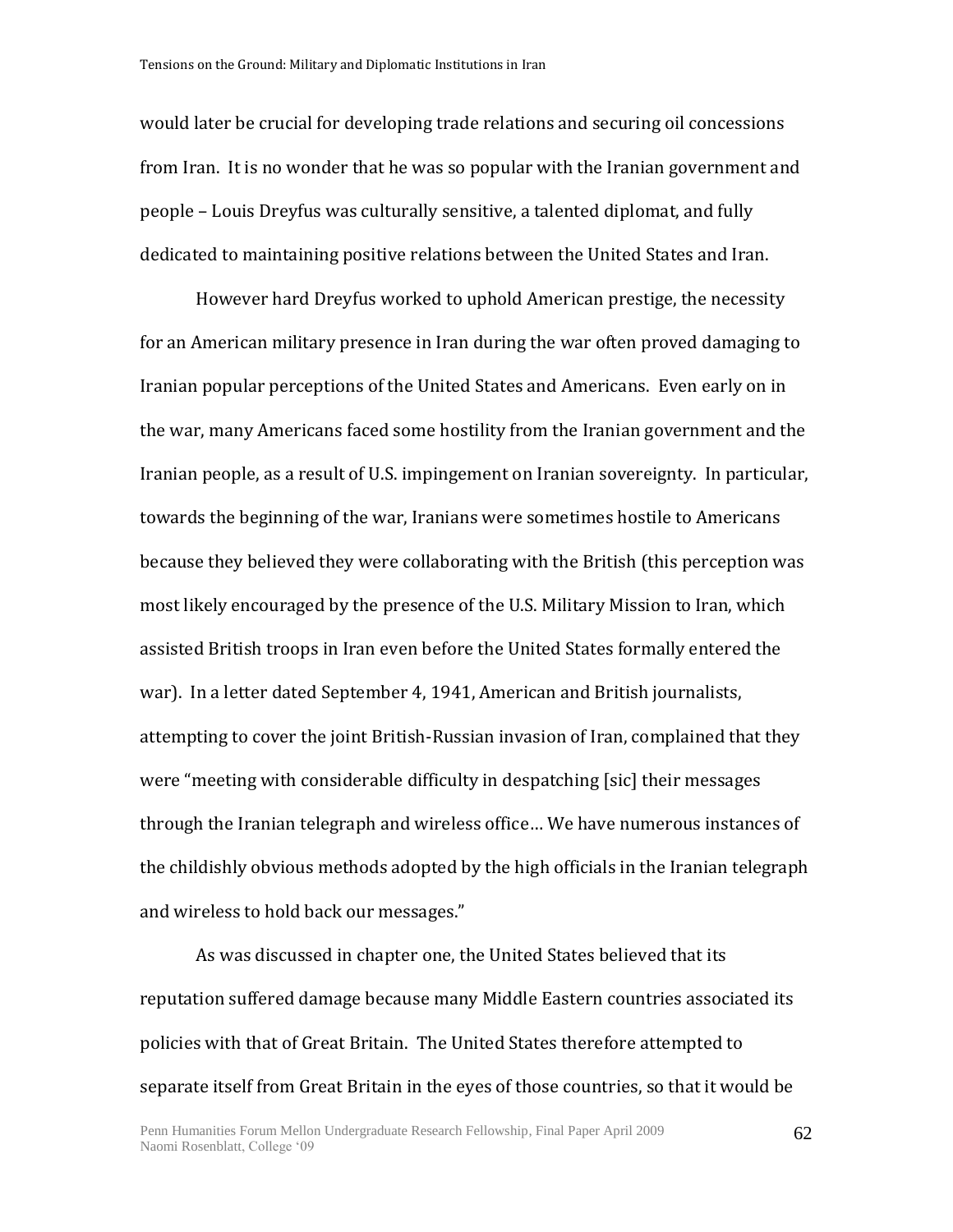looked upon more favorably in the international scene. It appears that early on in the war, the presence of American troops in Iran under the auspices of the British Command proved to be a source of friction between Iran and the United States. In a December 1943 report outlining the formation of a general American policy towards Iran, Brigadier General Patrick Hurley wrote to Roosevelt that

Many Iranian officials believe that American troops are in Iran on the invitation and for the purpose of serving as an instrumentality of Britain. For a year or more we have had under negotiation with Iran a treaty wherein Iran would recognize the presence of American troops as an American operation. The ineffective presentation of the treaty has not been helpful to American prestige with the Iranians… since our troops entered Iran on the invitation of the British, without advance notice to the Government of Iran, it was natural for the Iranians to look upon us as a British instrumentality.<sup>14</sup>

Great Britain – not the United States – had invaded Iran and ousted its ruler. Because of that fact, and a number of other reasons besides, Iranian relations with Great Britain were particularly sour. The fact that the United States would be lending its troops to assist Great Britain's efforts in Iran was doing more damage to American prestige there than if the United States were to simply take over the entire shipping operation and claim it as its own. Then, at least, while the presence of American troops in Iran would still cause some friction between the two countries, Iran would at least be less upset than if the United States was blatantly collaborating with the British.

However, encouraging Iran to recognize the presence of the Persian Gulf Service Command as an American – and not British – operation would not fully protect American prestige. Throughout its tenure in Iran, the PGSC came under

<sup>14</sup> FDR. Roosevelt, Franklin D. Papers as President, President's Secretary's File. Box 40, Iran Diplomatic Correspondence.

Penn Humanities Forum Mellon Undergraduate Research Fellowship, Final Paper April 2009 Naomi Rosenblatt, College '09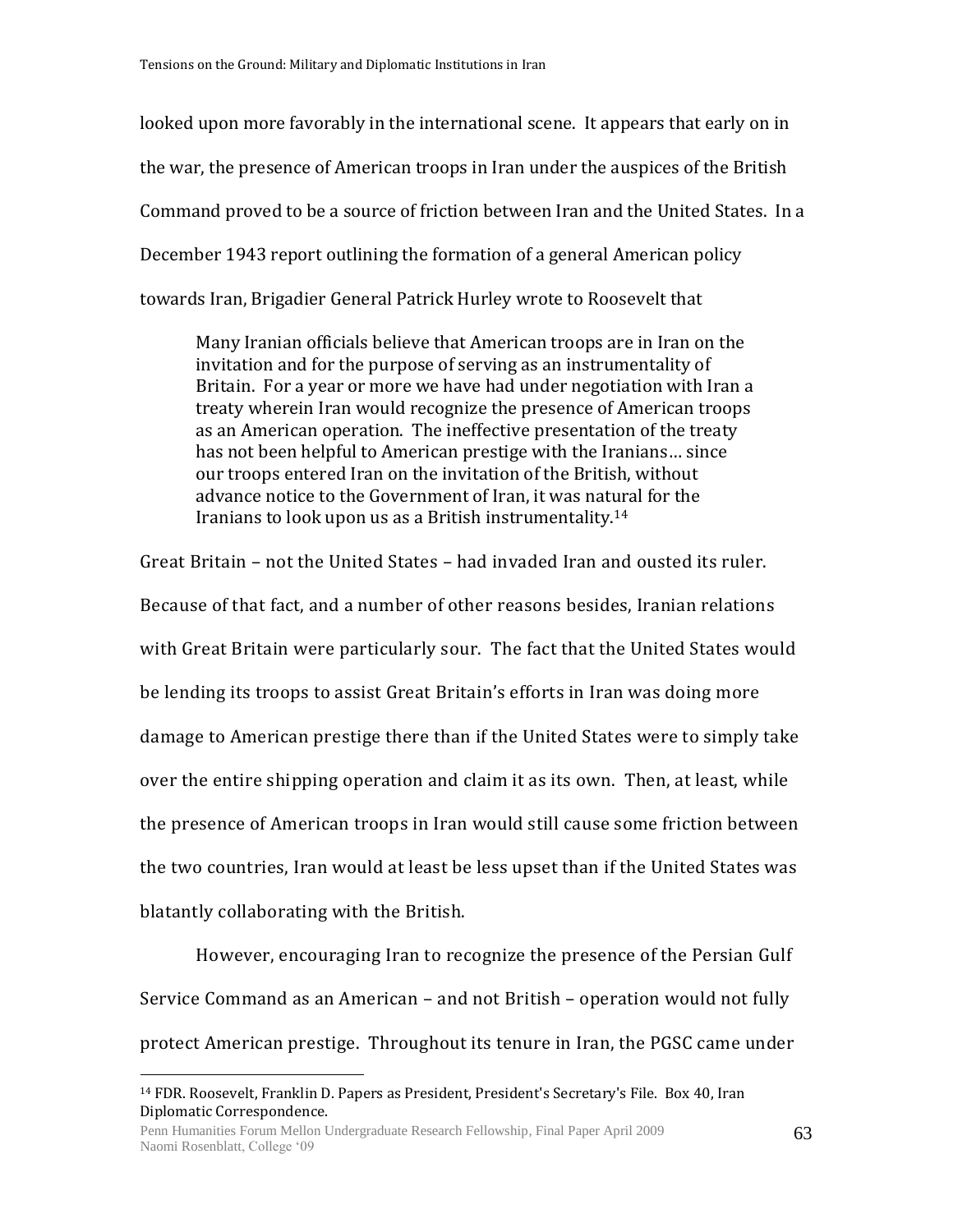occasional scrutiny for the poor behavior of its troops, and for the damage its troops was making on US-Iranian relations. In a letter to the Secretary of State, Louis Dreyfus complained that the PGSC was "not an army at all. It is a potpourri of civilians in uniform, hastily assembled to do a special job in Iran. As a unit it is sadly lacking in cohesion, morale, military discipline, training and knowledge of military tradition." He strongly believed that the American position in Iran could be "adversely affected by poor conduct on the part of our forces," and therefore worried that the short-sightedness of the military mission (in focusing purely upon its military goals) could cause serious damage to American prestige in Iran, and to the United State's long-term diplomatic goals in the region.<sup>15</sup>

#### **III. Tensions Between the War and State Departments**

Over the course of the war, the United States maintained multiple missions in Iran. These included the Persian Gulf Service Command, a consulting mission to the Iranian Army led by General Clarence Ridley, and a consulting mission to the Iranian Gendarmerie led by Colonel H. Norman Schwarzkopf, all under the War Department. Additionally, the State Department maintained a legation in Tehran, and sent a financial advisory mission to the Iranian government led by Arthur Millspaugh. Commenting on the sudden growth in American involvement in Iran during the war, James Bill notes that "the internal conflict that marked the American missions in Iran had an important impact on policy. Since each mission had slightly different goals, the leaders of each sought to

<sup>15</sup> FRUS, 1943. *The Near East and Africa*, Volume IV: 500.

Penn Humanities Forum Mellon Undergraduate Research Fellowship, Final Paper April 2009 Naomi Rosenblatt, College '09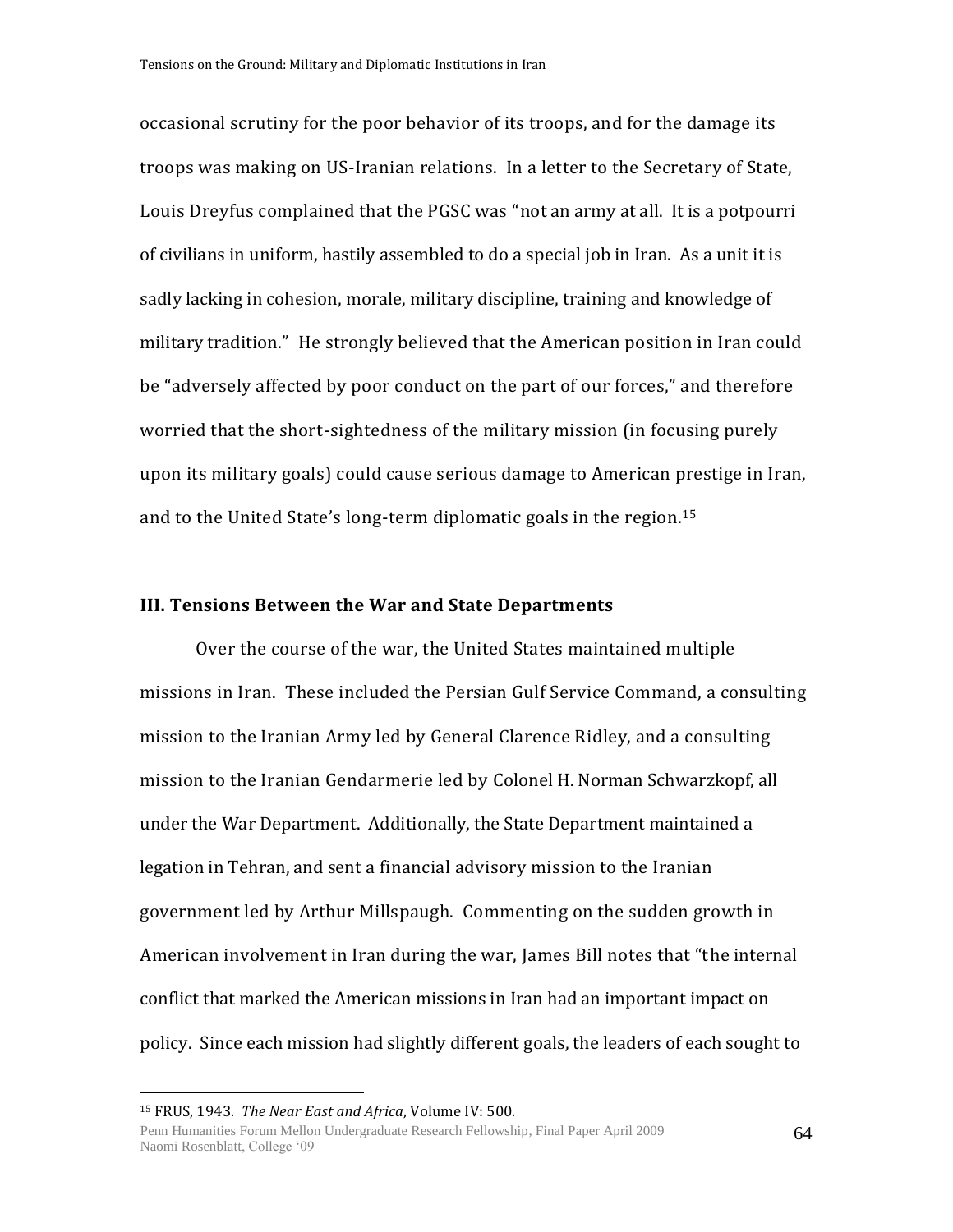emphasize their goals over those of other U.S. organizations."16 For example, the primary goal of Major General Donald Connolly, the head of the Persian Gulf Service Command, was the successful shipment of American Lend-Lease aid to Soviet Russia through the Persian Corridor. Connolly was representative of the entire War Department, whose attitude was that long-term American diplomatic interests took a backseat to the short-term military aims of the war. In a May 1942 memorandum, W.M. Adams, the chief of the Military Attaché Section, ordered that all military attachés "inform this office in detail of any non-military duties performed by Military Attachés… It is requested that this letter be shown to the Chief of Mission, as the War Department objects strongly to the use of Military representatives abroad in any capacity other than a Military one under present conditions."17 The War Department was clearly concerned that its personnel should focus only upon the Department's military aims, and that the State Department not take advantage of these men to further the development or implementation of any other American policies. Dreyfus – and the State Department – on the other hand, believed that not only were long-term diplomatic policies important even in wartime, but that the War Department should take care to implement policies that would not damage American prestige or frustrate its diplomatic goals. Unfortunately, in Iran these tensions were augmented due to a general lack of coordination and poor communication among the various missions as they pursued their individual goals in the region.

<sup>16</sup> Bill, 45-46.

<sup>17</sup> NARA. American Embassy, Tehran, Iran 1942. Record Group 84, MLR UD Entry 2737, Box 45. Memorandum for all Military Attachés from W.M. Adams May 17, 1942.

Penn Humanities Forum Mellon Undergraduate Research Fellowship, Final Paper April 2009 Naomi Rosenblatt, College '09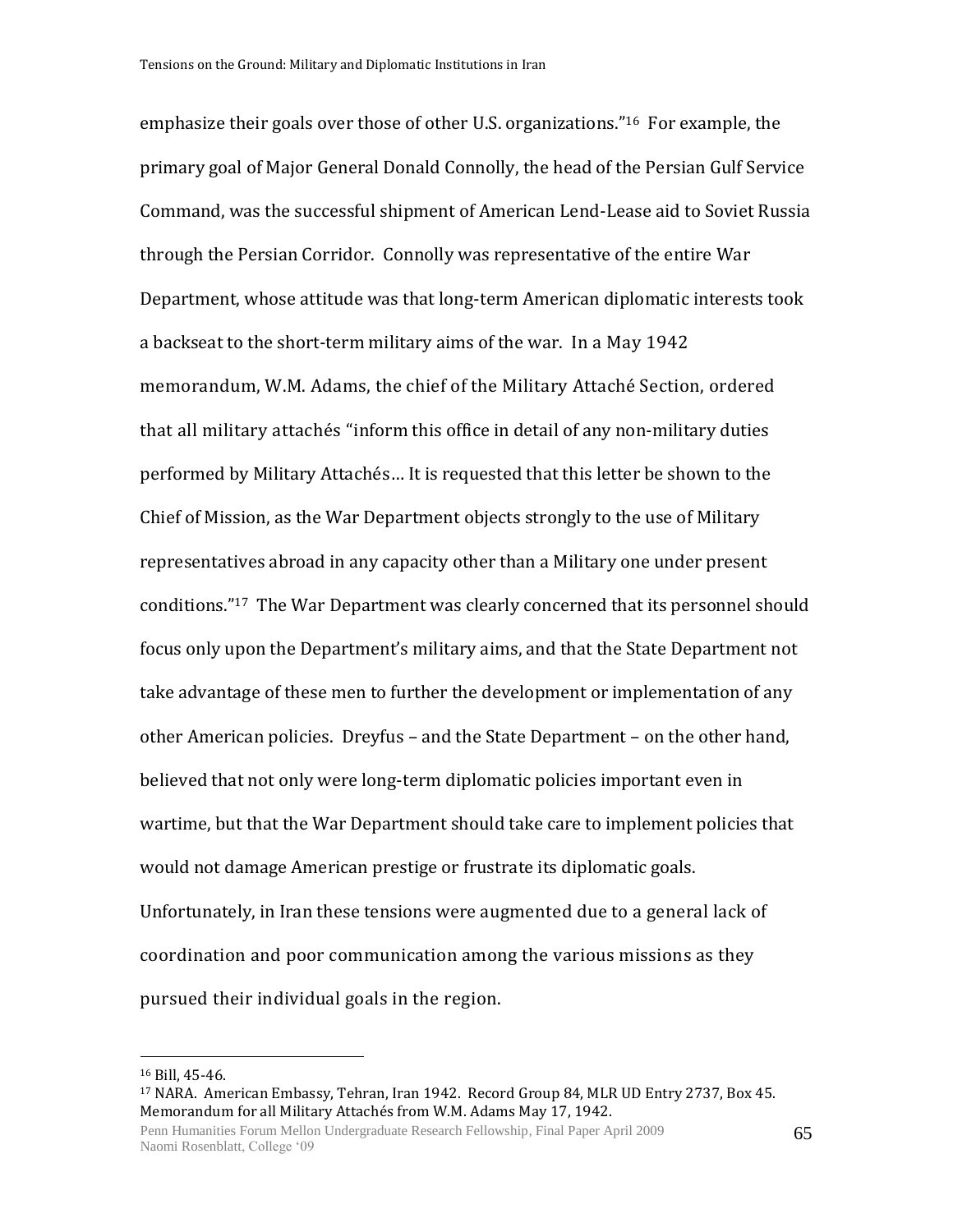These coordination problems were not unique to Iran – in fact, it is likely that the poor communication among American institutions in Iran was amplified by similar communication problems in Cairo, the headquarters of U.S. Army Forces in the Middle East and the epicenter of the Allies' supply efforts in the region. In February 1942, director of the State Department's Division of Near Eastern Affairs Wallace Murray complained that the American legation in Cairo had begun to work closely with the Middle East Supply Center to deal with supply problems. He claimed that

this Division [Department of State Division of Near Eastern Affairs] is of course primarily concerned with political matters and we do not consider ourselves competent, nor do we have the time, to assume primary responsibility for all of the work involved in the Near East supply problem, which, though it has important political aspects, nevertheless appears to be predominantly economic in character.<sup>18</sup>

It is seems here that the different American governmental institutions in the Middle East were faced with the proverbial predicament in which the left hand does not know what the right hand is doing. Coordination and communication among different Departments in Cairo had become such a problem that the legation felt it was interceding in an operation which was not directly linked with its own mission.

In Iran, this lack of coordination often translated into antagonism between the different departments. One of the reasons this occurred was because the policy tensions were often aggravated by personal rivalries, particularly among the important personalities leading the various American missions. James Bill,

<sup>&</sup>lt;sup>18</sup> NARA. Record Group 59, Central Decimal Files; 1940-1944, File #111.23; Department of State Division of Near Eastern Affairs. From Wallace Murray to "Dr Feis", dated February 25, 1942.

Penn Humanities Forum Mellon Undergraduate Research Fellowship, Final Paper April 2009 Naomi Rosenblatt, College '09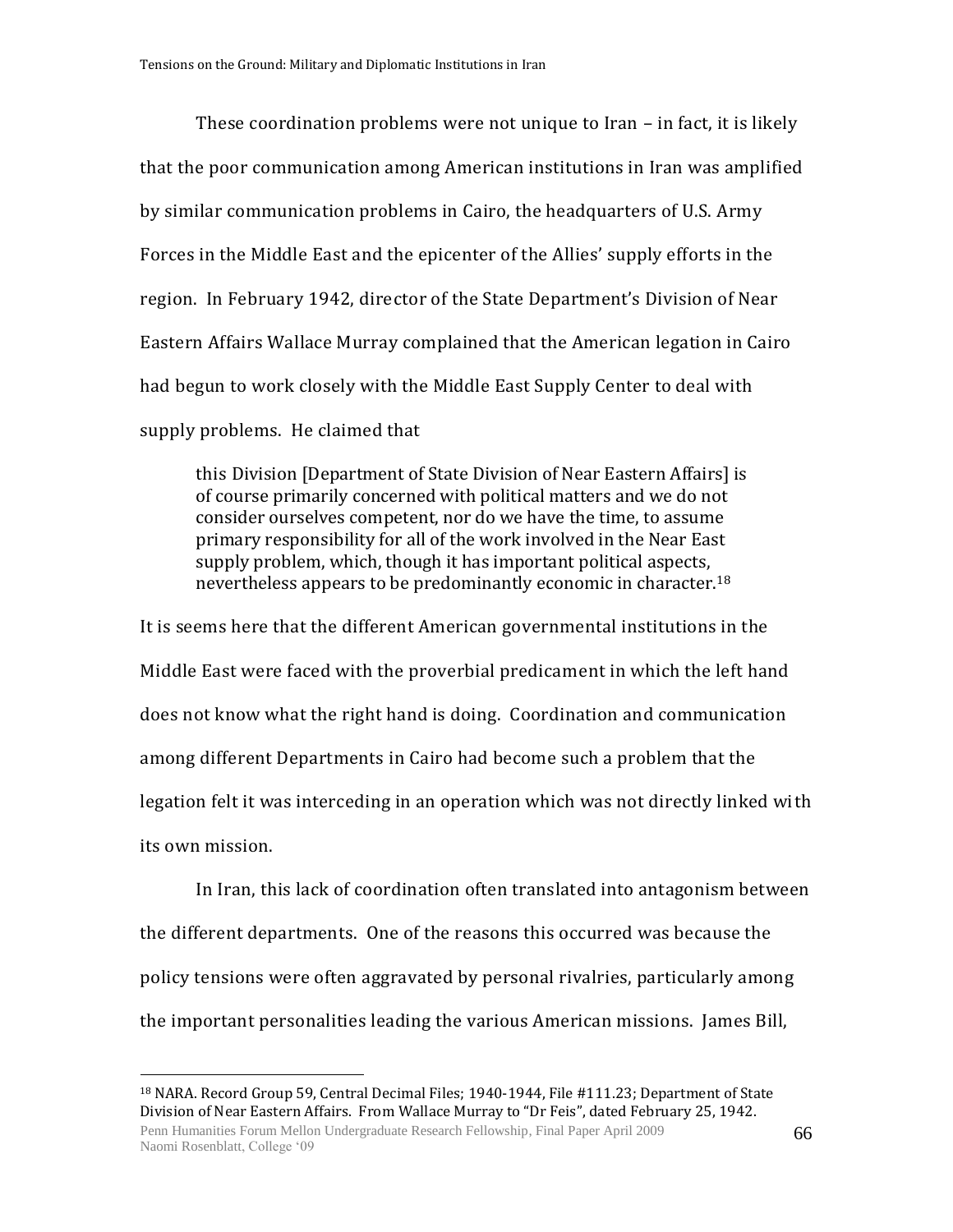applying a universal truism that a country can only demonstrate strength if it presents a united front to its allies and rivals, claims that "the immediate introduction of intense rivalry among Americans in Iran weakened the authority and credibility of US policy."19 The most clear example of this is the case where the three major military missions to Iran – those led by Connolly, Ridley, and General John Greely (Ridley's predecessor) – encouraged Dreyfus' removal from his post. As James Bill describes it, "both Gen. John Greely and Gen. Clarence Ridley clashed with Minister Dreyfus over the question of authority and responsibility… [Ridley] wanted military issues to take precedence over political considerations and sought to strengthen the place and role of the Iranian military while ignoring the political context."<sup>20</sup> The result of Dreyfus' removal was the general weakening of America's diplomatic clout in Iran – none of his predecessors were nearly as popular or as successful with the Iranians as Dreyfus had been (four more Ambassadors served in Iran over the next six years, and none managed to achieve Dreyfus' level of popularity).

## **IV. The Connolly-Dreyfus Rivalry**

While rivalries among American leaders in Iran seemed to be common across the board, none was as potent or manifested itself as often as the rivalry between Minister Louis Dreyfus and Major General Donald Connolly. Each of these two men took his work and his mission very seriously, and believed that his work had to be considered top-priority. These beliefs were supported

 $\overline{a}$ 

67

<sup>19</sup> Bill, 23.

<sup>20</sup> Bill, 22.

Penn Humanities Forum Mellon Undergraduate Research Fellowship, Final Paper April 2009 Naomi Rosenblatt, College '09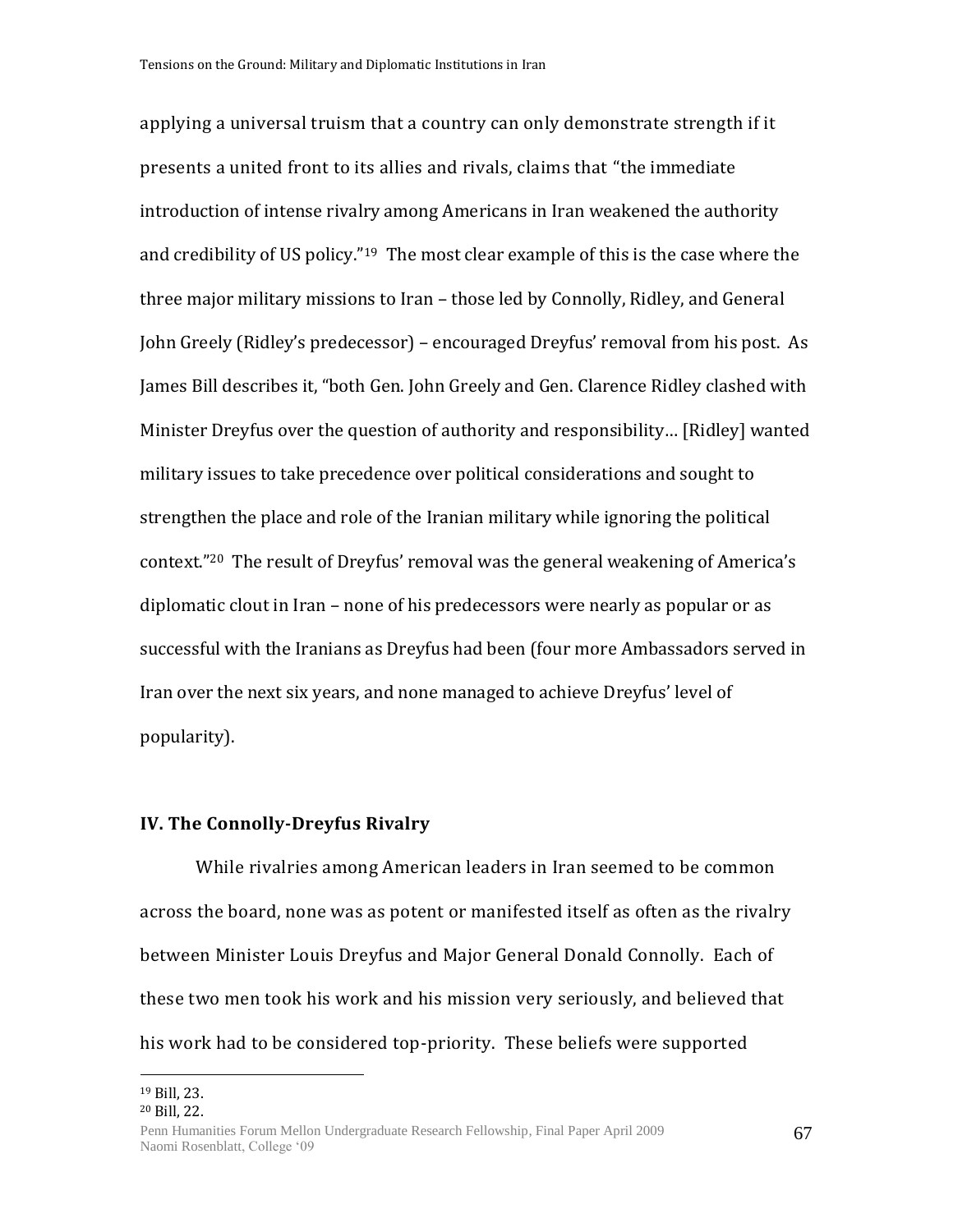respectively by the State and War Departments, and often resulted in barelyveiled hostility between the two officials.

There is a series of letters that date back to the summer of 1943, documented in *Foreign Relations of the United States*, that present this dynamic between Connolly and Dreyfus. The thoughts and subtleties expressed in those letters demonstrate not only the extent of the Connolly-Dreyfus rivalry, but also illuminate many subtleties in the greater policy conflicts that the rivalry represented.

In a letter addressed to the United States Secretary of State in late June 1943, Dreyfus criticized the conduct of the American forces of the Persian Gulf Service Command that were stationed there, as well as the ineffective leadership of the PGSC in controlling its rowdy troops. Dreyfus specifically mentioned that he had directed these criticisms to PGSC General Donald Connolly, and expressed the hope that General Connolly would work to address the situation. Enclosed with this letter was another letter by Dreyfus, this time addressed directly to General Connolly. This letter addressed the complaints that the Iranian Foreign Office had been levying against the legation, and painstakingly outlined the state of American-Iranian relations, and the necessity of maintaining the United States' good reputation among Iranian citizens. The letter closed with the wish that the General would "take the matter into [his] own hands."<sup>21</sup>

What exactly was the nature of American soldiers' inappropriate conduct? The answer lies only a few letters earlier, where Dreyfus, in a letter addressed to

<sup>21</sup> FRUS, 1943*. The Near East and Africa*: Volume IV, 499-503.

Penn Humanities Forum Mellon Undergraduate Research Fellowship, Final Paper April 2009 Naomi Rosenblatt, College '09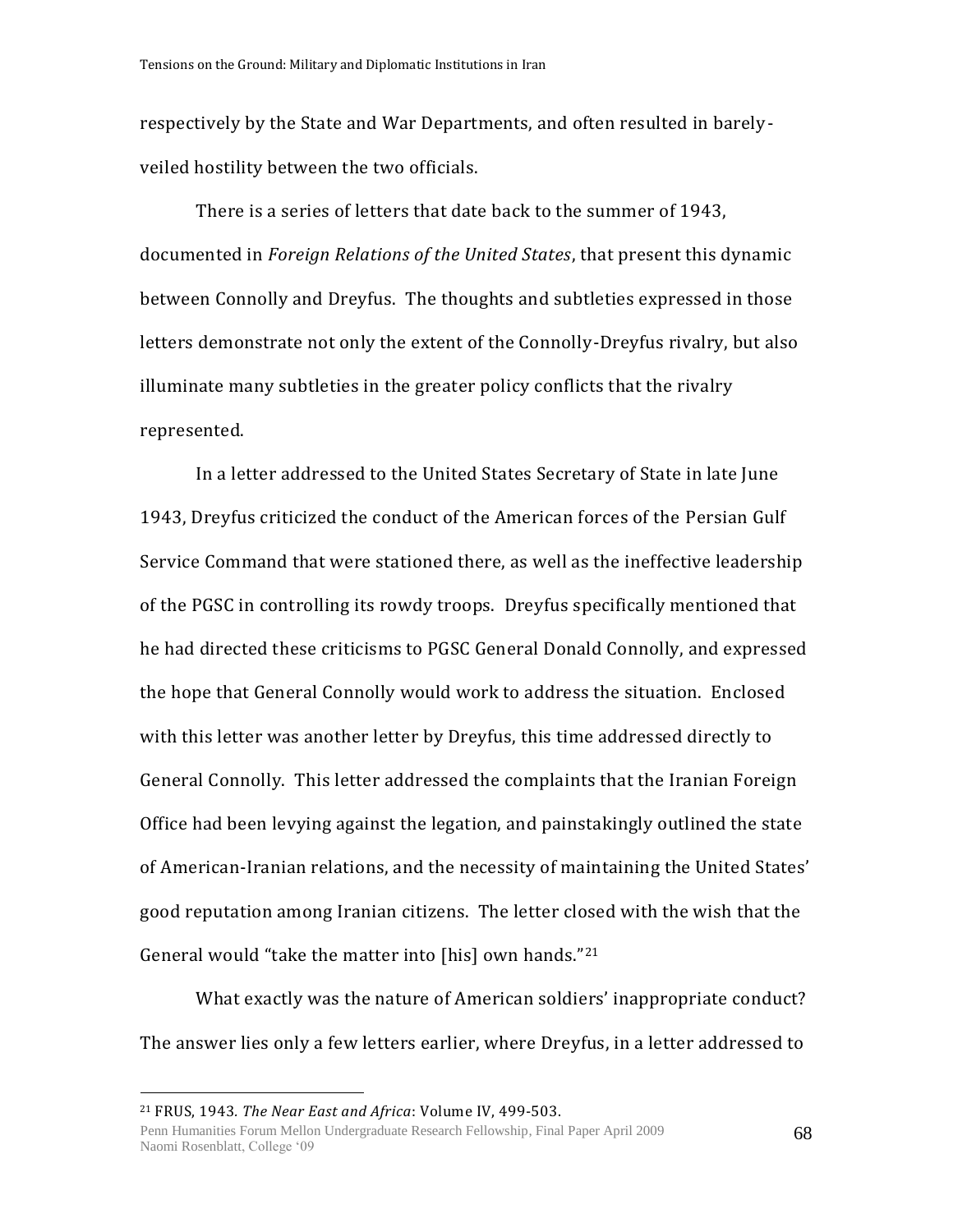the Secretary of State, outlined thirteen different incidents, including fatal accidents by American drivers, one hit-and-run incident, a few incidents of molestation of women, property damage, and public drunkenness. This was a particularly contentious problem, given the fact that "throughout the war, the American troops in Iran enjoyed de facto extraterritorial rights and were immune from prosecution under Iranian law."<sup>22</sup> Iranian leaders saw this status as a serious infringement of Iran's sovereignty, and incidents such as these simply added fuel to the fire of Iranian resentment against the United States.

There is much that can be learned from the language of the letter itself. One passage in the letter to the State Department which stands out most strongly is Dreyfus' criticism of the PGSC's "ineffective leadership" which, he claimed, was "concerned almost entirely with the overriding problem of getting supplies to Russia." Dreyfus made mention of an anonymous "high ranking" officer who, shocked at the poor discipline of the PGSC, laid "blame squarely on the shoulders of the general staff." <sup>23</sup> Considering the enclosed letter, which assumes complete ignorance of US-Iranian diplomatic relations on General Connolly's part, as well as Dreyfus' request that "drastic measures be taken" should there be no improvement, it is entirely possible that Dreyfus was hinting that General Connolly was that "ineffective leader." The two men had very different, and occasionally conflicting, objectives: Dreyfus recognized the importance of maintaining long-term, strong diplomatic ties with Iran, while Connolly wanted to ensure the timely and speedy delivery of war materiel to the Soviet Union at

<sup>22</sup> Bill, 47.

<sup>23</sup> FRUS, 1943. *The Near East and Africa*: Volume IV, 500.

Penn Humanities Forum Mellon Undergraduate Research Fellowship, Final Paper April 2009 Naomi Rosenblatt, College '09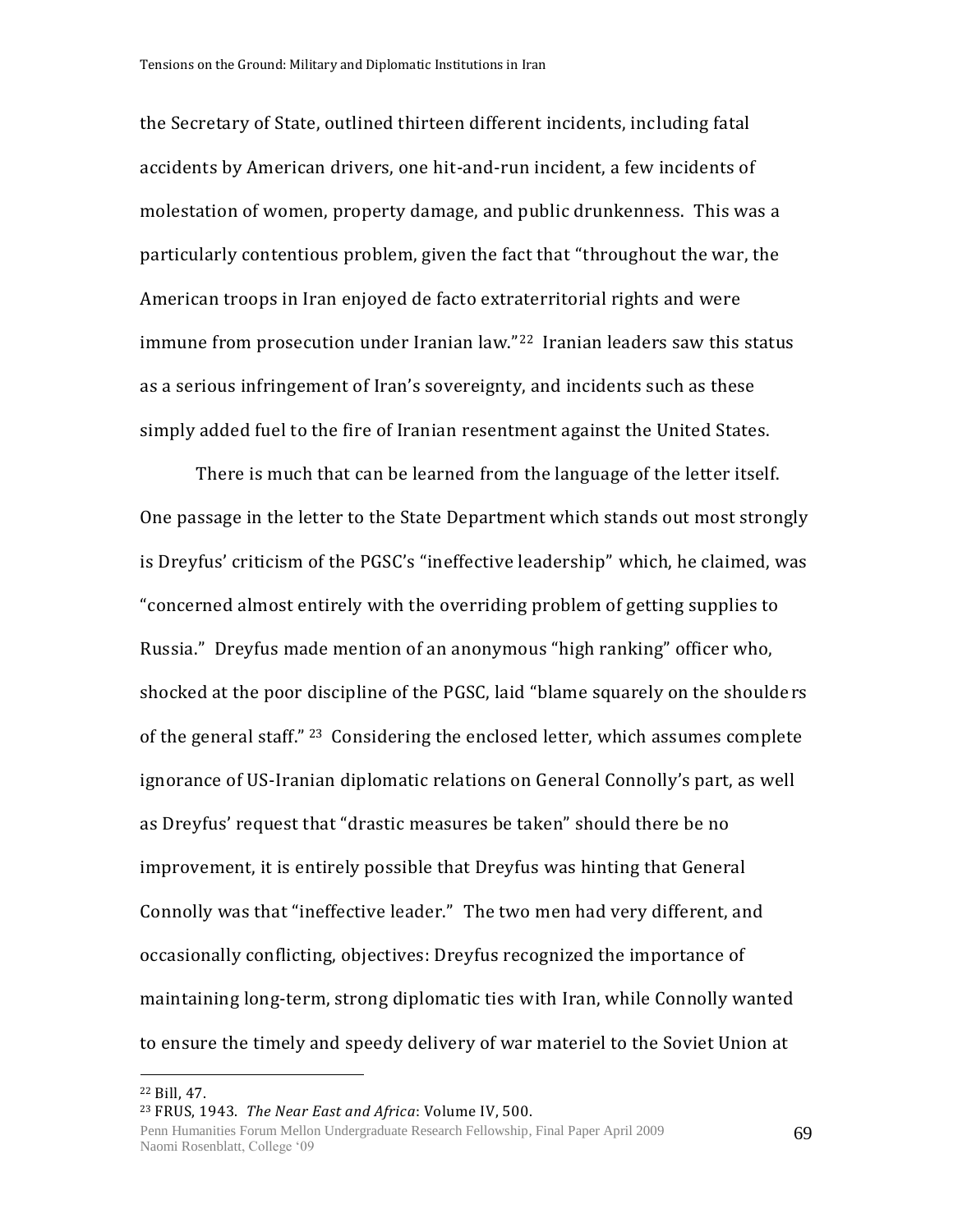all costs. As statesman Dean Acheson would later document, "[Connolly's] low regard for civilians caused him to treat Dreyfus disdainfully. In turn, Connolly's arrogance embittered Dreyfus and led to a feud between the Legation and PGSC that made the State Department's role more difficult."24 These letters document this very dynamic: with a veiled sense of antagonism towards the general, Dreyfus was appealing to the State Department to serve as mediator and overseer.

A separate, yet equally interesting, dynamic is presented in the enclosed letter from Dreyfus to General Connolly. In the nearly two and-a-half page letter, Dreyfus outlined the importance of American interests in Iran, as he saw it. American interests, he believed, were not only in the strategic geographic location of Iran, but were also "based on a deep-seated and traditional American desire to help less fortunate nations," as well as to use Iran as a testing ground for the Atlantic Charter. <sup>25</sup> Yet, despite the fact that Dreyfus clearly held Iranian welfare in high regard, he also claimed that "Iranian good will is the very keystone of American endeavor in Iran."26 While the first half of the letter explained the importance of the American mission in helping the Iranians during their time of need, the second half of the letter outlined not why the servicemen's ill conduct has harmed the Iranian people, but how their behavior has begun to jeopardize Iranian good-will towards Americans. The United States had begun the decade with a positive reputation in Iranian society, and it was beginning to

 $24$  State Department, 891.00/1-2844, memorandum by Dean Acheson. Quoted in Bill, page 22. <sup>25</sup> FRUS, 1943. *The Near East and Africa:* Volume IV, 501.

<sup>26</sup> Ibid, 502.

Penn Humanities Forum Mellon Undergraduate Research Fellowship, Final Paper April 2009 Naomi Rosenblatt, College '09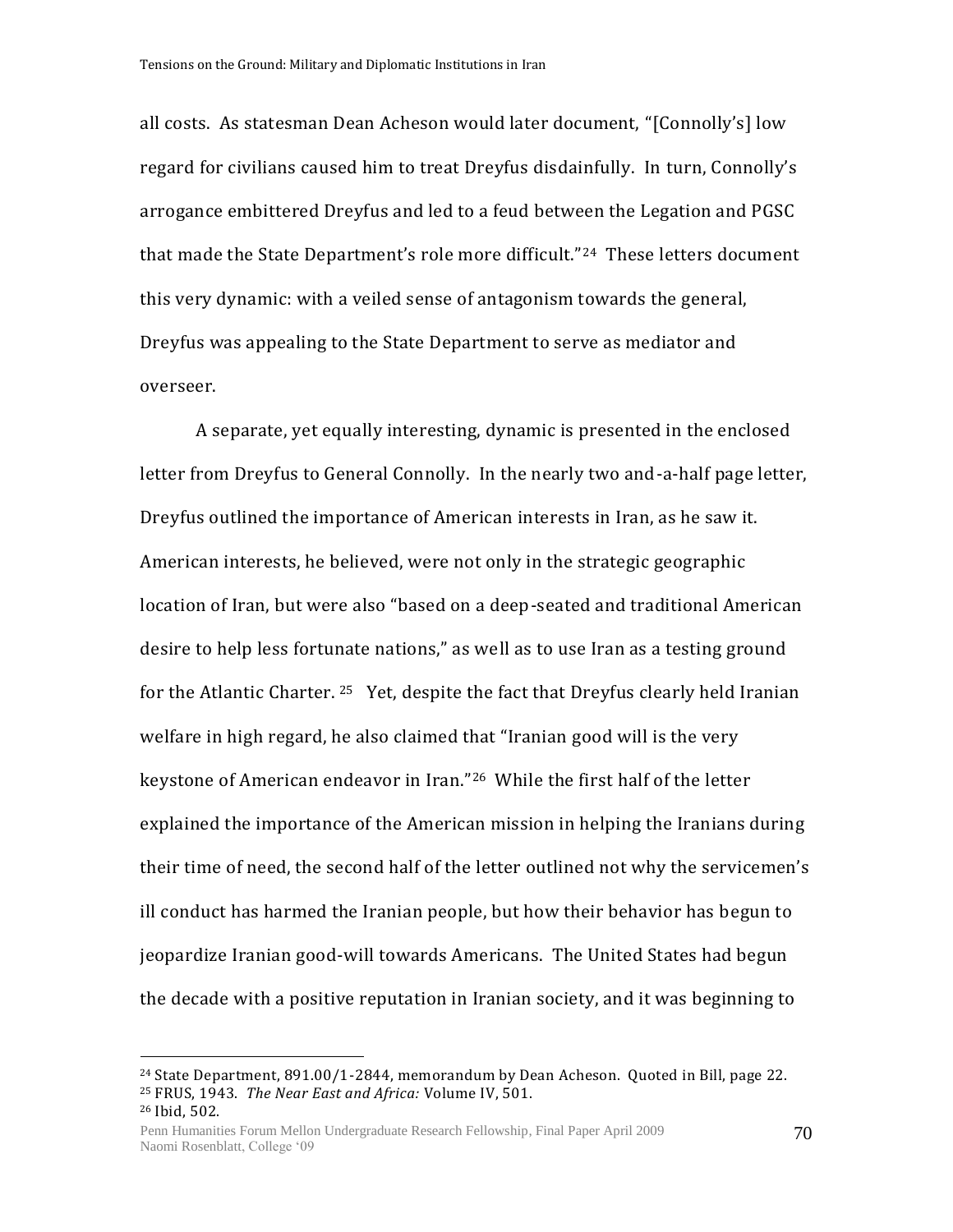look as though that reputation was about to drastically decline. As the head of the legation, Dreyfus could not afford to let that happen.

Dreyfus' well-intentioned claims cannot be taken quite at face value – the American mission in Iran was not quite as altruistic as he claimed. At the time, United States policy recognized the importance of good relations to long-term US interests. In an early 1943 memorandum, Secretary of State Cordell Hull admitted that "it is to our interest that no great power be established on the Persian Gulf opposite the important American petroleum development in Saudi Arabia."27 The ability to maintain this sort of a monopoly would, of course, be dependent upon strong, positive relations between the United States and oil-rich Middle Eastern nations. Additionally, at this point in the war, American officials were beginning to not only see the benefit of maintaining strong relations with Iran in order to secure new oil concessions for American oil companies, but also the necessity of maintaining a strong and favorable presence in the region in order to curb Soviet influence once the war had reached a conclusion. Whereas Iranian opinion of American soldiers was not particularly crucial to the PGSC mission, Dreyfus saw the American reputation as absolutely crucial to his diplomatic mission.

Dreyfus therefore made use of frank, strong language to impress upon Connolly the importance of controlling his soldiers' behavior. Dreyfus skillfully claimed the political high-ground by claiming that Connolly would cooperate "once the American position is made clear to you" – as though until the receipt of

<sup>&</sup>lt;sup>27</sup> "Memo randum by John D. Jernegan of the Division of Near Eastern Affairs: American Policy in Iran," Washington, D.C., January 23, 1943. Printed in Bill, p.19.

Penn Humanities Forum Mellon Undergraduate Research Fellowship, Final Paper April 2009 Naomi Rosenblatt, College '09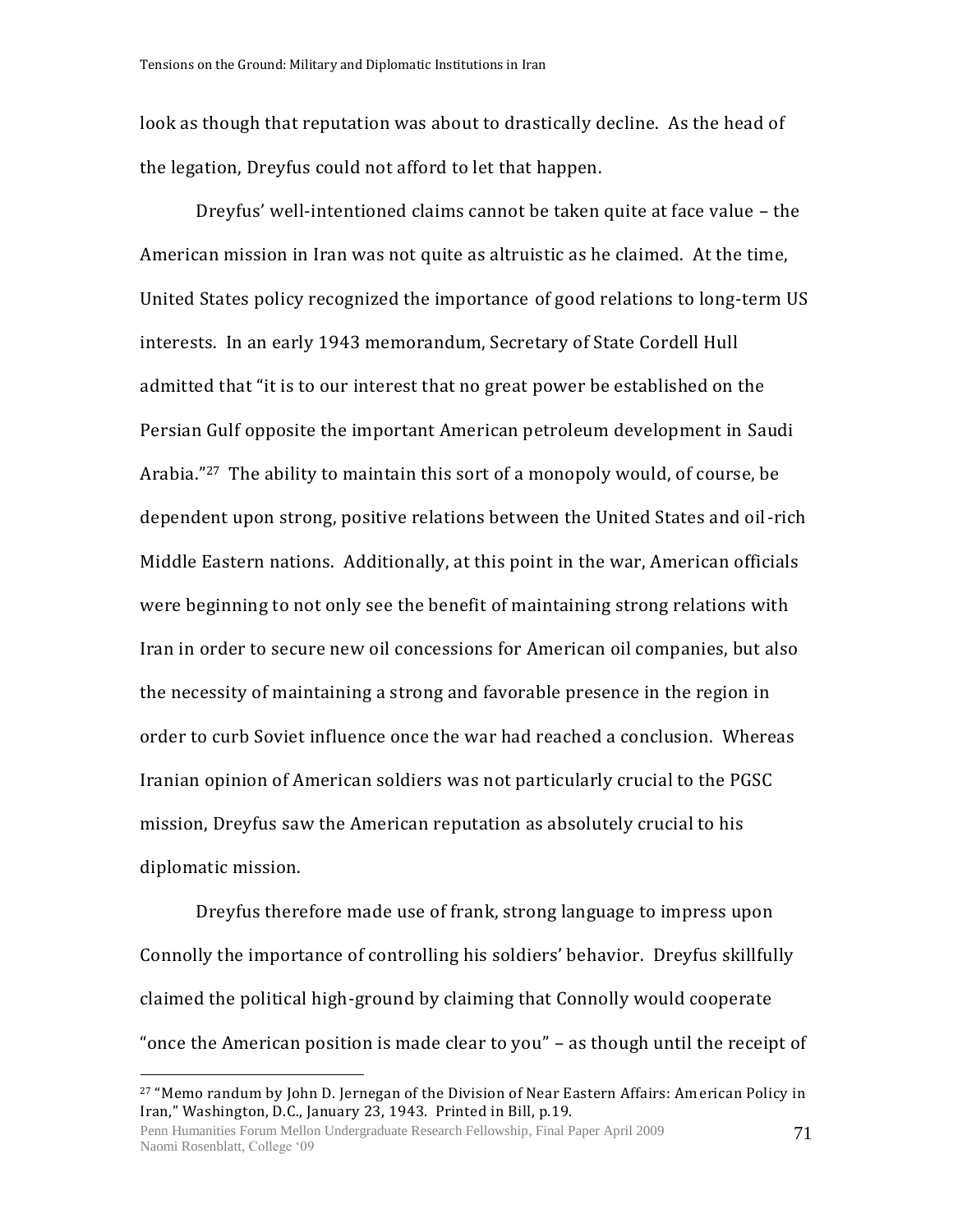the letter, the position had not been clear to the General at all. By doing so, Dreyfus twisted the situation: it was as though General Connolly were only privy to *part* of the American objectives in Iran (namely, military-strategic), and Dreyfus was deigning to inform him of another, and potentially greater, objective in the region.

While this series of letters is certainly fascinating in its own right, it is the friction that they highlight that is particularly illuminating. The rivalry between Dreyfus and Connolly was a small part of the larger issue: the tensions that existed among policymakers in Washington as a result of the conflicting demands of the war effort and long-term political considerations. As has just been illustrated, these tensions often caused a great deal of contradiction and discord among the policies themselves. The Persian Gulf Service Command was engaged in the crucial task of supplying aid to Soviet Russia, and yet their presence was jeopardizing American-Iranian relations.

#### **V. Diplomacy in the War Department**

Throughout this chapter, I have described how the War Department primarily focused on its goals of winning the war quickly and efficiently at minimal human and financial cost, while making any diplomatic considerations secondary in importance. This may create the impression that the War Department pursued its military aims to the complete exclusion of the United States' diplomatic goals abroad. This assertion, however, would be unfair and inaccurate. Although it was certainly not considered to be of primary importance, the War Department did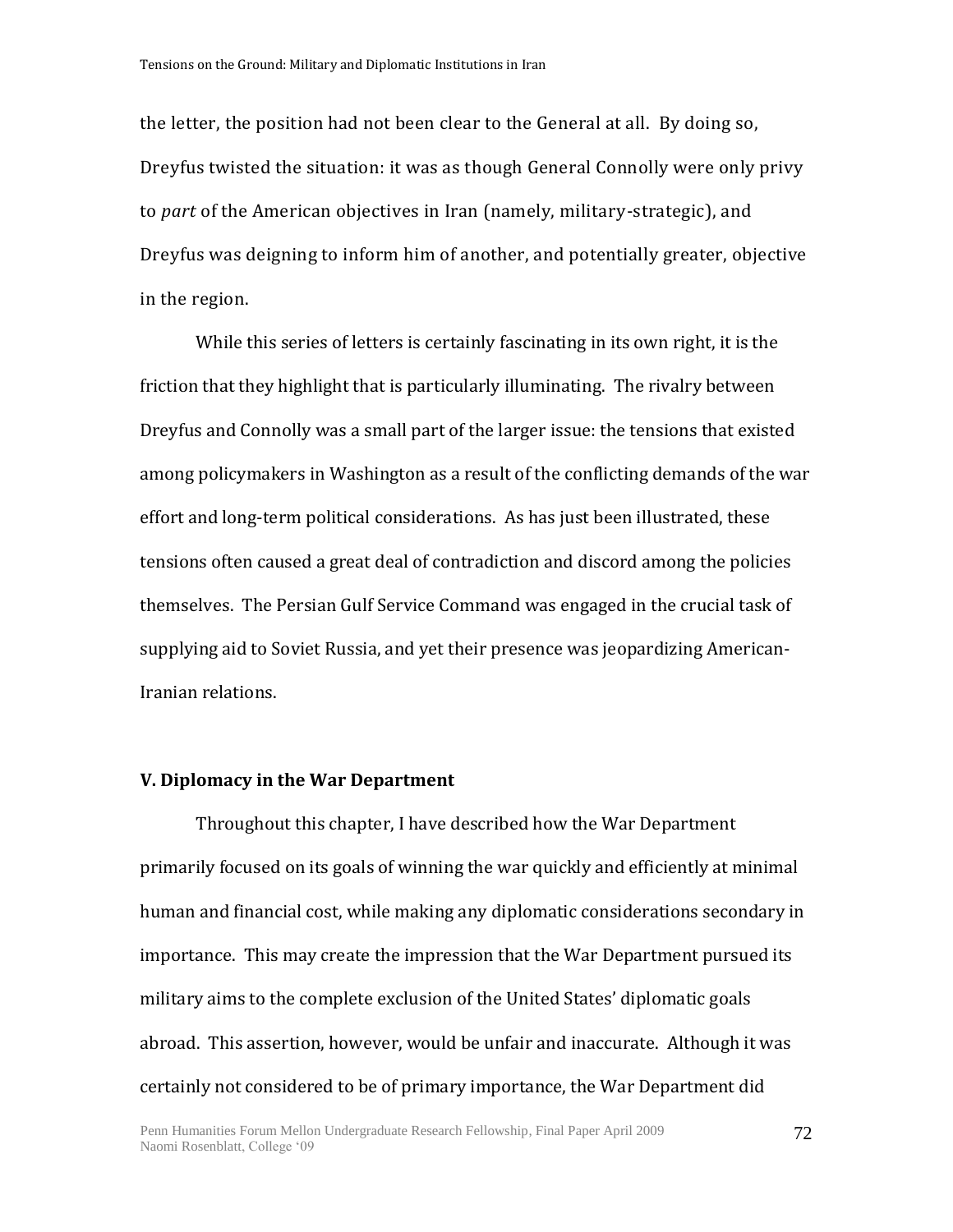recognize the importance of ensuring that the United States was in a strong position to become a global power after the cessation of hostilities, and did pursue certain practices to conform with that goal. This was achieved in a number of ways: First, the broad military strategies of the War Department were overseen and guided by the military's commander-in-chief – the President of the United States (who, of course, also had the long-term diplomatic interests of the United States in mind when shaping military strategy). Additionally, the War Department engaged in some minimal cultural training for many of its soldiers traveling abroad, usually in the form of training pamphlets.

In 1943, the United States War Department issued a pamphlet for soldiers serving in Iraq during WWII that illustrated the attitudes that the military expected its soldiers to have going into the service. It served as a basic guide to the Iraqi climate, the people, Arabic, and Islam. It also provided an important list of "dos and don'ts" for the American solider, such as not to offer alcohol to Muslims, to not remove a Muslim woman's veil, and to not refuse food or drink when it was offered to them. While not specifically about Iran, this guide was representative of the general overarching policy of the military to the Middle East, especially in its emphasis on the importance of getting along with the local population. It was not surprising that the United States needed to drill into its soldiers the importance of conducting themselves with diplomacy while on their tour of duty. This was a mass-conscript army, and many of these men had never left their home states, let alone traveled to countries abroad. The pamphlet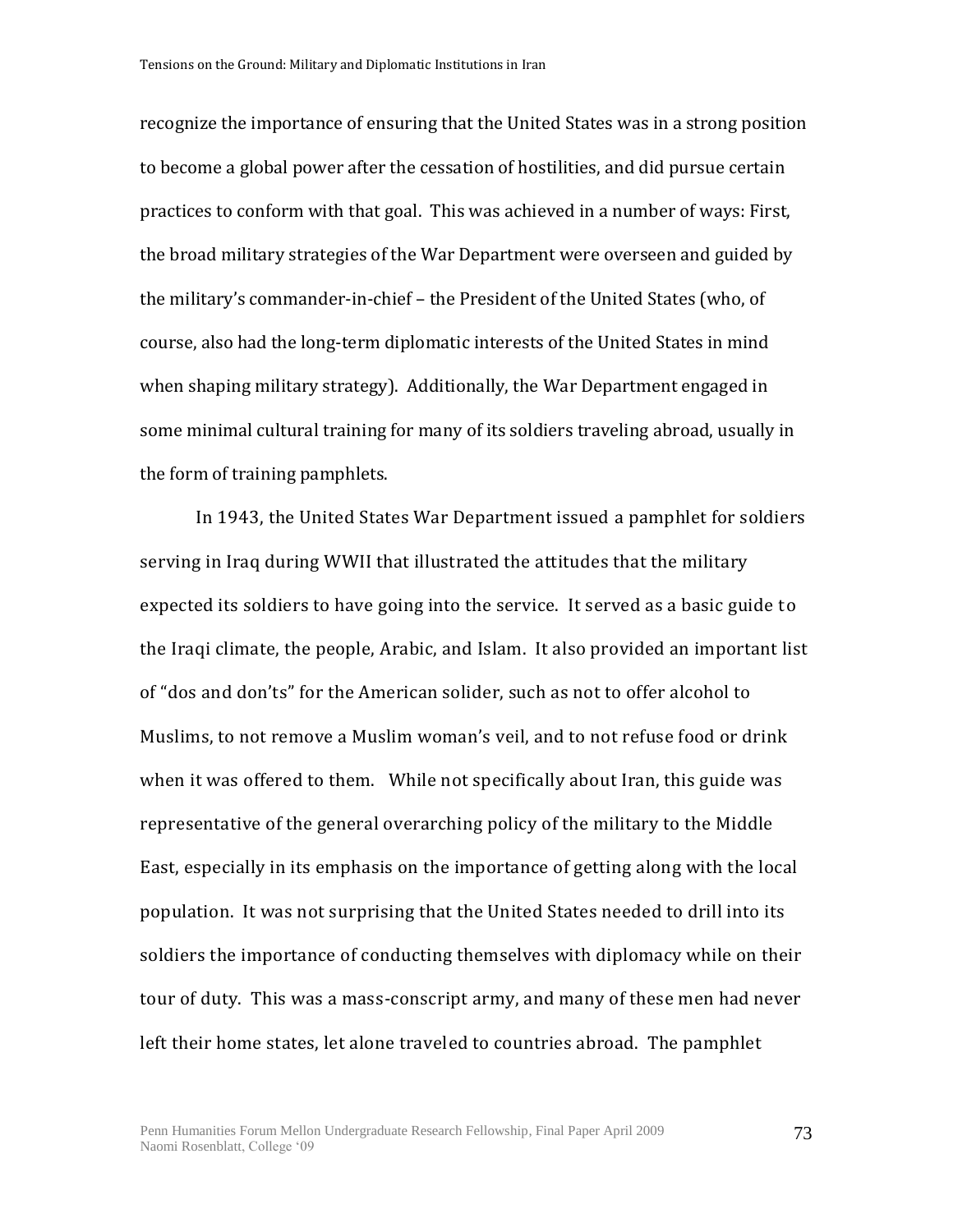stressed to soldiers the importance of their individual behavior to the larger war

### effort:

 $\overline{a}$ 

You will enter Iraq both as a soldier and as an individual, because on our side a man can be both a soldier and an individual. That is our strength – if we are smart enough to use it. It can be our weakness if we aren't. As a soldier your duties are laid out for you. As an individual, it is what you do on your own that counts – and it may count for a lot more than you think. American success or failure in Iraq may well depend on whether the Iraqis… like American soldiers or not… The best way you can do this is by getting along with the Iraqis… And the best way to get along with any people is to understand them.<sup>28</sup>

Here, the War Department is articulating its awareness that popular opinion of the United States abroad would perhaps depend as much upon the individual behavior of American soldiers as on American policies.

However, many of these soldiers were illiterate, and many more had so little experience encountering other cultures that a pamphlet would likely have had little impact on them. Therefore, in addition to these pamphlets, classes were also available for certain troops, including for the Persian Gulf Service Command. These classes and pamphlets were intended to allow soldiers to be pseudo-diplomats in their dealings abroad. In a response to one of Dreyfus' complaints about the inappropriate behavior of PGSC troops in Iran, Connolly wrote, "At present we are holding school for all troops on the subject of behavior, Iranian customs and traditions and proper conduct of the individual toward the Iranian people."29 It was hoped that with the proper training, American troops would not damage American prestige abroad, and would therefore not create further challenges for American

<sup>28</sup> Special Services Division, Army Service Forces, United States Army. *A Short Guide to Iraq*. (Washington, D.C.: War and Navy Departments, 1943), 1. <sup>29</sup> FRUS, 1943*. The Near East and Africa*: Volume IV, 504-505.

Penn Humanities Forum Mellon Undergraduate Research Fellowship, Final Paper April 2009 Naomi Rosenblatt, College '09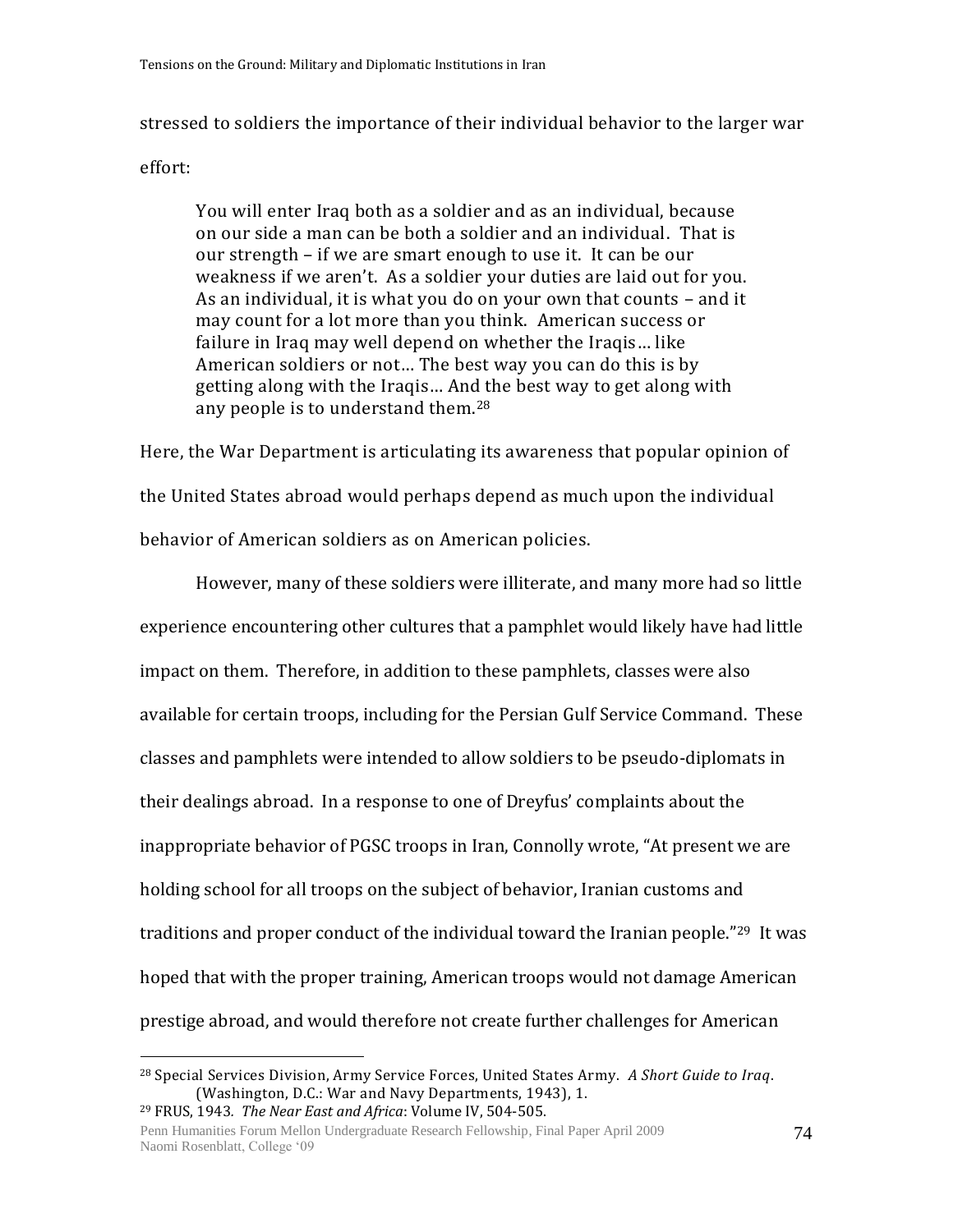diplomats. By giving its soldiers a very basic training in diplomacy, the War Department was doing its part to minimize the negative effects of its military efforts on the United States' long-term diplomatic objectives for the region.

The frictions between the United States' diplomatic and military policies in Iran were not limited to the halls and offices of the Pentagon or the Department of State Building. They had real repercussions in Iran, and affected the relationships between American personnel in different departments, between various American offices throughout the Middle East, and between Americans in Iran and everyday Iranians. A study of these relationships reveal greater policy conflicts on a global scale.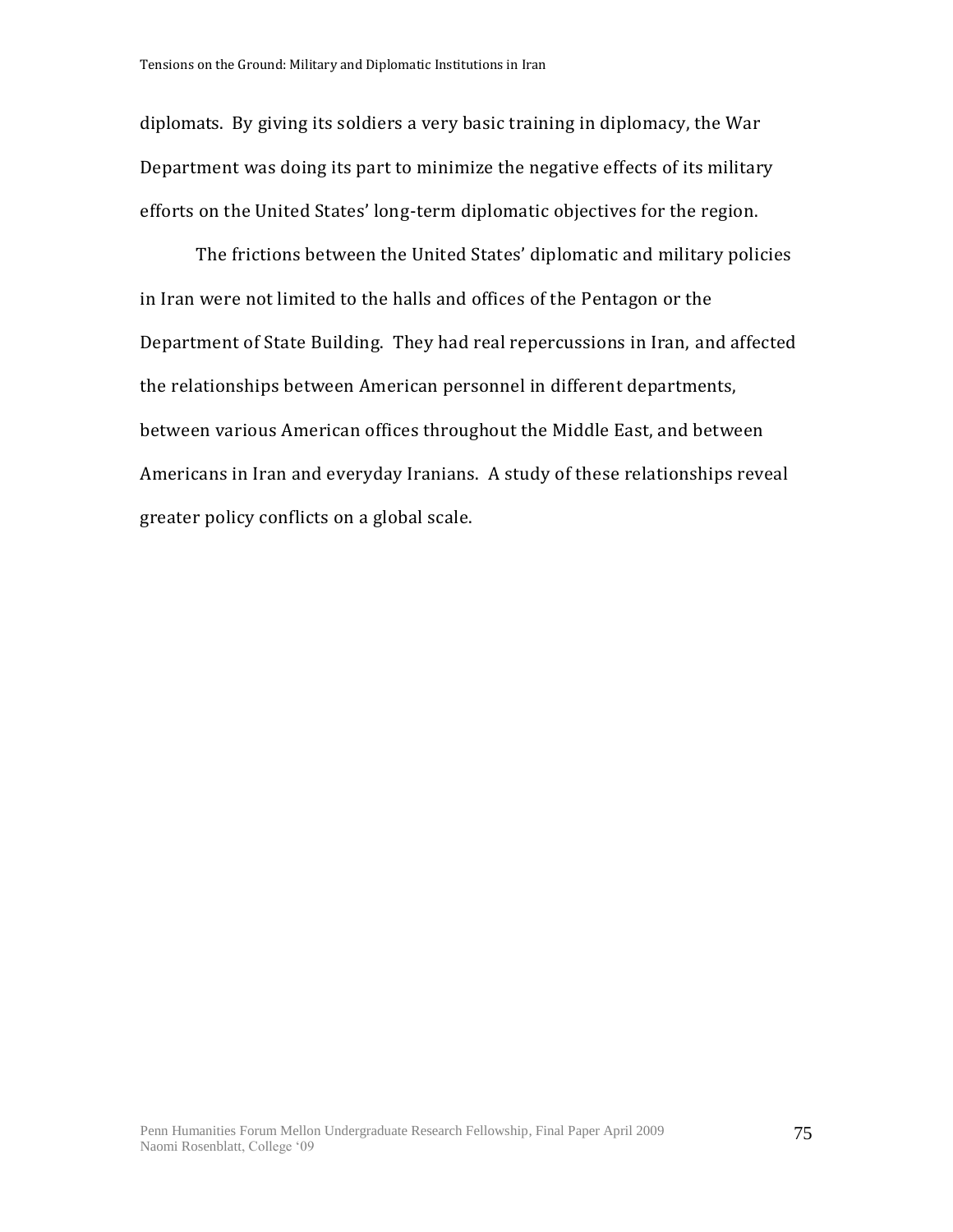World War II marked a period of immense change in American-Iranian relations. Just as the United States was beginning to emerge from a period of isolationist foreign policy, and as it was beginning to develop long-term economic and political policies towards Iran and the Middle East as a whole, it became embroiled in a global conflagration. The military demands of the war required that the United States impose upon its own foreign policy goals, and use Iran as the staging grounds for a massive transportation campaign in order to aid the Soviet Union in its fight against Germany. During the years 1941-1945, then, while both the State Department and the War Department each touted a policy that was in the interest of the United States, those two policies were often detrimental to one another. By using Iran as a route to ship material to the Soviet Union, the United States had to take over Iranian railroads, ports, and highways, and would have to encroach upon Iranian sovereignty – an act that put friendly American-Iranian relations at risk. On the other hand, whenever the United States gave the maintenance of friendly relations too much priority, and did not focus enough upon its military objectives in Iran, its transportation efforts would falter and the Soviet Union would suffer as a result. As these military and foreign policy agendas were implemented, then, it became clear that it was nearly impossible for both policies to be pursued simultaneously and harmoniously.

It is truly fascinating to see how the United States was only just beginning to develop its foreign policies towards Iran in the midst of a disastrous global conflict.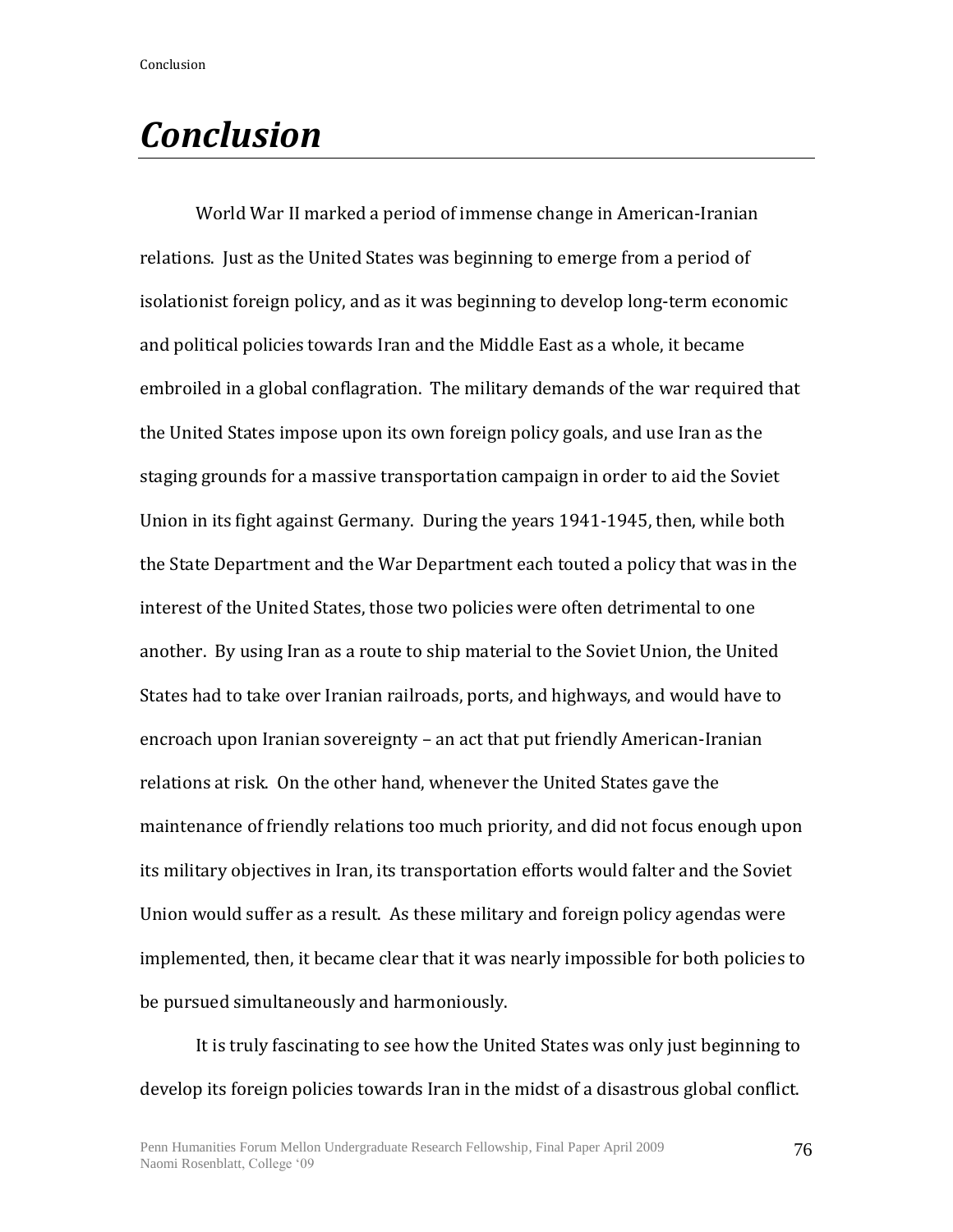From the very beginning, the United States faced tremendous odds as it sought to foster friendly relations with Iran – odds like the military necessity of monopolizing Iran's road and railroads, and the threat of competition from Communist Russia. While American dreams of a strong friendship with Iran were finally shattered in the wake of the 1953 CIA-instigated *coup d'état* of Mohammad Mossadeq's government, during World War II, the potential outcome of American efforts were not so clear.

The case of American-Iranian relations during World War II is a lesson in the complexities of foreign policy-making. In any foreign policy situation, a nation's policy makers are often troubled by the need to balance conflicting interests and considerations. In the popular American imagination, foreign policy often boils down into simple, easily-digestible terms: The Monroe Doctrine, the Containment Policy, the Bush Doctrine. However, the way in which nations interact on the global stage is never that straightforward. Multiple thorny, competing issues always play into and complicate the development of any foreign policy or agenda. At the end of the day, what the American public sees is only the façade of what is otherwise a building of incredibly convoluted architecture built on the interactions among economic interests, political agendas, military considerations, and even diplomatic niceties. For example, a study of the United States' interactions with Iran during World War II cannot be complete, as we have seen, without an understanding of the Soviet Union's military situation, Great Britain's imperial interests in India, the United States' isolationist history, the history of British and Russian infiltrations into Iran, the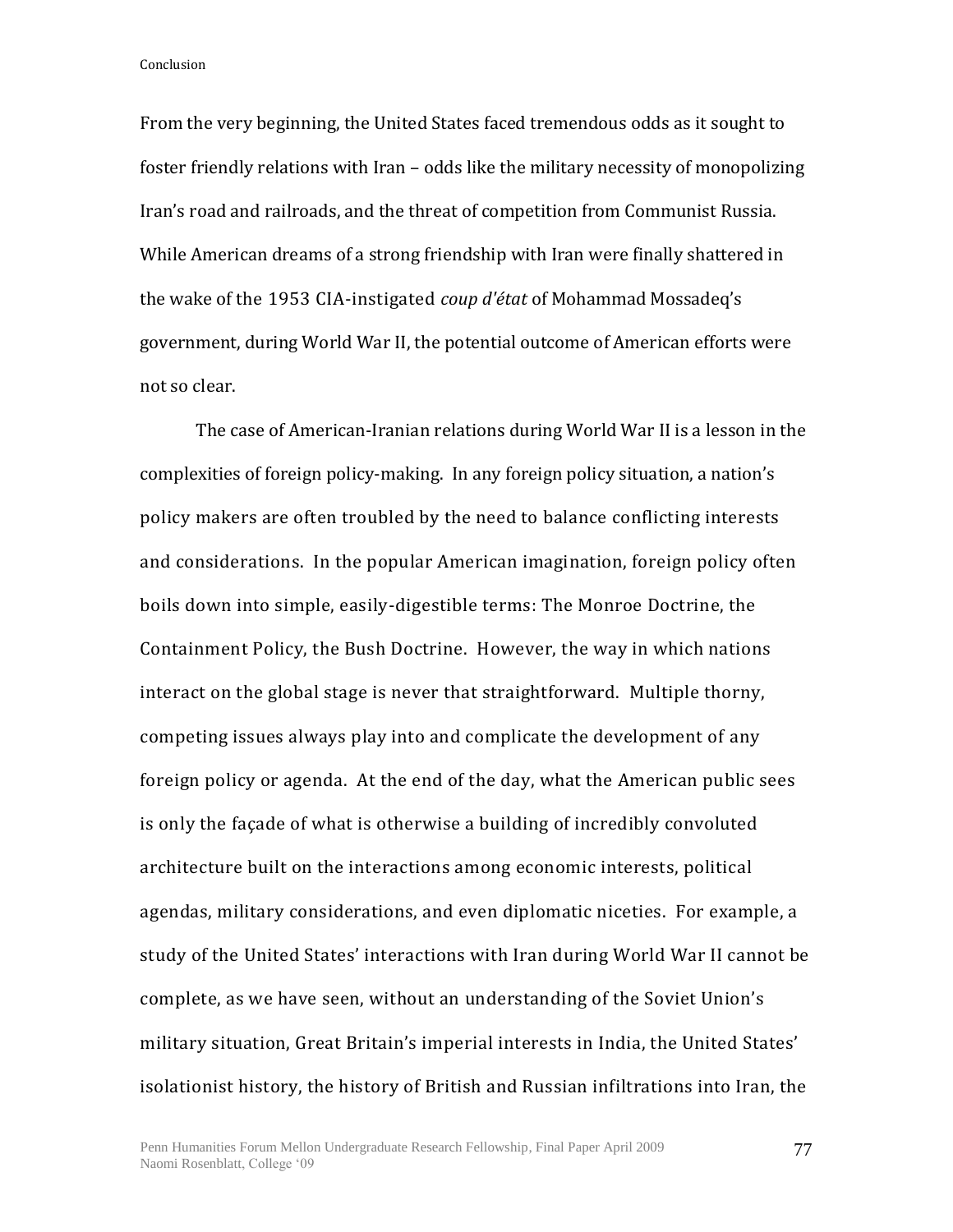$\overline{a}$ 

personal relationships built by American minister Louis Dreyfus with key members of the Iranian Majlis… and the list goes on.

Admittedly, during World War II, few in the American public cared about or were even aware of American efforts in Iran. Members of the Persian Gulf Service Command, fully aware of their anonymity, often ruefully referred to themselves as the FBI – the Forgotten Bastards of Iran.<sup>1</sup> Yet the efforts of a few government officials in Washington and Tehran set the course for events that did eventually capture the attention, fear, and ire of the American public. Events like the fall of Mohammad Mossadeq's government, the 1979 Iran hostage crisis, and the recent disputations with Iranian President Mahmoud Ahmadinejad regarding Iran's nuclear program have all captured national media attention – and are all, in some form or another, the fruits of the early American diplomatic encounters with Iran during the 1940s. The problems that the war posed for the State Department's efforts to strengthen American-Iranian relations were not simply stumbling blocks – they bred resentments, hostilities, and lost opportunities. These problems became deeply embedded in the United States' relationship with Iran, and continue to haunt American-Iranian relations to this day.

It is difficult to exorcize the ghosts of the past – previous diplomatic interactions are, after all, embedded into the architecture of contemporary international relations. Nations cannot ignore their past policies and actions. The trick is how to overcome the past, and how to rise above it. The tenth-century poet Abul Ala al Ma'arri once wrote that "history is a poem in which the words change,

<sup>1</sup> Bernard Herbert Ragsdale. 1942-1945. *A Railroader Goes to War: The Personal WWII Diary of PFC Herbert Bernard Ragsdale.* http://www.ww2diary.com/1942.html. (accessed 7 April 2009).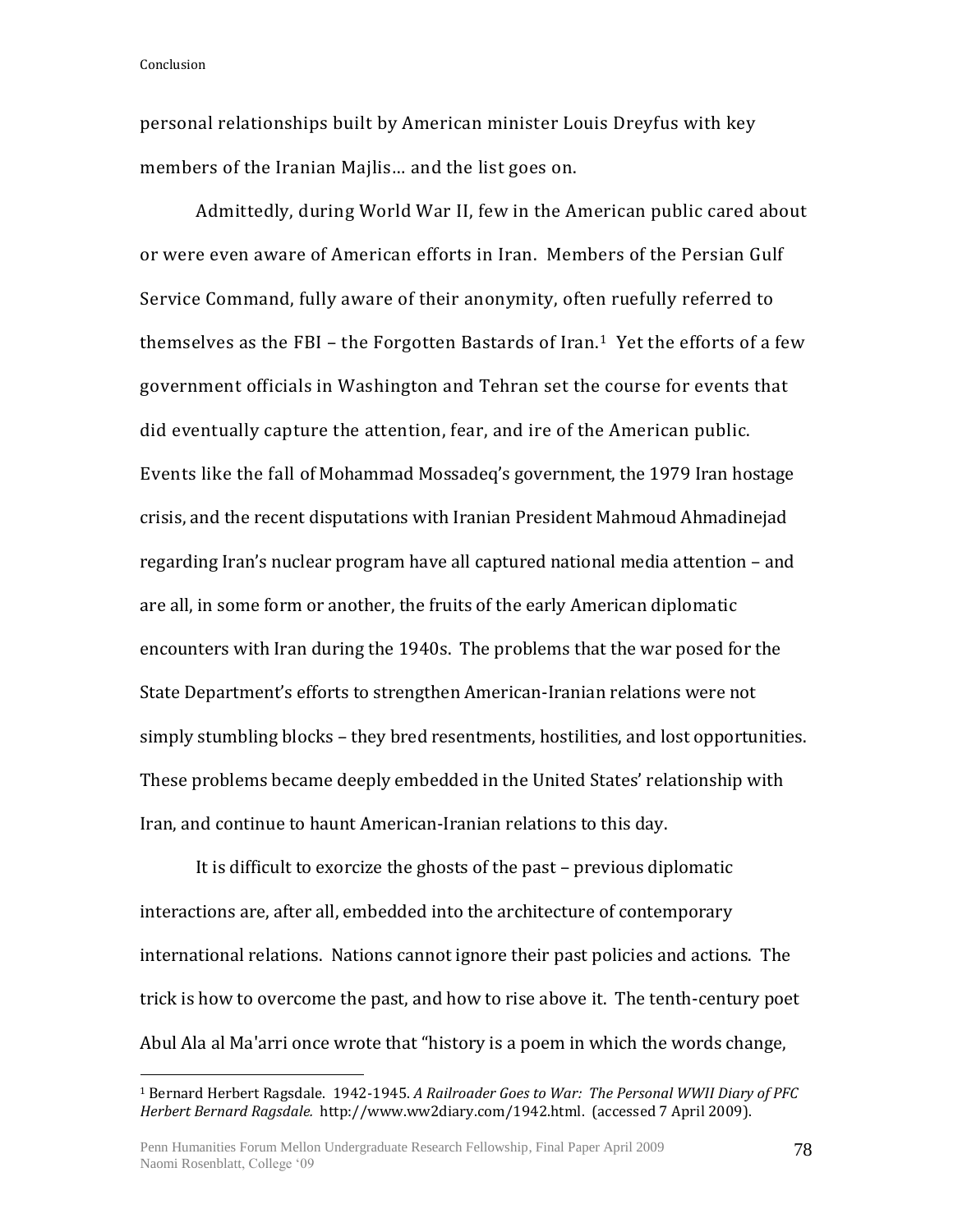but the rhythm recurs." History has shown, however, that relationships between nations can change – that rifts can grow between fast friends, and that friends can be made of mortal enemies. The question is whether the United States and Iran *will* overcome their past, and can change the rhythm of their relationship. We can certainly hope that with good intentions and prudent diplomatic decision-making, the United States and Iran will eventually come to terms with their shared past.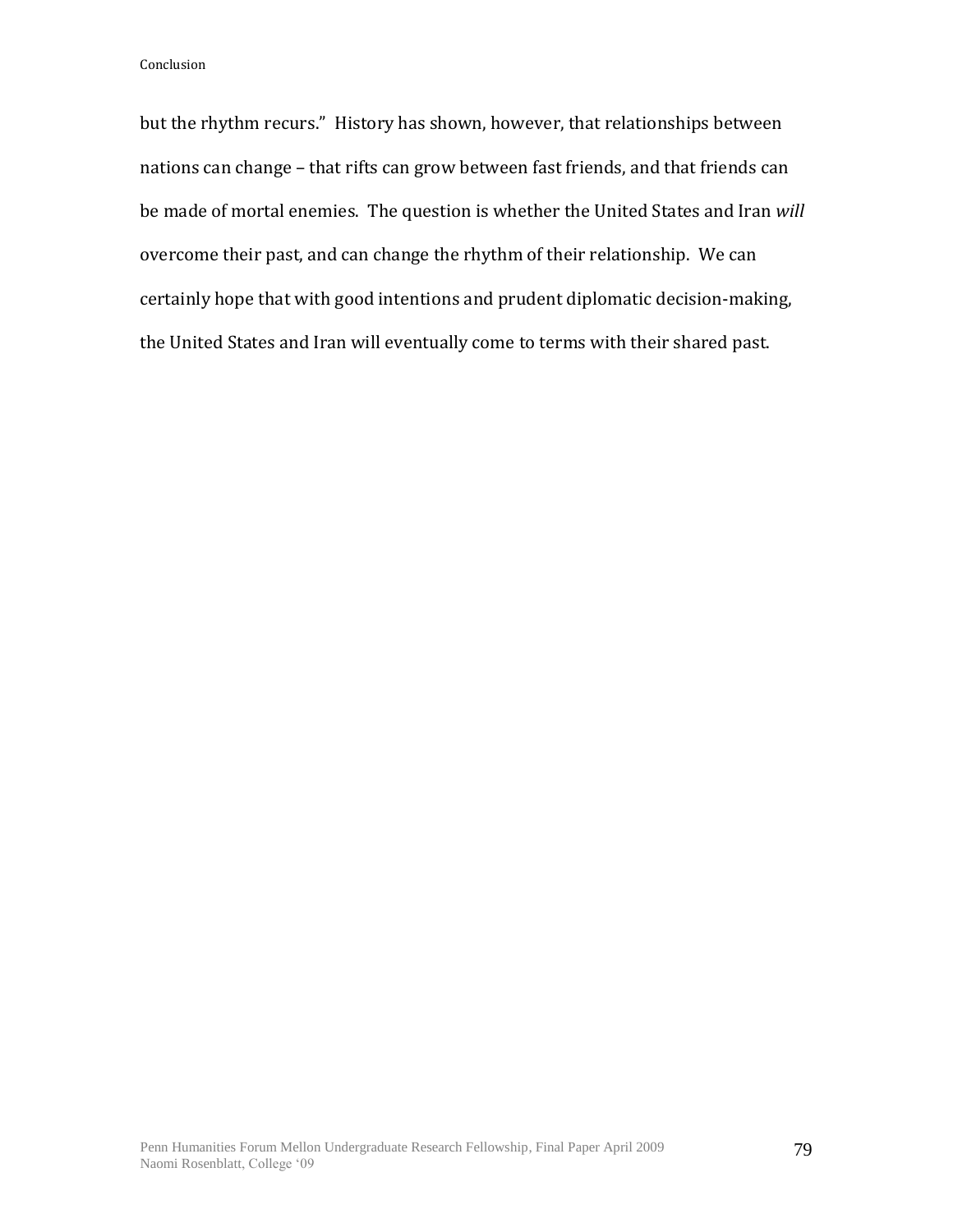# *Bibliography*

## **Primary Sources**

## **Archival Material**

*FDR Presidential Library Archives*

- Bean, Louis H. Box 17, Middle East.
- Cuneo, Ernest. Box 96, Foreign Affairs: Iran
- FDR Papers as President, Official File. Dreyfus, Louis G., Jr. 1933-1945. File 3697.
- Hopkins, Harry L. Box 326, Book 7 Middle East Politics and Requirements.
- Hopkins, Harry L. Box 332, Book 8 Interest in Middle East.
- President's Soviet Protocol Committee. Box 19, Persian Gulf. March 1942-Dec 1942.
- President's Soviet Protocol Committee. Box 20, Future Status Persian Gulf Command (Scott).
- President's Soviet Protocol Committee. Box 20, Persian Gulf. Sept 1942- Sept 1944. (2 folders)
- President's Soviet Protocol Committee. Box 20, Persian Gulf: CMTC Papers. 1943.
- President's Soviet Protocol Committee. Box 25, Newspaper Clippings and Other Data File.
- President's Soviet Protocol Committee. Box 25, Plan for Operation of Certain Iranian Communication Facilities between Persian Gulf Ports and Tehran by US Army Forces. 3 Sept. 1942.
- Republican National Committee Papers. Box 46, Teheran; Cairo; Iran Newspaper clippings (Folder 11-12). Dec. 1943.
- Roosevelt, Franklin D. Papers as President, Map Room File. Box 167, Naval Aide's Files, A/16-3 – Warfare - Middle East and Eastern Mediterranean. 12 June 1942 - 03 Feb. 1943.
- Roosevelt, Franklin D. Papers as President, Official File (OF). Box 0/134. 1 box. Iran (Persia), Government of - Endorsements for Ambassador.
- Roosevelt, Franklin D. Papers as President, President Secretary's File. Box 154, Office of Strategic Services – Report: Hints on Life in the Persian Gulf Area.
- Roosevelt, Franklin D. Papers as President, President's Secretary's File. Box 40, Iran Diplomatic Correspondence.
- Roosevelt, Franklin D. President's Personal File. Box 0, File 8585 Dreyfus, Jr., Louis G.
- Welles, Sumner. Box 165, Iran. 1938 1942.
- Wiley, John Cooper. Box 12, Petroleum, Focal Point of Policy.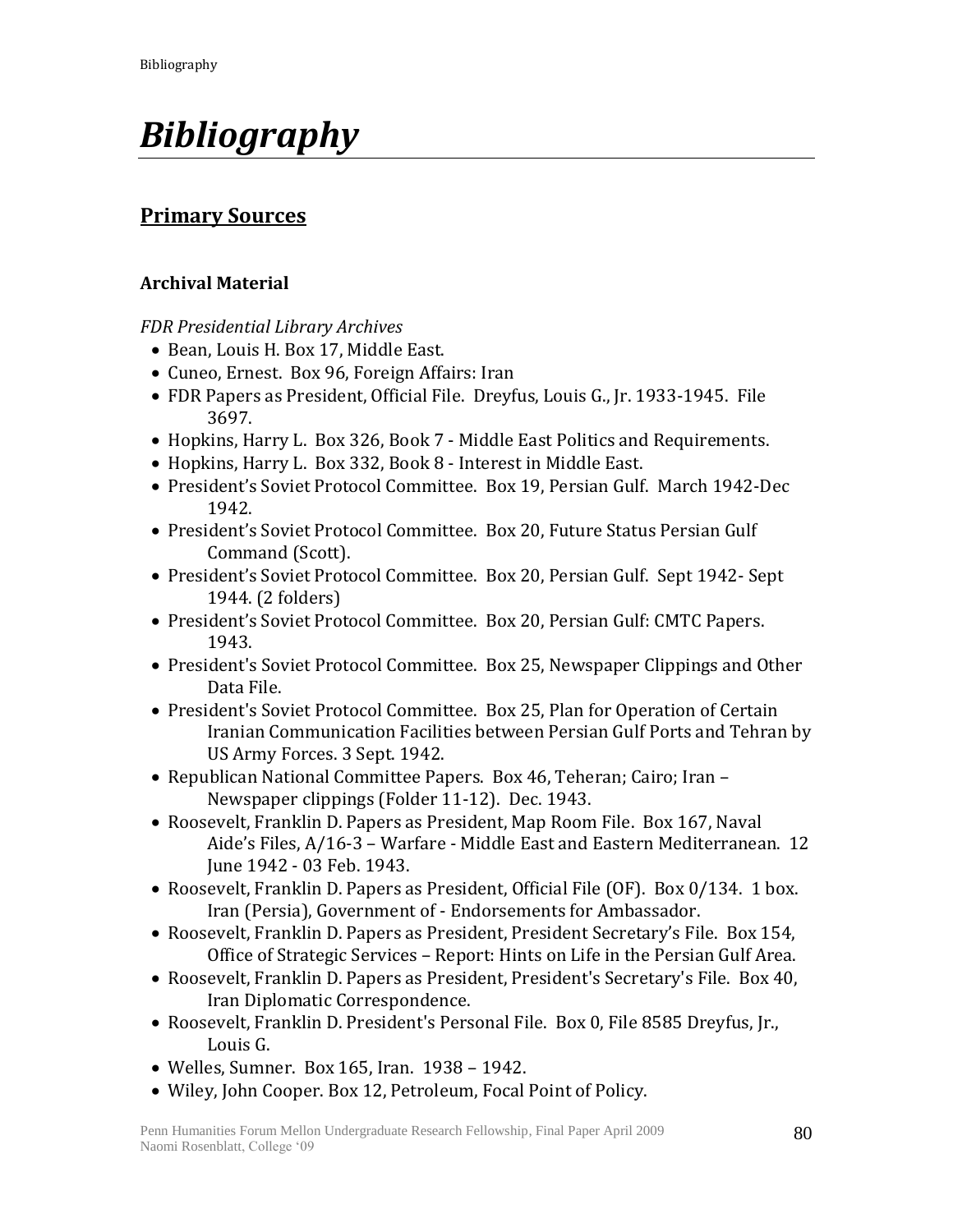*National Archives and Records Administration at College Park*

- American Embassy, Tehran, Iran 1941. Record Group 84, MLR UD Entry 2737, Box 44.
- American Embassy, Tehran, Iran 1942. Record Group 84, MLR UD Entry 2737, Box 45.
- Iran Consular Post, Tabriz, Iran 1942. Record Group 84, MLR UD Entry 2747, Box 1.
- Record Group 59, Central Decimal Files. 1940-1944, File #111.23. Department of State Division of Near Eastern Affairs.
- Record Group 59, Central Decimal Files**.** 1940-1944, File #701.9111.Iranian Diplomatic Representation in the United States.
- Record Group 59, Central Decimal Files. 1945-1949, File #701.9111. Iranian Diplomatic Representation in the United States.

## **Published Primary Sources**

- "First American Train Arrives in Tehran With War Supplies Shipped to Red Army." *New York Times*, March 31, 1943.
- "Iran Asks Big Three to Withdraw Troops From Country Immediately." *New York Times*, May 31, 1945.
- "Iran 'Burma Road' Amazes Traveler." *New York Times*, May 24, 1943.
- Ragsdale, Bernard Herbert. 1942-1945. *A Railroader Goes to War: The Personal WWII Diary of PFC Herbert Bernard Ragsdale.* http://www.ww2diary.com/1942.html. (accessed 7 April 2009).
- Sayre, Joel. "I Served in the Persian Gulf Command," 1945.
- Sayre, Joel. *Persian Gulf Command: Some Marvels on the Road to Kazvin*. New York: Random House, 1945.
- Sherwen, Douglas S. *The Persian Corridor: The Little-Known Story of the Signal Corps in the Middle East During World War II*. Hicksville, NY: Exposition Press, 1979.
- Special Services Division, Army Service Forces, United States Army. *A Short Guide to Iraq*. Washington, D.C.: War and Navy Departments, 1943.

"The Rhythm Recurs." *Time Magazine,* December 17, 1945.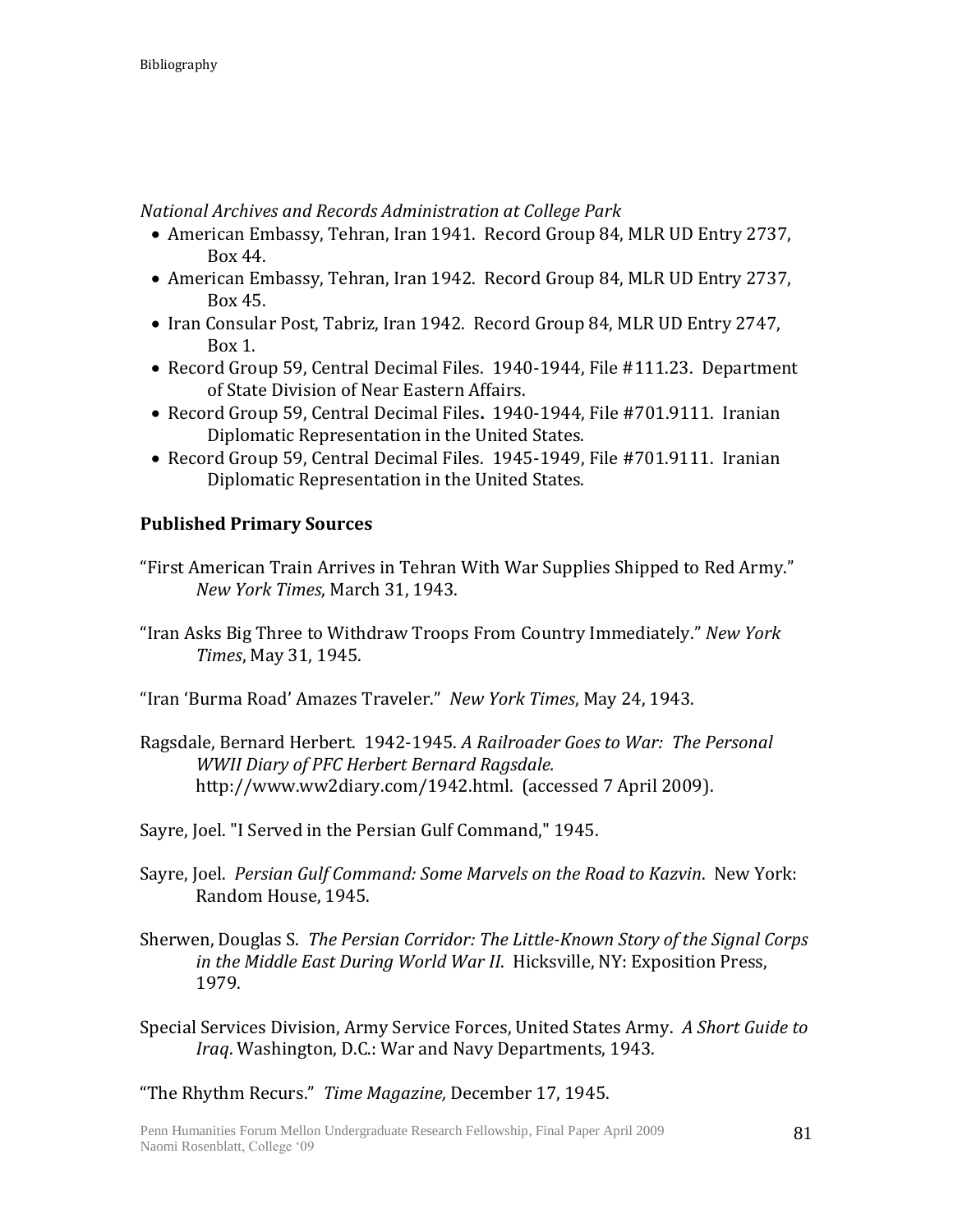United States Army. Pictorial record of Iran. Produced by the Headquarters of the Persian Gulf Command, sent to PGC veterans.

*United States Army Dispatch*. v. 1-5; July 25, 1943-Aug. 1, 1945.

United States Army Headquarters, Persian Gulf Command, Office of Technical Information. *News Bulletin*. Vol. 3, no.191B, Afternoon edition (July, 9, 1944).

United States Department of State. *Foreign Relations of the United States Diplomatic Papers. The British Commonwealth, the Soviet Union, the Near East and Africa*. Washington, D.C.: U.S. Government Printing Office.

- Volume III, 1940, pp. 621-702
- Volume III, 1941, pp. 352-485
- Volume IV, 1942, pp. 120-342
- Volume IV, 1943, pp. 319-635
- Volume V, 1944, pp. 303-499
- Volume VIII, 1945, pp. 359-585

"U.S. Drivers in Iran are Colorful Lot." *New York Times*, May 25, 1943.

"War's Casey Jones Gets Aid to Soviet." *New York Times*, April 29, 1943.

## **Secondary Sources**

- Bill, James A. *The Eagle and the Lion: The Tragedy of American-Iranian Relations*. New Haven, CT: Yale University Press, 1998.
- Bonakdarian, Mansour. "Great Expectations: U.S.-Iranian Relations, 1911-1951," in *U.S.-Middle East Historical Encounters*, ed. Abbas Amanat and Magnus T. Bernhardsson, Tallahassee: University Press of Florida, 2007, pp. 121-141.
- Bryson, Thomas A. *Seeds of Mideast Crisis: The United States Diplomatic Role in the Middle East During World War II.* Jefferson, NC: McFarland & Company, Inc., 1981.
- Coakley, Robert W. "The Persian Corridor as a Route for Aid to the USSR," in *Command Decisions*, ed. Kent Roberts Greenfield. New York: Harcourt, Brace and Company, 1959, pp. 154-181.

Kirk, George. *Middle East in the War*. London: Oxford University Press, 1953.

Lytle, Mark H. The origins of the Iranian-American alliance, 1941-1953.